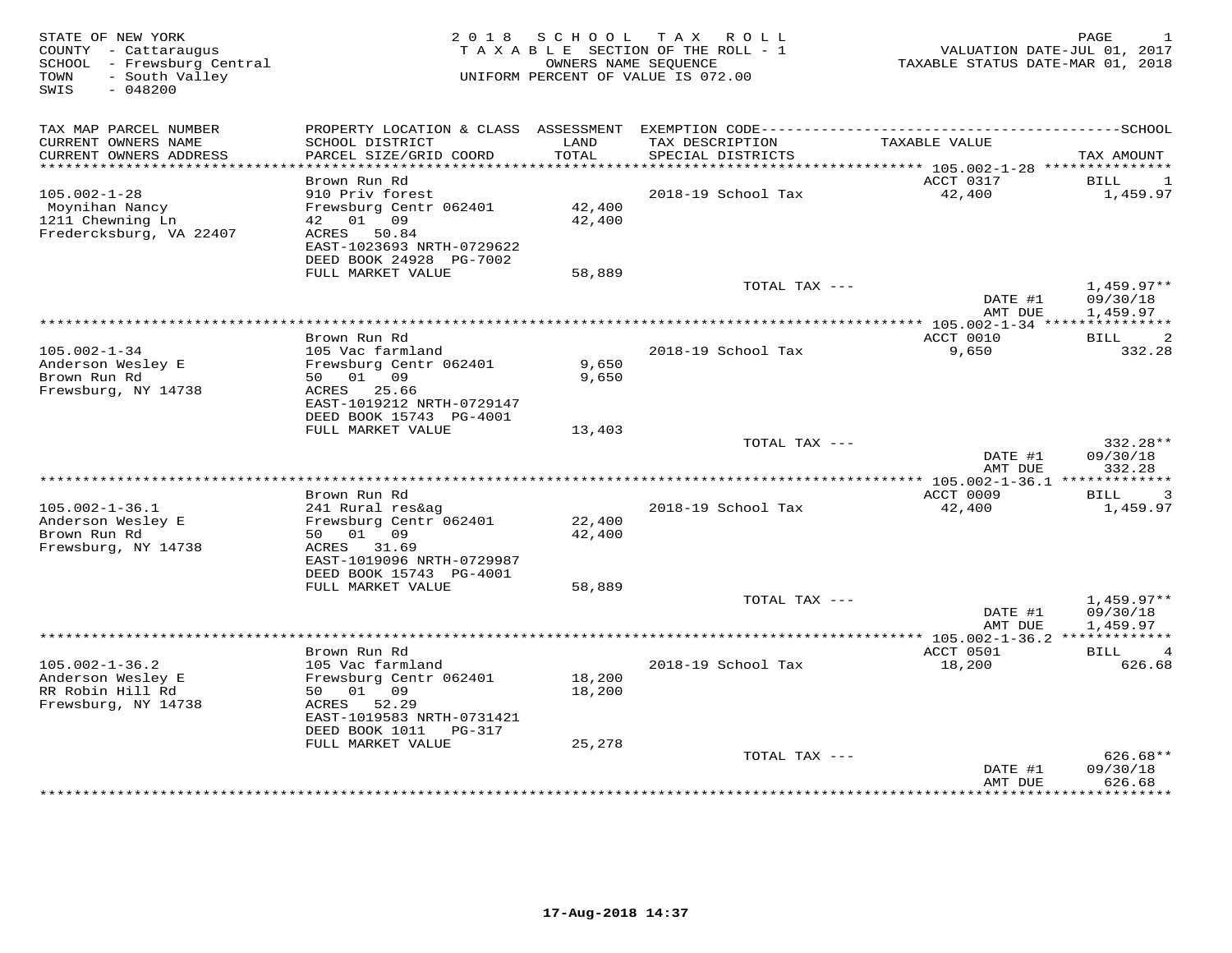| STATE OF NEW YORK<br>COUNTY - Cattaraugus<br>SCHOOL - Frewsburg Central<br>- South Valley<br>TOWN<br>$-048200$<br>SWIS |                                                    |                | 2018 SCHOOL TAX ROLL<br>TAXABLE SECTION OF THE ROLL - 1<br>OWNERS NAME SEQUENCE<br>UNIFORM PERCENT OF VALUE IS 072.00 | TAXABLE STATUS DATE-MAR 01, 2018 | PAGE<br>VALUATION DATE-JUL 01, 2017 |
|------------------------------------------------------------------------------------------------------------------------|----------------------------------------------------|----------------|-----------------------------------------------------------------------------------------------------------------------|----------------------------------|-------------------------------------|
| TAX MAP PARCEL NUMBER                                                                                                  |                                                    |                |                                                                                                                       |                                  |                                     |
| CURRENT OWNERS NAME<br>CURRENT OWNERS ADDRESS<br>**********************                                                | SCHOOL DISTRICT<br>PARCEL SIZE/GRID COORD          | LAND<br>TOTAL  | TAX DESCRIPTION<br>SPECIAL DISTRICTS                                                                                  | TAXABLE VALUE                    | TAX AMOUNT                          |
|                                                                                                                        | Brown Run Rd                                       |                |                                                                                                                       | ACCT 0502                        | 5<br>BILL                           |
| $105.002 - 1 - 36.3$                                                                                                   | 210 1 Family Res                                   |                | BAS STAR<br>41854                                                                                                     |                                  | 21,300                              |
| Anderson Wesley E                                                                                                      | Frewsburg Centr 062401                             | 4,400          | 2018-19 School Tax                                                                                                    | 85,400                           | 2,940.60                            |
| RR Robin Hill Rd<br>Frewsburg, NY 14738                                                                                | 50 01 09<br>1.50<br>ACRES                          | 85,400         |                                                                                                                       |                                  |                                     |
|                                                                                                                        | EAST-1018995 NRTH-0730735<br>DEED BOOK 1011 PG-317 |                |                                                                                                                       |                                  |                                     |
|                                                                                                                        | FULL MARKET VALUE                                  | 118,611        |                                                                                                                       |                                  |                                     |
|                                                                                                                        |                                                    |                | TOTAL TAX ---                                                                                                         | DATE #1                          | $2,207.17**$<br>09/30/18            |
|                                                                                                                        |                                                    |                |                                                                                                                       | AMT DUE                          | 2,207.17                            |
|                                                                                                                        | Bone Run Rd (Off)                                  |                |                                                                                                                       | ACCT 0633                        | BILL<br>6                           |
| $96.002 - 1 - 37.4$                                                                                                    | 322 Rural vac>10                                   |                | 2018-19 School Tax                                                                                                    | 9,500                            | 327.12                              |
| Annis Jon K                                                                                                            | Frewsburg Centr 062401                             | 9,500          |                                                                                                                       |                                  |                                     |
| Annis Amy J                                                                                                            | 55 01 09                                           | 9,500          |                                                                                                                       |                                  |                                     |
| 15 Rogers Way<br>Frewsburg, NY 14738                                                                                   | ACRES 16.50<br>EAST-1019422 NRTH-0748760           |                |                                                                                                                       |                                  |                                     |
|                                                                                                                        | DEED BOOK 00962 PG-00621                           |                |                                                                                                                       |                                  |                                     |
|                                                                                                                        | FULL MARKET VALUE                                  | 13,194         |                                                                                                                       |                                  |                                     |
|                                                                                                                        |                                                    |                | TOTAL TAX ---                                                                                                         | DATE #1<br>AMT DUE               | $327.12**$<br>09/30/18<br>327.12    |
|                                                                                                                        |                                                    |                |                                                                                                                       |                                  |                                     |
|                                                                                                                        | 12864 Sawmill Run Rd                               |                |                                                                                                                       | ACCT 0333                        | 7<br>BILL                           |
| $96.004 - 1 - 7$                                                                                                       | 314 Rural vac<10                                   |                | 2018-19 School Tax                                                                                                    | 7,200                            | 247.92                              |
| Babcock James F<br>3852 Kendrick Road                                                                                  | Frewsburg Centr 062401<br>53 01<br>09              | 7,200<br>7,200 |                                                                                                                       |                                  |                                     |
| Sherman, NY 14781                                                                                                      | Life Use-James E-Rosanne                           |                |                                                                                                                       |                                  |                                     |
|                                                                                                                        | ACRES<br>5.00                                      |                |                                                                                                                       |                                  |                                     |
|                                                                                                                        | EAST-1020428 NRTH-0744357                          |                |                                                                                                                       |                                  |                                     |
|                                                                                                                        | DEED BOOK 26923 PG-2001<br>FULL MARKET VALUE       | 10,000         |                                                                                                                       |                                  |                                     |
|                                                                                                                        |                                                    |                | TOTAL TAX ---                                                                                                         |                                  | 247.92**                            |
|                                                                                                                        |                                                    |                |                                                                                                                       | DATE #1                          | 09/30/18                            |
|                                                                                                                        |                                                    |                |                                                                                                                       | AMT DUE                          | 247.92                              |
|                                                                                                                        | 1 Gurnsey Hollow Rd                                |                |                                                                                                                       | ACCT 0611                        | 8<br>BILL                           |
| $105.002 - 1 - 1.5$                                                                                                    | 312 Vac w/imprv                                    |                | 2018-19 School Tax                                                                                                    | 9,700                            | 334.00                              |
| Bakowski Janine L                                                                                                      | Frewsburg Centr 062401                             | 8,300          |                                                                                                                       |                                  |                                     |
| Baetzhold Daniel P<br>16520 Amberside Rd E                                                                             | 51 01 09<br>Sawmill Run Sub Div                    | 9,700          |                                                                                                                       |                                  |                                     |
| Cornelius, NC 28031                                                                                                    | Phase Ii                                           |                |                                                                                                                       |                                  |                                     |
|                                                                                                                        | ACRES<br>7.16                                      |                |                                                                                                                       |                                  |                                     |
|                                                                                                                        | EAST-1018748 NRTH-0734911                          |                |                                                                                                                       |                                  |                                     |
|                                                                                                                        | DEED BOOK 1018<br>PG-273<br>FULL MARKET VALUE      | 13,472         |                                                                                                                       |                                  |                                     |
|                                                                                                                        |                                                    |                | TOTAL TAX ---                                                                                                         |                                  | $334.00**$                          |
|                                                                                                                        |                                                    |                |                                                                                                                       | DATE #1                          | 09/30/18                            |
|                                                                                                                        |                                                    |                |                                                                                                                       | AMT DUE                          | 334.00<br>* * * * * * *             |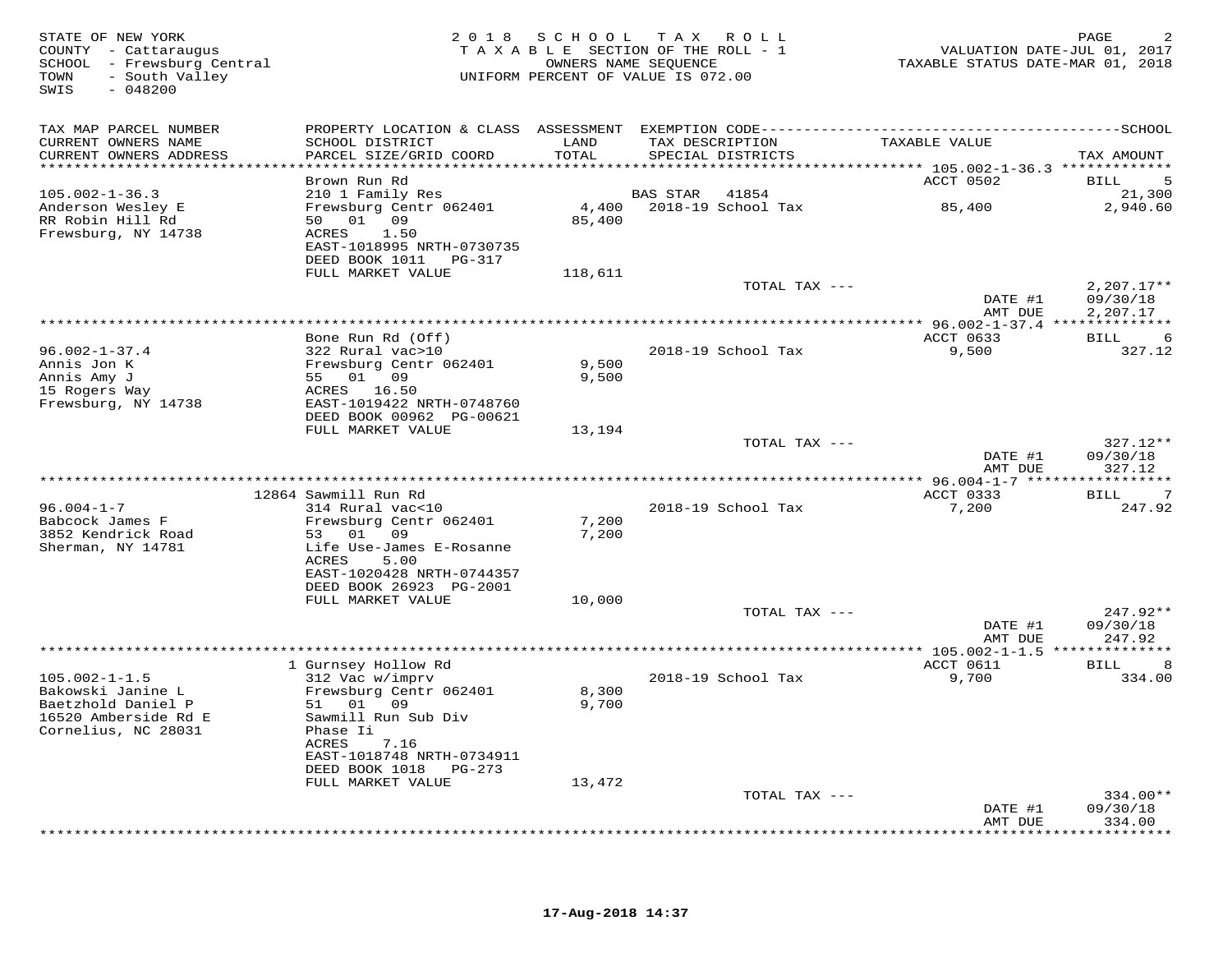| STATE OF NEW YORK<br>COUNTY - Cattaraugus<br>SCHOOL - Frewsburg Central<br>- South Valley<br>TOWN<br>SWIS<br>$-048200$ | 2 0 1 8                                                                                                                                    | SCHOOL           | T A X<br>ROLL<br>TAXABLE SECTION OF THE ROLL - 1<br>OWNERS NAME SEQUENCE<br>UNIFORM PERCENT OF VALUE IS 072.00 | VALUATION DATE-JUL 01, 2017<br>TAXABLE STATUS DATE-MAR 01, 2018 | PAGE                               |
|------------------------------------------------------------------------------------------------------------------------|--------------------------------------------------------------------------------------------------------------------------------------------|------------------|----------------------------------------------------------------------------------------------------------------|-----------------------------------------------------------------|------------------------------------|
| TAX MAP PARCEL NUMBER<br>CURRENT OWNERS NAME<br>CURRENT OWNERS ADDRESS<br>**********************                       | PROPERTY LOCATION & CLASS ASSESSMENT<br>SCHOOL DISTRICT<br>PARCEL SIZE/GRID COORD<br>***************************                           | LAND<br>TOTAL    | TAX DESCRIPTION<br>SPECIAL DISTRICTS                                                                           | TAXABLE VALUE                                                   | TAX AMOUNT                         |
|                                                                                                                        | Wheeler Hill Rd                                                                                                                            |                  |                                                                                                                | ACCT 0019                                                       | 9<br><b>BILL</b>                   |
| $96.004 - 1 - 57.1$<br>Bauer Ida B<br>Bauer Clifford T<br>35863 Lakeridge Dr<br>Jamestown, NY 14701                    | 312 Vac w/imprv<br>Frewsburg Centr 062401<br>53 01 09<br>ACRES 18.36<br>EAST-1019216 NRTH-0741805                                          | 13,900<br>21,500 | 2018-19 School Tax                                                                                             | 21,500                                                          | 740.31                             |
|                                                                                                                        | DEED BOOK 25825 PG-3001<br>FULL MARKET VALUE                                                                                               | 29,861           |                                                                                                                |                                                                 |                                    |
|                                                                                                                        |                                                                                                                                            |                  | TOTAL TAX ---                                                                                                  | DATE #1                                                         | 740.31**<br>09/30/18               |
|                                                                                                                        |                                                                                                                                            |                  |                                                                                                                | AMT DUE                                                         | 740.31                             |
|                                                                                                                        | Robin Hill Rd                                                                                                                              |                  |                                                                                                                | ACCT 0319                                                       | 10<br>BILL                         |
| $105.002 - 1 - 33.1$<br>Bero Michael R<br>Bero Dorothy M<br>20 Cedar St<br>Warren, PA 16365                            | 314 Rural vac<10<br>Frewsburg Centr 062401<br>50 01 09<br>FRNT 175.00 DPTH<br>ACRES<br>1.35                                                | 4,300<br>4,300   | 2018-19 School Tax                                                                                             | 4,300                                                           | 148.06                             |
|                                                                                                                        | EAST-1020390 NRTH-0729631<br>DEED BOOK 17606 PG-4001                                                                                       |                  |                                                                                                                |                                                                 |                                    |
|                                                                                                                        | FULL MARKET VALUE                                                                                                                          | 5,972            | TOTAL TAX ---                                                                                                  |                                                                 | 148.06**                           |
|                                                                                                                        |                                                                                                                                            |                  |                                                                                                                | DATE #1<br>AMT DUE                                              | 09/30/18<br>148.06                 |
|                                                                                                                        | Brown Run Rd                                                                                                                               |                  |                                                                                                                | ACCT 0690                                                       | 11<br>BILL                         |
| $105.002 - 1 - 33.2$<br>Bero Michael R<br>Bero Dorothy M<br>20 Ceder St<br>Warren, PA 16365                            | 260 Seasonal res<br>Frewsburg Centr 062401<br>50 01 09<br>FRNT 330.00 DPTH<br>3.00<br>ACRES<br>EAST-1020129 NRTH-0729695                   | 5,600<br>30,200  | 2018-19 School Tax                                                                                             | 30,200                                                          | 1,039.88                           |
|                                                                                                                        | DEED BOOK 17606 PG-4001                                                                                                                    |                  |                                                                                                                |                                                                 |                                    |
|                                                                                                                        | FULL MARKET VALUE                                                                                                                          | 41,944           | TOTAL TAX ---                                                                                                  | DATE #1<br>AMT DUE                                              | 1,039.88**<br>09/30/18<br>1,039.88 |
|                                                                                                                        |                                                                                                                                            |                  |                                                                                                                |                                                                 |                                    |
| $96.004 - 1 - 50$<br>Big Pine Partnership<br>318 Jefferson St<br>Jamestown, NY 14701                                   | Bragg Rd<br>322 Rural vac>10<br>Frewsburg Centr 062401<br>52 01 09<br>ACRES 23.32<br>EAST-1018861 NRTH-0737537<br>DEED BOOK 00944 PG-01063 | 12,900<br>12,900 | 2018-19 School Tax                                                                                             | ACCT 0361<br>12,900                                             | 12<br><b>BILL</b><br>444.19        |
|                                                                                                                        | FULL MARKET VALUE                                                                                                                          | 17,917           | TOTAL TAX ---                                                                                                  |                                                                 | $444.19**$                         |
|                                                                                                                        |                                                                                                                                            |                  |                                                                                                                | DATE #1<br>AMT DUE                                              | 09/30/18<br>444.19                 |
|                                                                                                                        |                                                                                                                                            |                  |                                                                                                                |                                                                 | * * * * * * * *                    |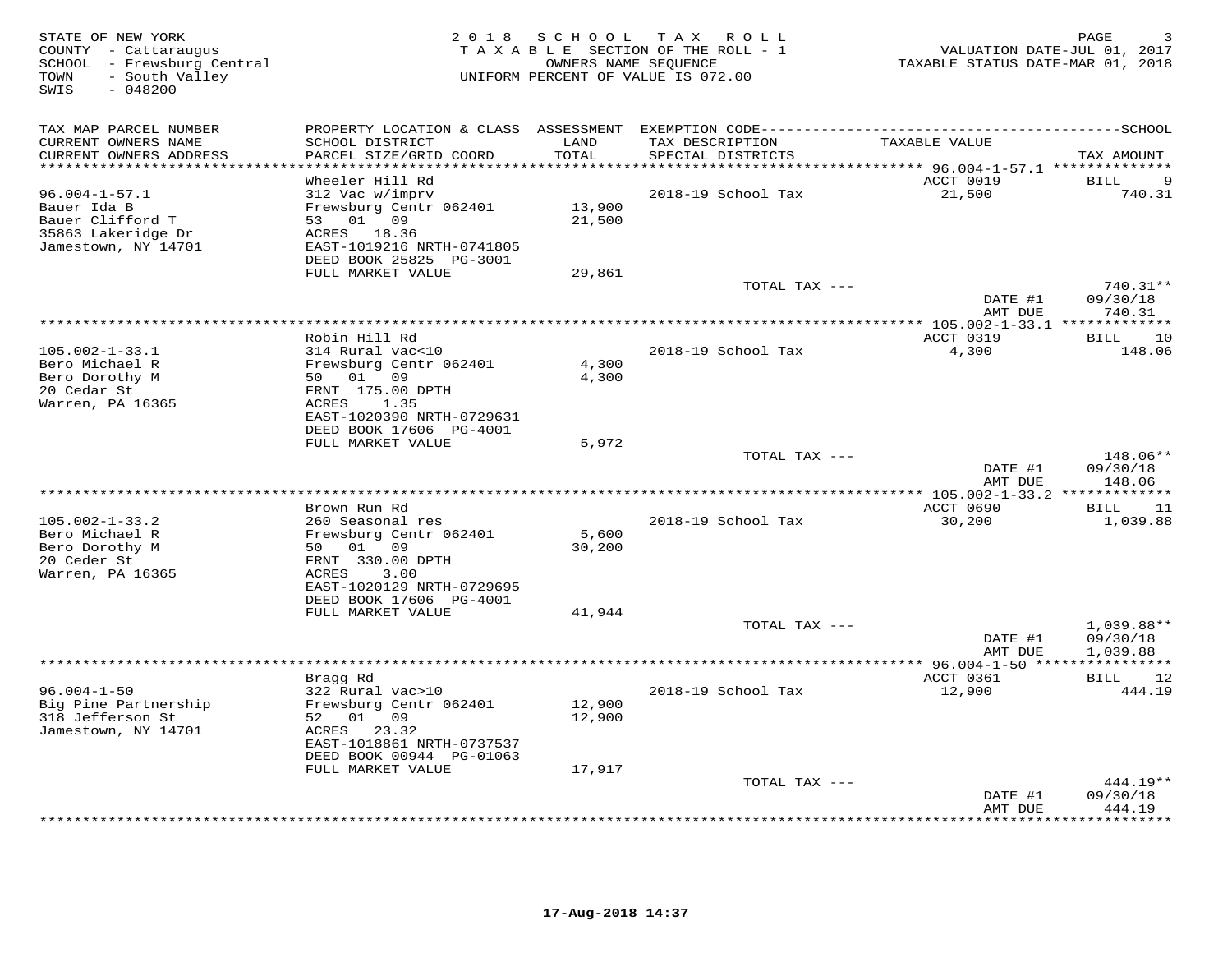| STATE OF NEW YORK<br>COUNTY - Cattaraugus<br>SCHOOL - Frewsburg Central<br>TOWN<br>- South Valley<br>SWIS<br>$-048200$                  | 2 0 1 8                                                                                                                                                                                               | SCHOOL<br>TAXABLE SECTION OF THE ROLL - 1<br>UNIFORM PERCENT OF VALUE IS 072.00 | T A X<br>OWNERS NAME SEQUENCE        | R O L L                     | VALUATION DATE-JUL 01, 2017<br>TAXABLE STATUS DATE-MAR 01, 2018 | PAGE                                                      |
|-----------------------------------------------------------------------------------------------------------------------------------------|-------------------------------------------------------------------------------------------------------------------------------------------------------------------------------------------------------|---------------------------------------------------------------------------------|--------------------------------------|-----------------------------|-----------------------------------------------------------------|-----------------------------------------------------------|
| TAX MAP PARCEL NUMBER<br>CURRENT OWNERS NAME<br>CURRENT OWNERS ADDRESS                                                                  | PROPERTY LOCATION & CLASS ASSESSMENT<br>SCHOOL DISTRICT<br>PARCEL SIZE/GRID COORD                                                                                                                     | LAND<br>TOTAL                                                                   | TAX DESCRIPTION<br>SPECIAL DISTRICTS |                             | TAXABLE VALUE                                                   | TAX AMOUNT                                                |
| **********************<br>$96.004 - 1 - 59.3$<br>Brodfuehrer Norman E<br>Brodfuehrer Mary Kay<br>78 Willowgreen Dr<br>Amherst, NY 14228 | **********************<br>Wheeler Hill Rd<br>314 Rural vac<10<br>Frewsburg Centr 062401<br>$53 - 1 - 9$<br>ACRES<br>3.75<br>EAST-1019846 NRTH-0742428<br>DEED BOOK 12032 PG-4001<br>FULL MARKET VALUE | ***********<br>6,000<br>6,000<br>8,333                                          |                                      | 2018-19 School Tax          | ACCT 0750<br>6,000                                              | 13<br>BILL<br>206.60                                      |
|                                                                                                                                         |                                                                                                                                                                                                       |                                                                                 |                                      | TOTAL TAX ---               | DATE #1<br>AMT DUE                                              | $206.60**$<br>09/30/18<br>206.60                          |
|                                                                                                                                         |                                                                                                                                                                                                       |                                                                                 |                                      |                             |                                                                 |                                                           |
| $105.002 - 1 - 1.29$<br>Carlino Paul C<br>Carlino Constance<br>6602 Royal Parkway South<br>Lockport, NY 14094                           | 11 Gurnsey Hollow Rd<br>260 Seasonal res<br>Frewsburg Centr 062401<br>01 09<br>51<br>Sawmill Run Sub Div<br>Phase Ii                                                                                  | 8,500<br>39,500                                                                 |                                      | 2018-19 School Tax          | ACCT 0658<br>39,500                                             | 14<br>BILL<br>1,360.11                                    |
|                                                                                                                                         | ACRES<br>7.52<br>EAST-1020454 NRTH-0732981<br>DEED BOOK 00971 PG-00596<br>FULL MARKET VALUE                                                                                                           | 54,861                                                                          |                                      |                             |                                                                 |                                                           |
|                                                                                                                                         |                                                                                                                                                                                                       |                                                                                 |                                      | TOTAL TAX ---               | DATE #1<br>AMT DUE                                              | $1,360.11**$<br>09/30/18<br>1,360.11                      |
|                                                                                                                                         | 12981 Bone Run Rd                                                                                                                                                                                     |                                                                                 |                                      |                             | ACCT 0230                                                       | 15<br>BILL                                                |
| $96.002 - 1 - 38$<br>Carlson Daniel T<br>Knuth Jennifer R<br>10922 Oldro Rd<br>Randolph, NY 14772                                       | 210 1 Family Res<br>Frewsburg Centr 062401<br>01 09<br>55<br>2.14<br>ACRES<br>EAST-1019092 NRTH-0749648                                                                                               | 4,900<br>48,100                                                                 | <b>BAS STAR</b>                      | 41854<br>2018-19 School Tax | 48,100                                                          | 21,300<br>1,656.24                                        |
|                                                                                                                                         | DEED BOOK 20733 PG-8001<br>FULL MARKET VALUE                                                                                                                                                          | 66,806                                                                          |                                      |                             |                                                                 |                                                           |
|                                                                                                                                         |                                                                                                                                                                                                       |                                                                                 |                                      | TOTAL TAX ---               | DATE #1<br>AMT DUE                                              | 922.81**<br>09/30/18<br>922.81                            |
|                                                                                                                                         |                                                                                                                                                                                                       |                                                                                 |                                      |                             |                                                                 |                                                           |
| $96.004 - 1 - 47.1$<br>Chitester Michael S.<br>PO Box 608<br>Frewsburg, NY 14738                                                        | Bragg Rd<br>260 Seasonal res<br>Frewsburg Centr 062401<br>52 01 09<br>Conveys 1/7Intrest<br>ACRES<br>72.25                                                                                            | 29,500<br>46,500                                                                |                                      | 2018-19 School Tax          | ACCT 0108<br>46,500                                             | 16<br>BILL<br>1,601.15                                    |
|                                                                                                                                         | EAST-1021325 NRTH-0738478<br>DEED BOOK 20866 PG-2001<br>FULL MARKET VALUE                                                                                                                             | 64,583                                                                          |                                      |                             |                                                                 |                                                           |
|                                                                                                                                         |                                                                                                                                                                                                       |                                                                                 |                                      | TOTAL TAX ---               | DATE #1<br>AMT DUE                                              | $1,601.15**$<br>09/30/18<br>1,601.15<br>* * * * * * * * * |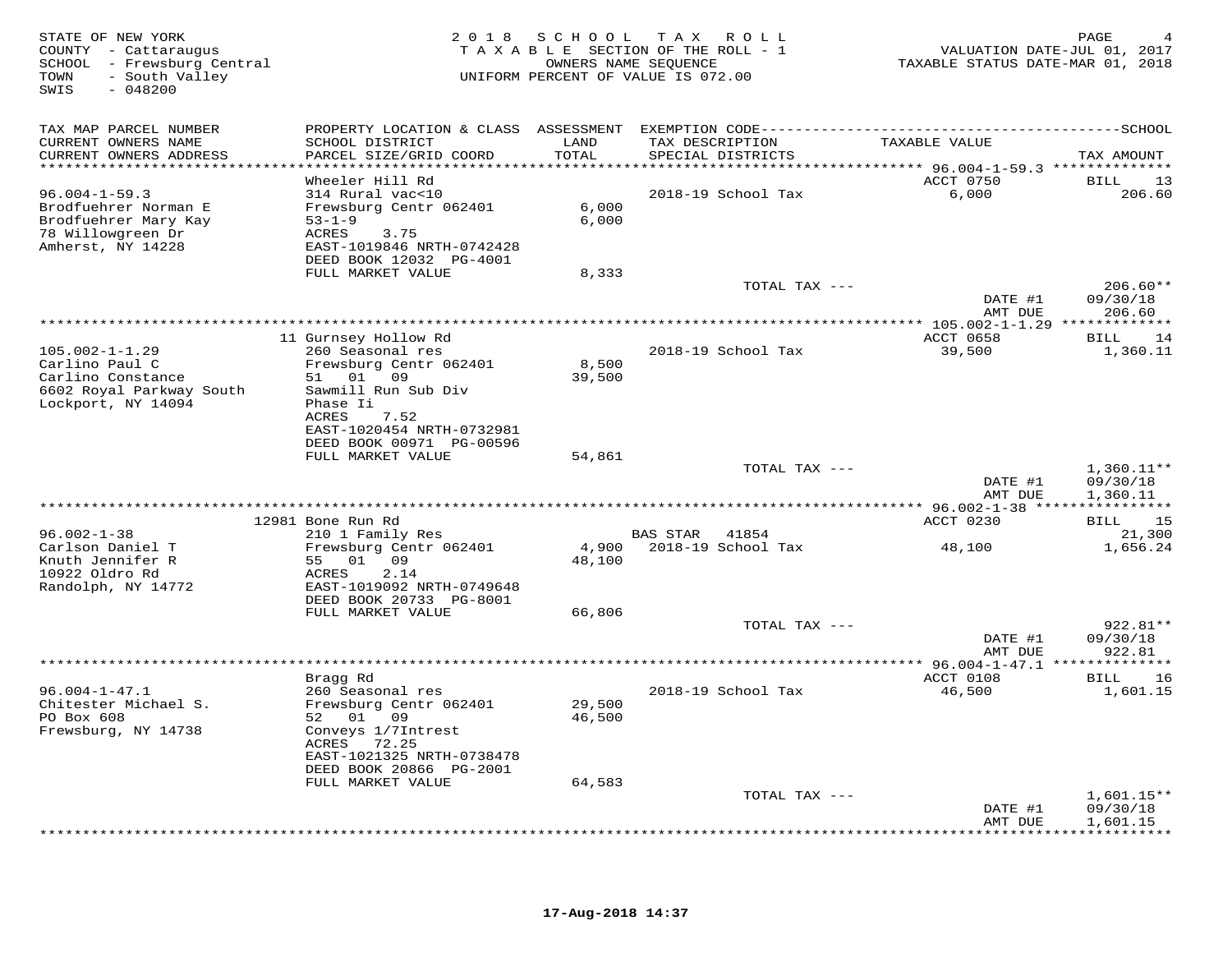| STATE OF NEW YORK<br>COUNTY - Cattaraugus<br>SCHOOL - Frewsburg Central<br>- South Valley<br>TOWN<br>SWIS<br>$-048200$ |                                                                                                                                                              |                  | 2018 SCHOOL TAX ROLL<br>TAXABLE SECTION OF THE ROLL - 1<br>OWNERS NAME SEQUENCE<br>UNIFORM PERCENT OF VALUE IS 072.00 | VALUATION DATE-JUL 01, 2017<br>TAXABLE STATUS DATE-MAR 01, 2018 | PAGE<br>5                             |
|------------------------------------------------------------------------------------------------------------------------|--------------------------------------------------------------------------------------------------------------------------------------------------------------|------------------|-----------------------------------------------------------------------------------------------------------------------|-----------------------------------------------------------------|---------------------------------------|
| TAX MAP PARCEL NUMBER<br>CURRENT OWNERS NAME<br>CURRENT OWNERS ADDRESS                                                 | SCHOOL DISTRICT<br>PARCEL SIZE/GRID COORD                                                                                                                    | LAND<br>TOTAL    | TAX DESCRIPTION<br>SPECIAL DISTRICTS                                                                                  | TAXABLE VALUE                                                   | TAX AMOUNT                            |
| *********************                                                                                                  |                                                                                                                                                              | *******          |                                                                                                                       | *********** 105.002-1-1.7 ********                              |                                       |
| $105.002 - 1 - 1.7$<br>Cochran Steven<br>1452 D'angelo Dr<br>N Tonawanda, NY 14120                                     | Gurnsey Hollow Rd (Off)<br>240 Rural res<br>Frewsburg Centr 062401<br>01 09<br>51<br>15.40<br>ACRES<br>EAST-1019713 NRTH-0736230<br>DEED BOOK 00966 PG-00684 | 12,400<br>57,400 | 2018-19 School Tax                                                                                                    | ACCT 0615<br>57,400                                             | <b>BILL</b><br>17<br>1,976.47         |
|                                                                                                                        | FULL MARKET VALUE                                                                                                                                            | 79,722           | TOTAL TAX ---                                                                                                         |                                                                 | $1,976.47**$                          |
|                                                                                                                        |                                                                                                                                                              |                  |                                                                                                                       | DATE #1<br>AMT DUE                                              | 09/30/18<br>1,976.47                  |
|                                                                                                                        |                                                                                                                                                              |                  |                                                                                                                       | ********* 105.002-1-35.1 *************                          |                                       |
| $105.002 - 1 - 35.1$<br>Colburn Robert Gordon<br>56 Grant Str<br>Jamestown, NY 14701                                   | Robin Hill Rd<br>322 Rural vac>10<br>Frewsburg Centr 062401<br>50/1/9<br>ACRES 45.20<br>EAST-1020464 NRTH-0731475                                            | 23,800<br>23,800 | 2018-19 School Tax                                                                                                    | <b>ACCT 0335</b><br>23,800                                      | 18<br>BILL<br>819.51                  |
|                                                                                                                        | DEED BOOK 28726 PG-4001                                                                                                                                      |                  |                                                                                                                       |                                                                 |                                       |
|                                                                                                                        | FULL MARKET VALUE                                                                                                                                            | 33,056           | TOTAL TAX ---                                                                                                         | DATE #1<br>AMT DUE                                              | 819.51**<br>09/30/18<br>819.51        |
|                                                                                                                        |                                                                                                                                                              |                  |                                                                                                                       |                                                                 |                                       |
|                                                                                                                        | Brown Run Rd                                                                                                                                                 |                  |                                                                                                                       | ACCT 0601                                                       | 19<br>BILL                            |
| $105.002 - 1 - 37.2$<br>Cornish Harold<br>6723 Route 958<br>Bear Lake, PA 16402                                        | 322 Rural vac>10<br>Frewsburg Centr 062401<br>50 01 09<br>ACRES<br>14.25<br>EAST-1018903 NRTH-0732365<br>DEED BOOK 996<br>PG-496                             | 11,800<br>11,800 | 2018-19 School Tax                                                                                                    | 11,800                                                          | 406.31                                |
|                                                                                                                        | FULL MARKET VALUE                                                                                                                                            | 16,389           |                                                                                                                       |                                                                 |                                       |
|                                                                                                                        |                                                                                                                                                              |                  | TOTAL TAX ---                                                                                                         | DATE #1<br>AMT DUE                                              | $406.31**$<br>09/30/18<br>406.31      |
|                                                                                                                        |                                                                                                                                                              |                  |                                                                                                                       | ** 96.004-1-6 ******************                                |                                       |
| $96.004 - 1 - 6$<br>County Cattaraugus<br>303 Court Street<br>Little Valley, NY 14755                                  | Sawmill Run Rd<br>260 Seasonal res<br>Frewsburg Centr 062401<br>53 01 09<br>FRNT 230.00 DPTH<br>ACRES<br>1.10                                                | 4,100<br>15,700  | 2018-19 School Tax                                                                                                    | ACCT 0210<br>15,700                                             | 20<br>BILL<br>540.60                  |
| PRIOR OWNER ON 3/01/2018<br>Sprankle Heather L                                                                         | EAST-1020220 NRTH-0744117<br>DEED BOOK 29568 PG-6001<br>FULL MARKET VALUE                                                                                    | 21,806           |                                                                                                                       |                                                                 |                                       |
|                                                                                                                        |                                                                                                                                                              |                  | TOTAL TAX ---                                                                                                         |                                                                 | 540.60**                              |
|                                                                                                                        |                                                                                                                                                              |                  |                                                                                                                       | DATE #1<br>AMT DUE                                              | 09/30/18<br>540.60<br>* * * * * * * * |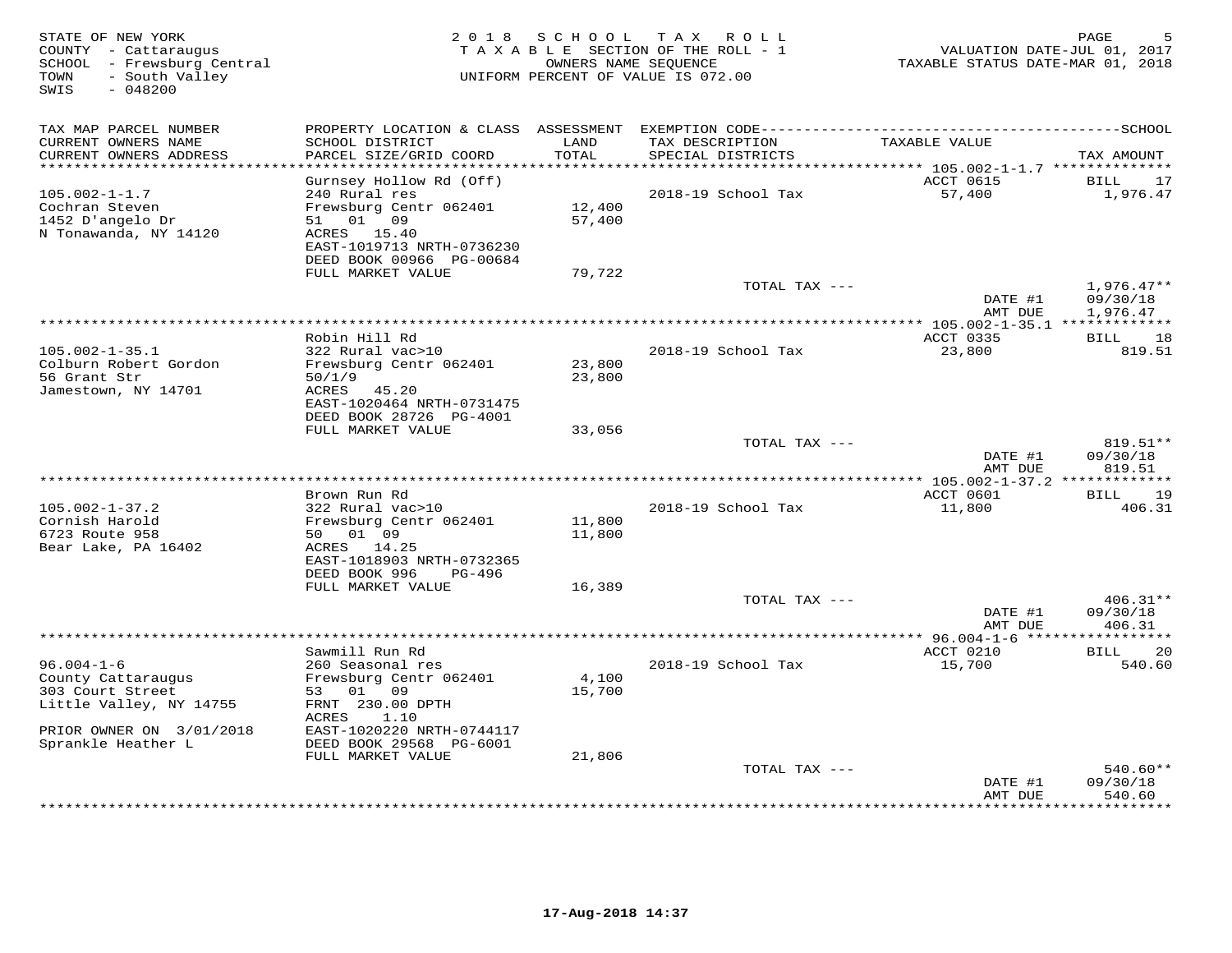| STATE OF NEW YORK<br>COUNTY - Cattaraugus<br>SCHOOL - Frewsburg Central<br>- South Valley<br>TOWN<br>SWIS<br>$-048200$ |                                                       | 2018 SCHOOL TAX ROLL<br>TAXABLE SECTION OF THE ROLL - 1<br>OWNERS NAME SEQUENCE<br>UNIFORM PERCENT OF VALUE IS 072.00 |          |                                      | TAXABLE STATUS DATE-MAR 01, 2018                     | PAGE<br>VALUATION DATE-JUL 01, 2017 |
|------------------------------------------------------------------------------------------------------------------------|-------------------------------------------------------|-----------------------------------------------------------------------------------------------------------------------|----------|--------------------------------------|------------------------------------------------------|-------------------------------------|
| TAX MAP PARCEL NUMBER                                                                                                  |                                                       |                                                                                                                       |          |                                      |                                                      |                                     |
| CURRENT OWNERS NAME<br>CURRENT OWNERS ADDRESS                                                                          | SCHOOL DISTRICT<br>PARCEL SIZE/GRID COORD             | LAND<br>TOTAL                                                                                                         |          | TAX DESCRIPTION<br>SPECIAL DISTRICTS | TAXABLE VALUE                                        | TAX AMOUNT                          |
| ***********************                                                                                                |                                                       |                                                                                                                       |          |                                      |                                                      |                                     |
|                                                                                                                        | Robin Hill Rd                                         |                                                                                                                       |          |                                      | ACCT 0238                                            | 21<br>BILL                          |
| $105.002 - 1 - 32$                                                                                                     | 314 Rural vac<10                                      |                                                                                                                       |          | 2018-19 School Tax                   | 8,900                                                | 306.46                              |
| Dads Products Co Inc                                                                                                   | Frewsburg Centr 062401                                | 8,900                                                                                                                 |          |                                      |                                                      |                                     |
| PO Box 451                                                                                                             | 50 01 09                                              | 8,900                                                                                                                 |          |                                      |                                                      |                                     |
| Meadville, PA 16335                                                                                                    | 8.45<br>ACRES                                         |                                                                                                                       |          |                                      |                                                      |                                     |
|                                                                                                                        | EAST-1020232 NRTH-0729133<br>DEED BOOK 00931 PG-00599 |                                                                                                                       |          |                                      |                                                      |                                     |
|                                                                                                                        | FULL MARKET VALUE                                     | 12,361                                                                                                                |          |                                      |                                                      |                                     |
|                                                                                                                        |                                                       |                                                                                                                       |          | TOTAL TAX ---                        |                                                      | $306.46**$                          |
|                                                                                                                        |                                                       |                                                                                                                       |          |                                      | DATE #1                                              | 09/30/18                            |
|                                                                                                                        |                                                       |                                                                                                                       |          |                                      | AMT DUE                                              | 306.46                              |
|                                                                                                                        |                                                       |                                                                                                                       |          |                                      |                                                      |                                     |
|                                                                                                                        | 12791 Brown Run Rd                                    |                                                                                                                       |          |                                      | ACCT 0306                                            | 22<br>BILL                          |
| $105.002 - 1 - 27.1$                                                                                                   | 210 1 Family Res                                      |                                                                                                                       |          | 2018-19 School Tax                   | 58,000                                               | 1,997.13                            |
| Dahlin James M.<br>12791 Brown Run Rd                                                                                  | Frewsburg Centr 062401<br>01 09<br>50                 | 5,400                                                                                                                 |          |                                      |                                                      |                                     |
| Frewsburg, NY 14738                                                                                                    | ${\tt ACRES}$<br>2.75                                 | 58,000                                                                                                                |          |                                      |                                                      |                                     |
|                                                                                                                        | EAST-1021940 NRTH-0729985                             |                                                                                                                       |          |                                      |                                                      |                                     |
|                                                                                                                        | DEED BOOK 27023 PG-9001                               |                                                                                                                       |          |                                      |                                                      |                                     |
|                                                                                                                        | FULL MARKET VALUE                                     | 80,556                                                                                                                |          |                                      |                                                      |                                     |
|                                                                                                                        |                                                       |                                                                                                                       |          | TOTAL TAX ---                        |                                                      | $1,997.13**$                        |
|                                                                                                                        |                                                       |                                                                                                                       |          |                                      | DATE #1                                              | 09/30/18                            |
|                                                                                                                        |                                                       |                                                                                                                       |          |                                      | AMT DUE                                              | 1,997.13                            |
|                                                                                                                        |                                                       |                                                                                                                       |          |                                      |                                                      |                                     |
| $105.002 - 1 - 5$                                                                                                      | Gurnsey Hollow Rd<br>322 Rural vac>10                 |                                                                                                                       |          | 2018-19 School Tax                   | ACCT 0091<br>9,700                                   | 23<br><b>BILL</b><br>334.00         |
| Dibble Paul                                                                                                            | Frewsburg Centr 062401                                | 9,700                                                                                                                 |          |                                      |                                                      |                                     |
| Dibble Ann V                                                                                                           | 43 01 09                                              | 9,700                                                                                                                 |          |                                      |                                                      |                                     |
| Paula McIntyre                                                                                                         | pipeline takes 1.68 ac                                |                                                                                                                       |          |                                      |                                                      |                                     |
| 630 Cheese Factory Rd                                                                                                  | ACRES 11.76                                           |                                                                                                                       |          |                                      |                                                      |                                     |
| Honeoye Falls, NY 14472                                                                                                | EAST-1023514 NRTH-0733697                             |                                                                                                                       |          |                                      |                                                      |                                     |
|                                                                                                                        | DEED BOOK 00930 PG-01188                              |                                                                                                                       |          |                                      |                                                      |                                     |
|                                                                                                                        | FULL MARKET VALUE                                     | 13,472                                                                                                                |          |                                      |                                                      |                                     |
|                                                                                                                        |                                                       |                                                                                                                       |          | TOTAL TAX ---                        |                                                      | 334.00**                            |
|                                                                                                                        |                                                       |                                                                                                                       |          |                                      | DATE #1                                              | 09/30/18                            |
|                                                                                                                        |                                                       |                                                                                                                       |          |                                      | AMT DUE<br>*********** 105.002-1-1.16 ************** | 334.00                              |
|                                                                                                                        | 17 S Sylvan Glenn                                     |                                                                                                                       |          |                                      | ACCT 0645                                            | BILL<br>24                          |
| $105.002 - 1 - 1.16$                                                                                                   | 210 1 Family Res                                      |                                                                                                                       | ENH STAR | 41834                                |                                                      | 47,430                              |
| Dreher Paul R                                                                                                          | Frewsburg Centr 062401                                | 13,600                                                                                                                |          | 2018-19 School Tax                   | 83,700                                               | 2,882.06                            |
| Dreher Melody J                                                                                                        | 51 01 09                                              | 83,700                                                                                                                |          |                                      |                                                      |                                     |
| 17 S SYLVAN GLENN                                                                                                      | Sawmill Run Sub Div                                   |                                                                                                                       |          |                                      |                                                      |                                     |
| FREWSBURG, NY 14738                                                                                                    | Phase Ii                                              |                                                                                                                       |          |                                      |                                                      |                                     |
|                                                                                                                        | ACRES 17.85                                           |                                                                                                                       |          |                                      |                                                      |                                     |
|                                                                                                                        | EAST-1021042 NRTH-0733770                             |                                                                                                                       |          |                                      |                                                      |                                     |
|                                                                                                                        | DEED BOOK 00982 PG-00836<br>FULL MARKET VALUE         | 116,250                                                                                                               |          |                                      |                                                      |                                     |
|                                                                                                                        |                                                       |                                                                                                                       |          | TOTAL TAX ---                        |                                                      | $1,308.06**$                        |
|                                                                                                                        |                                                       |                                                                                                                       |          |                                      | DATE #1                                              | 09/30/18                            |
|                                                                                                                        |                                                       |                                                                                                                       |          |                                      | AMT DUE                                              | 1,308.06                            |
|                                                                                                                        |                                                       |                                                                                                                       |          |                                      |                                                      | **********                          |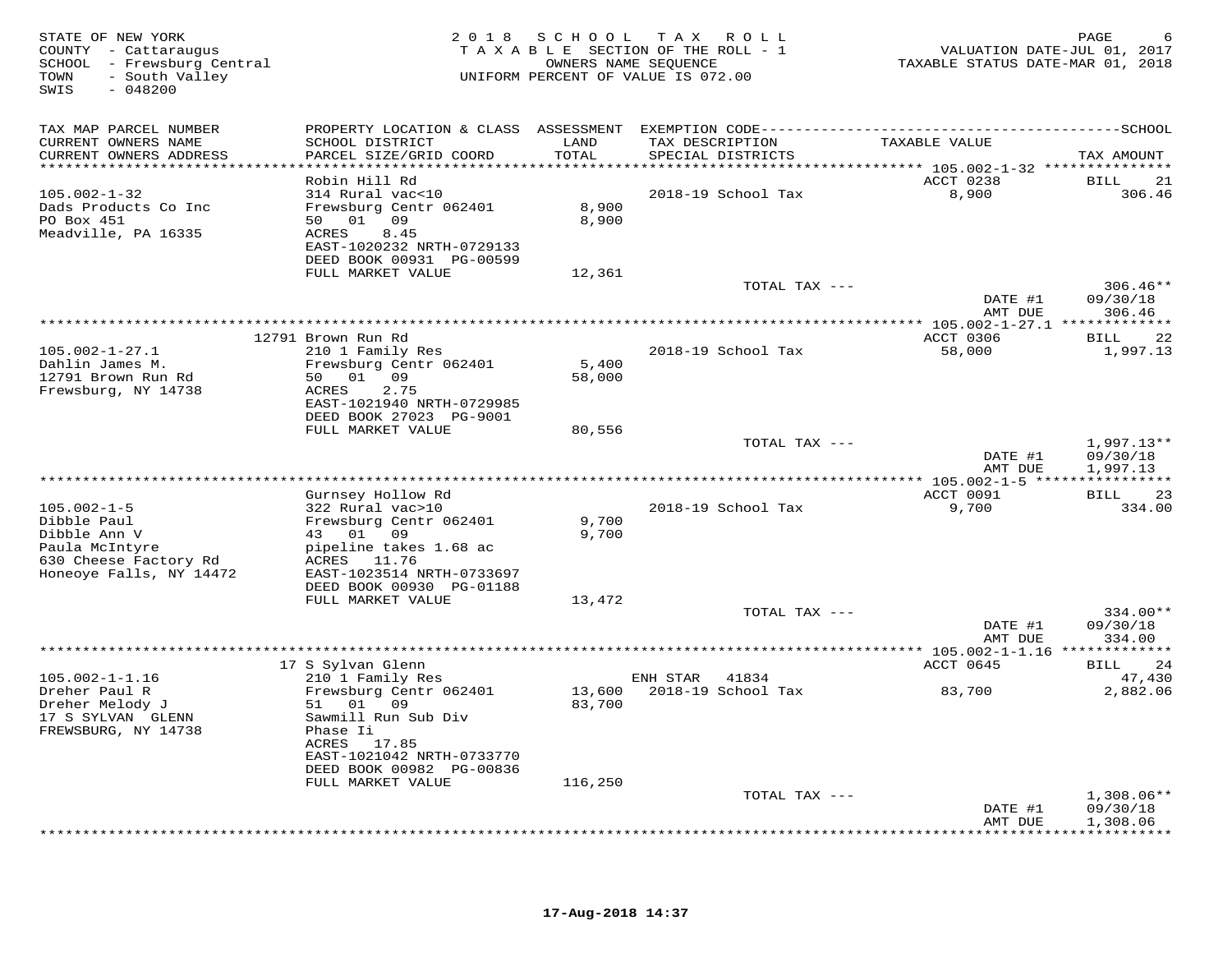| STATE OF NEW YORK<br>COUNTY - Cattaraugus<br>SCHOOL - Frewsburg Central<br>- South Valley<br>TOWN<br>$-048200$<br>SWIS | 2 0 1 8                                                                                                                                                                                        | SCHOOL<br>OWNERS NAME SEQUENCE | T A X<br>R O L L<br>TAXABLE SECTION OF THE ROLL - 1<br>UNIFORM PERCENT OF VALUE IS 072.00 | VALUATION DATE-JUL 01, 2017<br>TAXABLE STATUS DATE-MAR 01, 2018 | PAGE                                 |
|------------------------------------------------------------------------------------------------------------------------|------------------------------------------------------------------------------------------------------------------------------------------------------------------------------------------------|--------------------------------|-------------------------------------------------------------------------------------------|-----------------------------------------------------------------|--------------------------------------|
| TAX MAP PARCEL NUMBER                                                                                                  |                                                                                                                                                                                                |                                |                                                                                           |                                                                 |                                      |
| CURRENT OWNERS NAME<br>CURRENT OWNERS ADDRESS                                                                          | SCHOOL DISTRICT<br>PARCEL SIZE/GRID COORD                                                                                                                                                      | LAND<br>TOTAL                  | TAX DESCRIPTION<br>SPECIAL DISTRICTS                                                      | TAXABLE VALUE                                                   | TAX AMOUNT                           |
| **********************                                                                                                 |                                                                                                                                                                                                |                                |                                                                                           |                                                                 |                                      |
| $105.002 - 1 - 1.30$<br>Dreher Paul R<br>Dreher Melody J<br>17 Sylvan Glen<br>Frewsburg, NY 14738                      | 12 Gurnsey Hollow Rd<br>322 Rural vac>10<br>Frewsburg Centr 062401<br>51 01<br>09<br>Sawmill Run Sub Div<br>Phase Ii<br>ACRES<br>14.10<br>EAST-1021214 NRTH-0733054<br>DEED BOOK 17526 PG-6003 | 11,800<br>11,800               | 2018-19 School Tax                                                                        | ACCT 0659<br>11,800                                             | <b>BILL</b><br>25<br>406.31          |
|                                                                                                                        | FULL MARKET VALUE                                                                                                                                                                              | 16,389                         |                                                                                           |                                                                 |                                      |
|                                                                                                                        |                                                                                                                                                                                                |                                | TOTAL TAX ---                                                                             | DATE #1<br>AMT DUE                                              | 406.31**<br>09/30/18<br>406.31       |
|                                                                                                                        |                                                                                                                                                                                                |                                |                                                                                           | ** 105.002-1-1.19 ****                                          | ********                             |
|                                                                                                                        | 63 S Sylvan Glen                                                                                                                                                                               |                                |                                                                                           | ACCT 0648                                                       | 26<br>BILL                           |
| $105.002 - 1 - 1.19$<br>Dunn Douglas P.<br>63 S. Sylvan Glen<br>Frewsburg, NY 14738                                    | 240 Rural res<br>Frewsburg Centr 062401<br>51 01 09<br>Sawmill Run Sub Div<br>Phase Ii<br>ACRES<br>6.93 BANK<br>019<br>EAST-1019289 NRTH-0734949                                               | 8,200<br>68,200                | 2018-19 School Tax                                                                        | 68,200                                                          | 2,348.35                             |
|                                                                                                                        | DEED BOOK 24076 PG-5002<br>FULL MARKET VALUE                                                                                                                                                   | 94,722                         |                                                                                           |                                                                 |                                      |
|                                                                                                                        |                                                                                                                                                                                                |                                | TOTAL TAX ---                                                                             | DATE #1<br>AMT DUE                                              | $2,348.35**$<br>09/30/18<br>2,348.35 |
|                                                                                                                        |                                                                                                                                                                                                |                                | **********************                                                                    | **** 96.004-1-49 *****                                          | ***********                          |
| $96.004 - 1 - 49$<br>Emerling Roy L.<br>P.O. Box 204                                                                   | 766 Bragg Rd<br>260 Seasonal res<br>Frewsburg Centr 062401<br>01 09<br>52                                                                                                                      | 82,845<br>115,945              | 2018-19 School Tax                                                                        | ACCT 0274<br>115,945                                            | 27<br>BILL<br>3,992.36               |
| Boston, NY 14025                                                                                                       | ACRES 140.85<br>EAST-1020038 NRTH-0738397<br>DEED BOOK 27957 PG-3003                                                                                                                           |                                |                                                                                           |                                                                 |                                      |
|                                                                                                                        | FULL MARKET VALUE                                                                                                                                                                              | 161,035                        | TOTAL TAX ---                                                                             |                                                                 | $3,992.36**$                         |
|                                                                                                                        |                                                                                                                                                                                                |                                |                                                                                           | DATE #1<br>AMT DUE                                              | 09/30/18<br>3,992.36                 |
|                                                                                                                        |                                                                                                                                                                                                |                                |                                                                                           |                                                                 | <b>BILL</b>                          |
| $87.004 - 1 - 12$<br>Farm West LLC<br>890 McLean Rd<br>Cortland, NY 13045                                              | Woodchuck Hill Rd (Off)<br>910 Priv forest<br>Frewsburg Centr 062401<br>01<br>09<br>56<br>ACRES<br>69.88<br>EAST-1020932 NRTH-0753049<br>DEED BOOK 14471 PG-6001                               | 42,300<br>42,300               | 2018-19 School Tax                                                                        | ACCT 0001<br>42,300                                             | 28<br>1,456.53                       |
|                                                                                                                        | FULL MARKET VALUE                                                                                                                                                                              | 58,750                         | TOTAL TAX ---                                                                             |                                                                 | $1,456.53**$                         |
|                                                                                                                        |                                                                                                                                                                                                |                                |                                                                                           | DATE #1<br>AMT DUE                                              | 09/30/18<br>1,456.53                 |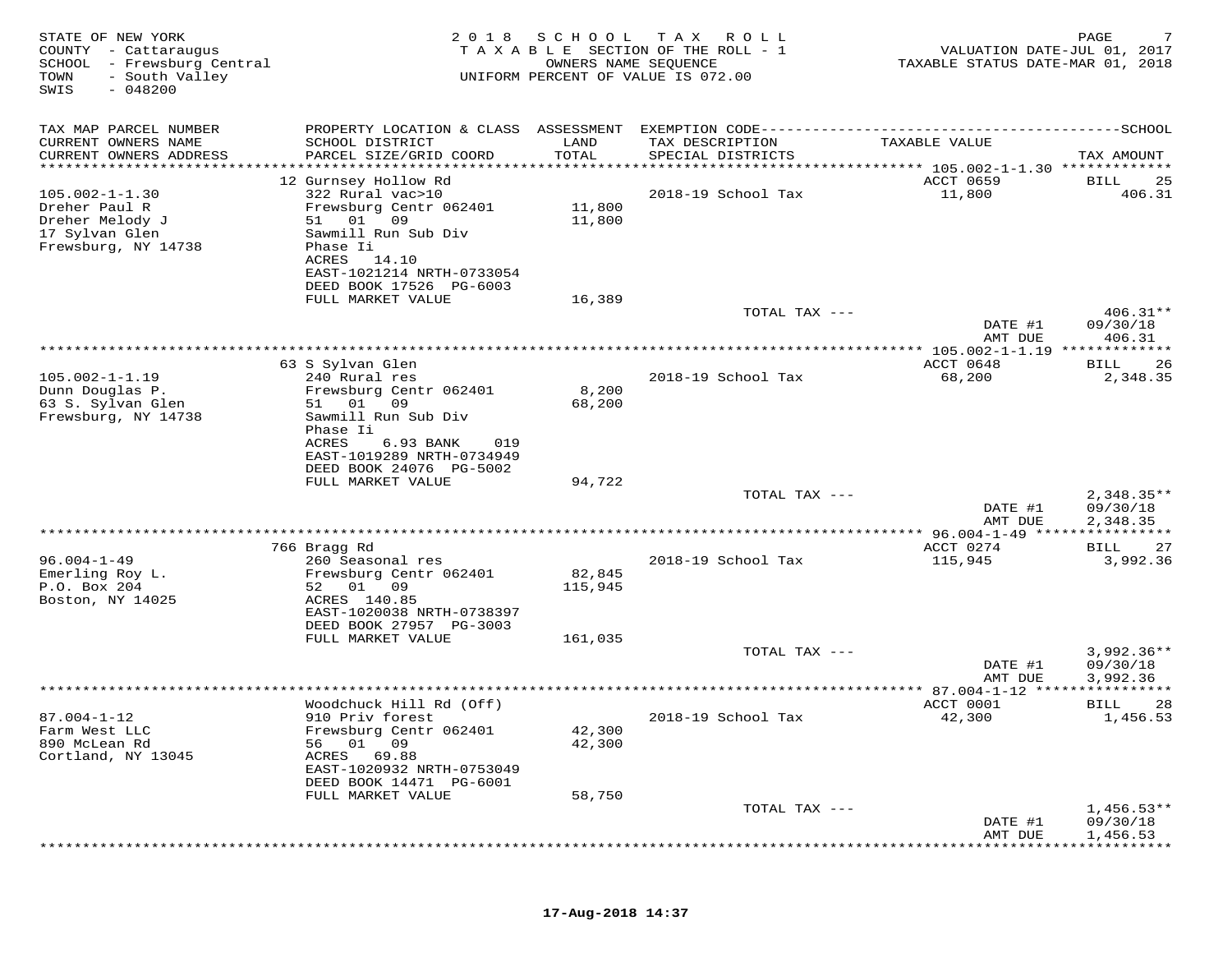| STATE OF NEW YORK<br>COUNTY - Cattaraugus<br>SCHOOL - Frewsburg Central<br>- South Valley<br>TOWN<br>SWIS<br>$-048200$ |                                                                                                             | 2018 SCHOOL      | TAX ROLL<br>TAXABLE SECTION OF THE ROLL - 1<br>OWNERS NAME SEQUENCE<br>UNIFORM PERCENT OF VALUE IS 072.00 | TAXABLE STATUS DATE-MAR 01, 2018 | PAGE<br>VALUATION DATE-JUL 01, 2017 |
|------------------------------------------------------------------------------------------------------------------------|-------------------------------------------------------------------------------------------------------------|------------------|-----------------------------------------------------------------------------------------------------------|----------------------------------|-------------------------------------|
| TAX MAP PARCEL NUMBER                                                                                                  |                                                                                                             |                  |                                                                                                           |                                  |                                     |
| CURRENT OWNERS NAME<br>CURRENT OWNERS ADDRESS                                                                          | SCHOOL DISTRICT<br>PARCEL SIZE/GRID COORD                                                                   | LAND<br>TOTAL    | TAX DESCRIPTION<br>SPECIAL DISTRICTS                                                                      | TAXABLE VALUE                    | TAX AMOUNT                          |
|                                                                                                                        |                                                                                                             |                  |                                                                                                           |                                  |                                     |
|                                                                                                                        | Oak Hill Rd                                                                                                 |                  |                                                                                                           | ACCT 0006                        | BILL<br>29                          |
| $96.002 - 2 - 2$                                                                                                       | 910 Priv forest                                                                                             |                  | 2018-19 School Tax                                                                                        | 46,700                           | 1,608.03                            |
| Farm West LLC<br>890 McLean Rd<br>Cortland, NY 13045                                                                   | Frewsburg Centr 062401<br>54 01 09<br>ACRES<br>56.34<br>EAST-1020729 NRTH-0746470                           | 46,700<br>46,700 |                                                                                                           |                                  |                                     |
|                                                                                                                        | DEED BOOK 14471 PG-6001                                                                                     |                  |                                                                                                           |                                  |                                     |
|                                                                                                                        | FULL MARKET VALUE                                                                                           | 64,861           | TOTAL TAX ---                                                                                             | DATE #1                          | $1,608.03**$<br>09/30/18            |
|                                                                                                                        |                                                                                                             |                  |                                                                                                           | AMT DUE                          | 1,608.03                            |
|                                                                                                                        | Sawmill Run Rd                                                                                              |                  |                                                                                                           | ACCT 0005                        | 30<br>BILL                          |
| $96.004 - 1 - 8$                                                                                                       | 314 Rural vac<10                                                                                            |                  | 2018-19 School Tax                                                                                        | 4,400                            | 151.51                              |
| Farm West LLC<br>890 McLean Rd<br>Cortland, NY 13045                                                                   | Frewsburg Centr 062401<br>53 01 09<br>ACRES<br>1.50<br>EAST-1020805 NRTH-0744419<br>DEED BOOK 14471 PG-6001 | 4,400<br>4,400   |                                                                                                           |                                  |                                     |
|                                                                                                                        | FULL MARKET VALUE                                                                                           | 6,111            |                                                                                                           |                                  |                                     |
|                                                                                                                        |                                                                                                             |                  | TOTAL TAX ---                                                                                             | DATE #1<br>AMT DUE               | $151.51**$<br>09/30/18<br>151.51    |
|                                                                                                                        |                                                                                                             |                  | ************************                                                                                  | ** 105.002-1-27.3 *************  |                                     |
| $105.002 - 1 - 27.3$                                                                                                   | 12708 Brown Run Rd<br>240 Rural res                                                                         |                  | ENH STAR<br>41834                                                                                         | ACCT 0539                        | <b>BILL</b><br>31<br>47,430         |
| Fellows John E<br>Fellows Sandra L                                                                                     | Frewsburg Centr 062401<br>42 01 09                                                                          | 12,000<br>94,600 | 2018-19 School Tax                                                                                        | 94,600                           | 3,257.38                            |
| 12708 Brown Run Rd<br>Frewsburg, NY 14738                                                                              | ACRES 14.50<br>EAST-1023149 NRTH-0731443<br>DEED BOOK 16997 PG-6001                                         |                  |                                                                                                           |                                  |                                     |
|                                                                                                                        | FULL MARKET VALUE                                                                                           | 131,389          | TOTAL TAX ---                                                                                             |                                  | $1,683.38**$                        |
|                                                                                                                        |                                                                                                             |                  |                                                                                                           | DATE #1<br>AMT DUE               | 09/30/18<br>1,683.38                |
|                                                                                                                        |                                                                                                             |                  |                                                                                                           |                                  |                                     |
| $96.004 - 1 - 47.2$                                                                                                    | Bragg Rd<br>311 Res vac land                                                                                |                  | 2018-19 School Tax                                                                                        | ACCT 0642<br>5,200               | 32<br>BILL<br>179.05                |
| Fletcher Sandra L<br>21 Whitney Ave                                                                                    | Frewsburg Centr 062401<br>52 01<br>09                                                                       | 5,200<br>5,200   |                                                                                                           |                                  |                                     |
| Frewsburg, NY 14738                                                                                                    | 2.55<br>ACRES<br>EAST-1021658 NRTH-0740359<br>DEED BOOK 00997 PG-00006                                      |                  |                                                                                                           |                                  |                                     |
|                                                                                                                        | FULL MARKET VALUE                                                                                           | 7,222            |                                                                                                           |                                  |                                     |
|                                                                                                                        |                                                                                                             |                  | TOTAL TAX ---                                                                                             | DATE #1<br>AMT DUE               | $179.05**$<br>09/30/18<br>179.05    |
|                                                                                                                        |                                                                                                             |                  |                                                                                                           |                                  | ********                            |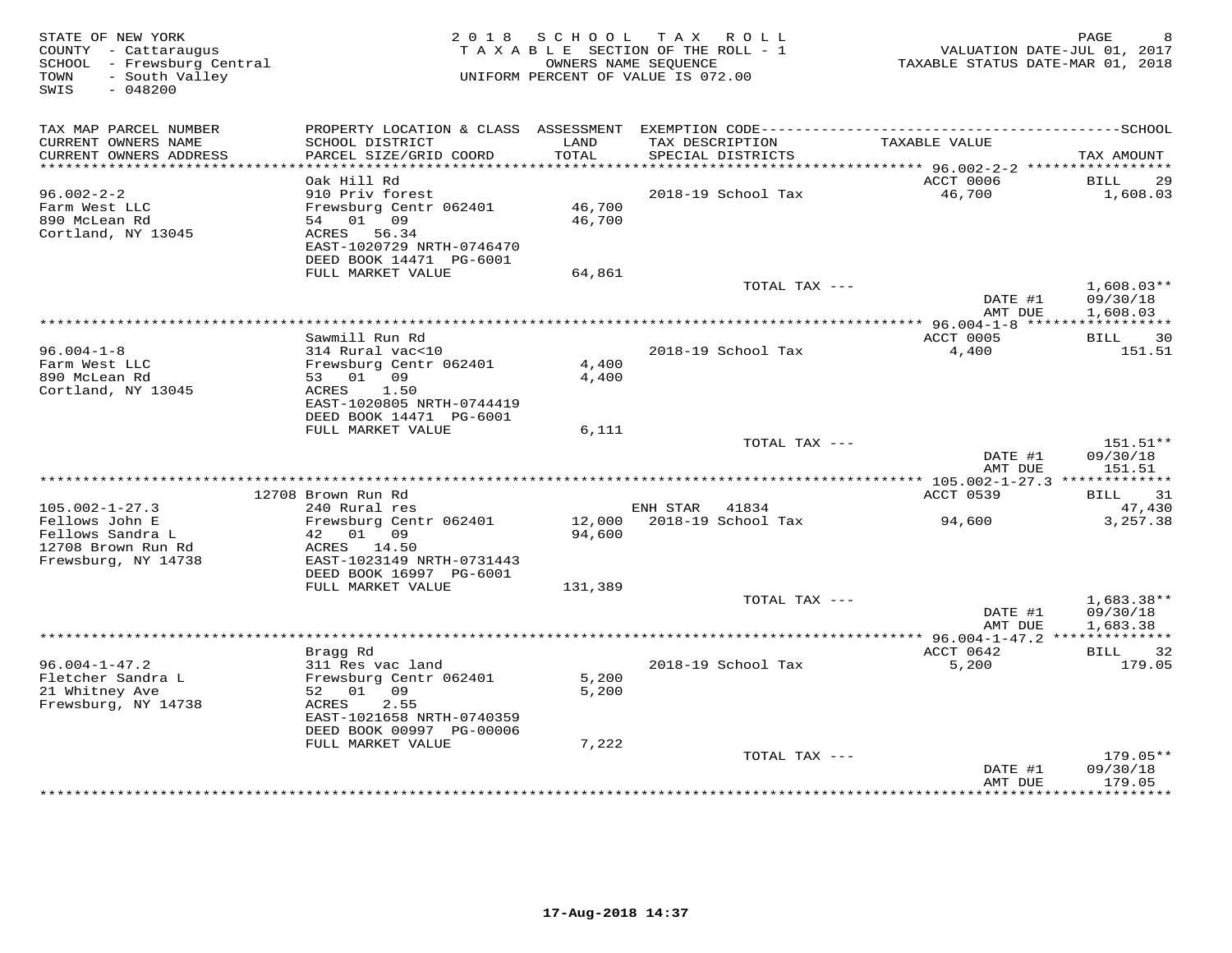| STATE OF NEW YORK<br>COUNTY - Cattaraugus<br>SCHOOL - Frewsburg Central<br>TOWN<br>- South Valley<br>SWIS<br>$-048200$ | 2 0 1 8                                                        | SCHOOL           | T A X<br>R O L L<br>TAXABLE SECTION OF THE ROLL - 1<br>OWNERS NAME SEQUENCE<br>UNIFORM PERCENT OF VALUE IS 072.00 | VALUATION DATE-JUL 01, 2017<br>TAXABLE STATUS DATE-MAR 01, 2018 | PAGE                   |
|------------------------------------------------------------------------------------------------------------------------|----------------------------------------------------------------|------------------|-------------------------------------------------------------------------------------------------------------------|-----------------------------------------------------------------|------------------------|
| TAX MAP PARCEL NUMBER                                                                                                  | PROPERTY LOCATION & CLASS ASSESSMENT                           |                  | EXEMPTION CODE-----------                                                                                         | ------------                                                    | $------SCHOOL$         |
| CURRENT OWNERS NAME<br>CURRENT OWNERS ADDRESS                                                                          | SCHOOL DISTRICT<br>PARCEL SIZE/GRID COORD                      | LAND<br>TOTAL    | TAX DESCRIPTION<br>SPECIAL DISTRICTS                                                                              | TAXABLE VALUE                                                   | TAX AMOUNT             |
| *******************                                                                                                    | * * * * * * * * * * * * * * * * * * *<br>Wheeler Hill Rd (Off) | ******           | *************                                                                                                     | ****** 96.004-1-54.4 **************<br>ACCT 0639                | 33<br>BILL             |
| $96.004 - 1 - 54.4$                                                                                                    | 322 Rural vac>10                                               |                  | 2018-19 School Tax                                                                                                | 11,100                                                          | 382.21                 |
| Fletcher Sandra L                                                                                                      | Frewsburg Centr 062401                                         | 11,100           |                                                                                                                   |                                                                 |                        |
| 21 Whitney Ave<br>Frewsburg, NY 14738                                                                                  | 01 09<br>53<br>ACRES<br>19.80                                  | 11,100           |                                                                                                                   |                                                                 |                        |
|                                                                                                                        | EAST-1021679 NRTH-0740868                                      |                  |                                                                                                                   |                                                                 |                        |
|                                                                                                                        | DEED BOOK 00997 PG-00006                                       |                  |                                                                                                                   |                                                                 |                        |
|                                                                                                                        | FULL MARKET VALUE                                              | 15,417           |                                                                                                                   |                                                                 |                        |
|                                                                                                                        |                                                                |                  | TOTAL TAX ---                                                                                                     | DATE #1                                                         | 382.21**<br>09/30/18   |
|                                                                                                                        |                                                                |                  |                                                                                                                   | AMT DUE                                                         | 382.21                 |
|                                                                                                                        |                                                                |                  | **************************************                                                                            | ** 105.002-1-1.25 **                                            | * * * * * * * *        |
| $105.002 - 1 - 1.25$                                                                                                   | 7 Gurnsey Hollow Rd<br>260 Seasonal res                        |                  | 2018-19 School Tax                                                                                                | ACCT 0654<br>32,400                                             | 34<br>BILL<br>1,115.64 |
| Gimbel Douglas A.                                                                                                      | Frewsburg Centr 062401                                         | 7,300            |                                                                                                                   |                                                                 |                        |
| 120 Quail Run Rd                                                                                                       | 01<br>09<br>51                                                 | 32,400           |                                                                                                                   |                                                                 |                        |
| Lower Burrell, PA 15068                                                                                                | Sawmill Run Sub Div<br>Phase Ii                                |                  |                                                                                                                   |                                                                 |                        |
|                                                                                                                        | ACRES<br>5.23                                                  |                  |                                                                                                                   |                                                                 |                        |
|                                                                                                                        | EAST-1020406 NRTH-0733558                                      |                  |                                                                                                                   |                                                                 |                        |
|                                                                                                                        | DEED BOOK 23084 PG-6001<br>FULL MARKET VALUE                   | 45,000           |                                                                                                                   |                                                                 |                        |
|                                                                                                                        |                                                                |                  | TOTAL TAX ---                                                                                                     |                                                                 | 1,115.64**             |
|                                                                                                                        |                                                                |                  |                                                                                                                   | DATE #1                                                         | 09/30/18               |
|                                                                                                                        |                                                                |                  |                                                                                                                   | AMT DUE                                                         | 1,115.64               |
|                                                                                                                        | 260 Sylvan Glen South                                          |                  |                                                                                                                   | ACCT 0646                                                       | 35<br>BILL             |
| $105.002 - 1 - 1.17$                                                                                                   | 312 Vac w/imprv                                                |                  | 2018-19 School Tax                                                                                                | 15,100                                                          | 519.94                 |
| Glazier Kenneth H<br>341 E 5th St                                                                                      | Frewsburg Centr 062401<br>01<br>51<br>09                       | 10,800<br>15,100 |                                                                                                                   |                                                                 |                        |
| Jamestown, NY 14701                                                                                                    | Sawmill Run Sub Div                                            |                  |                                                                                                                   |                                                                 |                        |
|                                                                                                                        | Lot $#18$                                                      |                  |                                                                                                                   |                                                                 |                        |
|                                                                                                                        | 12.19<br>ACRES<br>EAST-1020132 NRTH-0734362                    |                  |                                                                                                                   |                                                                 |                        |
|                                                                                                                        | DEED BOOK 17327 PG-4001                                        |                  |                                                                                                                   |                                                                 |                        |
|                                                                                                                        | FULL MARKET VALUE                                              | 20,972           |                                                                                                                   |                                                                 |                        |
|                                                                                                                        |                                                                |                  | TOTAL TAX ---                                                                                                     |                                                                 | $519.94**$             |
|                                                                                                                        |                                                                |                  |                                                                                                                   | DATE #1<br>AMT DUE                                              | 09/30/18<br>519.94     |
|                                                                                                                        |                                                                |                  |                                                                                                                   | $87.004 - 1 - 1$ **                                             |                        |
|                                                                                                                        | Woodchuck Hill Rd (Off)                                        |                  |                                                                                                                   | ACCT 0049                                                       | 36<br>BILL             |
| $87.004 - 1 - 1$<br>Gray Robert E                                                                                      | 910 Priv forest<br>Frewsburg Centr 062401                      | 18,000           | 2018-19 School Tax                                                                                                | 18,000                                                          | 619.80                 |
| PO Box 707                                                                                                             | 01 09<br>57                                                    | 18,000           |                                                                                                                   |                                                                 |                        |
| Frewsburg, NY 14738                                                                                                    | ACRES<br>45.15                                                 |                  |                                                                                                                   |                                                                 |                        |
|                                                                                                                        | EAST-1019676 NRTH-0759700<br>DEED BOOK 10230 PG-2001           |                  |                                                                                                                   |                                                                 |                        |
|                                                                                                                        | FULL MARKET VALUE                                              | 25,000           |                                                                                                                   |                                                                 |                        |
|                                                                                                                        |                                                                |                  | TOTAL TAX ---                                                                                                     |                                                                 | $619.80**$             |
|                                                                                                                        |                                                                |                  |                                                                                                                   | DATE #1                                                         | 09/30/18<br>619.80     |
|                                                                                                                        |                                                                |                  |                                                                                                                   | AMT DUE                                                         |                        |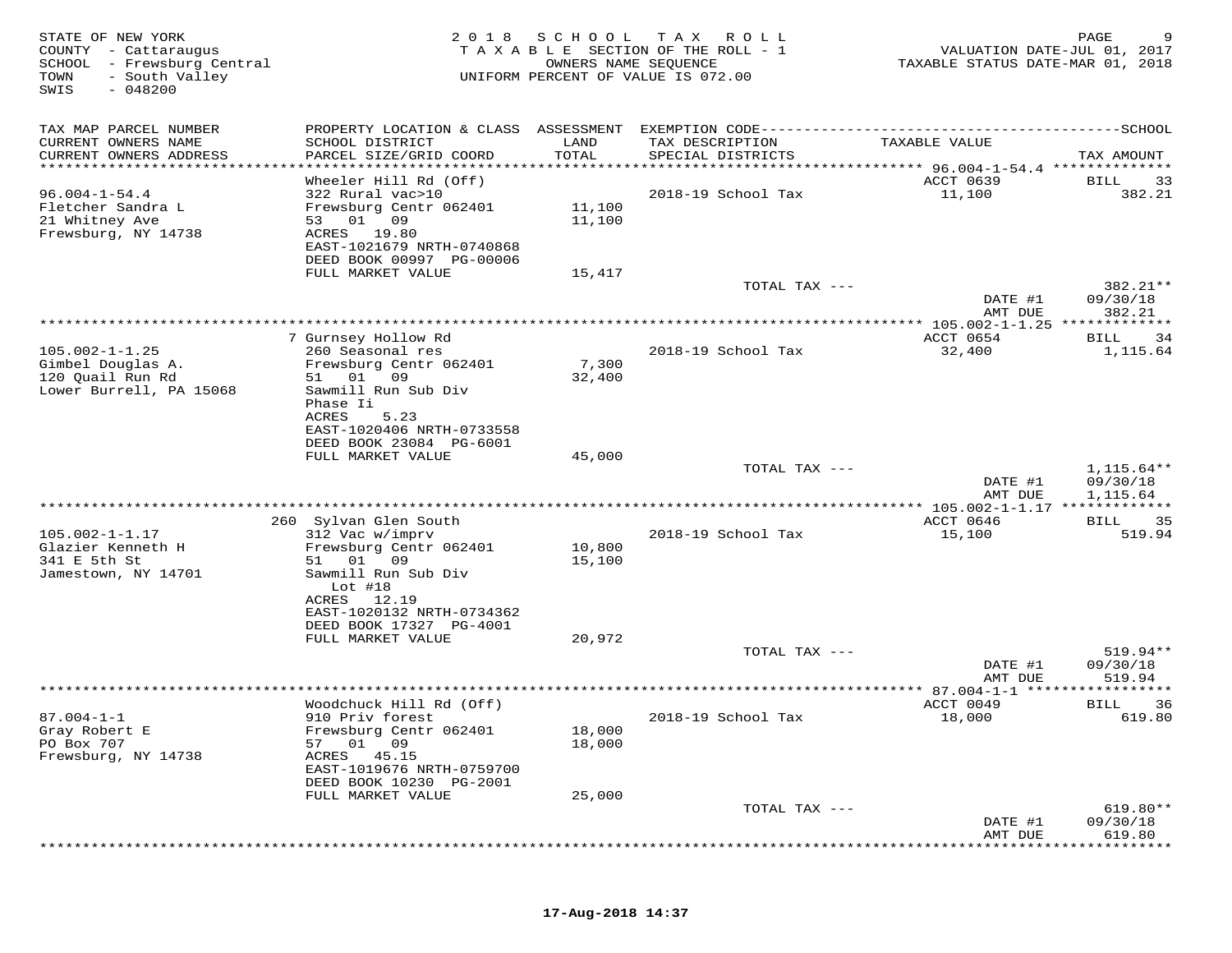| STATE OF NEW YORK<br>COUNTY - Cattaraugus<br>SCHOOL - Frewsburg Central<br>- South Valley<br>TOWN<br>SWIS<br>$-048200$ | 2 0 1 8                                                |                  | SCHOOL TAX ROLL<br>TAXABLE SECTION OF THE ROLL - 1<br>OWNERS NAME SEQUENCE<br>UNIFORM PERCENT OF VALUE IS 072.00 | VALUATION DATE-JUL 01, 2017<br>TAXABLE STATUS DATE-MAR 01, 2018 | PAGE<br>10           |
|------------------------------------------------------------------------------------------------------------------------|--------------------------------------------------------|------------------|------------------------------------------------------------------------------------------------------------------|-----------------------------------------------------------------|----------------------|
| TAX MAP PARCEL NUMBER<br>CURRENT OWNERS NAME                                                                           | SCHOOL DISTRICT                                        | LAND             | TAX DESCRIPTION                                                                                                  | TAXABLE VALUE                                                   |                      |
| CURRENT OWNERS ADDRESS<br>**********************                                                                       | PARCEL SIZE/GRID COORD                                 | <b>TOTAL</b>     | SPECIAL DISTRICTS                                                                                                |                                                                 | TAX AMOUNT           |
|                                                                                                                        | Woodchuck Hill Rd                                      |                  |                                                                                                                  | ACCT 0111                                                       | BILL<br>37           |
| $87.004 - 1 - 16$                                                                                                      | 910 Priv forest                                        |                  | 2018-19 School Tax                                                                                               | 22,300                                                          | 767.86               |
| Gray Robert E                                                                                                          | Frewsburg Centr 062401                                 | 22,300           |                                                                                                                  |                                                                 |                      |
| PO Box 707                                                                                                             | 56 01 09                                               | 22,300           |                                                                                                                  |                                                                 |                      |
| Frewsburg, NY 14738                                                                                                    | 49.58<br>ACRES                                         |                  |                                                                                                                  |                                                                 |                      |
|                                                                                                                        | EAST-1021009 NRTH-0755850                              |                  |                                                                                                                  |                                                                 |                      |
|                                                                                                                        | DEED BOOK 9006 PG-3001                                 |                  |                                                                                                                  |                                                                 |                      |
|                                                                                                                        | FULL MARKET VALUE                                      | 30,972           |                                                                                                                  |                                                                 |                      |
|                                                                                                                        |                                                        |                  | TOTAL TAX ---                                                                                                    |                                                                 | 767.86**             |
|                                                                                                                        |                                                        |                  |                                                                                                                  | DATE #1                                                         | 09/30/18             |
|                                                                                                                        |                                                        |                  |                                                                                                                  | AMT DUE                                                         | 767.86               |
|                                                                                                                        | Woodchuck Hill Rd (Off)                                |                  |                                                                                                                  | ACCT 0003                                                       | BILL 38              |
| $87.004 - 1 - 19$                                                                                                      | 910 Priv forest                                        |                  | 2018-19 School Tax                                                                                               | 27,100                                                          | 933.14               |
| Gray Robert E                                                                                                          | Frewsburg Centr 062401                                 | 27,100           |                                                                                                                  |                                                                 |                      |
| PO Box 707                                                                                                             | 57 01 09                                               | 27,100           |                                                                                                                  |                                                                 |                      |
| Frewsburg, NY 14738                                                                                                    | 54.28<br>ACRES                                         |                  |                                                                                                                  |                                                                 |                      |
|                                                                                                                        | EAST-1020179 NRTH-0758263                              |                  |                                                                                                                  |                                                                 |                      |
|                                                                                                                        | DEED BOOK 12094 PG-3001                                |                  |                                                                                                                  |                                                                 |                      |
|                                                                                                                        | FULL MARKET VALUE                                      | 37,639           |                                                                                                                  |                                                                 |                      |
|                                                                                                                        |                                                        |                  | TOTAL TAX ---                                                                                                    | DATE #1                                                         | 933.14**<br>09/30/18 |
|                                                                                                                        |                                                        |                  |                                                                                                                  | AMT DUE                                                         | 933.14               |
|                                                                                                                        |                                                        |                  |                                                                                                                  |                                                                 | ***********          |
|                                                                                                                        | 12846 Sawmill Run Rd                                   |                  |                                                                                                                  | ACCT 0121                                                       | 39<br>BILL           |
| $96.004 - 1 - 9$                                                                                                       | 210 1 Family Res                                       |                  | 2018-19 School Tax                                                                                               | 43,000                                                          | 1,480.63             |
| Gremer Nicole M.                                                                                                       | Frewsburg Centr 062401                                 | 7,000            |                                                                                                                  |                                                                 |                      |
| 12846 Sawmill Run Rd                                                                                                   | 01 09<br>53                                            | 43,000           |                                                                                                                  |                                                                 |                      |
| Frewsburg, NY 14738                                                                                                    | 54 01<br>09                                            |                  |                                                                                                                  |                                                                 |                      |
|                                                                                                                        | 4.75 BANK<br>ACRES<br>024<br>EAST-1021183 NRTH-0744780 |                  |                                                                                                                  |                                                                 |                      |
|                                                                                                                        | DEED BOOK 21248 PG-2001                                |                  |                                                                                                                  |                                                                 |                      |
|                                                                                                                        | FULL MARKET VALUE                                      | 59,722           |                                                                                                                  |                                                                 |                      |
|                                                                                                                        |                                                        |                  | TOTAL TAX ---                                                                                                    |                                                                 | $1,480.63**$         |
|                                                                                                                        |                                                        |                  |                                                                                                                  | DATE #1                                                         | 09/30/18             |
|                                                                                                                        |                                                        |                  |                                                                                                                  | AMT DUE                                                         | 1,480.63             |
|                                                                                                                        |                                                        |                  |                                                                                                                  | ****************** 105.002-1-6 ****                             |                      |
|                                                                                                                        | Gurnsey Hollow Rd                                      |                  |                                                                                                                  | ACCT 0244                                                       | BILL<br>40           |
| $105.002 - 1 - 6$                                                                                                      | 312 Vac w/imprv                                        |                  | 2018-19 School Tax                                                                                               | 79,800                                                          | 2,747.77             |
| Hall Herbert E<br>Hall Linda A                                                                                         | Frewsburg Centr 062401<br>43 01 09                     | 76,700<br>79,800 |                                                                                                                  |                                                                 |                      |
| 1139 Sheree Dr                                                                                                         | ACRES 113.69                                           |                  |                                                                                                                  |                                                                 |                      |
| Grand Island, NY 14072                                                                                                 | EAST-1024757 NRTH-0733371                              |                  |                                                                                                                  |                                                                 |                      |
|                                                                                                                        | DEED BOOK 1027 PG-56                                   |                  |                                                                                                                  |                                                                 |                      |
|                                                                                                                        | FULL MARKET VALUE                                      | 110,833          |                                                                                                                  |                                                                 |                      |
|                                                                                                                        |                                                        |                  | TOTAL TAX ---                                                                                                    |                                                                 | $2,747.77**$         |
|                                                                                                                        |                                                        |                  |                                                                                                                  | DATE #1                                                         | 09/30/18             |
|                                                                                                                        |                                                        |                  |                                                                                                                  | AMT DUE                                                         | 2,747.77             |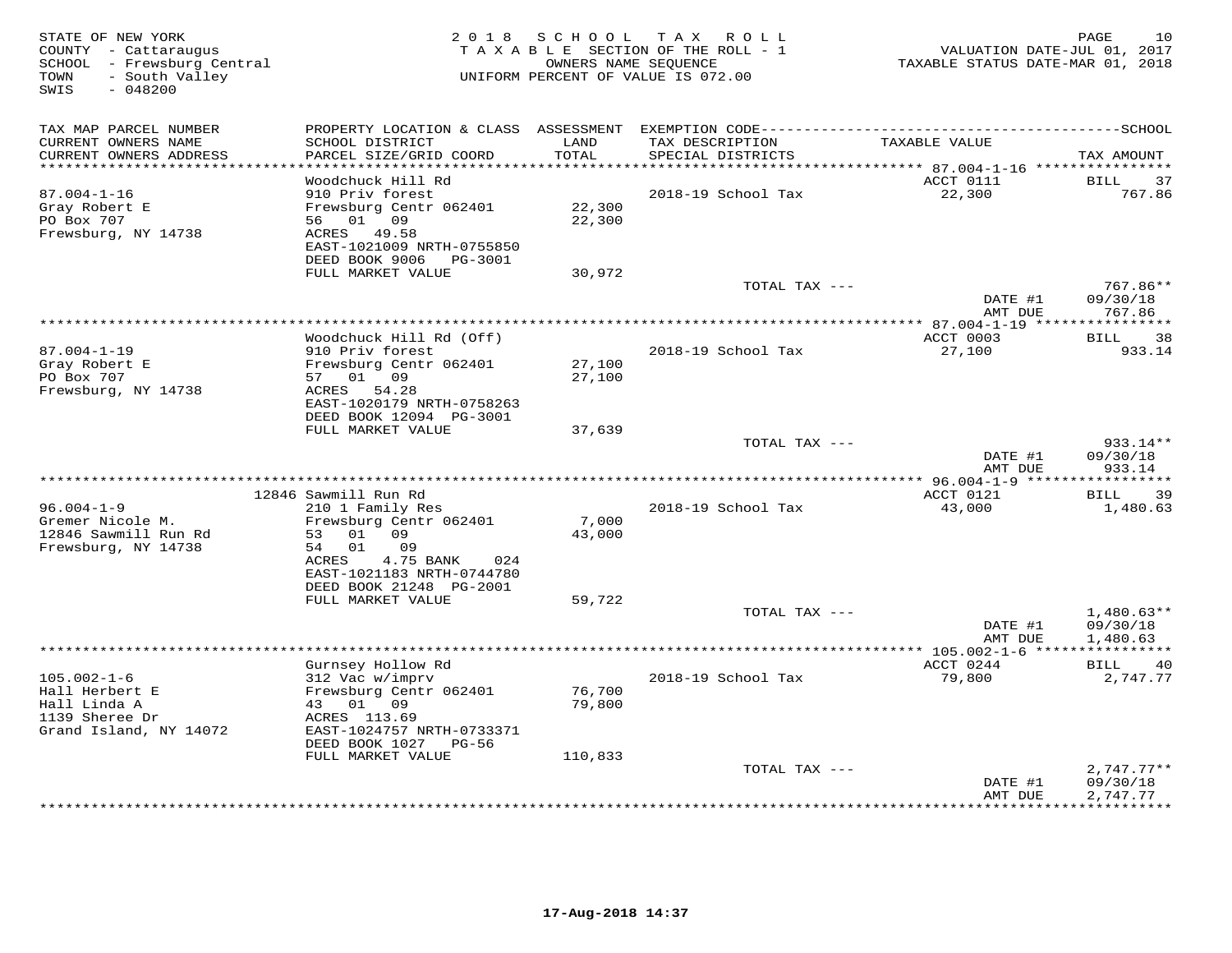| STATE OF NEW YORK<br>COUNTY - Cattaraugus<br>SCHOOL - Frewsburg Central<br>- South Valley<br>TOWN<br>$-048200$<br>SWIS |                                                                                                                                  | 2018 SCHOOL     | TAX ROLL<br>TAXABLE SECTION OF THE ROLL - 1<br>OWNERS NAME SEQUENCE<br>UNIFORM PERCENT OF VALUE IS 072.00 | TAXABLE STATUS DATE-MAR 01, 2018                      | PAGE<br>11<br>VALUATION DATE-JUL 01, 2017 |
|------------------------------------------------------------------------------------------------------------------------|----------------------------------------------------------------------------------------------------------------------------------|-----------------|-----------------------------------------------------------------------------------------------------------|-------------------------------------------------------|-------------------------------------------|
| TAX MAP PARCEL NUMBER<br>CURRENT OWNERS NAME<br>CURRENT OWNERS ADDRESS                                                 | PROPERTY LOCATION & CLASS ASSESSMENT<br>SCHOOL DISTRICT<br>PARCEL SIZE/GRID COORD                                                | LAND<br>TOTAL   | TAX DESCRIPTION<br>SPECIAL DISTRICTS                                                                      | TAXABLE VALUE                                         | TAX AMOUNT                                |
| ************************                                                                                               |                                                                                                                                  |                 |                                                                                                           |                                                       |                                           |
| $96.004 - 1 - 53.3$                                                                                                    | 12830 Wheeler Hill Rd<br>270 Mfg housing                                                                                         |                 | 2018-19 School Tax                                                                                        | ACCT 0504<br>16,000                                   | BILL<br>41<br>550.93                      |
| Hall William H<br>Hall Lucille A<br>67 Magnolia Ave We<br>Jamestown, NY 14701                                          | Frewsburg Centr 062401<br>52 01 09<br>2.10<br>ACRES<br>EAST-1020851 NRTH-0740411<br>DEED BOOK 787<br>PG-00406                    | 4,900<br>16,000 |                                                                                                           |                                                       |                                           |
|                                                                                                                        | FULL MARKET VALUE                                                                                                                | 22,222          |                                                                                                           |                                                       |                                           |
|                                                                                                                        |                                                                                                                                  |                 | TOTAL TAX ---                                                                                             | DATE #1<br>AMT DUE                                    | 550.93**<br>09/30/18<br>550.93            |
|                                                                                                                        |                                                                                                                                  |                 |                                                                                                           | ****************** 96.004-1-54.5 ***************      |                                           |
|                                                                                                                        | Wheeler Rd (Off)                                                                                                                 |                 |                                                                                                           | ACCT 0675                                             | <b>BILL</b><br>42                         |
| $96.004 - 1 - 54.5$<br>Hall William H<br>Hall Lucille A<br>67 Magnolia Ave We<br>Jamestown, NY 14701                   | 314 Rural vac<10<br>Frewsburg Centr 062401<br>53 01 09<br>ACRES<br>7.35<br>EAST-1020767 NRTH-0740941<br>DEED BOOK 00944 PG-00694 | 4,900<br>4,900  | 2018-19 School Tax                                                                                        | 4,900                                                 | 168.72                                    |
|                                                                                                                        | FULL MARKET VALUE                                                                                                                | 6,806           |                                                                                                           |                                                       |                                           |
|                                                                                                                        |                                                                                                                                  |                 | TOTAL TAX ---                                                                                             | DATE #1<br>AMT DUE                                    | $168.72**$<br>09/30/18<br>168.72          |
|                                                                                                                        | Oak Hill Rd (Off)                                                                                                                |                 |                                                                                                           | ACCT 0074                                             | BILL<br>43                                |
| $96.002 - 2 - 18$<br>Hallenbeck Ellis J.<br>10 Dennison St.<br>Frewsburg, NY 14738                                     | 260 Seasonal res<br>Frewsburg Centr 062401<br>54 01 09<br>ACRES<br>6.45                                                          | 7,900<br>21,000 | 2018-19 School Tax                                                                                        | 21,000                                                | 723.10                                    |
|                                                                                                                        | EAST-1019426 NRTH-0744881                                                                                                        |                 |                                                                                                           |                                                       |                                           |
|                                                                                                                        | DEED BOOK 22267 PG-8002<br>FULL MARKET VALUE                                                                                     | 29,167          |                                                                                                           |                                                       |                                           |
|                                                                                                                        |                                                                                                                                  |                 | TOTAL TAX ---                                                                                             | DATE #1                                               | $723.10**$<br>09/30/18                    |
|                                                                                                                        |                                                                                                                                  |                 | **********************                                                                                    | AMT DUE<br>************* 96.002-2-19.2 ************** | 723.10                                    |
| $96.002 - 2 - 19.2$                                                                                                    | Oak Hill Rd<br>314 Rural vac<10                                                                                                  |                 | 2018-19 School Tax                                                                                        | ACCT 0589<br>7,100                                    | BILL<br>-44<br>244.48                     |
| Hallenbeck Ellis J.<br>10 Dennison Rd<br>Frewsburg, NY 14738                                                           | Frewsburg Centr 062401<br>54 01 09<br>ACRES<br>4.85<br>EAST-1019210 NRTH-0745288<br>DEED BOOK 24631 PG-7001                      | 7,100<br>7,100  |                                                                                                           |                                                       |                                           |
|                                                                                                                        | FULL MARKET VALUE                                                                                                                | 9,861           | TOTAL TAX ---                                                                                             |                                                       | 244.48**                                  |
|                                                                                                                        |                                                                                                                                  |                 |                                                                                                           | DATE #1<br>AMT DUE                                    | 09/30/18<br>244.48<br>********            |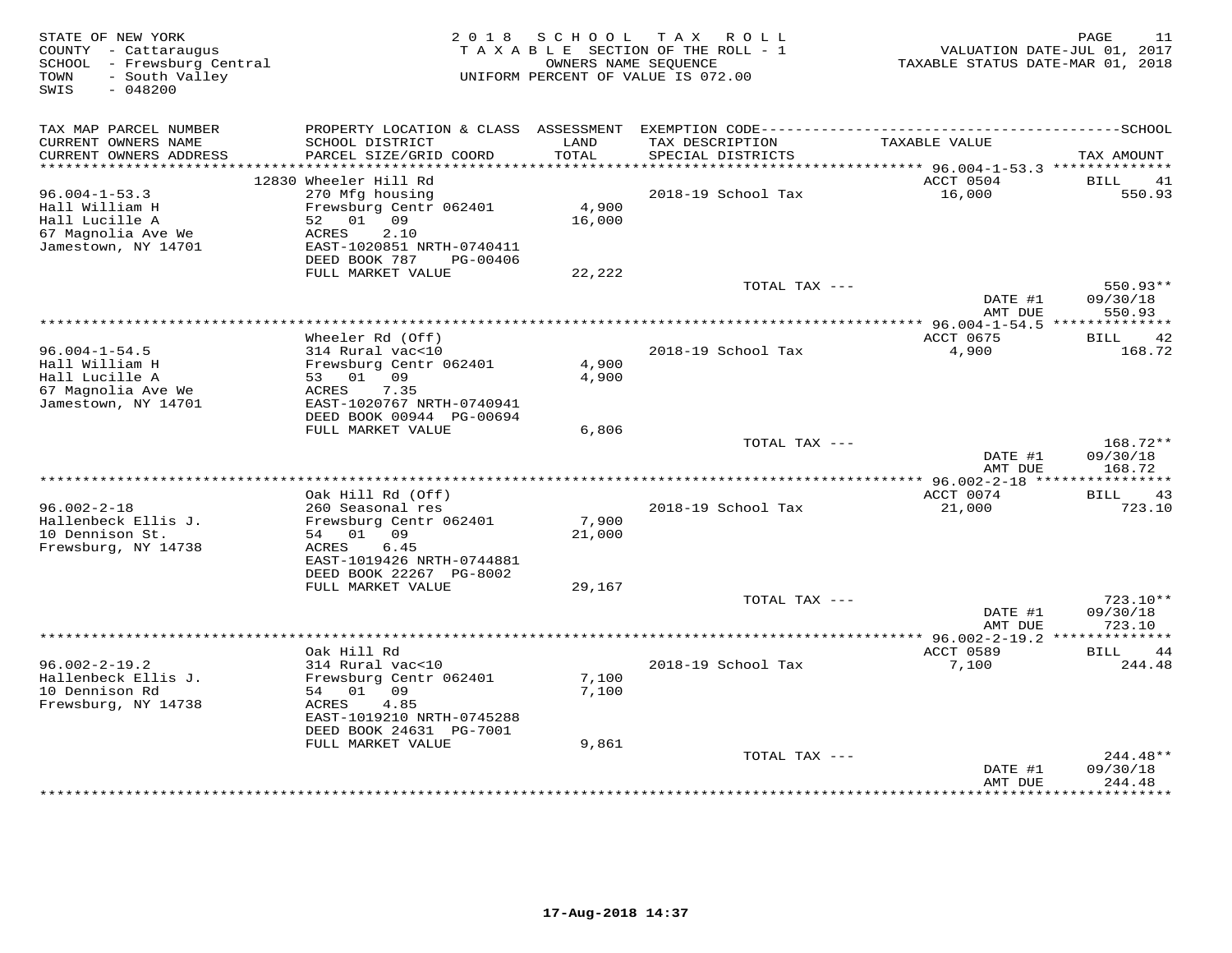| STATE OF NEW YORK<br>COUNTY - Cattaraugus<br>SCHOOL - Frewsburg Central<br>- South Valley<br>TOWN<br>$-048200$<br>SWIS | 2 0 1 8                                               |               | SCHOOL TAX ROLL<br>T A X A B L E SECTION OF THE ROLL - 1<br>OWNERS NAME SEQUENCE<br>UNIFORM PERCENT OF VALUE IS 072.00 | VALUATION DATE-JUL 01, 2017<br>TAXABLE STATUS DATE-MAR 01, 2018 | 12<br>PAGE         |
|------------------------------------------------------------------------------------------------------------------------|-------------------------------------------------------|---------------|------------------------------------------------------------------------------------------------------------------------|-----------------------------------------------------------------|--------------------|
| TAX MAP PARCEL NUMBER                                                                                                  | PROPERTY LOCATION & CLASS ASSESSMENT                  |               |                                                                                                                        |                                                                 |                    |
| CURRENT OWNERS NAME<br>CURRENT OWNERS ADDRESS<br>*********************                                                 | SCHOOL DISTRICT<br>PARCEL SIZE/GRID COORD             | LAND<br>TOTAL | TAX DESCRIPTION<br>SPECIAL DISTRICTS                                                                                   | TAXABLE VALUE                                                   | TAX AMOUNT         |
|                                                                                                                        | Sawmill Run Rd                                        |               |                                                                                                                        | ACCT 0075                                                       | BILL<br>45         |
| $96.004 - 1 - 2$                                                                                                       | 322 Rural vac>10                                      |               | 2018-19 School Tax                                                                                                     | 12,600                                                          | 433.86             |
| Hallenbeck Ellis J.                                                                                                    | Frewsburg Centr 062401                                | 12,600        |                                                                                                                        |                                                                 |                    |
| 10 Dennison St.                                                                                                        | 53<br>01 09                                           | 12,600        |                                                                                                                        |                                                                 |                    |
| Frewsburg, NY 14738                                                                                                    | ACRES<br>21.68                                        |               |                                                                                                                        |                                                                 |                    |
|                                                                                                                        | EAST-1019449 NRTH-0744252                             |               |                                                                                                                        |                                                                 |                    |
|                                                                                                                        | DEED BOOK 22267 PG-8002                               |               |                                                                                                                        |                                                                 |                    |
|                                                                                                                        | FULL MARKET VALUE                                     | 17,500        |                                                                                                                        |                                                                 |                    |
|                                                                                                                        |                                                       |               | TOTAL TAX ---                                                                                                          |                                                                 | 433.86**           |
|                                                                                                                        |                                                       |               |                                                                                                                        | DATE #1                                                         | 09/30/18<br>433.86 |
|                                                                                                                        |                                                       |               |                                                                                                                        | AMT DUE                                                         |                    |
|                                                                                                                        | Oak Hill Rd (Off)                                     |               |                                                                                                                        | ACCT 0590                                                       | 46<br>BILL         |
| $96.002 - 2 - 21$                                                                                                      | 314 Rural vac<10                                      |               | 2018-19 School Tax                                                                                                     | 3,300                                                           | 113.63             |
| Hallenbeck `Ellis J                                                                                                    | Frewsburg Centr 062401                                | 3,300         |                                                                                                                        |                                                                 |                    |
| 10 Dennison Rd                                                                                                         | 54 01 09                                              | 3,300         |                                                                                                                        |                                                                 |                    |
| Frewsburg, NY 14738                                                                                                    | 4.26<br>ACRES                                         |               |                                                                                                                        |                                                                 |                    |
|                                                                                                                        | EAST-1018952 NRTH-0744817                             |               |                                                                                                                        |                                                                 |                    |
|                                                                                                                        | DEED BOOK 9895<br>PG-3001                             |               |                                                                                                                        |                                                                 |                    |
|                                                                                                                        | FULL MARKET VALUE                                     | 4,583         |                                                                                                                        |                                                                 |                    |
|                                                                                                                        |                                                       |               | TOTAL TAX ---                                                                                                          |                                                                 | $113.63**$         |
|                                                                                                                        |                                                       |               |                                                                                                                        | DATE #1<br>AMT DUE                                              | 09/30/18<br>113.63 |
|                                                                                                                        |                                                       |               |                                                                                                                        |                                                                 |                    |
|                                                                                                                        | Bone Run Rd                                           |               |                                                                                                                        | ACCT 0631                                                       | 47<br>BILL         |
| $96.002 - 1 - 37.2$                                                                                                    | 322 Rural vac>10                                      |               | 2018-19 School Tax                                                                                                     | 21,500                                                          | 740.31             |
| Hammersley Timothy                                                                                                     | Frewsburg Centr 062401                                | 21,500        |                                                                                                                        |                                                                 |                    |
| Hammersley Faye                                                                                                        | 55<br>01 09                                           | 21,500        |                                                                                                                        |                                                                 |                    |
| 3477 Follett Run Road                                                                                                  | 34.55<br>ACRES                                        |               |                                                                                                                        |                                                                 |                    |
| Warren, PA 16365                                                                                                       | EAST-1019459 NRTH-0750463                             |               |                                                                                                                        |                                                                 |                    |
|                                                                                                                        | DEED BOOK 26179 PG-8001                               |               |                                                                                                                        |                                                                 |                    |
|                                                                                                                        | FULL MARKET VALUE                                     | 29,861        | TOTAL TAX ---                                                                                                          |                                                                 | 740.31**           |
|                                                                                                                        |                                                       |               |                                                                                                                        | DATE #1                                                         | 09/30/18           |
|                                                                                                                        |                                                       |               |                                                                                                                        | AMT DUE                                                         | 740.31             |
|                                                                                                                        |                                                       |               |                                                                                                                        | *** 105.002-1-1.9 **************                                |                    |
|                                                                                                                        | 4 S Sylvann Glenn                                     |               |                                                                                                                        | ACCT 0617                                                       | 48<br>BILL         |
| $105.002 - 1 - 1.9$                                                                                                    | 260 Seasonal res                                      |               | 2018-19 School Tax                                                                                                     | 87,000                                                          | 2,995.69           |
| Hartson Randall L                                                                                                      | Frewsburg Centr 062401                                | 7,700         |                                                                                                                        |                                                                 |                    |
| Hartson Diane M                                                                                                        | 01 09<br>51                                           | 87,000        |                                                                                                                        |                                                                 |                    |
| 4 S Sylvan Glenn                                                                                                       | (land Contract)                                       |               |                                                                                                                        |                                                                 |                    |
| Frewsburg, NY 14738                                                                                                    | ACRES<br>6.05                                         |               |                                                                                                                        |                                                                 |                    |
|                                                                                                                        | EAST-1019940 NRTH-0735663<br>DEED BOOK 1028<br>PG-369 |               |                                                                                                                        |                                                                 |                    |
|                                                                                                                        | FULL MARKET VALUE                                     | 120,833       |                                                                                                                        |                                                                 |                    |
|                                                                                                                        |                                                       |               | TOTAL TAX ---                                                                                                          |                                                                 | $2,995.69**$       |
|                                                                                                                        |                                                       |               |                                                                                                                        | DATE #1                                                         | 09/30/18           |
|                                                                                                                        |                                                       |               |                                                                                                                        | AMT DUE                                                         | 2,995.69           |
|                                                                                                                        |                                                       |               |                                                                                                                        |                                                                 | * * * * * * * * *  |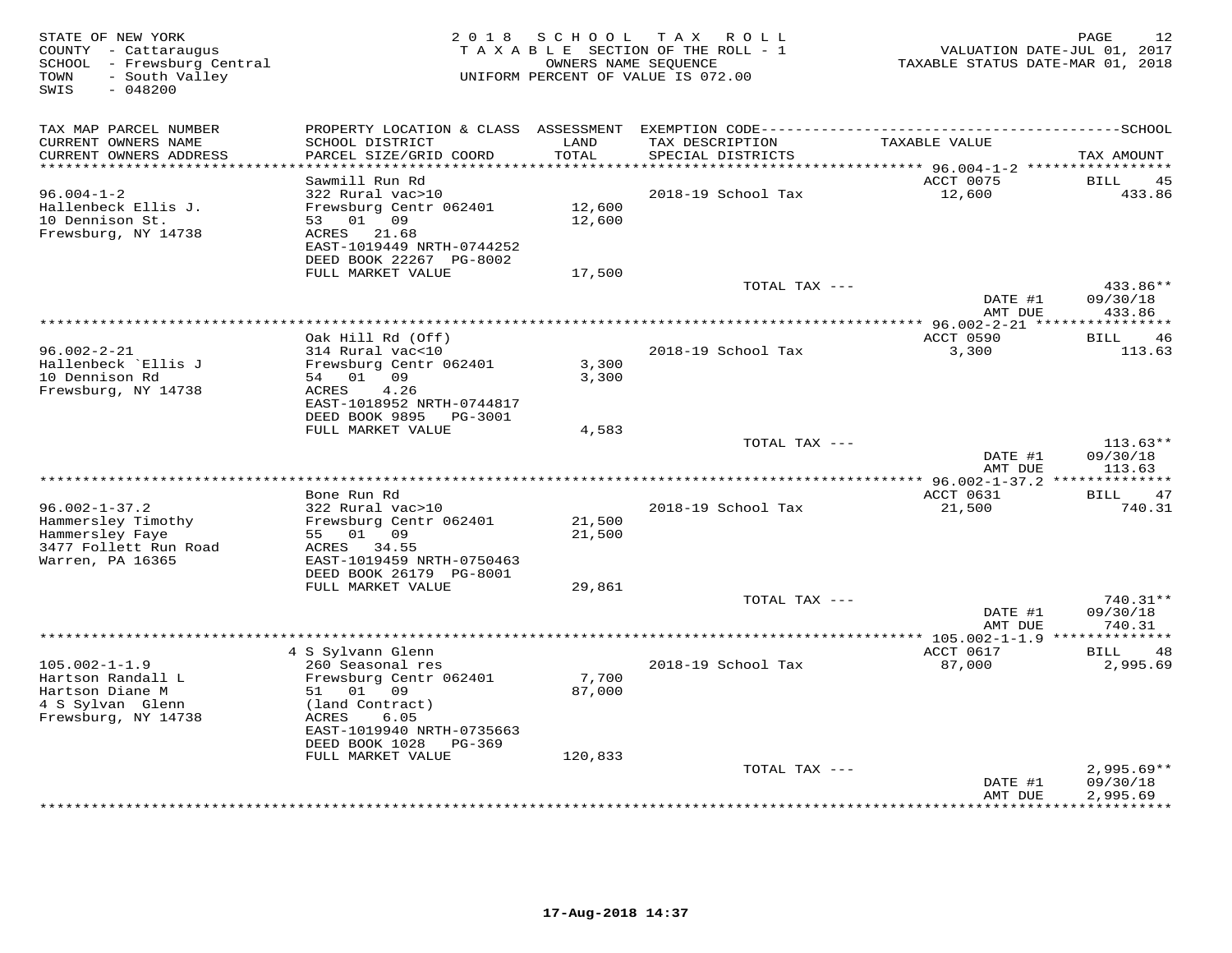| STATE OF NEW YORK<br>COUNTY - Cattaraugus<br>SCHOOL - Frewsburg Central<br>- South Valley<br>TOWN<br>SWIS<br>$-048200$ | 2 0 1 8                                             | S C H O O L   | TAX ROLL<br>TAXABLE SECTION OF THE ROLL - 1<br>OWNERS NAME SEOUENCE<br>UNIFORM PERCENT OF VALUE IS 072.00 | VALUATION DATE-JUL 01, 2017<br>TAXABLE STATUS DATE-MAR 01, 2018 | 13<br>PAGE                  |
|------------------------------------------------------------------------------------------------------------------------|-----------------------------------------------------|---------------|-----------------------------------------------------------------------------------------------------------|-----------------------------------------------------------------|-----------------------------|
| TAX MAP PARCEL NUMBER                                                                                                  | PROPERTY LOCATION & CLASS ASSESSMENT                |               |                                                                                                           |                                                                 |                             |
| CURRENT OWNERS NAME<br>CURRENT OWNERS ADDRESS                                                                          | SCHOOL DISTRICT<br>PARCEL SIZE/GRID COORD           | LAND<br>TOTAL | TAX DESCRIPTION<br>SPECIAL DISTRICTS                                                                      | TAXABLE VALUE                                                   | TAX AMOUNT                  |
| ***********************                                                                                                | *******************************<br>1059 Dennison Rd |               |                                                                                                           | ACCT 0088                                                       | BILL                        |
| $96.002 - 2 - 19.1$                                                                                                    | 210 1 Family Res                                    |               | 2018-19 School Tax                                                                                        | 32,300                                                          | 49<br>1,112.19              |
| Hellenbeck Ellis J                                                                                                     | Frewsburg Centr 062401                              | 7,200         |                                                                                                           |                                                                 |                             |
| 10 Dennison Road                                                                                                       | 01<br>09<br>54                                      | 32,300        |                                                                                                           |                                                                 |                             |
| Frewsburg, NY 14738                                                                                                    | 5.00<br>ACRES                                       |               |                                                                                                           |                                                                 |                             |
|                                                                                                                        | EAST-1018958 NRTH-0745459                           |               |                                                                                                           |                                                                 |                             |
|                                                                                                                        | DEED BOOK 19972 PG-3001<br>FULL MARKET VALUE        | 44,861        |                                                                                                           |                                                                 |                             |
|                                                                                                                        |                                                     |               | TOTAL TAX ---                                                                                             |                                                                 | $1,112.19**$                |
|                                                                                                                        |                                                     |               |                                                                                                           | DATE #1                                                         | 09/30/18                    |
|                                                                                                                        |                                                     |               |                                                                                                           | AMT DUE                                                         | 1,112.19                    |
|                                                                                                                        |                                                     |               | **********************************                                                                        | *********** 96.002-1-37.3 **************                        |                             |
| $96.002 - 1 - 37.3$                                                                                                    | 12933 Bone Run Rd<br>210 1 Family Res               |               | <b>BAS STAR</b><br>41854                                                                                  | ACCT 0632                                                       | 50<br><b>BILL</b><br>21,300 |
| Inkley Martyn                                                                                                          | Frewsburg Centr 062401                              | 12,900        | 2018-19 School Tax                                                                                        | 106,400                                                         | 3,663.70                    |
| Inkley Kirstin                                                                                                         | 01 09<br>55                                         | 106,400       |                                                                                                           |                                                                 |                             |
| 12933 Bone Run Rd                                                                                                      | ACRES 16.30                                         |               |                                                                                                           |                                                                 |                             |
| Frewsburg, NY 14738                                                                                                    | EAST-1019502 NRTH-0749365                           |               |                                                                                                           |                                                                 |                             |
|                                                                                                                        | DEED BOOK 17948 PG-7001<br>FULL MARKET VALUE        | 147,778       |                                                                                                           |                                                                 |                             |
|                                                                                                                        |                                                     |               | TOTAL TAX ---                                                                                             |                                                                 | $2,930.27**$                |
|                                                                                                                        |                                                     |               |                                                                                                           | DATE #1                                                         | 09/30/18                    |
|                                                                                                                        |                                                     |               |                                                                                                           | AMT DUE                                                         | 2,930.27                    |
|                                                                                                                        |                                                     |               |                                                                                                           |                                                                 |                             |
| $96.002 - 1 - 37.5$                                                                                                    | Bone Run Rd (Co Rd 33)<br>314 Rural vac<10          |               | 2018-19 School Tax                                                                                        | <b>ACCT 0685</b><br>4,000                                       | BILL<br>51<br>137.73        |
| Inkley Martyn                                                                                                          | Frewsburg Centr 062401                              | 4,000         |                                                                                                           |                                                                 |                             |
| Inkley Kirstin                                                                                                         | 55 01 09                                            | 4,000         |                                                                                                           |                                                                 |                             |
| 12933 Bone Run Rd                                                                                                      | ACRES<br>1.00                                       |               |                                                                                                           |                                                                 |                             |
| Frewsburg, NY 14738                                                                                                    | EAST-1019411 NRTH-0749627                           |               |                                                                                                           |                                                                 |                             |
|                                                                                                                        | DEED BOOK 17948 PG-7001<br>FULL MARKET VALUE        | 5,556         |                                                                                                           |                                                                 |                             |
|                                                                                                                        |                                                     |               | TOTAL TAX ---                                                                                             |                                                                 | 137.73**                    |
|                                                                                                                        |                                                     |               |                                                                                                           | DATE #1                                                         | 09/30/18                    |
|                                                                                                                        |                                                     |               |                                                                                                           | AMT DUE                                                         | 137.73                      |
|                                                                                                                        |                                                     |               |                                                                                                           | ***************** 96.004-1-3 ******************                 |                             |
| $96.004 - 1 - 3$                                                                                                       | Sawmill Run Rd                                      |               |                                                                                                           | ACCT 0194                                                       | BILL<br>52                  |
| Johnson Richard E                                                                                                      | 312 Vac w/imprv<br>Frewsburg Centr 062401           | 4,300         | 2018-19 School Tax                                                                                        | 6,300                                                           | 216.93                      |
| Johnson Joyce E                                                                                                        | 53<br>01<br>09                                      | 6,300         |                                                                                                           |                                                                 |                             |
| Rebecca Bloomquist                                                                                                     | FRNT 210.00 DPTH 264.00                             |               |                                                                                                           |                                                                 |                             |
| 36 Scioto St                                                                                                           | EAST-1019336 NRTH-0743512                           |               |                                                                                                           |                                                                 |                             |
| Jamestown, NY 14701                                                                                                    | DEED BOOK 696<br>PG-00539                           |               |                                                                                                           |                                                                 |                             |
|                                                                                                                        | FULL MARKET VALUE                                   | 8,750         | TOTAL TAX ---                                                                                             |                                                                 | $216.93**$                  |
|                                                                                                                        |                                                     |               |                                                                                                           | DATE #1                                                         | 09/30/18                    |
|                                                                                                                        |                                                     |               |                                                                                                           | AMT DUE<br>*********                                            | 216.93<br>.                 |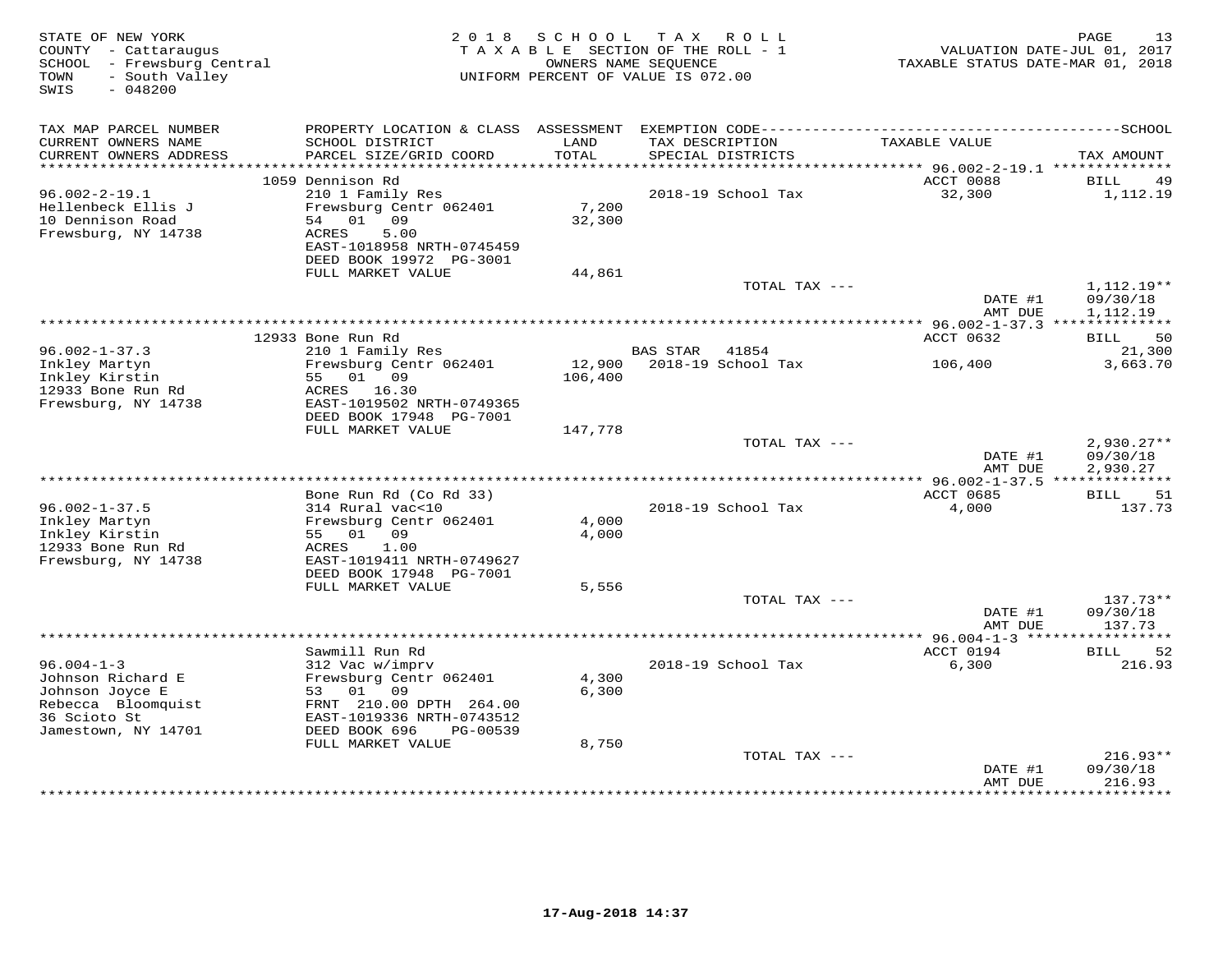| STATE OF NEW YORK<br>COUNTY - Cattaraugus<br>SCHOOL - Frewsburg Central<br>- South Valley<br>TOWN<br>$-048200$<br>SWIS |                                                                                     | 2018 SCHOOL<br>TAXABLE SECTION OF THE ROLL - 1<br>UNIFORM PERCENT OF VALUE IS 072.00 | OWNERS NAME SEQUENCE | TAX ROLL                             | VALUATION DATE-JUL 01, 2017<br>TAXABLE STATUS DATE-MAR 01, 2018 | PAGE<br>14                           |
|------------------------------------------------------------------------------------------------------------------------|-------------------------------------------------------------------------------------|--------------------------------------------------------------------------------------|----------------------|--------------------------------------|-----------------------------------------------------------------|--------------------------------------|
| TAX MAP PARCEL NUMBER<br>CURRENT OWNERS NAME<br>CURRENT OWNERS ADDRESS                                                 | SCHOOL DISTRICT<br>PARCEL SIZE/GRID COORD                                           | LAND<br>TOTAL                                                                        |                      | TAX DESCRIPTION<br>SPECIAL DISTRICTS | TAXABLE VALUE                                                   | TAX AMOUNT                           |
| **********************                                                                                                 |                                                                                     |                                                                                      |                      |                                      |                                                                 |                                      |
| $96.002 - 2 - 20.2$                                                                                                    | 1078 Oak Hill Rd (Off)<br>210 1 Family Res                                          |                                                                                      | <b>BAS STAR</b>      | 41854                                | ACCT 0536                                                       | 53<br>BILL<br>21,300                 |
| Johnstone Michael S<br>1078 Dennison Rd<br>Frewsburg, NY 14738                                                         | Frewsburg Centr 062401<br>01 09<br>54<br>ACRES<br>2.28<br>EAST-1019345 NRTH-0746473 | 5,000<br>54,600                                                                      |                      | 2018-19 School Tax                   | 54,600                                                          | 1,880.05                             |
|                                                                                                                        | DEED BOOK 00933 PG-00288                                                            |                                                                                      |                      |                                      |                                                                 |                                      |
|                                                                                                                        | FULL MARKET VALUE                                                                   | 75,833                                                                               |                      | TOTAL TAX ---                        | DATE #1                                                         | $1,146.63**$<br>09/30/18             |
|                                                                                                                        |                                                                                     |                                                                                      |                      |                                      | AMT DUE                                                         | 1,146.63                             |
|                                                                                                                        | Brown Run Rd                                                                        |                                                                                      |                      |                                      | ACCT 0741                                                       | BILL<br>54                           |
| $105.002 - 1 - 37.3$<br>Jones Jack S Sr                                                                                | 312 Vac w/imprv<br>Frewsburg Centr 062401                                           | 10,300                                                                               |                      | 2018-19 School Tax                   | 35,000                                                          | 1,205.16                             |
| Jones Pauline M<br>287 Robin Hill Rd<br>Frewsburg, NY 14738                                                            | ACRES 11.25<br>EAST-1018886 NRTH-0731682<br>DEED BOOK 1962    PG-7001               | 35,000                                                                               |                      |                                      |                                                                 |                                      |
|                                                                                                                        | FULL MARKET VALUE                                                                   | 48,611                                                                               |                      |                                      |                                                                 |                                      |
|                                                                                                                        |                                                                                     |                                                                                      |                      | TOTAL TAX ---                        | DATE #1<br>AMT DUE                                              | $1,205.16**$<br>09/30/18<br>1,205.16 |
|                                                                                                                        |                                                                                     |                                                                                      |                      |                                      |                                                                 |                                      |
|                                                                                                                        | 57 Robin Hill Rd                                                                    |                                                                                      |                      |                                      | ACCT 0727                                                       | 55<br>BILL                           |
| $105.002 - 1 - 35.2$<br>Joslyn Kelley K<br>57 Robin Hill Rd                                                            | 210 1 Family Res<br>Frewsburg Centr 062401<br>50/1/9                                | 8,500<br>85,200                                                                      | <b>BAS STAR</b>      | 41854<br>2018-19 School Tax          | 85,200                                                          | 21,300<br>2,933.71                   |
| Frewsburg, NY 14738                                                                                                    | ACRES<br>7.65<br>EAST-1020185 NRTH-0730380                                          |                                                                                      |                      |                                      |                                                                 |                                      |
|                                                                                                                        | DEED BOOK 1012 PG-661<br>FULL MARKET VALUE                                          | 118,333                                                                              |                      |                                      |                                                                 |                                      |
|                                                                                                                        |                                                                                     |                                                                                      |                      | TOTAL TAX ---                        |                                                                 | $2,200.28**$                         |
|                                                                                                                        |                                                                                     |                                                                                      |                      |                                      | DATE #1<br>AMT DUE                                              | 09/30/18<br>2,200.28                 |
|                                                                                                                        |                                                                                     |                                                                                      |                      |                                      |                                                                 |                                      |
| $96.004 - 1 - 53.2$                                                                                                    | 782 Wheeler Hill Rd<br>210 1 Family Res                                             |                                                                                      | BAS STAR             | 41854                                | ACCT 0488                                                       | BILL<br>56<br>21,300                 |
| Kestler Mark<br>Abbey Vicki                                                                                            | Frewsburg Centr 062401<br>52 01 09                                                  | 6,300<br>29,300                                                                      |                      | 2018-19 School Tax                   | 29,300                                                          | 1,008.89                             |
| Messmer Mary Lou<br>782-784 Wheeler Hill Rd<br>Frewsburg, NY 14738                                                     | ACRES<br>3.90 BANK<br>017<br>EAST-1020401 NRTH-0740396<br>DEED BOOK 00982 PG-01017  |                                                                                      |                      |                                      |                                                                 |                                      |
|                                                                                                                        | FULL MARKET VALUE                                                                   | 40,694                                                                               |                      |                                      |                                                                 |                                      |
|                                                                                                                        |                                                                                     |                                                                                      |                      | TOTAL TAX ---                        | DATE #1                                                         | $275.47**$<br>09/30/18               |
|                                                                                                                        |                                                                                     |                                                                                      |                      |                                      | AMT DUE                                                         | 275.47<br>*********                  |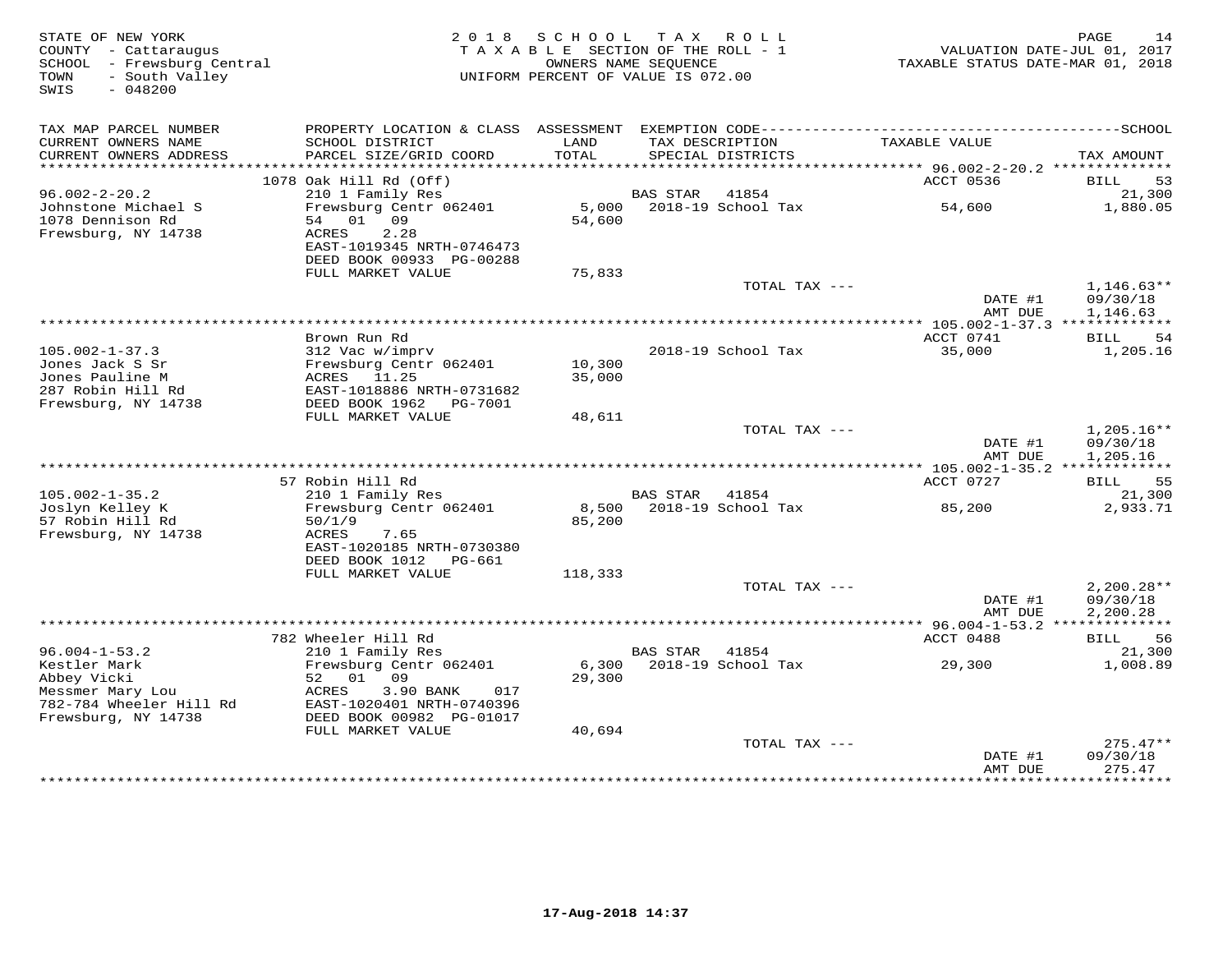| STATE OF NEW YORK<br>COUNTY - Cattaraugus<br>SCHOOL - Frewsburg Central<br>- South Valley<br>TOWN<br>SWIS<br>$-048200$ | 2 0 1 8                                       | S C H O O L   | TAX ROLL<br>TAXABLE SECTION OF THE ROLL - 1<br>OWNERS NAME SEQUENCE<br>UNIFORM PERCENT OF VALUE IS 072.00 | VALUATION DATE-JUL 01, 2017<br>TAXABLE STATUS DATE-MAR 01, 2018 | PAGE<br>15               |
|------------------------------------------------------------------------------------------------------------------------|-----------------------------------------------|---------------|-----------------------------------------------------------------------------------------------------------|-----------------------------------------------------------------|--------------------------|
| TAX MAP PARCEL NUMBER                                                                                                  |                                               |               |                                                                                                           |                                                                 |                          |
| CURRENT OWNERS NAME<br>CURRENT OWNERS ADDRESS<br>**************************                                            | SCHOOL DISTRICT<br>PARCEL SIZE/GRID COORD     | LAND<br>TOTAL | TAX DESCRIPTION<br>SPECIAL DISTRICTS                                                                      | TAXABLE VALUE                                                   | TAX AMOUNT               |
|                                                                                                                        | Wheeler Hill Rd                               |               |                                                                                                           | ACCT 0593                                                       | 57<br>BILL               |
| $96.004 - 1 - 53.4$                                                                                                    | 260 Seasonal res                              |               | 2018-19 School Tax                                                                                        | 15,000                                                          | 516.50                   |
| Kestler Mark                                                                                                           | Frewsburg Centr 062401                        | 4,700         |                                                                                                           |                                                                 |                          |
| Abbey Vicki                                                                                                            | 52 01 09                                      | 15,000        |                                                                                                           |                                                                 |                          |
| Messmer Mary Lou                                                                                                       | ACRES<br>1.90 BANK<br>017                     |               |                                                                                                           |                                                                 |                          |
| 782-784 Wheeler Hill Rd                                                                                                | EAST-1020179 NRTH-0740550                     |               |                                                                                                           |                                                                 |                          |
| Frewsburg, NY 14738                                                                                                    | DEED BOOK 00982 PG-01017<br>FULL MARKET VALUE | 20,833        |                                                                                                           |                                                                 |                          |
|                                                                                                                        |                                               |               | TOTAL TAX ---                                                                                             |                                                                 | $516.50**$               |
|                                                                                                                        |                                               |               |                                                                                                           | DATE #1                                                         | 09/30/18                 |
|                                                                                                                        |                                               |               |                                                                                                           | AMT DUE                                                         | 516.50                   |
|                                                                                                                        |                                               |               |                                                                                                           |                                                                 |                          |
|                                                                                                                        | 817 Wheeler Hill Rd                           |               |                                                                                                           | ACCT 0492                                                       | 58<br>BILL               |
| $96.004 - 1 - 57.2$<br>King Dona J                                                                                     | 271 Mfg housings<br>Frewsburg Centr 062401    | 7,500         | 2018-19 School Tax                                                                                        | 37,200                                                          | 1,280.92                 |
| 560 LeBrun                                                                                                             | 53 01 09                                      | 37,200        |                                                                                                           |                                                                 |                          |
| Amherst, NY 14226                                                                                                      | ACRES<br>6.75                                 |               |                                                                                                           |                                                                 |                          |
|                                                                                                                        | EAST-1019968 NRTH-0741889                     |               |                                                                                                           |                                                                 |                          |
|                                                                                                                        | DEED BOOK 12032 PG-4003                       |               |                                                                                                           |                                                                 |                          |
|                                                                                                                        | FULL MARKET VALUE                             | 51,667        |                                                                                                           |                                                                 |                          |
|                                                                                                                        |                                               |               | TOTAL TAX ---                                                                                             | DATE #1                                                         | $1,280.92**$<br>09/30/18 |
|                                                                                                                        |                                               |               |                                                                                                           | AMT DUE                                                         | 1,280.92                 |
|                                                                                                                        |                                               |               |                                                                                                           |                                                                 |                          |
|                                                                                                                        | Brown Run Rd                                  |               |                                                                                                           | ACCT 0126                                                       | BILL<br>59               |
| $105.002 - 1 - 26$                                                                                                     | 910 Priv forest                               |               | 2018-19 School Tax                                                                                        | 36,900                                                          | 1,270.59                 |
| Koch Darryl M                                                                                                          | Frewsburg Centr 062401                        | 36,900        |                                                                                                           |                                                                 |                          |
| Noll Kim<br>39 Majestic Ln                                                                                             | 42 01 09<br>ACRES 45.48                       | 36,900        |                                                                                                           |                                                                 |                          |
| Sinking Spring, PA 19608                                                                                               | EAST-1023738 NRTH-0731624                     |               |                                                                                                           |                                                                 |                          |
|                                                                                                                        | DEED BOOK 5972<br>PG-8001                     |               |                                                                                                           |                                                                 |                          |
|                                                                                                                        | FULL MARKET VALUE                             | 51,250        |                                                                                                           |                                                                 |                          |
|                                                                                                                        |                                               |               | TOTAL TAX ---                                                                                             |                                                                 | $1,270.59**$             |
|                                                                                                                        |                                               |               |                                                                                                           | DATE #1                                                         | 09/30/18                 |
|                                                                                                                        |                                               |               |                                                                                                           | AMT DUE                                                         | 1,270.59                 |
|                                                                                                                        | 12810 Gurnsey Hollow Rd                       |               |                                                                                                           | ACCT 0738                                                       | BILL<br>60               |
| $105.002 - 1 - 1.35$                                                                                                   | 210 1 Family Res                              |               | 2018-19 School Tax                                                                                        | 23,200                                                          | 798.85                   |
| Lahrs Andrew                                                                                                           | Frewsburg Centr 062401                        | 7,100         |                                                                                                           |                                                                 |                          |
| Lahrs Ann                                                                                                              | 43 51/1/9                                     | 23,200        |                                                                                                           |                                                                 |                          |
| 3975 Yale ave                                                                                                          | 4.90<br>ACRES                                 |               |                                                                                                           |                                                                 |                          |
| Hamburg, NY 14075                                                                                                      | EAST-1022018 NRTH-0734902                     |               |                                                                                                           |                                                                 |                          |
|                                                                                                                        | DEED BOOK 28932 PG-3002<br>FULL MARKET VALUE  | 32,222        |                                                                                                           |                                                                 |                          |
|                                                                                                                        |                                               |               | TOTAL TAX ---                                                                                             |                                                                 | 798.85**                 |
|                                                                                                                        |                                               |               |                                                                                                           | DATE #1                                                         | 09/30/18                 |
|                                                                                                                        |                                               |               |                                                                                                           | AMT DUE                                                         | 798.85                   |
|                                                                                                                        |                                               |               | ***************************                                                                               | · * * * * * * * * * * * *                                       | ********                 |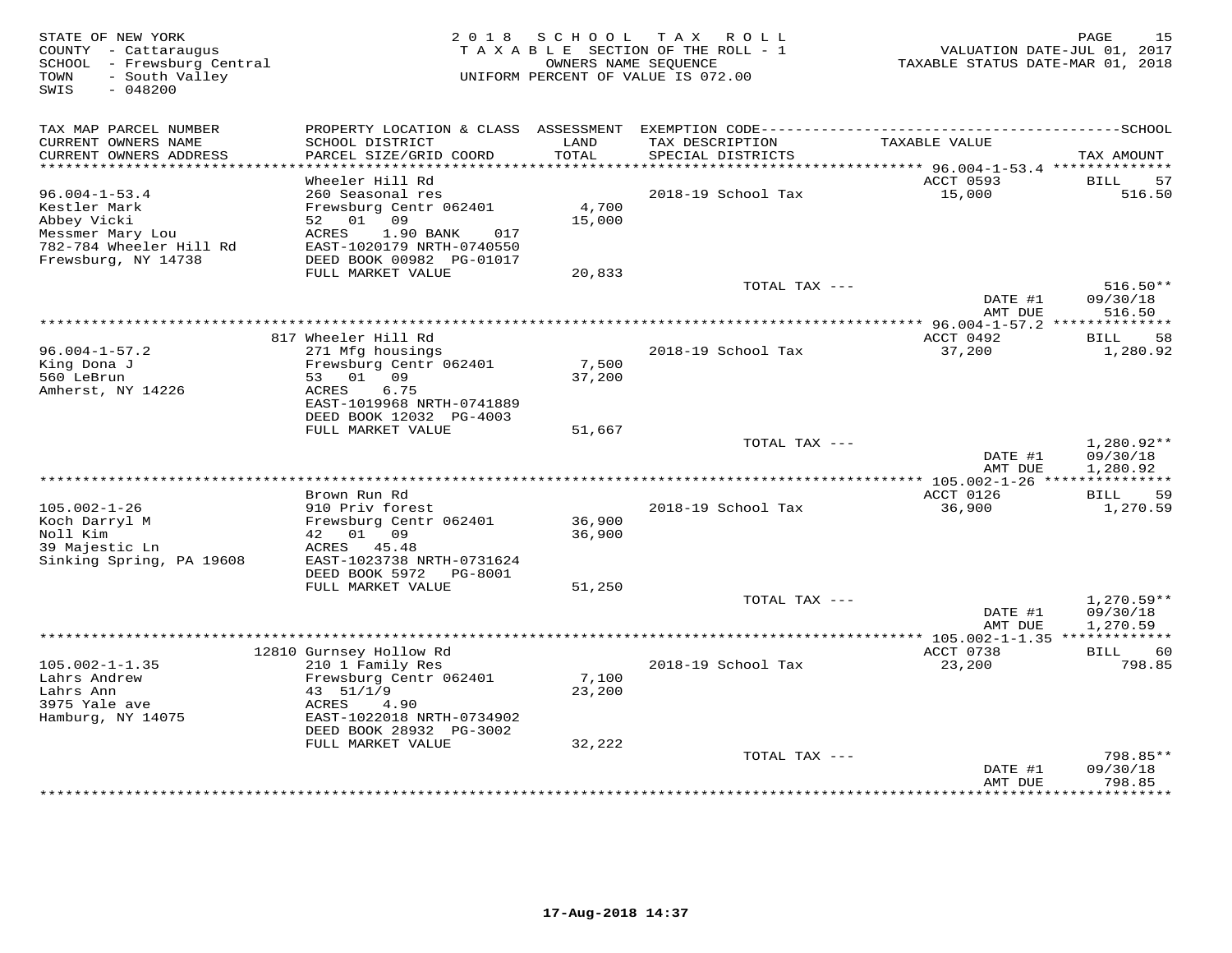| STATE OF NEW YORK<br>COUNTY - Cattaraugus<br>SCHOOL - Frewsburg Central<br>- South Valley<br>TOWN<br>$-048200$<br>SWIS |                                            | 2018 SCHOOL     | T A X<br>R O L L<br>TAXABLE SECTION OF THE ROLL - 1<br>OWNERS NAME SEOUENCE<br>UNIFORM PERCENT OF VALUE IS 072.00 | TAXABLE STATUS DATE-MAR 01, 2018         | PAGE<br>16<br>VALUATION DATE-JUL 01, 2017 |
|------------------------------------------------------------------------------------------------------------------------|--------------------------------------------|-----------------|-------------------------------------------------------------------------------------------------------------------|------------------------------------------|-------------------------------------------|
| TAX MAP PARCEL NUMBER                                                                                                  | PROPERTY LOCATION & CLASS ASSESSMENT       |                 |                                                                                                                   |                                          |                                           |
| CURRENT OWNERS NAME<br>CURRENT OWNERS ADDRESS                                                                          | SCHOOL DISTRICT<br>PARCEL SIZE/GRID COORD  | LAND<br>TOTAL   | TAX DESCRIPTION<br>SPECIAL DISTRICTS                                                                              | TAXABLE VALUE                            | TAX AMOUNT                                |
| ***********************                                                                                                |                                            |                 |                                                                                                                   |                                          |                                           |
| $105.002 - 1 - 1.4$                                                                                                    | 12802 Gurnsey Hollow Rd<br>270 Mfg housing |                 | 2018-19 School Tax                                                                                                | ACCT 0605<br>11,700                      | BILL<br>61<br>402.87                      |
| Lahrs Andrew J.                                                                                                        | Frewsburg Centr 062401                     | 5,900           |                                                                                                                   |                                          |                                           |
| Lahrs Ann M.                                                                                                           | 01 09<br>43/51                             | 11,700          |                                                                                                                   |                                          |                                           |
| 3975 Yale Avenue                                                                                                       | ACRES<br>4.90                              |                 |                                                                                                                   |                                          |                                           |
| Hamburg, NY 14075                                                                                                      | EAST-1022175 NRTH-0734831                  |                 |                                                                                                                   |                                          |                                           |
|                                                                                                                        | DEED BOOK 24459 PG-5001                    |                 |                                                                                                                   |                                          |                                           |
|                                                                                                                        | FULL MARKET VALUE                          | 16,250          |                                                                                                                   |                                          |                                           |
|                                                                                                                        |                                            |                 | TOTAL TAX ---                                                                                                     |                                          | 402.87**                                  |
|                                                                                                                        |                                            |                 |                                                                                                                   | DATE #1                                  | 09/30/18                                  |
|                                                                                                                        |                                            |                 |                                                                                                                   | AMT DUE                                  | 402.87                                    |
|                                                                                                                        | Wheeler Hill Rd                            |                 |                                                                                                                   | ACCT 0116                                | 62<br>BILL                                |
| $96.004 - 1 - 55$                                                                                                      | 270 Mfg housing                            |                 | 2018-19 School Tax                                                                                                | 9,600                                    | 330.56                                    |
| Lang George                                                                                                            | Frewsburg Centr 062401                     | 3,100           |                                                                                                                   |                                          |                                           |
| Lang Joyca A                                                                                                           | 53 01<br>09                                | 9,600           |                                                                                                                   |                                          |                                           |
| 812 Wheeler Hl                                                                                                         | FRNT 100.00 DPTH 375.00                    |                 |                                                                                                                   |                                          |                                           |
| Frewsburg, NY 14738                                                                                                    | EAST-1019991 NRTH-0741359                  |                 |                                                                                                                   |                                          |                                           |
|                                                                                                                        | DEED BOOK 00990 PG-00114                   |                 |                                                                                                                   |                                          |                                           |
|                                                                                                                        | FULL MARKET VALUE                          | 13,333          |                                                                                                                   |                                          |                                           |
|                                                                                                                        |                                            |                 | TOTAL TAX ---                                                                                                     |                                          | 330.56**                                  |
|                                                                                                                        |                                            |                 |                                                                                                                   | DATE #1                                  | 09/30/18                                  |
|                                                                                                                        |                                            |                 |                                                                                                                   | AMT DUE                                  | 330.56                                    |
|                                                                                                                        |                                            |                 | **************************************                                                                            | ********** 105.002-1-27.4 ************** |                                           |
|                                                                                                                        | Brown Run Rd                               |                 |                                                                                                                   | ACCT 0551                                | 63<br>BILL<br>523.39                      |
| $105.002 - 1 - 27.4$<br>Lang George A Jr                                                                               | 322 Rural vac>10<br>Frewsburg Centr 062401 | 15,200          | 2018-19 School Tax                                                                                                | 15,200                                   |                                           |
| Lang Thomas G                                                                                                          | 42/50<br>01<br>09                          | 15,200          |                                                                                                                   |                                          |                                           |
| Ainsworth Pet Nutrition                                                                                                | ACRES<br>20.90                             |                 |                                                                                                                   |                                          |                                           |
| Lang Richard-Richard Jr                                                                                                | EAST-1022729 NRTH-0729495                  |                 |                                                                                                                   |                                          |                                           |
| PO Box 451                                                                                                             | DEED BOOK 00856 PG-01039                   |                 |                                                                                                                   |                                          |                                           |
| Meadville, PA 16335                                                                                                    | FULL MARKET VALUE                          | 21,111          |                                                                                                                   |                                          |                                           |
|                                                                                                                        |                                            |                 | TOTAL TAX ---                                                                                                     |                                          | $523.39**$                                |
|                                                                                                                        |                                            |                 |                                                                                                                   | DATE #1                                  | 09/30/18                                  |
|                                                                                                                        |                                            |                 |                                                                                                                   | AMT DUE                                  | 523.39                                    |
|                                                                                                                        |                                            |                 |                                                                                                                   |                                          |                                           |
|                                                                                                                        | Wheeler Hill Rd & Bragg                    |                 |                                                                                                                   | ACCT 0507                                | 64<br>BILL                                |
| $96.004 - 1 - 54.2$                                                                                                    | 270 Mfg housing                            |                 | BAS STAR<br>41854<br>2018-19 School Tax                                                                           |                                          | 20,800<br>716.21                          |
| Lang George Jr<br>Day Joyce                                                                                            | Frewsburg Centr 062401<br>53 01 09         | 5,600<br>20,800 |                                                                                                                   | 20,800                                   |                                           |
| 812 Wheeler Hill Rd                                                                                                    | ACRES<br>2.96                              |                 |                                                                                                                   |                                          |                                           |
| Frewsburg, NY 14738                                                                                                    | EAST-1020372 NRTH-0741293                  |                 |                                                                                                                   |                                          |                                           |
|                                                                                                                        | DEED BOOK 00959 PG-00005                   |                 |                                                                                                                   |                                          |                                           |
|                                                                                                                        | FULL MARKET VALUE                          | 28,889          |                                                                                                                   |                                          |                                           |
|                                                                                                                        |                                            |                 | TOTAL TAX ---                                                                                                     |                                          | $0.00**$                                  |
|                                                                                                                        |                                            |                 |                                                                                                                   |                                          |                                           |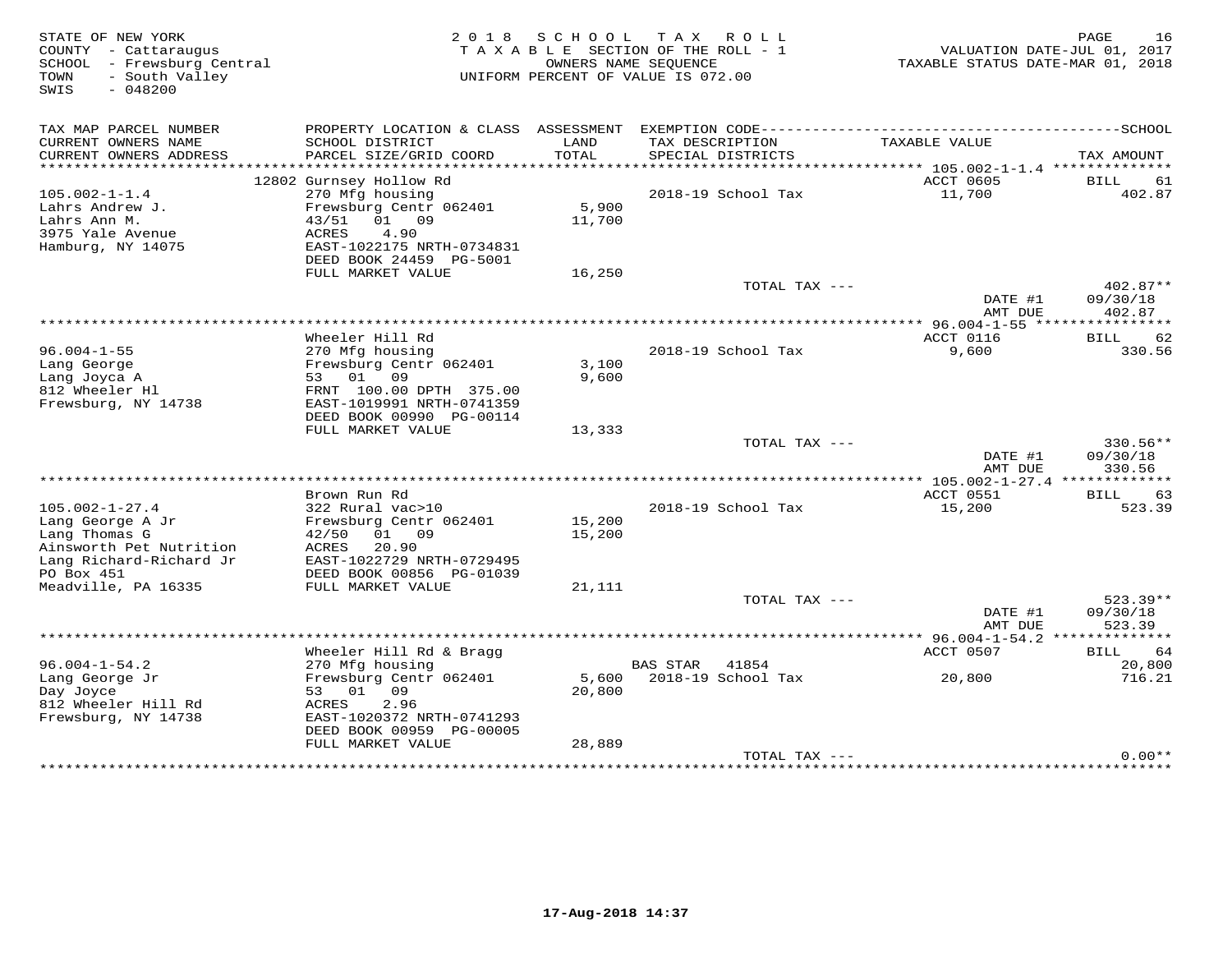| STATE OF NEW YORK<br>COUNTY - Cattaraugus<br>SCHOOL - Frewsburg Central<br>- South Valley<br>TOWN<br>SWIS<br>$-048200$ |                                                        |                | 2018 SCHOOL TAX ROLL<br>TAXABLE SECTION OF THE ROLL - 1<br>OWNERS NAME SEQUENCE<br>UNIFORM PERCENT OF VALUE IS 072.00 | VALUATION DATE-JUL 01, 2017<br>TAXABLE STATUS DATE-MAR 01, 2018 | PAGE<br>17           |
|------------------------------------------------------------------------------------------------------------------------|--------------------------------------------------------|----------------|-----------------------------------------------------------------------------------------------------------------------|-----------------------------------------------------------------|----------------------|
| TAX MAP PARCEL NUMBER                                                                                                  |                                                        |                |                                                                                                                       |                                                                 |                      |
| CURRENT OWNERS NAME<br>CURRENT OWNERS ADDRESS                                                                          | SCHOOL DISTRICT<br>PARCEL SIZE/GRID COORD              | LAND<br>TOTAL  | TAX DESCRIPTION<br>SPECIAL DISTRICTS                                                                                  | TAXABLE VALUE                                                   | TAX AMOUNT           |
|                                                                                                                        | 794 Wheeler Hill Rd                                    |                |                                                                                                                       | ACCT 0183                                                       | BILL<br>65           |
| $96.004 - 1 - 54.1$                                                                                                    | 210 1 Family Res                                       |                | 2018-19 School Tax                                                                                                    | 47,300                                                          | 1,628.69             |
| Lang George W Jr                                                                                                       | Frewsburg Centr 062401                                 | 9,300          |                                                                                                                       |                                                                 |                      |
| 812 Wheeler Hill Rd                                                                                                    | 53 01 09                                               | 47,300         |                                                                                                                       |                                                                 |                      |
| Frewsburg, NY 14738                                                                                                    | ACRES<br>9.20 BANK<br>032                              |                |                                                                                                                       |                                                                 |                      |
|                                                                                                                        | EAST-1020174 NRTH-0740888                              |                |                                                                                                                       |                                                                 |                      |
|                                                                                                                        | DEED BOOK 766<br>PG-4003                               |                |                                                                                                                       |                                                                 |                      |
|                                                                                                                        | FULL MARKET VALUE                                      | 65,694         | TOTAL TAX ---                                                                                                         |                                                                 | $1,628.69**$         |
|                                                                                                                        |                                                        |                |                                                                                                                       | DATE #1                                                         | 09/30/18             |
|                                                                                                                        |                                                        |                |                                                                                                                       | AMT DUE                                                         | 1,628.69             |
|                                                                                                                        |                                                        |                |                                                                                                                       |                                                                 |                      |
|                                                                                                                        | Wheeler Hill Rd                                        |                |                                                                                                                       | ACCT 0540                                                       | BILL<br>66           |
| $96.004 - 1 - 54.3$                                                                                                    | 314 Rural vac<10                                       |                | 2018-19 School Tax                                                                                                    | 3,200                                                           | 110.19               |
| Lang George W Jr<br>794 Wheeler Hill Rd                                                                                | Frewsburg Centr 062401<br>53 01 09                     | 3,200<br>3,200 |                                                                                                                       |                                                                 |                      |
| Frewsburg, NY 14738                                                                                                    | FRNT 250.00 DPTH 75.00                                 |                |                                                                                                                       |                                                                 |                      |
|                                                                                                                        | EAST-1019851 NRTH-0741101                              |                |                                                                                                                       |                                                                 |                      |
|                                                                                                                        | DEED BOOK 766<br>PG-4003                               |                |                                                                                                                       |                                                                 |                      |
|                                                                                                                        | FULL MARKET VALUE                                      | 4,444          |                                                                                                                       |                                                                 |                      |
|                                                                                                                        |                                                        |                | TOTAL TAX ---                                                                                                         |                                                                 | $110.19**$           |
|                                                                                                                        |                                                        |                |                                                                                                                       | DATE #1<br>AMT DUE                                              | 09/30/18<br>110.19   |
|                                                                                                                        |                                                        |                |                                                                                                                       |                                                                 |                      |
|                                                                                                                        | Brown Run Rd                                           |                |                                                                                                                       | ACCT 0267                                                       | <b>BILL</b><br>67    |
| $105.002 - 1 - 31$                                                                                                     | 322 Rural vac>10                                       |                | 2018-19 School Tax                                                                                                    | 12,900                                                          | 444.19               |
| Lang Realty Company                                                                                                    | Frewsburg Centr 062401                                 | 12,900         |                                                                                                                       |                                                                 |                      |
| PO Box 451                                                                                                             | 50 01 09                                               | 12,900         |                                                                                                                       |                                                                 |                      |
| Meadville, PA 16335                                                                                                    | ACRES 16.42                                            |                |                                                                                                                       |                                                                 |                      |
|                                                                                                                        | EAST-1021035 NRTH-0729122<br>DEED BOOK 851<br>PG-00546 |                |                                                                                                                       |                                                                 |                      |
|                                                                                                                        | FULL MARKET VALUE                                      | 17,917         |                                                                                                                       |                                                                 |                      |
|                                                                                                                        |                                                        |                | TOTAL TAX $---$                                                                                                       |                                                                 | $444.19**$           |
|                                                                                                                        |                                                        |                |                                                                                                                       | DATE #1                                                         | 09/30/18             |
|                                                                                                                        |                                                        |                |                                                                                                                       | AMT DUE                                                         | 444.19               |
|                                                                                                                        |                                                        |                |                                                                                                                       | ************* 105.002-1-30 ****************                     |                      |
| $105.002 - 1 - 30$                                                                                                     | Brown Run Rd<br>314 Rural vac<10                       |                | 2018-19 School Tax                                                                                                    | ACCT 0205<br>4,600                                              | 68<br>BILL<br>158.39 |
| Lang Thomas G                                                                                                          | Frewsburg Centr 062401                                 | 4,600          |                                                                                                                       |                                                                 |                      |
| Lang Richard Sr                                                                                                        | 50 01 09                                               | 4,600          |                                                                                                                       |                                                                 |                      |
| PO Box 451                                                                                                             | ACRES<br>1.71                                          |                |                                                                                                                       |                                                                 |                      |
| Meadville, PA 16335                                                                                                    | EAST-1020665 NRTH-0729654                              |                |                                                                                                                       |                                                                 |                      |
|                                                                                                                        | DEED BOOK 873<br>PG-00739                              |                |                                                                                                                       |                                                                 |                      |
|                                                                                                                        | FULL MARKET VALUE                                      | 6,389          |                                                                                                                       |                                                                 |                      |
|                                                                                                                        |                                                        |                | TOTAL TAX ---                                                                                                         | DATE #1                                                         | 158.39**<br>09/30/18 |
|                                                                                                                        |                                                        |                |                                                                                                                       | AMT DUE                                                         | 158.39               |
|                                                                                                                        |                                                        |                |                                                                                                                       | * * * * * * * * * * * *                                         | * * * * * * * * * *  |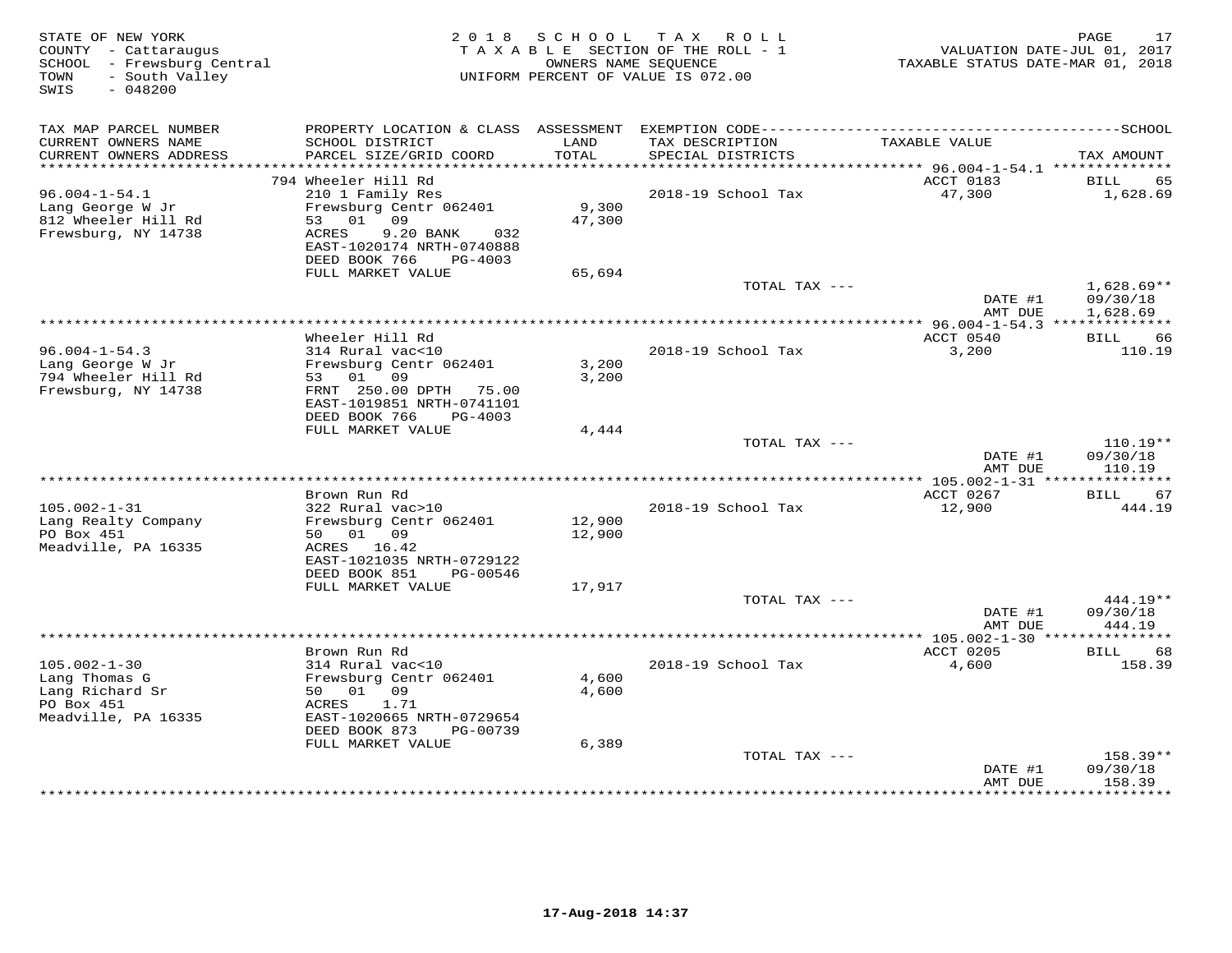| STATE OF NEW YORK<br>COUNTY - Cattaraugus<br>SCHOOL - Frewsburg Central<br>- South Valley<br>TOWN<br>$-048200$<br>SWIS |                                            | 2018 SCHOOL TAX<br>OWNERS NAME SEQUENCE | R O L L<br>TAXABLE SECTION OF THE ROLL - 1<br>UNIFORM PERCENT OF VALUE IS 072.00 | VALUATION DATE-JUL 01, 2017<br>TAXABLE STATUS DATE-MAR 01, 2018 | PAGE<br>18             |
|------------------------------------------------------------------------------------------------------------------------|--------------------------------------------|-----------------------------------------|----------------------------------------------------------------------------------|-----------------------------------------------------------------|------------------------|
| TAX MAP PARCEL NUMBER                                                                                                  |                                            |                                         |                                                                                  |                                                                 |                        |
| CURRENT OWNERS NAME                                                                                                    | SCHOOL DISTRICT                            | LAND                                    | TAX DESCRIPTION                                                                  | TAXABLE VALUE                                                   |                        |
| CURRENT OWNERS ADDRESS<br>***********************                                                                      | PARCEL SIZE/GRID COORD                     | TOTAL                                   | SPECIAL DISTRICTS                                                                |                                                                 | TAX AMOUNT             |
|                                                                                                                        | 12759 Gurnsey Hollow Rd                    |                                         |                                                                                  | ACCT 0353                                                       | BILL<br>69             |
| $105.002 - 1 - 4$                                                                                                      | 210 1 Family Res                           |                                         | ENH STAR<br>41834                                                                |                                                                 | 47,430                 |
| Lasota Karen E                                                                                                         | Frewsburg Centr 062401                     | 16,800                                  | 2018-19 School Tax                                                               | 52,800                                                          | 1,818.07               |
| 12759 Gurnsey Hollow Rd<br>Frewsburg, NY 14738                                                                         | 43 01 09<br>ACRES 24.10                    | 52,800                                  |                                                                                  |                                                                 |                        |
|                                                                                                                        | EAST-1022452 NRTH-0733434                  |                                         |                                                                                  |                                                                 |                        |
|                                                                                                                        | DEED BOOK 844<br>PG-01033                  |                                         |                                                                                  |                                                                 |                        |
|                                                                                                                        | FULL MARKET VALUE                          | 73,333                                  | TOTAL TAX ---                                                                    |                                                                 | 244.07**               |
|                                                                                                                        |                                            |                                         |                                                                                  | DATE #1<br>AMT DUE                                              | 09/30/18<br>244.07     |
|                                                                                                                        |                                            |                                         |                                                                                  |                                                                 |                        |
|                                                                                                                        | 8 Gurnsey Hollow Rd                        |                                         |                                                                                  | ACCT 0655                                                       | 70<br>BILL             |
| $105.002 - 1 - 1.26$<br>Lawton David C.                                                                                | 260 Seasonal res<br>Frewsburg Centr 062401 | 9,700                                   | 2018-19 School Tax                                                               | 39,100                                                          | 1,346.34               |
| Privitera Laurie J.                                                                                                    | 51 01 09                                   | 39,100                                  |                                                                                  |                                                                 |                        |
| PO Box 483                                                                                                             | Sawmill Run Sub Div                        |                                         |                                                                                  |                                                                 |                        |
| Frewsburg, NY 14738                                                                                                    | Phase Ii<br>ACRES 12.37                    |                                         |                                                                                  |                                                                 |                        |
|                                                                                                                        | EAST-1018861 NRTH-0733150                  |                                         |                                                                                  |                                                                 |                        |
|                                                                                                                        | DEED BOOK 22520 PG-8001                    |                                         |                                                                                  |                                                                 |                        |
|                                                                                                                        | FULL MARKET VALUE                          | 54,306                                  | TOTAL TAX ---                                                                    |                                                                 | $1,346.34**$           |
|                                                                                                                        |                                            |                                         |                                                                                  | DATE #1                                                         | 09/30/18               |
|                                                                                                                        |                                            |                                         |                                                                                  | AMT DUE                                                         | 1,346.34               |
|                                                                                                                        | ************<br>Gurnsey Hollow Rd          |                                         |                                                                                  | ******** 105.002-1-1.27 *************<br>ACCT 0656              | 71<br>BILL             |
| $105.002 - 1 - 1.27$                                                                                                   | 210 1 Family Res                           |                                         | 2018-19 School Tax                                                               | 41,200                                                          | 1,418.65               |
| Lewis Duane R                                                                                                          | Frewsburg Centr 062401                     | 7,400                                   |                                                                                  |                                                                 |                        |
| 182 Conneaut Lake Rd                                                                                                   | 51 01 09                                   | 41,200                                  |                                                                                  |                                                                 |                        |
| Greenville, PA 16125                                                                                                   | Sylvan glenn #9<br>ACRES<br>5.32           |                                         |                                                                                  |                                                                 |                        |
|                                                                                                                        | EAST-1019450 NRTH-0732951                  |                                         |                                                                                  |                                                                 |                        |
|                                                                                                                        | DEED BOOK 25283 PG-6001                    |                                         |                                                                                  |                                                                 |                        |
|                                                                                                                        | FULL MARKET VALUE                          | 57,222                                  | TOTAL TAX ---                                                                    |                                                                 | $1,418.65**$           |
|                                                                                                                        |                                            |                                         |                                                                                  | DATE #1                                                         | 09/30/18               |
|                                                                                                                        |                                            |                                         |                                                                                  | AMT DUE                                                         | 1,418.65               |
|                                                                                                                        |                                            |                                         |                                                                                  |                                                                 |                        |
| $96.002 - 2 - 1.1$                                                                                                     | Oak Hill Rd<br>312 Vac w/imprv             |                                         | 2018-19 School Tax                                                               | ACCT 0231<br>71,500                                             | 72<br>BILL<br>2,461.98 |
| Lodestro James J                                                                                                       | Frewsburg Centr 062401                     | 64,400                                  |                                                                                  |                                                                 |                        |
| 996 Franquette Ave                                                                                                     | 54 01 09                                   | 71,500                                  |                                                                                  |                                                                 |                        |
| San Jose, CA 95125                                                                                                     | ACRES 100.85<br>EAST-1019671 NRTH-0746731  |                                         |                                                                                  |                                                                 |                        |
|                                                                                                                        | DEED BOOK 18404 PG-5001                    |                                         |                                                                                  |                                                                 |                        |
|                                                                                                                        | FULL MARKET VALUE                          | 99,306                                  |                                                                                  |                                                                 |                        |
|                                                                                                                        |                                            |                                         | TOTAL TAX ---                                                                    |                                                                 | $2,461.98**$           |
|                                                                                                                        |                                            |                                         |                                                                                  | DATE #1<br>AMT DUE                                              | 09/30/18<br>2,461.98   |
|                                                                                                                        |                                            |                                         |                                                                                  |                                                                 |                        |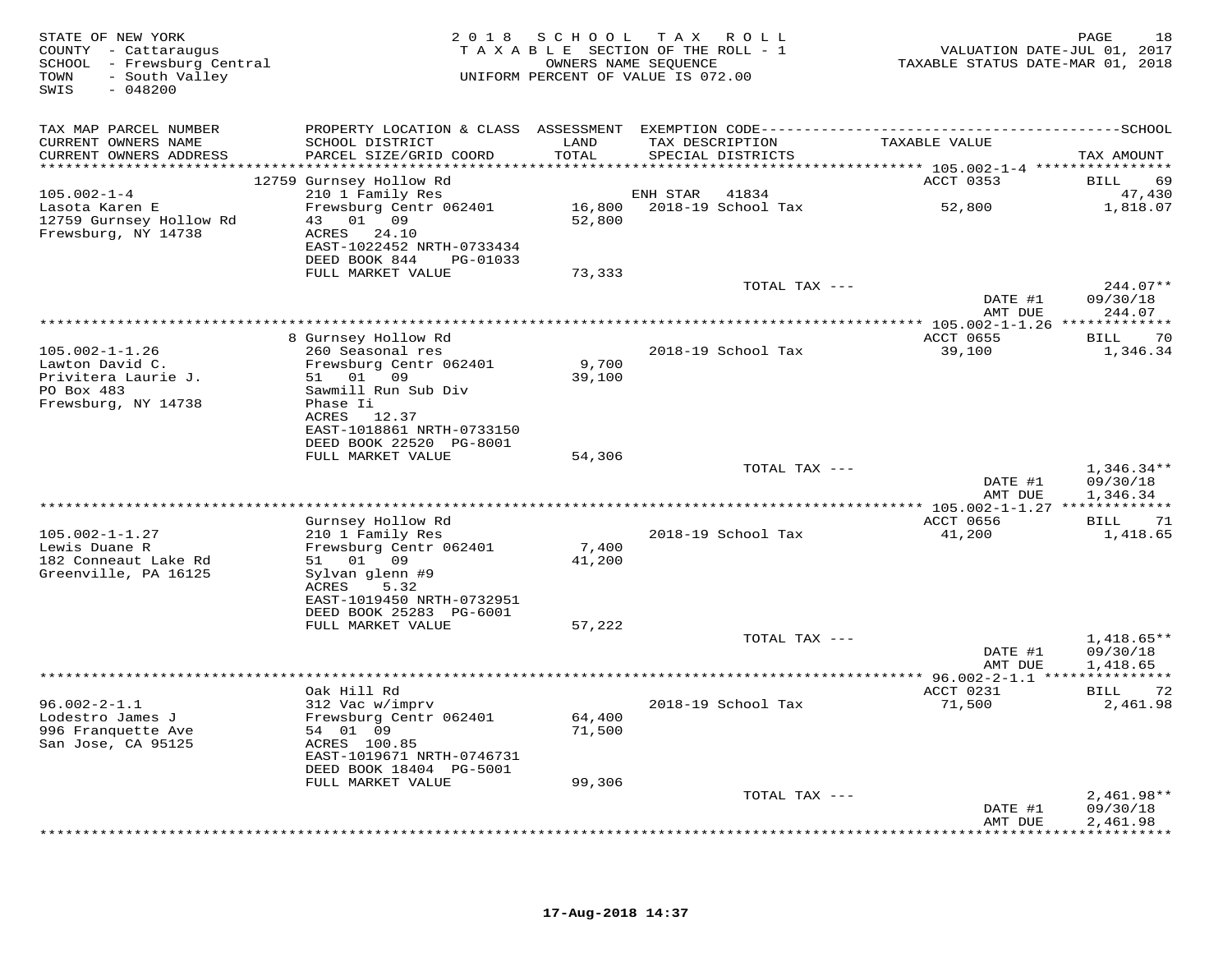| STATE OF NEW YORK<br>COUNTY - Cattaraugus<br>SCHOOL - Frewsburg Central<br>- South Valley<br>TOWN<br>SWIS<br>$-048200$ |                                                                                       | 2018 SCHOOL TAX ROLL<br>TAXABLE SECTION OF THE ROLL - 1<br>UNIFORM PERCENT OF VALUE IS 072.00 | OWNERS NAME SEQUENCE       |                    | TAXABLE STATUS DATE-MAR 01, 2018     | 19<br>PAGE<br>VALUATION DATE-JUL 01, 2017 |
|------------------------------------------------------------------------------------------------------------------------|---------------------------------------------------------------------------------------|-----------------------------------------------------------------------------------------------|----------------------------|--------------------|--------------------------------------|-------------------------------------------|
| TAX MAP PARCEL NUMBER<br>CURRENT OWNERS NAME                                                                           | SCHOOL DISTRICT                                                                       | LAND                                                                                          | TAX DESCRIPTION            |                    | TAXABLE VALUE                        |                                           |
| CURRENT OWNERS ADDRESS                                                                                                 | PARCEL SIZE/GRID COORD                                                                | TOTAL                                                                                         |                            | SPECIAL DISTRICTS  |                                      | TAX AMOUNT                                |
|                                                                                                                        |                                                                                       | ******                                                                                        |                            |                    | ******* 105.002-1-27.5 ************* |                                           |
| $105.002 - 1 - 27.5$                                                                                                   | 12815 Brown Run Rd<br>240 Rural res                                                   |                                                                                               | AG DIST                    | 41720              | ACCT 0664                            | 73<br>BILL<br>3,738                       |
| Lodestro Larry R                                                                                                       | Frewsburg Centr 062401                                                                |                                                                                               | 16,400 BAS STAR            | 41854              |                                      | 21,300                                    |
| Lodestro Cynthia L                                                                                                     | 50 01 09                                                                              |                                                                                               | 196,500 2018-19 School Tax |                    | 192,762                              | 6,637.42                                  |
| 12815 Brown Run Rd<br>Frewsburg, NY 14738                                                                              | ACRES 23.35<br>EAST-1021967 NRTH-0729376                                              |                                                                                               |                            |                    |                                      |                                           |
| MAY BE SUBJECT TO PAYMENT<br>UNDER AGDIST LAW TIL 2022                                                                 | DEED BOOK 15436 PG-3003<br>FULL MARKET VALUE                                          | 272,917                                                                                       |                            |                    |                                      |                                           |
|                                                                                                                        |                                                                                       |                                                                                               |                            | TOTAL TAX ---      |                                      | $5,903.99**$                              |
|                                                                                                                        |                                                                                       |                                                                                               |                            |                    | DATE #1<br>AMT DUE                   | 09/30/18<br>5,903.99                      |
|                                                                                                                        | Woodchuck Hill Rd (Off)                                                               |                                                                                               |                            |                    | ACCT 0164                            |                                           |
| $87.004 - 1 - 3$                                                                                                       | 910 Priv forest                                                                       |                                                                                               |                            | 2018-19 School Tax | 94,900                               | 74<br>BILL<br>3,267.71                    |
| Lyme New York Headwaters LLC<br>23 S Main Str<br>Hanover, NH 03755                                                     | Frewsburg Centr 062401<br>57 01 09<br>ACRES 156.84<br>EAST-1022146 NRTH-0758567       | 94,900<br>94,900                                                                              |                            |                    |                                      |                                           |
|                                                                                                                        | DEED BOOK 4366<br>PG-6005                                                             |                                                                                               |                            |                    |                                      |                                           |
|                                                                                                                        | FULL MARKET VALUE                                                                     | 131,806                                                                                       |                            | TOTAL TAX ---      |                                      | $3,267.71**$                              |
|                                                                                                                        |                                                                                       |                                                                                               |                            |                    | DATE #1<br>AMT DUE                   | 09/30/18<br>3,267.71                      |
|                                                                                                                        |                                                                                       |                                                                                               |                            |                    |                                      |                                           |
| $87.004 - 1 - 11$                                                                                                      | Bone Run Rd (Off)                                                                     |                                                                                               |                            | 2018-19 School Tax | ACCT 0162                            | 75<br>BILL                                |
| Lyme New York Headwaters LLC                                                                                           | 910 Priv forest<br>Frewsburg Centr 062401                                             | 106,300                                                                                       |                            |                    | 106,300                              | 3,660.25                                  |
| 23 S Main Str<br>Hanover, NH 03755                                                                                     | 48 01<br>09<br>ACRES 172.21<br>EAST-1024732 NRTH-0753543<br>DEED BOOK 4366<br>PG-6005 | 106,300                                                                                       |                            |                    |                                      |                                           |
|                                                                                                                        | FULL MARKET VALUE                                                                     | 147,639                                                                                       |                            |                    |                                      |                                           |
|                                                                                                                        |                                                                                       |                                                                                               |                            | TOTAL TAX ---      | DATE #1<br>AMT DUE                   | $3,660.25**$<br>09/30/18<br>3,660.25      |
|                                                                                                                        |                                                                                       |                                                                                               |                            |                    |                                      |                                           |
| $87.004 - 1 - 13$                                                                                                      | Woodchuck Hill Rd<br>910 Priv forest                                                  |                                                                                               |                            | 2018-19 School Tax | ACCT 0157<br>56,700                  | 76<br>BILL<br>1,952.36                    |
| Lyme New York Headwaters LLC<br>23 S Main Str                                                                          | Frewsburg Centr 062401<br>56 01 09                                                    | 56,700<br>56,700                                                                              |                            |                    |                                      |                                           |
| Hanover, NH 03755                                                                                                      | ACRES 93.66<br>EAST-1020949 NRTH-0753952<br>DEED BOOK 4366<br>PG-6005                 |                                                                                               |                            |                    |                                      |                                           |
|                                                                                                                        | FULL MARKET VALUE                                                                     | 78,750                                                                                        |                            |                    |                                      |                                           |
|                                                                                                                        |                                                                                       |                                                                                               |                            | TOTAL TAX ---      | DATE #1<br>AMT DUE                   | $1,952.36**$<br>09/30/18<br>1,952.36      |
|                                                                                                                        |                                                                                       |                                                                                               |                            |                    |                                      |                                           |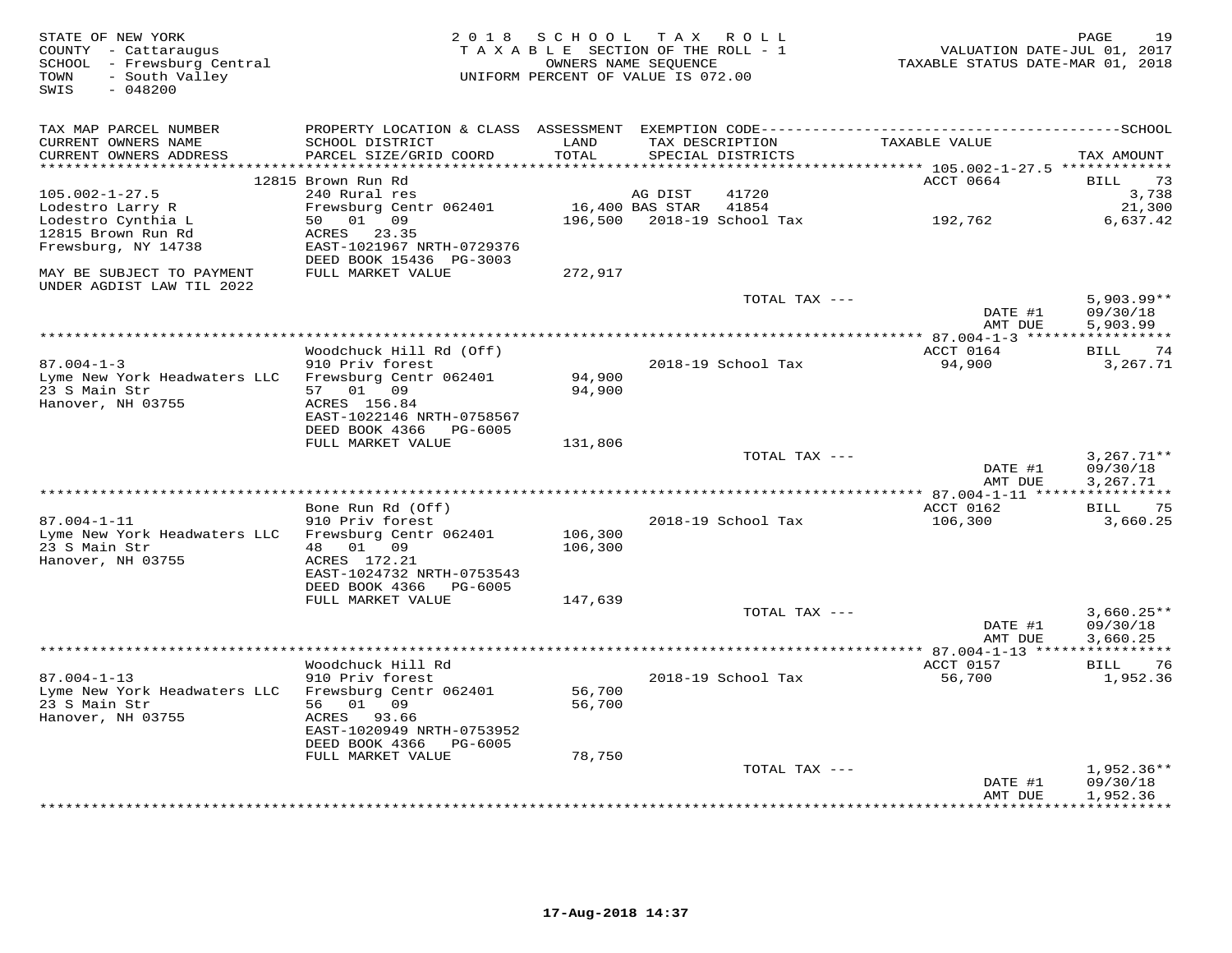| STATE OF NEW YORK<br>COUNTY - Cattaraugus<br>SCHOOL - Frewsburg Central<br>- South Valley<br>TOWN<br>$-048200$<br>SWIS |                                                     |               | 2018 SCHOOL TAX ROLL<br>TAXABLE SECTION OF THE ROLL - 1<br>OWNERS NAME SEQUENCE<br>UNIFORM PERCENT OF VALUE IS 072.00 | VALUATION DATE-JUL 01, 2017<br>TAXABLE STATUS DATE-MAR 01, 2018 | PAGE<br>20               |
|------------------------------------------------------------------------------------------------------------------------|-----------------------------------------------------|---------------|-----------------------------------------------------------------------------------------------------------------------|-----------------------------------------------------------------|--------------------------|
| TAX MAP PARCEL NUMBER                                                                                                  |                                                     |               |                                                                                                                       |                                                                 |                          |
| CURRENT OWNERS NAME<br>CURRENT OWNERS ADDRESS<br>**********************                                                | SCHOOL DISTRICT<br>PARCEL SIZE/GRID COORD           | LAND<br>TOTAL | TAX DESCRIPTION<br>SPECIAL DISTRICTS                                                                                  | TAXABLE VALUE                                                   | TAX AMOUNT               |
|                                                                                                                        | Woodchuck Hill Rd                                   |               |                                                                                                                       | ACCT 0156                                                       | BILL<br>77               |
| $87.004 - 1 - 14$                                                                                                      | 910 Priv forest                                     |               | 2018-19 School Tax                                                                                                    | 31,900                                                          | 1,098.42                 |
| Lyme New York Headwaters LLC                                                                                           | Frewsburg Centr 062401                              | 31,900        |                                                                                                                       |                                                                 |                          |
| 23 S Main Str                                                                                                          | 56 01 09                                            | 31,900        |                                                                                                                       |                                                                 |                          |
| Hanover, NH 03755                                                                                                      | ACRES 49.71<br>EAST-1020984 NRTH-0754752            |               |                                                                                                                       |                                                                 |                          |
|                                                                                                                        | DEED BOOK 4366 PG-6005                              |               |                                                                                                                       |                                                                 |                          |
|                                                                                                                        | FULL MARKET VALUE                                   | 44,306        |                                                                                                                       |                                                                 |                          |
|                                                                                                                        |                                                     |               | TOTAL TAX ---                                                                                                         |                                                                 | $1,098.42**$             |
|                                                                                                                        |                                                     |               |                                                                                                                       | DATE #1<br>AMT DUE                                              | 09/30/18<br>1,098.42     |
|                                                                                                                        |                                                     |               |                                                                                                                       | ************** 87.004-1-15 *****                                | ***********              |
|                                                                                                                        | Woodchuck Hill Rd                                   |               |                                                                                                                       | ACCT 0158                                                       | BILL 78                  |
| $87.004 - 1 - 15$                                                                                                      | 910 Priv forest                                     |               | 2018-19 School Tax                                                                                                    | 33,800                                                          | 1,163.84                 |
| Lyme New York Headwaters LLC                                                                                           | Frewsburg Centr 062401<br>56 01 09                  | 33,800        |                                                                                                                       |                                                                 |                          |
| 23 S Main Str<br>Hanover, NH 03755                                                                                     | ACRES 48.86                                         | 33,800        |                                                                                                                       |                                                                 |                          |
|                                                                                                                        | EAST-1021001 NRTH-0755302                           |               |                                                                                                                       |                                                                 |                          |
|                                                                                                                        | DEED BOOK 4366 PG-6005                              |               |                                                                                                                       |                                                                 |                          |
|                                                                                                                        | FULL MARKET VALUE                                   | 46,944        |                                                                                                                       |                                                                 |                          |
|                                                                                                                        |                                                     |               | TOTAL TAX ---                                                                                                         | DATE #1                                                         | 1,163.84**<br>09/30/18   |
|                                                                                                                        |                                                     |               |                                                                                                                       | AMT DUE                                                         | 1,163.84                 |
|                                                                                                                        |                                                     |               |                                                                                                                       |                                                                 |                          |
|                                                                                                                        | Woodchuck Hill Rd                                   |               |                                                                                                                       | ACCT 0160                                                       | 79<br>BILL               |
| $87.004 - 1 - 17$<br>Lyme New York Headwaters LLC                                                                      | 910 Priv forest<br>Frewsburg Centr 062401           | 35,300        | 2018-19 School Tax                                                                                                    | 35,300                                                          | 1,215.49                 |
| 23 S Main Str                                                                                                          | 56 01 09                                            | 35,300        |                                                                                                                       |                                                                 |                          |
| Hanover, NH 03755                                                                                                      | ACRES 50.15                                         |               |                                                                                                                       |                                                                 |                          |
|                                                                                                                        | EAST-1021023 NRTH-0756400                           |               |                                                                                                                       |                                                                 |                          |
|                                                                                                                        | DEED BOOK 4366 PG-6005<br>FULL MARKET VALUE         | 49,028        |                                                                                                                       |                                                                 |                          |
|                                                                                                                        |                                                     |               | TOTAL TAX ---                                                                                                         |                                                                 | $1,215.49**$             |
|                                                                                                                        |                                                     |               |                                                                                                                       | DATE #1                                                         | 09/30/18                 |
|                                                                                                                        |                                                     |               |                                                                                                                       | AMT DUE                                                         | 1,215.49                 |
|                                                                                                                        |                                                     |               |                                                                                                                       |                                                                 |                          |
| $87.004 - 1 - 18$                                                                                                      | Woodchuck Hill Rd (Off)<br>910 Priv forest          |               | 2018-19 School Tax                                                                                                    | ACCT 0163<br>39,500                                             | BILL<br>80<br>1,360.11   |
| Lyme New York Headwaters LLC                                                                                           | Frewsburg Centr 062401                              | 39,500        |                                                                                                                       |                                                                 |                          |
| 23 S Main Str                                                                                                          | 57 01 09                                            | 39,500        |                                                                                                                       |                                                                 |                          |
| Hanover, NH 03755                                                                                                      | ACRES 51.41                                         |               |                                                                                                                       |                                                                 |                          |
|                                                                                                                        | EAST-1020152 NRTH-0757220<br>DEED BOOK 4366 PG-6005 |               |                                                                                                                       |                                                                 |                          |
|                                                                                                                        | FULL MARKET VALUE                                   | 54,861        |                                                                                                                       |                                                                 |                          |
|                                                                                                                        |                                                     |               | TOTAL TAX ---                                                                                                         |                                                                 | $1,360.11**$             |
|                                                                                                                        |                                                     |               |                                                                                                                       | DATE #1                                                         | 09/30/18                 |
|                                                                                                                        |                                                     |               |                                                                                                                       | AMT DUE<br>*************                                        | 1,360.11<br>************ |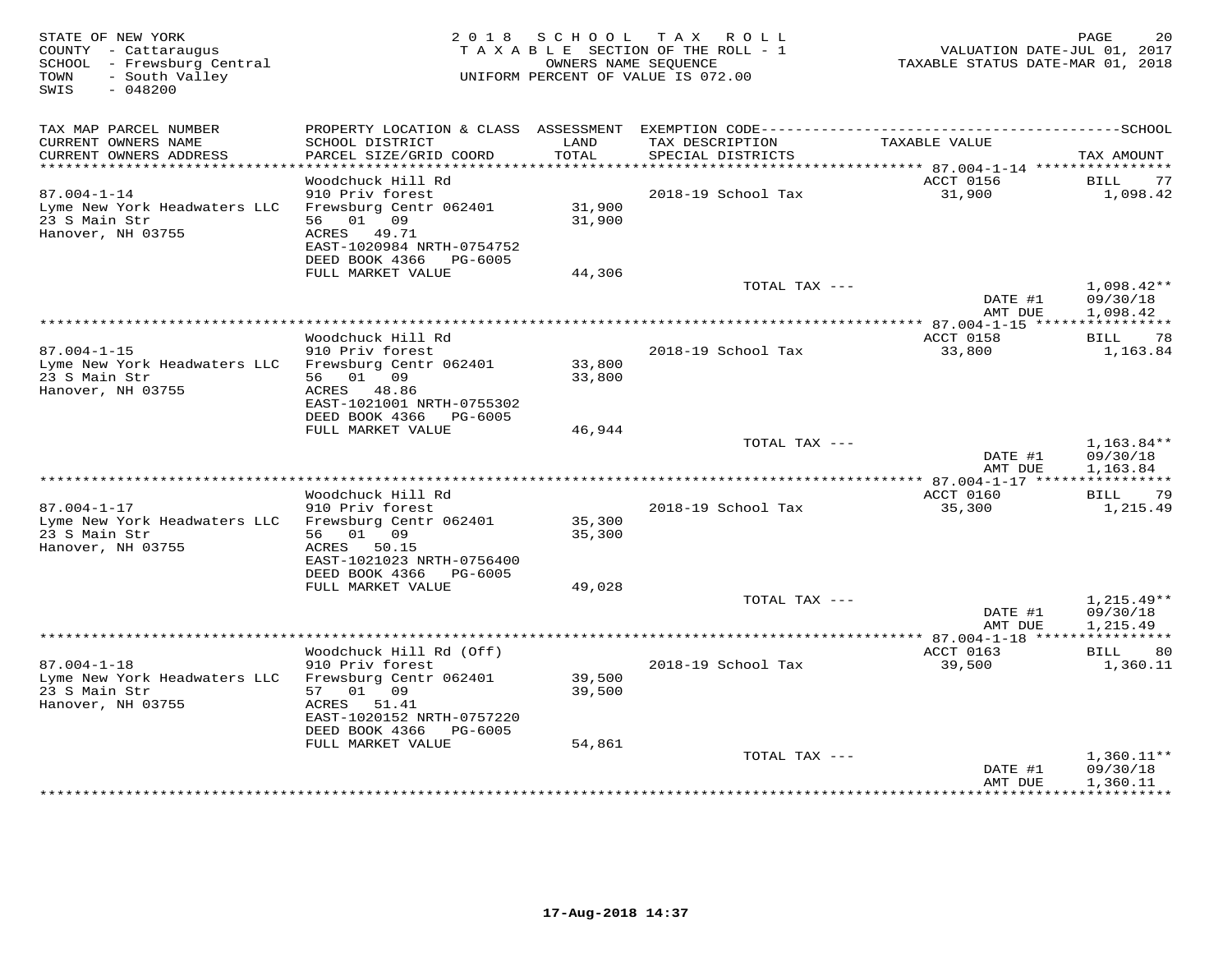| STATE OF NEW YORK<br>COUNTY - Cattaraugus<br>SCHOOL - Frewsburg Central<br>- South Valley<br>TOWN<br>SWIS<br>$-048200$ | 2 0 1 8                                                | SCHOOL           | TAX ROLL<br>TAXABLE SECTION OF THE ROLL - 1<br>OWNERS NAME SEQUENCE<br>UNIFORM PERCENT OF VALUE IS 072.00 | VALUATION DATE-JUL 01, 2017<br>TAXABLE STATUS DATE-MAR 01, 2018 | PAGE<br>21               |
|------------------------------------------------------------------------------------------------------------------------|--------------------------------------------------------|------------------|-----------------------------------------------------------------------------------------------------------|-----------------------------------------------------------------|--------------------------|
| TAX MAP PARCEL NUMBER                                                                                                  | SCHOOL DISTRICT                                        | LAND             |                                                                                                           | TAXABLE VALUE                                                   |                          |
| CURRENT OWNERS NAME<br>CURRENT OWNERS ADDRESS<br>***********************                                               | PARCEL SIZE/GRID COORD                                 | TOTAL            | TAX DESCRIPTION<br>SPECIAL DISTRICTS                                                                      |                                                                 | TAX AMOUNT               |
|                                                                                                                        | Bone Run Rd (Off)                                      |                  |                                                                                                           | ACCT 0159                                                       | <b>BILL</b><br>81        |
| $96.002 - 1 - 1$                                                                                                       | 910 Priv forest                                        |                  | 2018-19 School Tax                                                                                        | 31,100                                                          | 1,070.87                 |
| Lyme New York Headwaters LLC<br>23 S Main Str                                                                          | Frewsburg Centr 062401<br>01 09<br>55                  | 31,100<br>31,100 |                                                                                                           |                                                                 |                          |
| Hanover, NH 03755                                                                                                      | 50.00<br>ACRES<br>EAST-1019602 NRTH-0751909            |                  |                                                                                                           |                                                                 |                          |
|                                                                                                                        | DEED BOOK 4366<br>PG-6005<br>FULL MARKET VALUE         | 43,194           |                                                                                                           |                                                                 |                          |
|                                                                                                                        |                                                        |                  | TOTAL TAX ---                                                                                             | DATE #1                                                         | $1,070.87**$<br>09/30/18 |
|                                                                                                                        |                                                        |                  | ***********************************                                                                       | AMT DUE                                                         | 1,070.87                 |
|                                                                                                                        | 12778 Brown Run Rd                                     |                  |                                                                                                           | *** 105.002-1-27.2 *************<br>ACCT 0484                   | 82<br>BILL               |
| $105.002 - 1 - 27.2$                                                                                                   | 240 Rural res                                          |                  | 2018-19 School Tax                                                                                        | 135,700                                                         | 4,672.59                 |
| Lynn Christopher                                                                                                       | Frewsburg Centr 062401                                 | 36,700           |                                                                                                           |                                                                 |                          |
| Lynn Heather                                                                                                           | 01 09<br>42/50                                         | 135,700          |                                                                                                           |                                                                 |                          |
| 12778 Brown Run Rd                                                                                                     | ACRES<br>86.25                                         |                  |                                                                                                           |                                                                 |                          |
| Frewsburg, NY 14738                                                                                                    | EAST-1022312 NRTH-0731489<br>DEED BOOK 27170 PG-2001   |                  |                                                                                                           |                                                                 |                          |
|                                                                                                                        | FULL MARKET VALUE                                      | 188,472          |                                                                                                           |                                                                 |                          |
|                                                                                                                        |                                                        |                  | TOTAL TAX ---                                                                                             |                                                                 | $4,672.59**$             |
|                                                                                                                        |                                                        |                  |                                                                                                           | DATE #1                                                         | 09/30/18                 |
|                                                                                                                        |                                                        |                  |                                                                                                           | AMT DUE                                                         | 4,672.59                 |
|                                                                                                                        | Brown Run Rd                                           |                  |                                                                                                           | ACCT 0383                                                       | 83<br>BILL               |
| $105.002 - 1 - 37.1$                                                                                                   | 210 1 Family Res                                       |                  | BAS STAR<br>41854                                                                                         |                                                                 | 21,300                   |
| Mechling Jonathan G                                                                                                    | Frewsburg Centr 062401                                 |                  | 6,300 2018-19 School Tax                                                                                  | 72,200                                                          | 2,486.08                 |
| 122 Robbin Hill Rd                                                                                                     | 50 01<br>09                                            | 72,200           |                                                                                                           |                                                                 |                          |
| Frewsburg, NY 14738                                                                                                    | ACRES<br>3.85 BANK<br>092<br>EAST-1018744 NRTH-0731067 |                  |                                                                                                           |                                                                 |                          |
|                                                                                                                        | DEED BOOK 22709 PG-7001                                |                  |                                                                                                           |                                                                 |                          |
|                                                                                                                        | FULL MARKET VALUE                                      | 100,278          |                                                                                                           |                                                                 |                          |
|                                                                                                                        |                                                        |                  | TOTAL TAX ---                                                                                             |                                                                 | $1,752.65**$             |
|                                                                                                                        |                                                        |                  |                                                                                                           | DATE #1<br>AMT DUE                                              | 09/30/18<br>1,752.65     |
|                                                                                                                        |                                                        |                  |                                                                                                           |                                                                 |                          |
|                                                                                                                        | 12946 Gurnsey Hollow Rd                                |                  |                                                                                                           | ACCT 0618                                                       | BILL<br>84               |
| $105.002 - 1 - 1.10$                                                                                                   | 210 1 Family Res                                       |                  | ENH STAR<br>41834                                                                                         |                                                                 | 47,430                   |
| Miller David J                                                                                                         | Frewsburg Centr 062401                                 | 8,600            | 2018-19 School Tax                                                                                        | 72,600                                                          | 2,499.85                 |
| Miller Katherine<br>12946 Gurnsey Hollow Rd                                                                            | 51 01 09<br>ACRES<br>7.85                              | 72,600           |                                                                                                           |                                                                 |                          |
| Frewsburg, NY 14738                                                                                                    | EAST-1019358 NRTH-0735558                              |                  |                                                                                                           |                                                                 |                          |
|                                                                                                                        | DEED BOOK 901<br>PG-01162                              |                  |                                                                                                           |                                                                 |                          |
|                                                                                                                        | FULL MARKET VALUE                                      | 100,833          |                                                                                                           |                                                                 |                          |
|                                                                                                                        |                                                        |                  | TOTAL TAX ---                                                                                             |                                                                 | 925.85**                 |
|                                                                                                                        |                                                        |                  |                                                                                                           | DATE #1<br>AMT DUE                                              | 09/30/18<br>925.85       |
|                                                                                                                        |                                                        |                  | ****************************                                                                              | ************                                                    | **********               |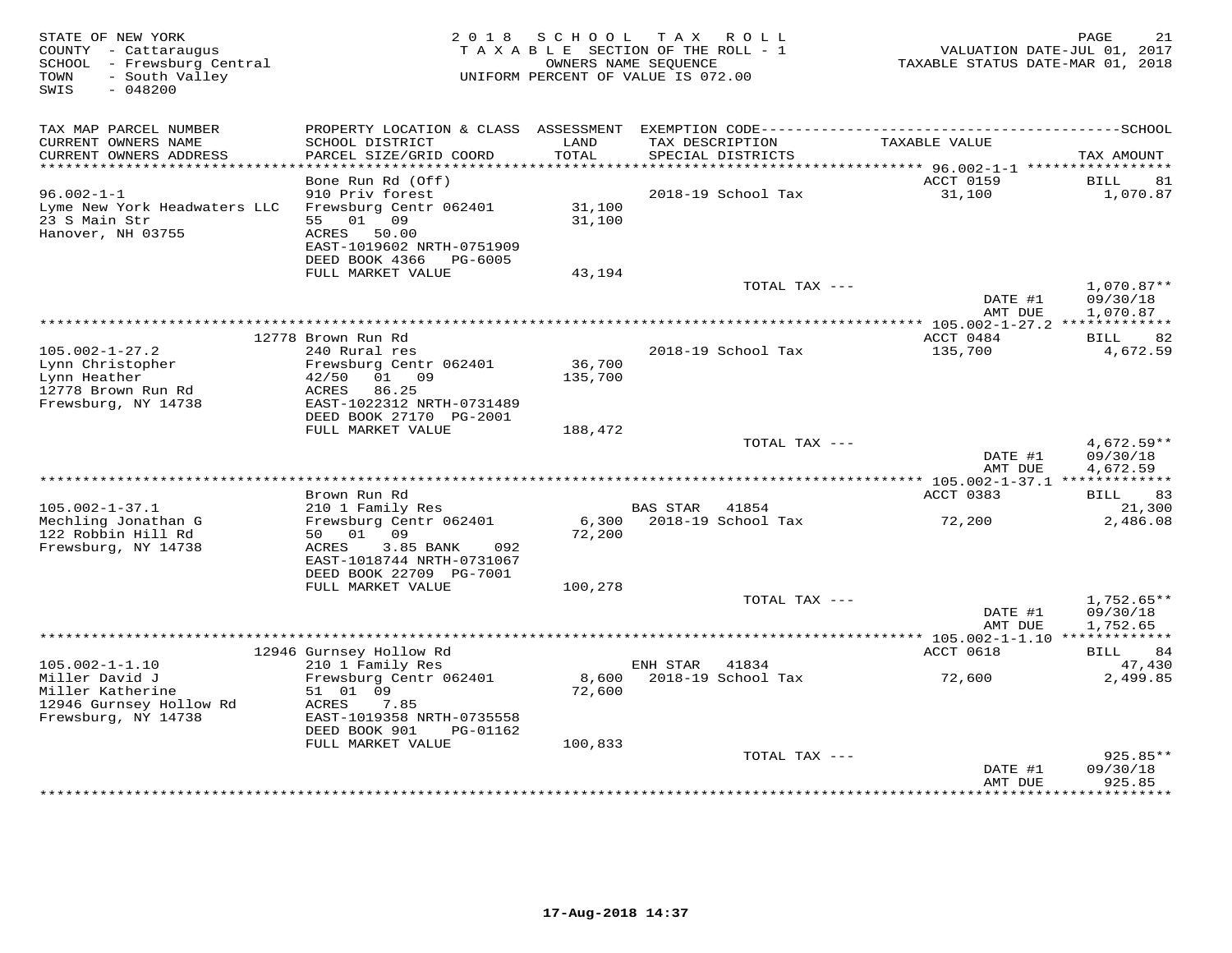| STATE OF NEW YORK<br>COUNTY - Cattaraugus<br>SCHOOL - Frewsburg Central<br>- South Valley<br>TOWN<br>SWIS<br>$-048200$ | 2 0 1 8                                                                                                                                                                     | S C H O O L             | TAX ROLL<br>TAXABLE SECTION OF THE ROLL - 1<br>OWNERS NAME SEQUENCE<br>UNIFORM PERCENT OF VALUE IS 072.00 | VALUATION DATE-JUL 01, 2017<br>TAXABLE STATUS DATE-MAR 01, 2018 | 22<br>PAGE                           |
|------------------------------------------------------------------------------------------------------------------------|-----------------------------------------------------------------------------------------------------------------------------------------------------------------------------|-------------------------|-----------------------------------------------------------------------------------------------------------|-----------------------------------------------------------------|--------------------------------------|
| TAX MAP PARCEL NUMBER                                                                                                  |                                                                                                                                                                             |                         |                                                                                                           |                                                                 |                                      |
| CURRENT OWNERS NAME<br>CURRENT OWNERS ADDRESS<br>********************                                                  | SCHOOL DISTRICT<br>PARCEL SIZE/GRID COORD                                                                                                                                   | LAND<br>TOTAL<br>****** | TAX DESCRIPTION<br>SPECIAL DISTRICTS<br>**************                                                    | TAXABLE VALUE<br>******** 105.002-1-1.28 *************          | TAX AMOUNT                           |
| $105.002 - 1 - 1.28$<br>Moses Charles W Jr<br>10 Sylvan Glen South<br>Frewsburg, NY 14738                              | 10 Gurnsey Hollow Rd<br>240 Rural res<br>Frewsburg Centr 062401<br>51 01<br>09<br>Gurnsey Sub Div.<br>Sylvan Glen<br>ACRES<br>5.45 BANK<br>017<br>EAST-1019927 NRTH-0733013 | 7,400<br>84,100         | 2018-19 School Tax                                                                                        | ACCT 0657<br>84,100                                             | <b>BILL</b><br>85<br>2,895.83        |
|                                                                                                                        | DEED BOOK 00987 PG-00331<br>FULL MARKET VALUE                                                                                                                               | 116,806                 | TOTAL TAX ---                                                                                             | DATE #1                                                         | $2,895.83**$<br>09/30/18             |
|                                                                                                                        |                                                                                                                                                                             |                         |                                                                                                           | AMT DUE                                                         | 2,895.83                             |
| $105.002 - 1 - 1.12$                                                                                                   | 12904 Gurnsey Hollow Rd<br>210 1 Family Res                                                                                                                                 |                         | ENH STAR 41834                                                                                            | ACCT 0620                                                       | 86<br>BILL<br>47,430                 |
| Mucikowsky Michael<br>Mucikowsky Marjorie<br>12904 Gurnsey Hollow Rd<br>Frewsburg, NY 14738                            | Frewsburg Centr 062401<br>0109<br>51<br>5.85<br>ACRES<br>EAST-1020309 NRTH-0735185<br>DEED BOOK 898<br>PG-00571                                                             | 7,600<br>77,700         | 2018-19 School Tax                                                                                        | 77,700                                                          | 2,675.46                             |
|                                                                                                                        | FULL MARKET VALUE                                                                                                                                                           | 107,917                 | TOTAL TAX ---                                                                                             |                                                                 | $1,101.46**$                         |
|                                                                                                                        |                                                                                                                                                                             |                         |                                                                                                           | DATE #1<br>AMT DUE                                              | 09/30/18<br>1,101.46                 |
|                                                                                                                        | Bragg Rd                                                                                                                                                                    |                         | ***********************************                                                                       | ********** 96.004-1-44 *****<br>ACCT 0371                       | ***********<br><b>BILL</b><br>87     |
| $96.004 - 1 - 44$<br>Murray Kevin<br>521 Willardshire<br>Orchard Park, NY 14127                                        | 270 Mfg housing<br>Frewsburg Centr 062401<br>52<br>01<br>09<br>ACRES 41.27<br>EAST-1022305 NRTH-0738257<br>DEED BOOK 29356 PG-8003                                          | 22,800<br>37,400        | 2018-19 School Tax                                                                                        | 37,400                                                          | 1,287.80                             |
|                                                                                                                        | FULL MARKET VALUE                                                                                                                                                           | 51,944                  |                                                                                                           |                                                                 |                                      |
|                                                                                                                        |                                                                                                                                                                             |                         | TOTAL TAX ---                                                                                             | DATE #1<br>AMT DUE                                              | $1,287.80**$<br>09/30/18<br>1,287.80 |
| *****************************                                                                                          |                                                                                                                                                                             |                         |                                                                                                           | ACCT 0373                                                       | 88<br>BILL                           |
| $96.004 - 1 - 46$<br>Murray Kevin<br>521 Willardshire<br>Orchard Park, NY 14127                                        | Bragg Rd<br>322 Rural vac>10<br>Frewsburg Centr 062401<br>52 01 09<br>ACRES 25.39<br>EAST-1021893 NRTH-0738309                                                              | 17,400<br>17,400        | 2018-19 School Tax                                                                                        | 17,400                                                          | 599.14                               |
| PRIOR OWNER ON 3/01/2018<br>Ecklund Theodore L                                                                         | DEED BOOK 29356 PG-8007<br>FULL MARKET VALUE                                                                                                                                | 24,167                  |                                                                                                           |                                                                 |                                      |
|                                                                                                                        |                                                                                                                                                                             |                         | TOTAL TAX ---                                                                                             | DATE #1<br>AMT DUE                                              | $599.14**$<br>09/30/18<br>599.14     |
|                                                                                                                        |                                                                                                                                                                             |                         |                                                                                                           |                                                                 | .                                    |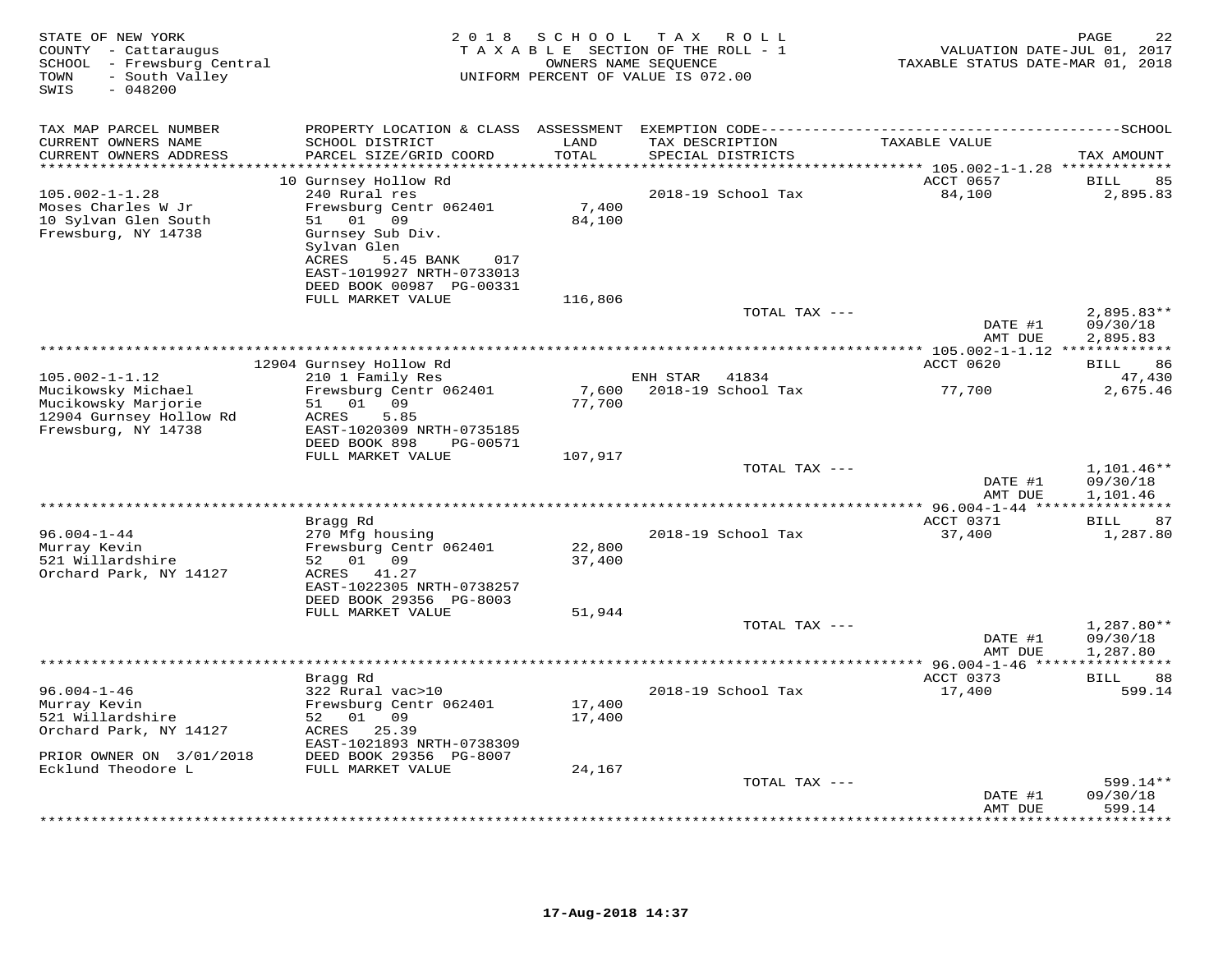| STATE OF NEW YORK<br>COUNTY - Cattaraugus<br>SCHOOL - Frewsburg Central<br>- South Valley<br>TOWN<br>SWIS<br>$-048200$ | 2 0 1 8                                                                          | S C H O O L     | TAX ROLL<br>TAXABLE SECTION OF THE ROLL - 1<br>OWNERS NAME SEQUENCE<br>UNIFORM PERCENT OF VALUE IS 072.00 | VALUATION DATE-JUL 01, 2017<br>TAXABLE STATUS DATE-MAR 01, 2018 | PAGE<br>23                     |
|------------------------------------------------------------------------------------------------------------------------|----------------------------------------------------------------------------------|-----------------|-----------------------------------------------------------------------------------------------------------|-----------------------------------------------------------------|--------------------------------|
| TAX MAP PARCEL NUMBER<br>CURRENT OWNERS NAME                                                                           | SCHOOL DISTRICT                                                                  | LAND            | TAX DESCRIPTION                                                                                           | TAXABLE VALUE                                                   |                                |
| CURRENT OWNERS ADDRESS                                                                                                 | PARCEL SIZE/GRID COORD                                                           | TOTAL           | SPECIAL DISTRICTS                                                                                         |                                                                 | TAX AMOUNT                     |
| ******************************                                                                                         | Wheeler Hill Rd                                                                  |                 |                                                                                                           | ACCT 0495                                                       | 89<br><b>BILL</b>              |
| $96.004 - 1 - 58.2$                                                                                                    | 260 Seasonal res                                                                 |                 | 2018-19 School Tax                                                                                        | 26,100                                                          | 898.71                         |
| Nordlund Dana L.<br>Nordlund Darryl J.<br>840 Church Cross Road<br>Frewsburg, NY 14738                                 | Frewsburg Centr 062401<br>53 01 09<br>1.93<br>ACRES<br>EAST-1019479 NRTH-0742328 | 4,700<br>26,100 |                                                                                                           |                                                                 |                                |
|                                                                                                                        | DEED BOOK 28468 PG-3001                                                          |                 |                                                                                                           |                                                                 |                                |
|                                                                                                                        | FULL MARKET VALUE                                                                | 36,250          |                                                                                                           |                                                                 |                                |
|                                                                                                                        |                                                                                  |                 | TOTAL TAX ---                                                                                             | DATE #1<br>AMT DUE                                              | 898.71**<br>09/30/18<br>898.71 |
|                                                                                                                        |                                                                                  |                 |                                                                                                           |                                                                 |                                |
|                                                                                                                        | Gurnsey Hollow Rd (Off)                                                          |                 | 2018-19 School Tax                                                                                        | ACCT 0616                                                       | 90<br>BILL                     |
| $105.002 - 1 - 1.8$<br>Nowicki Marc                                                                                    | 260 Seasonal res<br>Frewsburg Centr 062401                                       | 9,500           |                                                                                                           | 35,500                                                          | 1,222.38                       |
| Nowicki Maureen G                                                                                                      | 51 01 09                                                                         | 35,500          |                                                                                                           |                                                                 |                                |
| 430 Washington Hwy                                                                                                     | 9.59<br>ACRES                                                                    |                 |                                                                                                           |                                                                 |                                |
| Amherst, NY 14226                                                                                                      | EAST-1020328 NRTH-0736210<br>DEED BOOK 00974 PG-01061                            |                 |                                                                                                           |                                                                 |                                |
|                                                                                                                        | FULL MARKET VALUE                                                                | 49,306          |                                                                                                           |                                                                 |                                |
|                                                                                                                        |                                                                                  |                 | TOTAL TAX ---                                                                                             | DATE #1                                                         | 1,222.38**<br>09/30/18         |
|                                                                                                                        |                                                                                  |                 |                                                                                                           | AMT DUE                                                         | 1,222.38                       |
|                                                                                                                        |                                                                                  |                 |                                                                                                           | *** 105.002-1-1.11 *************                                |                                |
| $105.002 - 1 - 1.11$                                                                                                   | Gurnsey Hollow Rd<br>260 Seasonal res                                            |                 | 2018-19 School Tax                                                                                        | ACCT 0619<br>38,100                                             | <b>BILL</b><br>91<br>1,311.91  |
| O Donnell (L/U) William P                                                                                              | Frewsburg Centr 062401                                                           | 7,100           |                                                                                                           |                                                                 |                                |
| O Donnell (L/U) Nancy L                                                                                                | 51 01 09                                                                         | 38,100          |                                                                                                           |                                                                 |                                |
| 12254 Nice Rd<br>Akron, NY 14001                                                                                       | 4.90<br>ACRES<br>EAST-1019832 NRTH-0735258                                       |                 |                                                                                                           |                                                                 |                                |
|                                                                                                                        | DEED BOOK 16350 PG-7001                                                          |                 |                                                                                                           |                                                                 |                                |
|                                                                                                                        | FULL MARKET VALUE                                                                | 52,917          |                                                                                                           |                                                                 |                                |
|                                                                                                                        |                                                                                  |                 | TOTAL TAX ---                                                                                             | DATE #1                                                         | 1,311.91**<br>09/30/18         |
|                                                                                                                        |                                                                                  |                 |                                                                                                           | AMT DUE                                                         | 1,311.91<br>***********        |
|                                                                                                                        | Sawmill Run Rd                                                                   |                 |                                                                                                           | ACCT 0290                                                       | BILL<br>92                     |
| $96.004 - 1 - 4$                                                                                                       | 100 Agricultural                                                                 |                 | 2018-19 School Tax                                                                                        | 32,700                                                          | 1,125.97                       |
| Oberg Ronald D<br>Oberg Christopher                                                                                    | Frewsburg Centr 062401<br>09<br>53 01                                            | 7,700<br>32,700 |                                                                                                           |                                                                 |                                |
| 1762 W & J Blvd                                                                                                        | 6.00<br>ACRES                                                                    |                 |                                                                                                           |                                                                 |                                |
| Jamestown, NY 14701                                                                                                    | EAST-1019779 NRTH-0743831<br>DEED BOOK 6720<br>PG-2001                           |                 |                                                                                                           |                                                                 |                                |
|                                                                                                                        | FULL MARKET VALUE                                                                | 45,417          |                                                                                                           |                                                                 |                                |
|                                                                                                                        |                                                                                  |                 | TOTAL TAX ---                                                                                             |                                                                 | $1,125.97**$                   |
|                                                                                                                        |                                                                                  |                 |                                                                                                           | DATE #1<br>AMT DUE                                              | 09/30/18<br>1,125.97           |
|                                                                                                                        |                                                                                  |                 | ++++++++++++++++++++++++++++++++++++                                                                      |                                                                 | <b>+++++++++</b>               |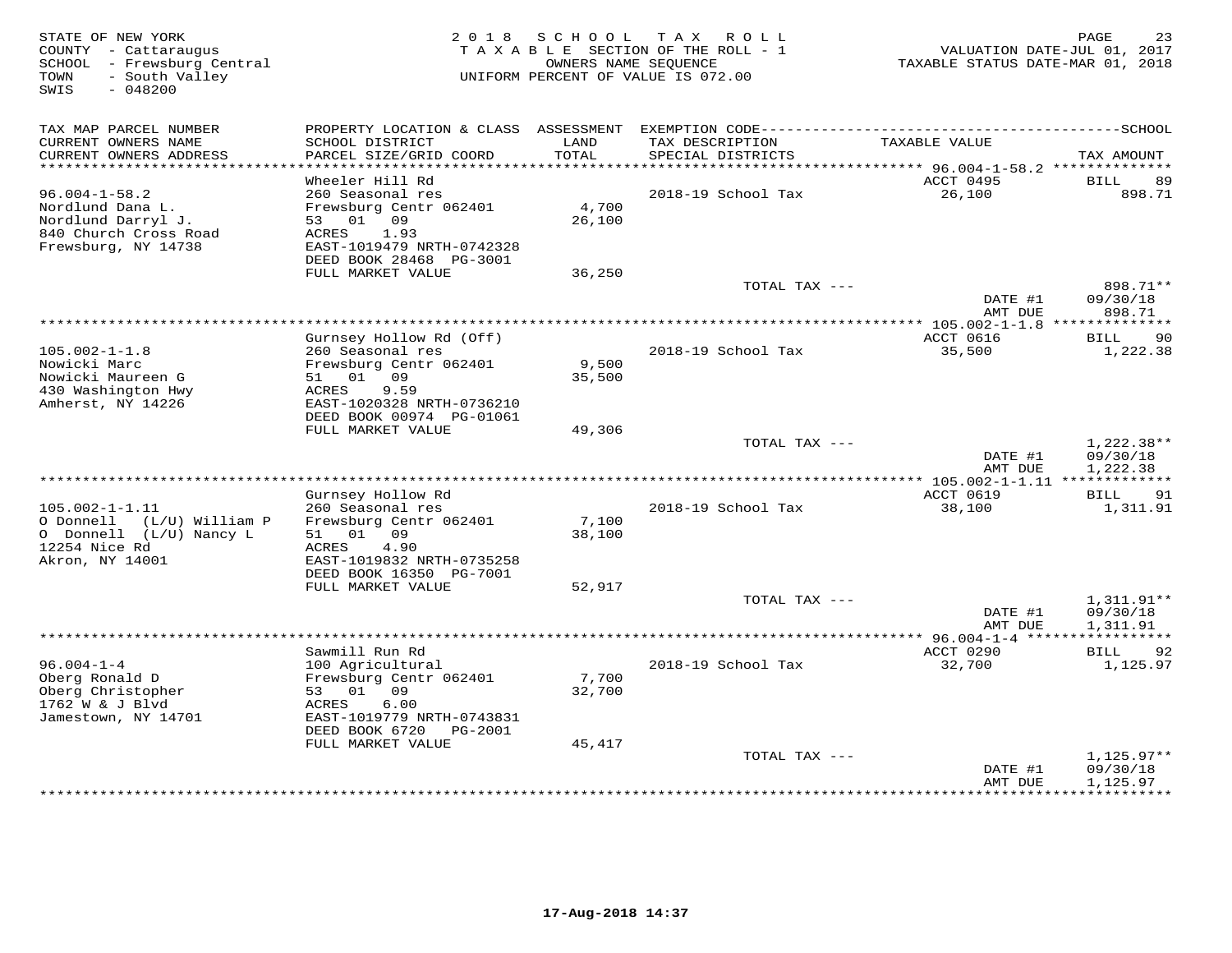| STATE OF NEW YORK<br>COUNTY - Cattaraugus<br>SCHOOL - Frewsburg Central<br>- South Valley<br>TOWN<br>SWIS<br>$-048200$ |                                                                                                                                  | 2018 SCHOOL     | TAX ROLL<br>TAXABLE SECTION OF THE ROLL - 1<br>OWNERS NAME SEQUENCE<br>UNIFORM PERCENT OF VALUE IS 072.00 | VALUATION DATE-JUL 01, 2017<br>TAXABLE STATUS DATE-MAR 01, 2018 | PAGE<br>24                           |
|------------------------------------------------------------------------------------------------------------------------|----------------------------------------------------------------------------------------------------------------------------------|-----------------|-----------------------------------------------------------------------------------------------------------|-----------------------------------------------------------------|--------------------------------------|
| TAX MAP PARCEL NUMBER                                                                                                  |                                                                                                                                  |                 |                                                                                                           |                                                                 |                                      |
| CURRENT OWNERS NAME<br>CURRENT OWNERS ADDRESS<br>*************************                                             | SCHOOL DISTRICT<br>PARCEL SIZE/GRID COORD                                                                                        | LAND<br>TOTAL   | TAX DESCRIPTION<br>SPECIAL DISTRICTS                                                                      | TAXABLE VALUE                                                   | TAX AMOUNT                           |
|                                                                                                                        | Sawmill Run Rd                                                                                                                   |                 |                                                                                                           | ACCT 0286                                                       | BILL<br>93                           |
| $96.004 - 1 - 58.1$<br>Pache Richard R<br>Pache Carole A<br>1267 Greenfield Dr<br>Alden, NY 14004                      | 312 Vac w/imprv<br>Frewsburg Centr 062401<br>53 01 09<br>ACRES 11.50<br>EAST-1019146 NRTH-0742644<br>DEED BOOK 839<br>PG-00121   | 7,000<br>23,300 | 2018-19 School Tax                                                                                        | 23,300                                                          | 802.29                               |
|                                                                                                                        | FULL MARKET VALUE                                                                                                                | 32,361          |                                                                                                           |                                                                 |                                      |
|                                                                                                                        |                                                                                                                                  |                 | TOTAL TAX ---                                                                                             | DATE #1<br>AMT DUE                                              | $802.29**$<br>09/30/18<br>802.29     |
|                                                                                                                        |                                                                                                                                  |                 |                                                                                                           |                                                                 |                                      |
|                                                                                                                        | Sawmill Run Rd                                                                                                                   |                 |                                                                                                           | ACCT 0537                                                       | 94<br>BILL                           |
| $96.004 - 1 - 58.3$<br>Pache Richard R<br>Pache Carole A<br>1267 Greenfield Dr<br>Alden, NY 14004                      | 270 Mfg housing<br>Frewsburg Centr 062401<br>53 01 09<br>3.00<br>ACRES<br>EAST-1018828 NRTH-0742674<br>DEED BOOK 839<br>PG-00121 | 5,600<br>30,700 | 2018-19 School Tax                                                                                        | 30,700                                                          | 1,057.10                             |
|                                                                                                                        | FULL MARKET VALUE                                                                                                                | 42,639          |                                                                                                           |                                                                 |                                      |
|                                                                                                                        |                                                                                                                                  |                 | TOTAL TAX ---                                                                                             | DATE #1<br>AMT DUE                                              | $1.057.10**$<br>09/30/18<br>1,057.10 |
|                                                                                                                        | Brown Run Rd                                                                                                                     |                 |                                                                                                           | ACCT 0548                                                       | <b>BILL</b><br>95                    |
| $105.002 - 1 - 29.2$<br>Peterson Michael C<br>2850 Mitchell Rd<br>Jamestown, NY 14701                                  | 314 Rural vac<10<br>Frewsburg Centr 062401<br>50 01 09<br>4.55<br>ACRES                                                          | 6,800<br>6,800  | 2018-19 School Tax                                                                                        | 6,800                                                           | 234.15                               |
|                                                                                                                        | EAST-1020998 NRTH-0729712<br>DEED BOOK 15307 PG-2001                                                                             |                 |                                                                                                           |                                                                 |                                      |
|                                                                                                                        | FULL MARKET VALUE                                                                                                                | 9,444           |                                                                                                           |                                                                 |                                      |
|                                                                                                                        |                                                                                                                                  |                 | TOTAL TAX ---                                                                                             | DATE #1<br>AMT DUE                                              | 234.15**<br>09/30/18<br>234.15       |
|                                                                                                                        |                                                                                                                                  |                 |                                                                                                           | ****************** 105.002-1-29.3 *************                 |                                      |
|                                                                                                                        | Brown Run Rd                                                                                                                     |                 |                                                                                                           | ACCT 0629                                                       | BILL<br>96                           |
| $105.002 - 1 - 29.3$<br>Peterson Michael C<br>2850 Mitchell Rd<br>Jamestown, NY 14701                                  | 312 Vac w/imprv<br>Frewsburg Centr 062401<br>50 01 09<br>ACRES<br>4.60<br>EAST-1021377 NRTH-0729761<br>DEED BOOK 906<br>PG-00977 | 6,900<br>10,200 | 2018-19 School Tax                                                                                        | 10,200                                                          | 351.22                               |
|                                                                                                                        | FULL MARKET VALUE                                                                                                                | 14,167          |                                                                                                           |                                                                 |                                      |
|                                                                                                                        |                                                                                                                                  |                 | TOTAL TAX ---                                                                                             | DATE #1<br>AMT DUE                                              | 351.22**<br>09/30/18<br>351.22       |
|                                                                                                                        |                                                                                                                                  |                 | ***************************                                                                               | *************                                                   | . * * * * * * * * *                  |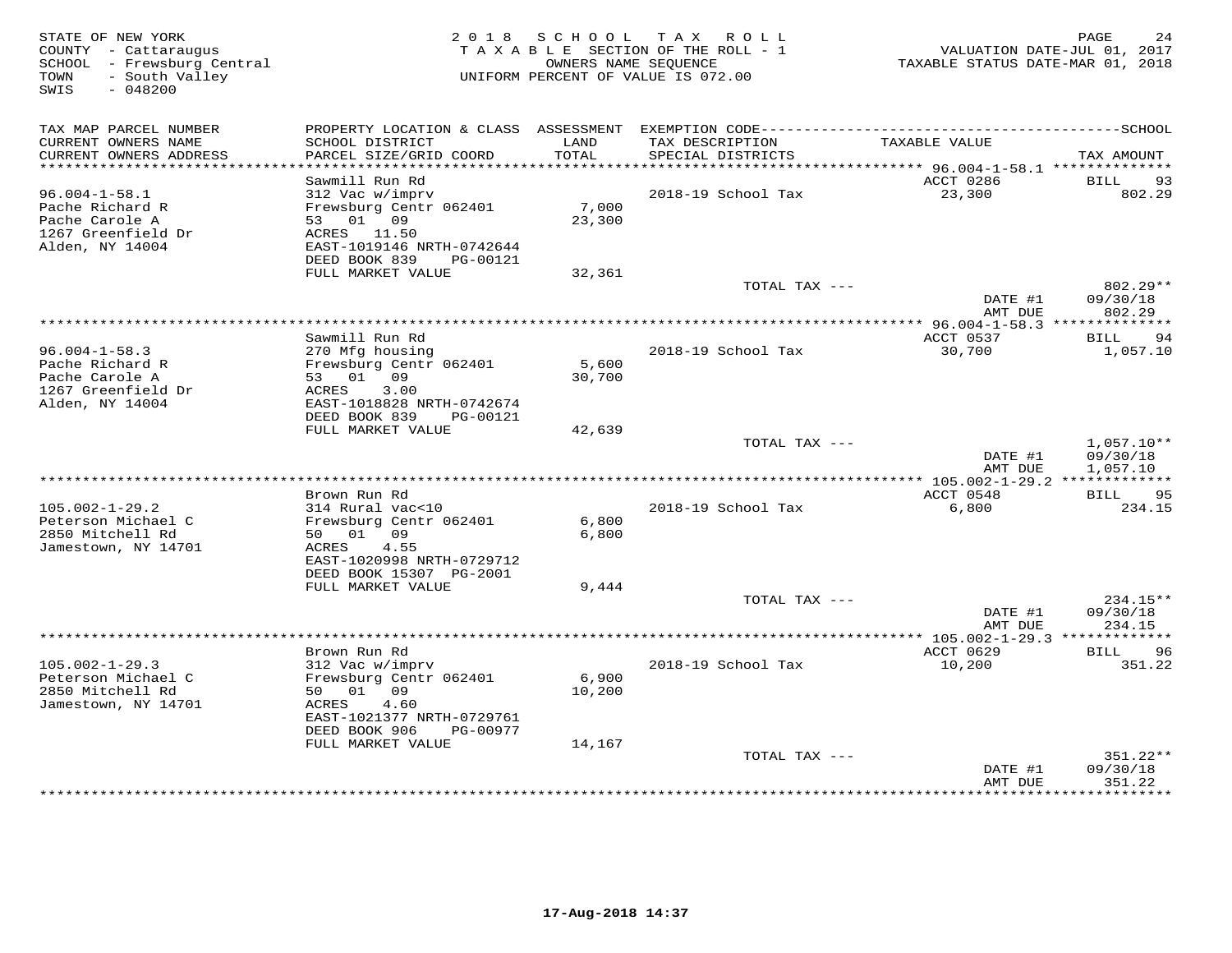| STATE OF NEW YORK<br>COUNTY - Cattaraugus<br>SCHOOL - Frewsburg Central  | 2 0 1 8                                             | SCHOOL           | T A X<br>R O L L<br>TAXABLE SECTION OF THE ROLL - 1<br>OWNERS NAME SEQUENCE | VALUATION DATE-JUL 01, 2017<br>TAXABLE STATUS DATE-MAR 01, 2018 | PAGE<br>25                    |
|--------------------------------------------------------------------------|-----------------------------------------------------|------------------|-----------------------------------------------------------------------------|-----------------------------------------------------------------|-------------------------------|
| - South Valley<br>TOWN<br>SWIS<br>$-048200$                              |                                                     |                  | UNIFORM PERCENT OF VALUE IS 072.00                                          |                                                                 |                               |
| TAX MAP PARCEL NUMBER                                                    |                                                     |                  |                                                                             |                                                                 |                               |
| CURRENT OWNERS NAME<br>CURRENT OWNERS ADDRESS<br>*********************** | SCHOOL DISTRICT<br>PARCEL SIZE/GRID COORD           | LAND<br>TOTAL    | TAX DESCRIPTION<br>SPECIAL DISTRICTS                                        | TAXABLE VALUE                                                   | TAX AMOUNT                    |
|                                                                          | 12530 Bragg Rd                                      |                  |                                                                             | ACCT 0307                                                       | <b>BILL</b><br>97             |
| $96.004 - 1 - 19.1$                                                      | 322 Rural vac>10                                    |                  | 2018-19 School Tax                                                          | 69,900                                                          | 2,406.88                      |
| Piazza Shelley<br>Piazza Anthony M                                       | Frewsburg Centr 062401<br>44/45/53<br>01<br>09      | 69,900<br>69,900 |                                                                             |                                                                 |                               |
| PO Box 476                                                               | ACRES 157.90                                        |                  |                                                                             |                                                                 |                               |
| Frewsburg, NY 14738                                                      | EAST-1022956 NRTH-0741073<br>DEED BOOK 8057 PG-7001 |                  |                                                                             |                                                                 |                               |
|                                                                          | FULL MARKET VALUE                                   | 97,083           |                                                                             |                                                                 |                               |
|                                                                          |                                                     |                  | TOTAL TAX ---                                                               | DATE #1                                                         | $2,406.88**$<br>09/30/18      |
|                                                                          |                                                     |                  |                                                                             | AMT DUE                                                         | 2,406.88                      |
|                                                                          |                                                     |                  |                                                                             | ***************** 96.004-1-41 *****                             | ***********                   |
| $96.004 - 1 - 41$                                                        | 12530 Bragg Rd<br>240 Rural res                     |                  | <b>BAS STAR</b><br>41854                                                    | ACCT 0309                                                       | 98<br>BILL<br>21,300          |
| Piazza Shelley                                                           | Frewsburg Centr 062401                              | 28,800           | 2018-19 School Tax                                                          | 104,100                                                         | 3,584.50                      |
| Piazza Anthony M                                                         | 44 01 09                                            | 104,100          |                                                                             |                                                                 |                               |
| PO Box 476                                                               | ACRES 69.17                                         |                  |                                                                             |                                                                 |                               |
| Frewsburg, NY 14738                                                      | EAST-1025176 NRTH-0739910<br>DEED BOOK 8057 PG-7001 |                  |                                                                             |                                                                 |                               |
|                                                                          | FULL MARKET VALUE                                   | 144,583          |                                                                             |                                                                 |                               |
|                                                                          |                                                     |                  | TOTAL TAX ---                                                               |                                                                 | $2,851.07**$                  |
|                                                                          |                                                     |                  |                                                                             | DATE #1                                                         | 09/30/18                      |
|                                                                          |                                                     |                  |                                                                             | AMT DUE                                                         | 2,851.07                      |
|                                                                          | Bragg Rd                                            |                  |                                                                             | ACCT 0506                                                       | 99<br>BILL                    |
| $96.004 - 1 - 19.2$                                                      | 210 1 Family Res                                    |                  | BAS STAR<br>41854                                                           |                                                                 | 21,300                        |
| Ramsey Jeffrey                                                           | Frewsburg Centr 062401                              |                  | 9,500 2018-19 School Tax                                                    | 36,500                                                          | 1,256.81                      |
| Ramsey Marian<br>RD 2 Wheeler Hill Rd                                    | 44 01 09<br>ACRES<br>9.61 BANK<br>017               | 36,500           |                                                                             |                                                                 |                               |
| Frewsburg, NY 14738                                                      | EAST-1022978 NRTH-0740141                           |                  |                                                                             |                                                                 |                               |
|                                                                          | DEED BOOK 00969 PG-00945                            |                  |                                                                             |                                                                 |                               |
|                                                                          | FULL MARKET VALUE                                   | 50,694           |                                                                             |                                                                 |                               |
|                                                                          |                                                     |                  | TOTAL TAX ---                                                               | DATE #1                                                         | $523.39**$<br>09/30/18        |
|                                                                          |                                                     |                  |                                                                             | AMT DUE                                                         | 523.39                        |
|                                                                          |                                                     |                  |                                                                             |                                                                 |                               |
|                                                                          | Brown Run Rd                                        |                  |                                                                             | ACCT 0203                                                       | <b>BILL</b> 100               |
| $105.002 - 1 - 29.1$<br>Remmy Robert A                                   | 322 Rural vac>10<br>Frewsburg Centr 062401          | 13,000           | 2018-19 School Tax                                                          | 13,000                                                          | 447.63                        |
| Remmy Cindy S                                                            | 01 09<br>50                                         | 13,000           |                                                                             |                                                                 |                               |
| 23 Lynette LN                                                            | ACRES 16.60                                         |                  |                                                                             |                                                                 |                               |
| Amherst, NY 14228                                                        | EAST-1020942 NRTH-0731342                           |                  |                                                                             |                                                                 |                               |
|                                                                          | DEED BOOK 21399 PG-7001<br>FULL MARKET VALUE        | 18,056           |                                                                             |                                                                 |                               |
|                                                                          |                                                     |                  | TOTAL TAX ---                                                               |                                                                 | $447.63**$                    |
|                                                                          |                                                     |                  |                                                                             | DATE #1                                                         | 09/30/18                      |
|                                                                          |                                                     |                  | ***************************                                                 | AMT DUE<br>*************                                        | 447.63<br>* * * * * * * * * * |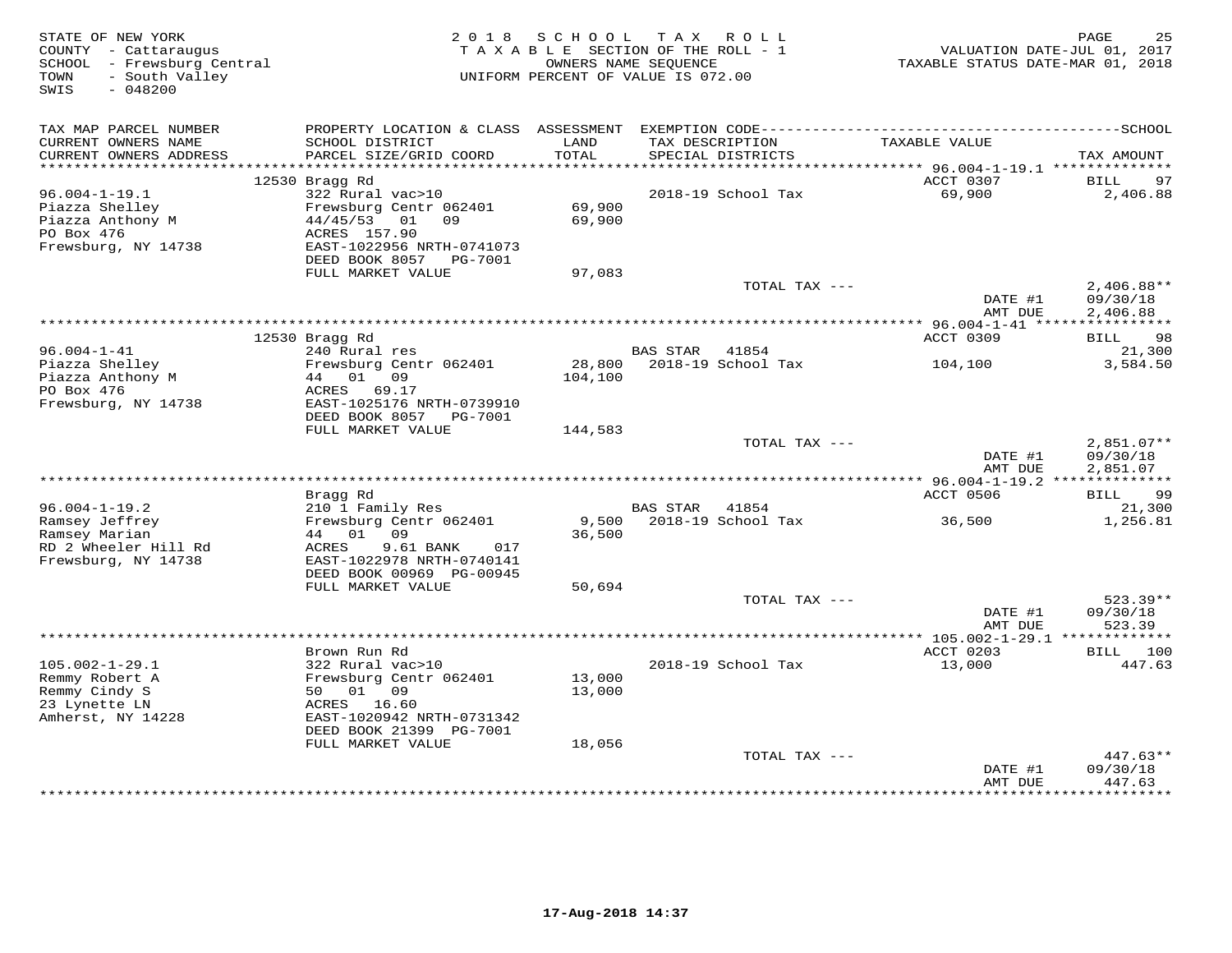| STATE OF NEW YORK<br>COUNTY - Cattaraugus<br>SCHOOL - Frewsburg Central<br>TOWN<br>- South Valley<br>SWIS<br>$-048200$ | 2 0 1 8                                                                                                                                                                                        | SCHOOL                    | TAX ROLL<br>T A X A B L E SECTION OF THE ROLL - 1<br>OWNERS NAME SEQUENCE<br>UNIFORM PERCENT OF VALUE IS 072.00 | VALUATION DATE-JUL 01, 2017<br>TAXABLE STATUS DATE-MAR 01, 2018 | 26<br>PAGE                           |
|------------------------------------------------------------------------------------------------------------------------|------------------------------------------------------------------------------------------------------------------------------------------------------------------------------------------------|---------------------------|-----------------------------------------------------------------------------------------------------------------|-----------------------------------------------------------------|--------------------------------------|
| TAX MAP PARCEL NUMBER                                                                                                  |                                                                                                                                                                                                |                           |                                                                                                                 |                                                                 |                                      |
| CURRENT OWNERS NAME<br>CURRENT OWNERS ADDRESS<br>***************                                                       | SCHOOL DISTRICT<br>PARCEL SIZE/GRID COORD                                                                                                                                                      | LAND<br>TOTAL<br>******   | TAX DESCRIPTION<br>SPECIAL DISTRICTS                                                                            | TAXABLE VALUE                                                   | TAX AMOUNT                           |
|                                                                                                                        | Brown Run Rd                                                                                                                                                                                   |                           |                                                                                                                 | ******* 105.002-1-29.4 *************<br>ACCT 0678               | <b>BILL</b><br>101                   |
| $105.002 - 1 - 29.4$<br>Remmy Robert A<br>Remmy Cindy S<br>23 Lynette LN<br>Amherst, NY 14228                          | 260 Seasonal res<br>Frewsburg Centr 062401<br>01 09<br>50<br>ACRES 16.00<br>EAST-1021192 NRTH-0731383<br>DEED BOOK 21399 PG-7001                                                               | 16,800<br>24,800          | 2018-19 School Tax                                                                                              | 24,800                                                          | 853.94                               |
|                                                                                                                        | FULL MARKET VALUE                                                                                                                                                                              | 34,444                    |                                                                                                                 |                                                                 |                                      |
|                                                                                                                        |                                                                                                                                                                                                |                           | TOTAL TAX ---                                                                                                   |                                                                 | 853.94**                             |
|                                                                                                                        |                                                                                                                                                                                                |                           |                                                                                                                 | DATE #1<br>AMT DUE                                              | 09/30/18<br>853.94                   |
| **************************                                                                                             |                                                                                                                                                                                                |                           |                                                                                                                 | **** 96.004-1-59.1 ****                                         | * * * * * * * * *                    |
|                                                                                                                        | Sawmill Run Rd                                                                                                                                                                                 |                           |                                                                                                                 | ACCT 0263                                                       | 102<br>BILL                          |
| $96.004 - 1 - 59.1$<br>Renda John B<br>Renda Mary Beth<br>5263 Oakwood Dr<br>N. Tonawanda, NY 14120                    | 322 Rural vac>10<br>Frewsburg Centr 062401<br>53 01 09<br>ACRES 10.44<br>EAST-1019799 NRTH-0743348                                                                                             | 9,900<br>9,900            | 2018-19 School Tax                                                                                              | 9,900                                                           | 340.89                               |
|                                                                                                                        | DEED BOOK 17398 PG-4001                                                                                                                                                                        |                           |                                                                                                                 |                                                                 |                                      |
|                                                                                                                        | FULL MARKET VALUE                                                                                                                                                                              | 13,750                    | TOTAL TAX ---                                                                                                   | DATE #1<br>AMT DUE                                              | 340.89**<br>09/30/18<br>340.89       |
|                                                                                                                        |                                                                                                                                                                                                |                           | *********************                                                                                           | ** $96.004 - 1 - 59.2$ ***                                      | * * * * * * * * *                    |
| $96.004 - 1 - 59.2$<br>Renda John B<br>Renda Mary Beth<br>5263 Oakwood Dr<br>N. Tonawanda, NY 14120                    | 817 Wheeler Hill Rd<br>260 Seasonal res<br>Frewsburg Centr 062401<br>53 01 09<br>6.75<br>ACRES<br>EAST-1019790 NRTH-0742785<br>DEED BOOK 12032 PG-4002                                         | 7,500<br>87,700           | 2018-19 School Tax                                                                                              | ACCT 0482<br>87,700                                             | BILL 103<br>3,019.79                 |
|                                                                                                                        | FULL MARKET VALUE                                                                                                                                                                              | 121,806                   |                                                                                                                 |                                                                 |                                      |
|                                                                                                                        |                                                                                                                                                                                                |                           | TOTAL TAX ---                                                                                                   | DATE #1<br>AMT DUE                                              | $3,019.79**$<br>09/30/18<br>3,019.79 |
|                                                                                                                        |                                                                                                                                                                                                |                           |                                                                                                                 |                                                                 |                                      |
|                                                                                                                        | 17825 Gurnsey Hollow Rd                                                                                                                                                                        |                           |                                                                                                                 | ACCT 0644                                                       | BILL 104                             |
| $105.002 - 1 - 1.15$<br>Rogers Michael C<br>Rogers Sandra<br>6518 Creek Hollow Dr<br>Lockport, NY 14094                | 260 Seasonal res<br>Frewsburg Centr 062401<br>51<br>01<br>09<br>Sawmill Run Sub Div<br>Phase Ii<br>ACRES<br>6.10<br>EAST-1021502 NRTH-0734196<br>DEED BOOK 00927 PG-00652<br>FULL MARKET VALUE | 7,800<br>54,400<br>75,556 | 2018-19 School Tax                                                                                              | 54,400                                                          | 1,873.17                             |
|                                                                                                                        |                                                                                                                                                                                                |                           | TOTAL TAX ---                                                                                                   |                                                                 | $1,873.17**$                         |
|                                                                                                                        |                                                                                                                                                                                                |                           |                                                                                                                 | DATE #1<br>AMT DUE                                              | 09/30/18<br>1,873.17                 |
|                                                                                                                        |                                                                                                                                                                                                |                           |                                                                                                                 |                                                                 | .                                    |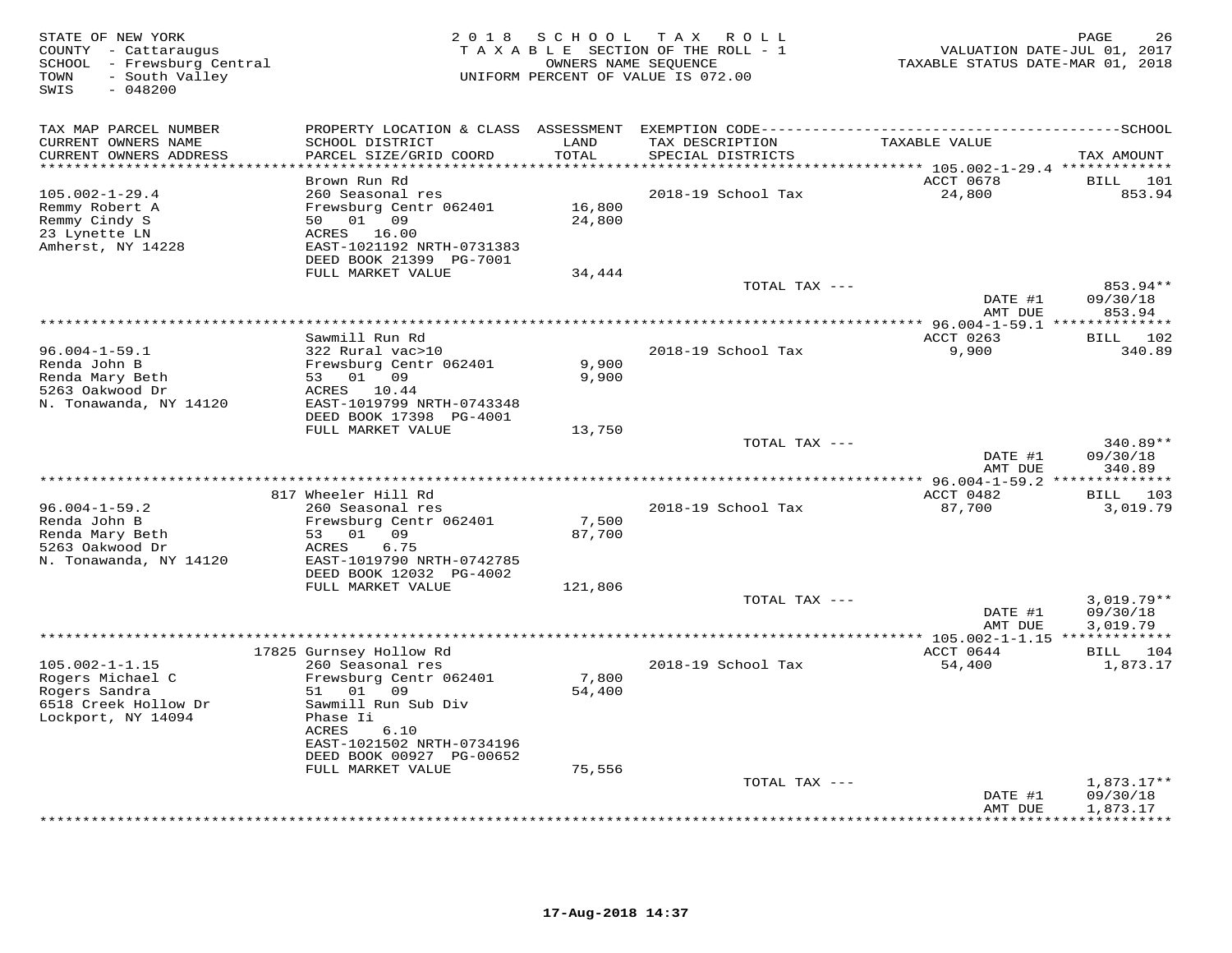| STATE OF NEW YORK<br>COUNTY - Cattaraugus<br>SCHOOL - Frewsburg Central<br>- South Valley<br>TOWN<br>SWIS<br>$-048200$ |                                                                                                                                                             | 2018 SCHOOL<br>TAXABLE SECTION OF THE ROLL - 1<br>UNIFORM PERCENT OF VALUE IS 072.00 | OWNERS NAME SEOUENCE | TAX ROLL                    | TAXABLE STATUS DATE-MAR 01, 2018 | PAGE<br>27<br>VALUATION DATE-JUL 01, 2017 |
|------------------------------------------------------------------------------------------------------------------------|-------------------------------------------------------------------------------------------------------------------------------------------------------------|--------------------------------------------------------------------------------------|----------------------|-----------------------------|----------------------------------|-------------------------------------------|
| TAX MAP PARCEL NUMBER<br>CURRENT OWNERS NAME<br>CURRENT OWNERS ADDRESS                                                 | SCHOOL DISTRICT<br>PARCEL SIZE/GRID COORD                                                                                                                   | LAND<br>TOTAL                                                                        | TAX DESCRIPTION      | SPECIAL DISTRICTS           | TAXABLE VALUE                    | TAX AMOUNT                                |
| ********************                                                                                                   |                                                                                                                                                             |                                                                                      |                      |                             |                                  |                                           |
| $105.002 - 1 - 1.34$<br>Rogers Michael C<br>Rogers Sandra L<br>6518 Creek Hollow Dr<br>Lockport, NY 14094              | Gurnsey Hollow Rd<br>314 Rural vac<10<br>Frewsburg Centr 062401<br>51/1/9<br><b>ACRES</b><br>4.35<br>EAST-1021248 NRTH-0734337<br>DEED BOOK 1378<br>PG-4001 | 13,000<br>13,000                                                                     |                      | 2018-19 School Tax          | ACCT 0740<br>13,000              | BILL 105<br>447.63                        |
|                                                                                                                        | FULL MARKET VALUE                                                                                                                                           | 18,056                                                                               |                      |                             |                                  |                                           |
|                                                                                                                        |                                                                                                                                                             |                                                                                      |                      | TOTAL TAX ---               | DATE #1<br>AMT DUE               | $447.63**$<br>09/30/18<br>447.63          |
|                                                                                                                        |                                                                                                                                                             |                                                                                      |                      |                             |                                  |                                           |
| $105.002 - 1 - 1.6$<br>Rosbrook Mary D                                                                                 | Gurnsey Hollow Rd<br>210 1 Family Res<br>Frewsburg Centr 062401                                                                                             | 9,200                                                                                |                      | 2018-19 School Tax          | ACCT 0614<br>48,200              | BILL 106<br>1,659.68                      |
| 52 15th St<br>Buffalo, NY 14213                                                                                        | 01 09<br>51<br>ACRES<br>9.05<br>EAST-1019045 NRTH-0735982<br>DEED BOOK 21667 PG-5001                                                                        | 48,200                                                                               |                      |                             |                                  |                                           |
|                                                                                                                        | FULL MARKET VALUE                                                                                                                                           | 66,944                                                                               |                      |                             |                                  |                                           |
|                                                                                                                        |                                                                                                                                                             |                                                                                      |                      | TOTAL TAX ---               | DATE #1<br>AMT DUE               | $1,659.68**$<br>09/30/18<br>1,659.68      |
|                                                                                                                        |                                                                                                                                                             |                                                                                      |                      |                             |                                  |                                           |
| $96.002 - 2 - 1.2$<br>Rumbaugh Daniel C<br>Rumbaugh Linda S<br>71 Dennison Rd                                          | Oak Hill Rd<br>314 Rural vac<10<br>Frewsburg Centr 062401<br>4.25<br>ACRES<br>EAST-1018921 NRTH-0746011                                                     | 6,600<br>6,600                                                                       |                      | 2018-19 School Tax          | ACCT 0731<br>6,600               | BILL 107<br>227.26                        |
| Frewsburg, NY 14738                                                                                                    | DEED BOOK 1028 PG-74<br>FULL MARKET VALUE                                                                                                                   | 9,167                                                                                |                      |                             |                                  |                                           |
|                                                                                                                        |                                                                                                                                                             |                                                                                      |                      | TOTAL TAX ---               | DATE #1<br>AMT DUE               | $227.26**$<br>09/30/18<br>227.26          |
|                                                                                                                        |                                                                                                                                                             |                                                                                      |                      |                             |                                  |                                           |
|                                                                                                                        | 71 Dennison Rd                                                                                                                                              |                                                                                      |                      |                             | ACCT 0082                        | BILL 108                                  |
| $96.002 - 2 - 20.1$<br>Rumbaugh Daniel C<br>Rumbaugh Linda<br>71 Dennison Rd<br>Frewsburg, NY 14738-9779               | 210 1 Family Res<br>Frewsburg Centr 062401<br>54 01 09<br>ACRES<br>3.90<br>EAST-1018929 NRTH-0746592                                                        | 6,300<br>87,300                                                                      | BAS STAR             | 41854<br>2018-19 School Tax | 87,300                           | 21,300<br>3,006.02                        |
|                                                                                                                        | DEED BOOK 1007 PG-1162<br>FULL MARKET VALUE                                                                                                                 | 121,250                                                                              |                      |                             |                                  |                                           |
|                                                                                                                        |                                                                                                                                                             |                                                                                      |                      | TOTAL TAX ---               | DATE #1<br>AMT DUE               | $2,272.59**$<br>09/30/18<br>2,272.59      |
|                                                                                                                        |                                                                                                                                                             |                                                                                      |                      |                             | *****************                | ***********                               |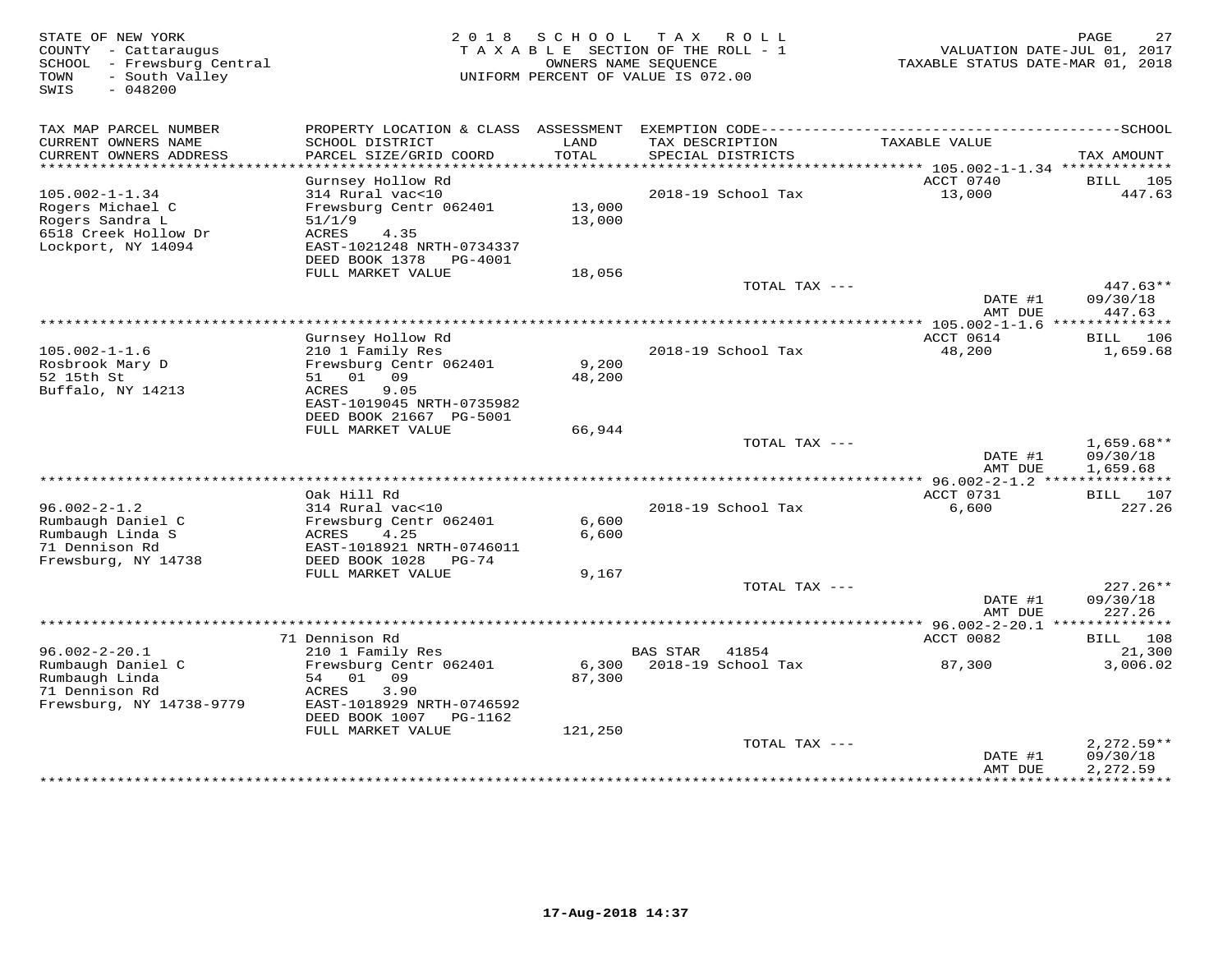| TAX MAP PARCEL NUMBER<br>PROPERTY LOCATION & CLASS ASSESSMENT<br>CURRENT OWNERS NAME<br>SCHOOL DISTRICT<br>LAND<br>TAX DESCRIPTION<br>TAXABLE VALUE<br>CURRENT OWNERS ADDRESS<br>TOTAL<br>SPECIAL DISTRICTS<br>PARCEL SIZE/GRID COORD<br>TAX AMOUNT<br>*******************<br>*********<br>Oak Hill Rd (Off)<br>ACCT 0076<br>109<br>BILL<br>$96.002 - 2 - 17$<br>314 Rural vac<10<br>2018-19 School Tax<br>2,900<br>99.86<br>Frewsburg Centr 062401<br>2,900<br>Samuelson Steven R<br>123 Lake Front Dr<br>54 01 09<br>2,900<br>Suffolk, VA 23434<br>3.65<br>ACRES<br>EAST-1019729 NRTH-0744949<br>DEED BOOK 00981 PG-00655<br>FULL MARKET VALUE<br>4,028<br>TOTAL TAX ---<br>$99.86**$<br>09/30/18<br>DATE #1<br>99.86<br>AMT DUE<br>ACCT 0732<br>Oak Hill Rd<br>BILL 110<br>$96.002 - 2 - 1.3$<br>240 Rural res<br>BAS STAR<br>41854<br>21,300<br>Sandberg Douglas P<br>Frewsburg Centr 062401<br>9,100<br>2018-19 School Tax<br>85,100<br>2,930.27<br>1080 Dennison Rd<br>54 01 09<br>85,100<br>Frewsburg, NY 14738<br>ACRES<br>8.80<br>EAST-1019448 NRTH-0745837<br>DEED BOOK 1028 PG-490<br>FULL MARKET VALUE<br>118,194<br>$2,196.84**$<br>TOTAL TAX ---<br>DATE #1<br>09/30/18<br>2,196.84<br>AMT DUE<br>Gurnsey Hollow Rd<br>ACCT 0662<br>BILL 111<br>$105.002 - 1 - 1.32$<br>314 Rural vac<10<br>2018-19 School Tax<br>5,900<br>203.16<br>Sawmill Run Prop Owners Assoc Frewsburg Centr 062401<br>5,900<br>7012 Taylor Rd<br>51 01 09<br>5,900<br>Hamburg, NY 14075-6834<br>3.35<br>ACRES<br>EAST-1019841 NRTH-0733840<br>DEED BOOK 00927 PG-01151<br>FULL MARKET VALUE<br>8,194<br>TOTAL TAX ---<br>$203.16**$<br>09/30/18<br>DATE #1<br>203.16<br>AMT DUE<br>5 Gurnsey Hollow Rd<br>ACCT 0652<br>112<br>BILL<br>$105.002 - 1 - 1.23$<br>312 Vac w/imprv<br>2018-19 School Tax<br>7,800<br>268.58<br>Frewsburg Centr 062401<br>7,300<br>Schwanekamp Dale<br>Schwanekamp Kathleen<br>01<br>09<br>7,800<br>51<br>7012 Taylor Rd<br>Guirnsey Sub Div<br>Hamburg, NY 14075<br>Phase Ii<br>ACRES<br>5.21<br>EAST-1019629 NRTH-0733685<br>DEED BOOK 00994 PG-00975<br>FULL MARKET VALUE<br>10,833<br>TOTAL TAX ---<br>$268.58**$<br>09/30/18<br>DATE #1<br>268.58<br>AMT DUE | STATE OF NEW YORK<br>COUNTY - Cattaraugus<br>SCHOOL - Frewsburg Central<br>- South Valley<br>TOWN<br>SWIS<br>$-048200$ | 2 0 1 8 | S C H O O L | TAX ROLL<br>TAXABLE SECTION OF THE ROLL - 1<br>OWNERS NAME SEQUENCE<br>UNIFORM PERCENT OF VALUE IS 072.00 | VALUATION DATE-JUL 01, 2017<br>TAXABLE STATUS DATE-MAR 01, 2018 | PAGE<br>28 |
|----------------------------------------------------------------------------------------------------------------------------------------------------------------------------------------------------------------------------------------------------------------------------------------------------------------------------------------------------------------------------------------------------------------------------------------------------------------------------------------------------------------------------------------------------------------------------------------------------------------------------------------------------------------------------------------------------------------------------------------------------------------------------------------------------------------------------------------------------------------------------------------------------------------------------------------------------------------------------------------------------------------------------------------------------------------------------------------------------------------------------------------------------------------------------------------------------------------------------------------------------------------------------------------------------------------------------------------------------------------------------------------------------------------------------------------------------------------------------------------------------------------------------------------------------------------------------------------------------------------------------------------------------------------------------------------------------------------------------------------------------------------------------------------------------------------------------------------------------------------------------------------------------------------------------------------------------------------------------------------------------------------------------------------------------------------------------------------------------------------------------------------------------------------------------------|------------------------------------------------------------------------------------------------------------------------|---------|-------------|-----------------------------------------------------------------------------------------------------------|-----------------------------------------------------------------|------------|
|                                                                                                                                                                                                                                                                                                                                                                                                                                                                                                                                                                                                                                                                                                                                                                                                                                                                                                                                                                                                                                                                                                                                                                                                                                                                                                                                                                                                                                                                                                                                                                                                                                                                                                                                                                                                                                                                                                                                                                                                                                                                                                                                                                                  |                                                                                                                        |         |             |                                                                                                           |                                                                 |            |
|                                                                                                                                                                                                                                                                                                                                                                                                                                                                                                                                                                                                                                                                                                                                                                                                                                                                                                                                                                                                                                                                                                                                                                                                                                                                                                                                                                                                                                                                                                                                                                                                                                                                                                                                                                                                                                                                                                                                                                                                                                                                                                                                                                                  |                                                                                                                        |         |             |                                                                                                           |                                                                 |            |
|                                                                                                                                                                                                                                                                                                                                                                                                                                                                                                                                                                                                                                                                                                                                                                                                                                                                                                                                                                                                                                                                                                                                                                                                                                                                                                                                                                                                                                                                                                                                                                                                                                                                                                                                                                                                                                                                                                                                                                                                                                                                                                                                                                                  |                                                                                                                        |         |             |                                                                                                           |                                                                 |            |
|                                                                                                                                                                                                                                                                                                                                                                                                                                                                                                                                                                                                                                                                                                                                                                                                                                                                                                                                                                                                                                                                                                                                                                                                                                                                                                                                                                                                                                                                                                                                                                                                                                                                                                                                                                                                                                                                                                                                                                                                                                                                                                                                                                                  |                                                                                                                        |         |             |                                                                                                           |                                                                 |            |
|                                                                                                                                                                                                                                                                                                                                                                                                                                                                                                                                                                                                                                                                                                                                                                                                                                                                                                                                                                                                                                                                                                                                                                                                                                                                                                                                                                                                                                                                                                                                                                                                                                                                                                                                                                                                                                                                                                                                                                                                                                                                                                                                                                                  |                                                                                                                        |         |             |                                                                                                           |                                                                 |            |
|                                                                                                                                                                                                                                                                                                                                                                                                                                                                                                                                                                                                                                                                                                                                                                                                                                                                                                                                                                                                                                                                                                                                                                                                                                                                                                                                                                                                                                                                                                                                                                                                                                                                                                                                                                                                                                                                                                                                                                                                                                                                                                                                                                                  |                                                                                                                        |         |             |                                                                                                           |                                                                 |            |
|                                                                                                                                                                                                                                                                                                                                                                                                                                                                                                                                                                                                                                                                                                                                                                                                                                                                                                                                                                                                                                                                                                                                                                                                                                                                                                                                                                                                                                                                                                                                                                                                                                                                                                                                                                                                                                                                                                                                                                                                                                                                                                                                                                                  |                                                                                                                        |         |             |                                                                                                           |                                                                 |            |
|                                                                                                                                                                                                                                                                                                                                                                                                                                                                                                                                                                                                                                                                                                                                                                                                                                                                                                                                                                                                                                                                                                                                                                                                                                                                                                                                                                                                                                                                                                                                                                                                                                                                                                                                                                                                                                                                                                                                                                                                                                                                                                                                                                                  |                                                                                                                        |         |             |                                                                                                           |                                                                 |            |
|                                                                                                                                                                                                                                                                                                                                                                                                                                                                                                                                                                                                                                                                                                                                                                                                                                                                                                                                                                                                                                                                                                                                                                                                                                                                                                                                                                                                                                                                                                                                                                                                                                                                                                                                                                                                                                                                                                                                                                                                                                                                                                                                                                                  |                                                                                                                        |         |             |                                                                                                           |                                                                 |            |
|                                                                                                                                                                                                                                                                                                                                                                                                                                                                                                                                                                                                                                                                                                                                                                                                                                                                                                                                                                                                                                                                                                                                                                                                                                                                                                                                                                                                                                                                                                                                                                                                                                                                                                                                                                                                                                                                                                                                                                                                                                                                                                                                                                                  |                                                                                                                        |         |             |                                                                                                           |                                                                 |            |
|                                                                                                                                                                                                                                                                                                                                                                                                                                                                                                                                                                                                                                                                                                                                                                                                                                                                                                                                                                                                                                                                                                                                                                                                                                                                                                                                                                                                                                                                                                                                                                                                                                                                                                                                                                                                                                                                                                                                                                                                                                                                                                                                                                                  |                                                                                                                        |         |             |                                                                                                           |                                                                 |            |
|                                                                                                                                                                                                                                                                                                                                                                                                                                                                                                                                                                                                                                                                                                                                                                                                                                                                                                                                                                                                                                                                                                                                                                                                                                                                                                                                                                                                                                                                                                                                                                                                                                                                                                                                                                                                                                                                                                                                                                                                                                                                                                                                                                                  |                                                                                                                        |         |             |                                                                                                           |                                                                 |            |
|                                                                                                                                                                                                                                                                                                                                                                                                                                                                                                                                                                                                                                                                                                                                                                                                                                                                                                                                                                                                                                                                                                                                                                                                                                                                                                                                                                                                                                                                                                                                                                                                                                                                                                                                                                                                                                                                                                                                                                                                                                                                                                                                                                                  |                                                                                                                        |         |             |                                                                                                           |                                                                 |            |
|                                                                                                                                                                                                                                                                                                                                                                                                                                                                                                                                                                                                                                                                                                                                                                                                                                                                                                                                                                                                                                                                                                                                                                                                                                                                                                                                                                                                                                                                                                                                                                                                                                                                                                                                                                                                                                                                                                                                                                                                                                                                                                                                                                                  |                                                                                                                        |         |             |                                                                                                           |                                                                 |            |
|                                                                                                                                                                                                                                                                                                                                                                                                                                                                                                                                                                                                                                                                                                                                                                                                                                                                                                                                                                                                                                                                                                                                                                                                                                                                                                                                                                                                                                                                                                                                                                                                                                                                                                                                                                                                                                                                                                                                                                                                                                                                                                                                                                                  |                                                                                                                        |         |             |                                                                                                           |                                                                 |            |
|                                                                                                                                                                                                                                                                                                                                                                                                                                                                                                                                                                                                                                                                                                                                                                                                                                                                                                                                                                                                                                                                                                                                                                                                                                                                                                                                                                                                                                                                                                                                                                                                                                                                                                                                                                                                                                                                                                                                                                                                                                                                                                                                                                                  |                                                                                                                        |         |             |                                                                                                           |                                                                 |            |
|                                                                                                                                                                                                                                                                                                                                                                                                                                                                                                                                                                                                                                                                                                                                                                                                                                                                                                                                                                                                                                                                                                                                                                                                                                                                                                                                                                                                                                                                                                                                                                                                                                                                                                                                                                                                                                                                                                                                                                                                                                                                                                                                                                                  |                                                                                                                        |         |             |                                                                                                           |                                                                 |            |
|                                                                                                                                                                                                                                                                                                                                                                                                                                                                                                                                                                                                                                                                                                                                                                                                                                                                                                                                                                                                                                                                                                                                                                                                                                                                                                                                                                                                                                                                                                                                                                                                                                                                                                                                                                                                                                                                                                                                                                                                                                                                                                                                                                                  |                                                                                                                        |         |             |                                                                                                           |                                                                 |            |
|                                                                                                                                                                                                                                                                                                                                                                                                                                                                                                                                                                                                                                                                                                                                                                                                                                                                                                                                                                                                                                                                                                                                                                                                                                                                                                                                                                                                                                                                                                                                                                                                                                                                                                                                                                                                                                                                                                                                                                                                                                                                                                                                                                                  |                                                                                                                        |         |             |                                                                                                           |                                                                 |            |
|                                                                                                                                                                                                                                                                                                                                                                                                                                                                                                                                                                                                                                                                                                                                                                                                                                                                                                                                                                                                                                                                                                                                                                                                                                                                                                                                                                                                                                                                                                                                                                                                                                                                                                                                                                                                                                                                                                                                                                                                                                                                                                                                                                                  |                                                                                                                        |         |             |                                                                                                           |                                                                 |            |
|                                                                                                                                                                                                                                                                                                                                                                                                                                                                                                                                                                                                                                                                                                                                                                                                                                                                                                                                                                                                                                                                                                                                                                                                                                                                                                                                                                                                                                                                                                                                                                                                                                                                                                                                                                                                                                                                                                                                                                                                                                                                                                                                                                                  |                                                                                                                        |         |             |                                                                                                           |                                                                 |            |
|                                                                                                                                                                                                                                                                                                                                                                                                                                                                                                                                                                                                                                                                                                                                                                                                                                                                                                                                                                                                                                                                                                                                                                                                                                                                                                                                                                                                                                                                                                                                                                                                                                                                                                                                                                                                                                                                                                                                                                                                                                                                                                                                                                                  |                                                                                                                        |         |             |                                                                                                           |                                                                 |            |
|                                                                                                                                                                                                                                                                                                                                                                                                                                                                                                                                                                                                                                                                                                                                                                                                                                                                                                                                                                                                                                                                                                                                                                                                                                                                                                                                                                                                                                                                                                                                                                                                                                                                                                                                                                                                                                                                                                                                                                                                                                                                                                                                                                                  |                                                                                                                        |         |             |                                                                                                           |                                                                 |            |
|                                                                                                                                                                                                                                                                                                                                                                                                                                                                                                                                                                                                                                                                                                                                                                                                                                                                                                                                                                                                                                                                                                                                                                                                                                                                                                                                                                                                                                                                                                                                                                                                                                                                                                                                                                                                                                                                                                                                                                                                                                                                                                                                                                                  |                                                                                                                        |         |             |                                                                                                           |                                                                 |            |
|                                                                                                                                                                                                                                                                                                                                                                                                                                                                                                                                                                                                                                                                                                                                                                                                                                                                                                                                                                                                                                                                                                                                                                                                                                                                                                                                                                                                                                                                                                                                                                                                                                                                                                                                                                                                                                                                                                                                                                                                                                                                                                                                                                                  |                                                                                                                        |         |             |                                                                                                           |                                                                 |            |
|                                                                                                                                                                                                                                                                                                                                                                                                                                                                                                                                                                                                                                                                                                                                                                                                                                                                                                                                                                                                                                                                                                                                                                                                                                                                                                                                                                                                                                                                                                                                                                                                                                                                                                                                                                                                                                                                                                                                                                                                                                                                                                                                                                                  |                                                                                                                        |         |             |                                                                                                           |                                                                 |            |
|                                                                                                                                                                                                                                                                                                                                                                                                                                                                                                                                                                                                                                                                                                                                                                                                                                                                                                                                                                                                                                                                                                                                                                                                                                                                                                                                                                                                                                                                                                                                                                                                                                                                                                                                                                                                                                                                                                                                                                                                                                                                                                                                                                                  |                                                                                                                        |         |             |                                                                                                           |                                                                 |            |
|                                                                                                                                                                                                                                                                                                                                                                                                                                                                                                                                                                                                                                                                                                                                                                                                                                                                                                                                                                                                                                                                                                                                                                                                                                                                                                                                                                                                                                                                                                                                                                                                                                                                                                                                                                                                                                                                                                                                                                                                                                                                                                                                                                                  |                                                                                                                        |         |             |                                                                                                           |                                                                 |            |
|                                                                                                                                                                                                                                                                                                                                                                                                                                                                                                                                                                                                                                                                                                                                                                                                                                                                                                                                                                                                                                                                                                                                                                                                                                                                                                                                                                                                                                                                                                                                                                                                                                                                                                                                                                                                                                                                                                                                                                                                                                                                                                                                                                                  |                                                                                                                        |         |             |                                                                                                           |                                                                 |            |
|                                                                                                                                                                                                                                                                                                                                                                                                                                                                                                                                                                                                                                                                                                                                                                                                                                                                                                                                                                                                                                                                                                                                                                                                                                                                                                                                                                                                                                                                                                                                                                                                                                                                                                                                                                                                                                                                                                                                                                                                                                                                                                                                                                                  |                                                                                                                        |         |             |                                                                                                           |                                                                 |            |
|                                                                                                                                                                                                                                                                                                                                                                                                                                                                                                                                                                                                                                                                                                                                                                                                                                                                                                                                                                                                                                                                                                                                                                                                                                                                                                                                                                                                                                                                                                                                                                                                                                                                                                                                                                                                                                                                                                                                                                                                                                                                                                                                                                                  |                                                                                                                        |         |             |                                                                                                           |                                                                 |            |
|                                                                                                                                                                                                                                                                                                                                                                                                                                                                                                                                                                                                                                                                                                                                                                                                                                                                                                                                                                                                                                                                                                                                                                                                                                                                                                                                                                                                                                                                                                                                                                                                                                                                                                                                                                                                                                                                                                                                                                                                                                                                                                                                                                                  |                                                                                                                        |         |             |                                                                                                           |                                                                 |            |
|                                                                                                                                                                                                                                                                                                                                                                                                                                                                                                                                                                                                                                                                                                                                                                                                                                                                                                                                                                                                                                                                                                                                                                                                                                                                                                                                                                                                                                                                                                                                                                                                                                                                                                                                                                                                                                                                                                                                                                                                                                                                                                                                                                                  |                                                                                                                        |         |             |                                                                                                           |                                                                 |            |
|                                                                                                                                                                                                                                                                                                                                                                                                                                                                                                                                                                                                                                                                                                                                                                                                                                                                                                                                                                                                                                                                                                                                                                                                                                                                                                                                                                                                                                                                                                                                                                                                                                                                                                                                                                                                                                                                                                                                                                                                                                                                                                                                                                                  |                                                                                                                        |         |             |                                                                                                           |                                                                 |            |
|                                                                                                                                                                                                                                                                                                                                                                                                                                                                                                                                                                                                                                                                                                                                                                                                                                                                                                                                                                                                                                                                                                                                                                                                                                                                                                                                                                                                                                                                                                                                                                                                                                                                                                                                                                                                                                                                                                                                                                                                                                                                                                                                                                                  |                                                                                                                        |         |             |                                                                                                           |                                                                 |            |
|                                                                                                                                                                                                                                                                                                                                                                                                                                                                                                                                                                                                                                                                                                                                                                                                                                                                                                                                                                                                                                                                                                                                                                                                                                                                                                                                                                                                                                                                                                                                                                                                                                                                                                                                                                                                                                                                                                                                                                                                                                                                                                                                                                                  |                                                                                                                        |         |             |                                                                                                           |                                                                 |            |
|                                                                                                                                                                                                                                                                                                                                                                                                                                                                                                                                                                                                                                                                                                                                                                                                                                                                                                                                                                                                                                                                                                                                                                                                                                                                                                                                                                                                                                                                                                                                                                                                                                                                                                                                                                                                                                                                                                                                                                                                                                                                                                                                                                                  |                                                                                                                        |         |             |                                                                                                           |                                                                 |            |
|                                                                                                                                                                                                                                                                                                                                                                                                                                                                                                                                                                                                                                                                                                                                                                                                                                                                                                                                                                                                                                                                                                                                                                                                                                                                                                                                                                                                                                                                                                                                                                                                                                                                                                                                                                                                                                                                                                                                                                                                                                                                                                                                                                                  |                                                                                                                        |         |             |                                                                                                           |                                                                 |            |
|                                                                                                                                                                                                                                                                                                                                                                                                                                                                                                                                                                                                                                                                                                                                                                                                                                                                                                                                                                                                                                                                                                                                                                                                                                                                                                                                                                                                                                                                                                                                                                                                                                                                                                                                                                                                                                                                                                                                                                                                                                                                                                                                                                                  |                                                                                                                        |         |             |                                                                                                           |                                                                 |            |
|                                                                                                                                                                                                                                                                                                                                                                                                                                                                                                                                                                                                                                                                                                                                                                                                                                                                                                                                                                                                                                                                                                                                                                                                                                                                                                                                                                                                                                                                                                                                                                                                                                                                                                                                                                                                                                                                                                                                                                                                                                                                                                                                                                                  |                                                                                                                        |         |             |                                                                                                           |                                                                 |            |
|                                                                                                                                                                                                                                                                                                                                                                                                                                                                                                                                                                                                                                                                                                                                                                                                                                                                                                                                                                                                                                                                                                                                                                                                                                                                                                                                                                                                                                                                                                                                                                                                                                                                                                                                                                                                                                                                                                                                                                                                                                                                                                                                                                                  |                                                                                                                        |         |             |                                                                                                           |                                                                 |            |
| * * * * * * * *                                                                                                                                                                                                                                                                                                                                                                                                                                                                                                                                                                                                                                                                                                                                                                                                                                                                                                                                                                                                                                                                                                                                                                                                                                                                                                                                                                                                                                                                                                                                                                                                                                                                                                                                                                                                                                                                                                                                                                                                                                                                                                                                                                  |                                                                                                                        |         |             |                                                                                                           |                                                                 |            |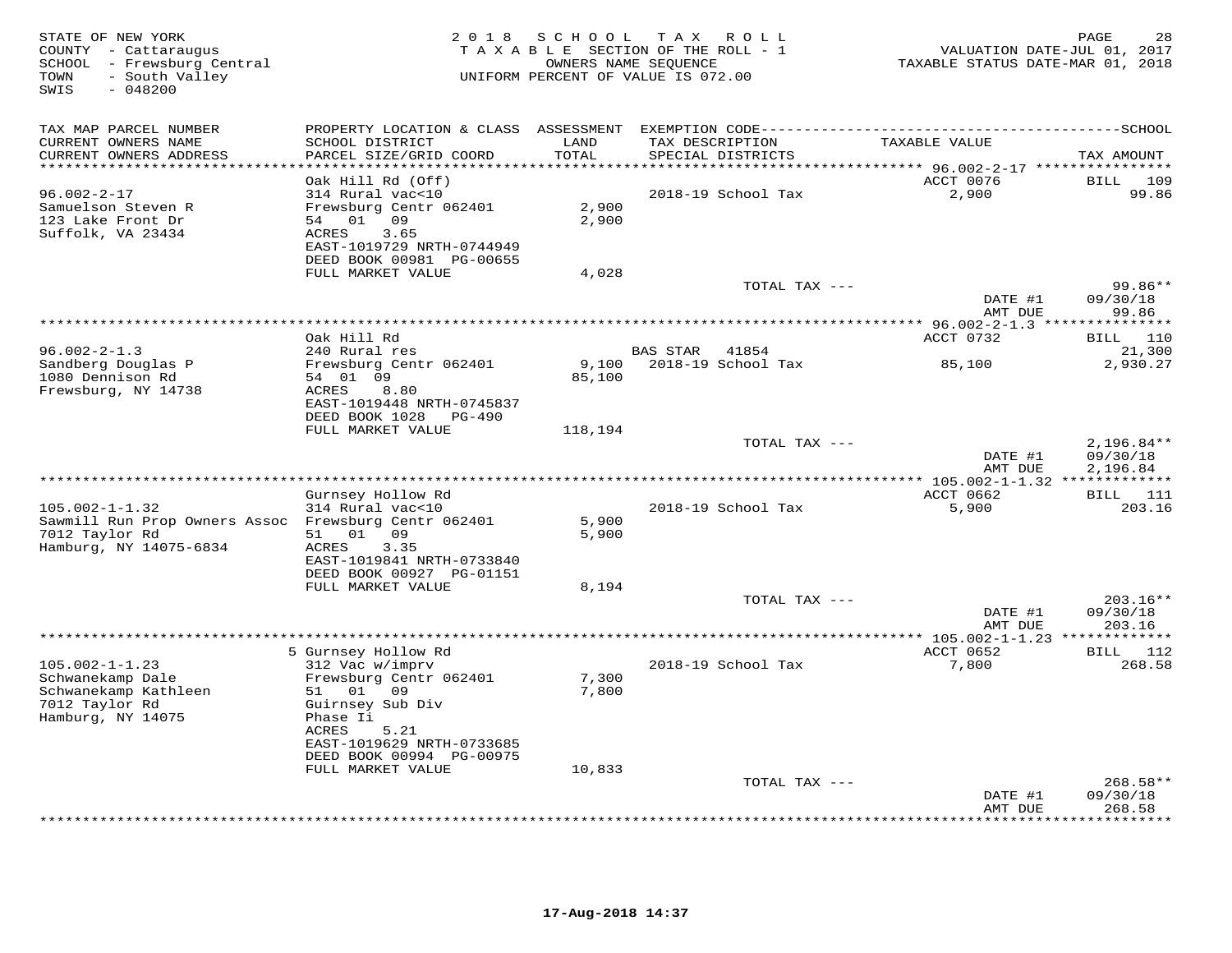| STATE OF NEW YORK<br>COUNTY - Cattaraugus<br>SCHOOL - Frewsburg Central<br>- South Valley<br>TOWN<br>SWIS<br>$-048200$           | 2 0 1 8                                                                                                                                                                                                 | SCHOOL          | TAX ROLL<br>TAXABLE SECTION OF THE ROLL - 1<br>OWNERS NAME SEQUENCE<br>UNIFORM PERCENT OF VALUE IS 072.00 | VALUATION DATE-JUL 01, 2017<br>TAXABLE STATUS DATE-MAR 01, 2018       | PAGE<br>29                                          |
|----------------------------------------------------------------------------------------------------------------------------------|---------------------------------------------------------------------------------------------------------------------------------------------------------------------------------------------------------|-----------------|-----------------------------------------------------------------------------------------------------------|-----------------------------------------------------------------------|-----------------------------------------------------|
| TAX MAP PARCEL NUMBER<br>CURRENT OWNERS NAME<br>CURRENT OWNERS ADDRESS                                                           | PROPERTY LOCATION & CLASS ASSESSMENT<br>SCHOOL DISTRICT<br>PARCEL SIZE/GRID COORD                                                                                                                       | LAND<br>TOTAL   | TAX DESCRIPTION<br>SPECIAL DISTRICTS                                                                      | TAXABLE VALUE                                                         | TAX AMOUNT                                          |
| *********************<br>$105.002 - 1 - 1.24$<br>Schwanekamp Dale<br>Schwanekamp Kathleen<br>7012 Taylor Rd<br>Hamburg, NY 14075 | 6 Gurnsey Hollow Rd<br>260 Seasonal res<br>Frewsburg Centr 062401<br>51 01 09<br>Sawmill Run Sub Div<br>Phase Ii<br>ACRES<br>5.72<br>EAST-1019952 NRTH-0733618<br>DEED BOOK 00968 PG-00269              | 7,600<br>37,600 | 2018-19 School Tax                                                                                        | <b>ACCT 0653</b><br>37,600                                            | BILL<br>113<br>1,294.69                             |
|                                                                                                                                  | FULL MARKET VALUE                                                                                                                                                                                       | 52,222          | TOTAL TAX ---                                                                                             | DATE #1<br>AMT DUE                                                    | $1,294.69**$<br>09/30/18<br>1,294.69                |
| $105.002 - 1 - 1.21$<br>Schwanekamp David B<br>Schwanekamp Julie<br>5498 Stilwell Rd<br>Hamburg, NY 14075                        | 3 Gurnsey Hollow Rd<br>322 Rural vac>10<br>Frewsburg Centr 062401<br>51 01<br>09<br>Gurnsey Hollow Sub Div<br>Phase Ii<br><b>ACRES</b><br>6.74<br>EAST-1019285 NRTH-0733637<br>DEED BOOK 00994 PG-00972 | 8,100<br>8,100  | 2018-19 School Tax                                                                                        | <b>ACCT 0650</b><br>8,100                                             | BILL<br>114<br>278.91                               |
|                                                                                                                                  | FULL MARKET VALUE                                                                                                                                                                                       | 11,250          | TOTAL TAX ---                                                                                             | DATE #1<br>AMT DUE                                                    | 278.91**<br>09/30/18<br>278.91                      |
| $105.002 - 1 - 1.18$                                                                                                             | 19 Gurnsey Hollow Rd<br>260 Seasonal res                                                                                                                                                                |                 | 2018-19 School Tax                                                                                        | ***************** 105.002-1-1.18 *************<br>ACCT 0647<br>38,400 | BILL<br>115<br>1,322.24                             |
| Schwanz David A<br>Schwanz Darla J<br>8121 Sisson Hwy<br>Eden, NY 14057                                                          | Frewsburg Centr 062401<br>01<br>09<br>51<br>Sawmill Run Sub Div<br>Phase Ii<br><b>ACRES</b><br>9.47<br>EAST-1019707 NRTH-0734631<br>DEED BOOK 00946 PG-01138                                            | 9,400<br>38,400 |                                                                                                           |                                                                       |                                                     |
|                                                                                                                                  | FULL MARKET VALUE                                                                                                                                                                                       | 53,333          | TOTAL TAX ---                                                                                             | DATE #1<br>AMT DUE<br>************                                    | $1,322.24**$<br>09/30/18<br>1,322.24<br>*********** |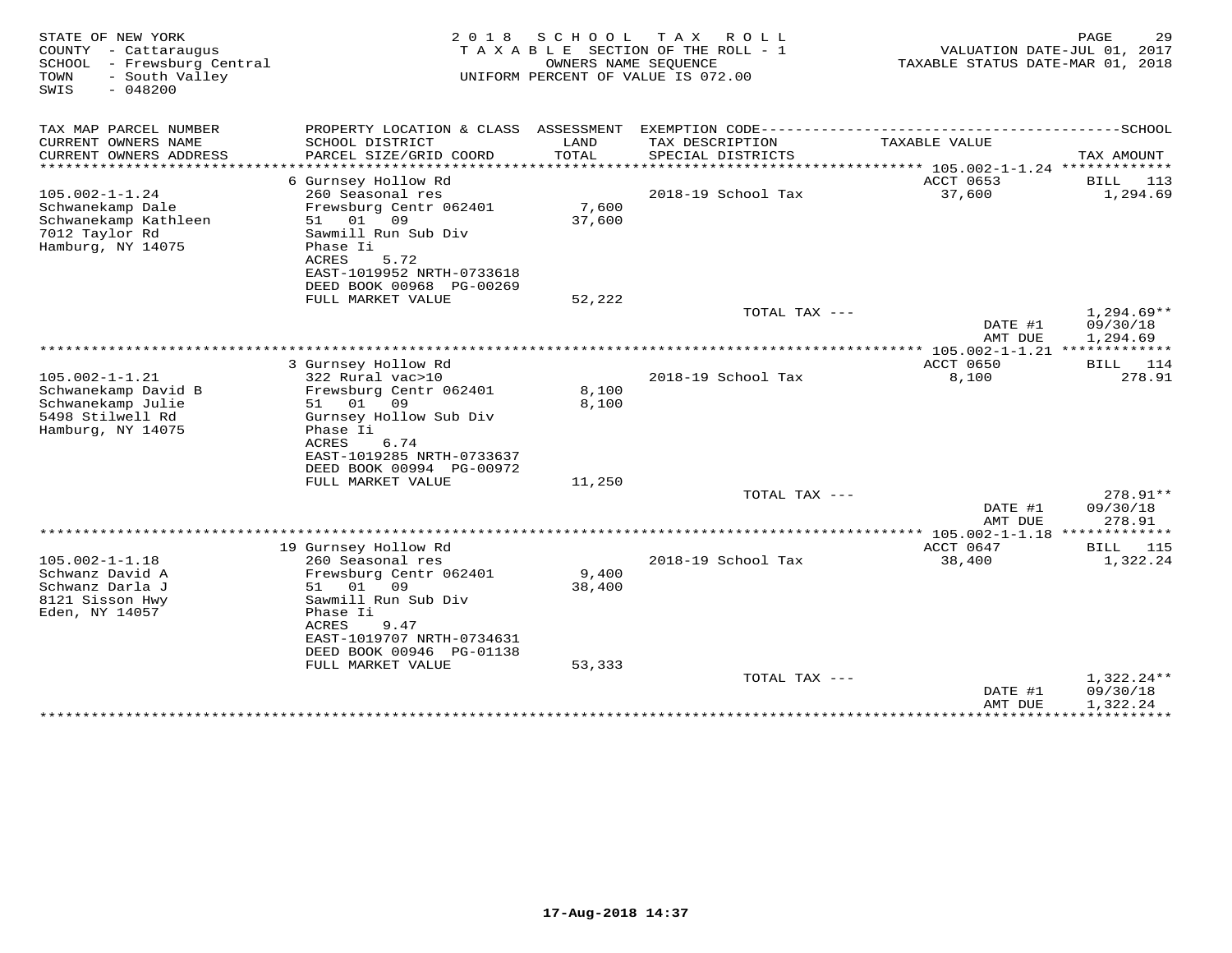| STATE OF NEW YORK<br>COUNTY - Cattaraugus<br>SCHOOL - Frewsburg Central<br>TOWN<br>- South Valley | 2 0 1 8                                                | SCHOOL<br>TAXABLE SECTION OF THE ROLL - 1<br>OWNERS NAME SEOUENCE<br>UNIFORM PERCENT OF VALUE IS 072.00 |                 | TAX ROLL           | VALUATION DATE-JUL 01, 2017<br>TAXABLE STATUS DATE-MAR 01, 2018 | 30<br>PAGE             |
|---------------------------------------------------------------------------------------------------|--------------------------------------------------------|---------------------------------------------------------------------------------------------------------|-----------------|--------------------|-----------------------------------------------------------------|------------------------|
| SWIS<br>$-048200$                                                                                 |                                                        |                                                                                                         |                 |                    |                                                                 |                        |
| TAX MAP PARCEL NUMBER                                                                             |                                                        |                                                                                                         |                 |                    |                                                                 |                        |
| CURRENT OWNERS NAME                                                                               | SCHOOL DISTRICT                                        | LAND                                                                                                    |                 | TAX DESCRIPTION    | TAXABLE VALUE                                                   |                        |
| CURRENT OWNERS ADDRESS<br>**********************                                                  | PARCEL SIZE/GRID COORD                                 | TOTAL                                                                                                   |                 | SPECIAL DISTRICTS  |                                                                 | TAX AMOUNT             |
|                                                                                                   | 770 Wheeler Hill Rd                                    |                                                                                                         |                 |                    | ACCT 0359                                                       | <b>BILL</b><br>116     |
| $96.004 - 1 - 53.1$                                                                               | 270 Mfg housing                                        |                                                                                                         | <b>BAS STAR</b> | 41854              |                                                                 | 21,300                 |
| Shaw Jennifer L.                                                                                  | Frewsburg Centr 062401                                 | 5,900                                                                                                   |                 | 2018-19 School Tax | 30,700                                                          | 1,057.10               |
| 770 Wheeler Hill Rd<br>Frewsburg, NY 14738                                                        | 01 09<br>52<br>ACRES<br>3.36                           | 30,700                                                                                                  |                 |                    |                                                                 |                        |
|                                                                                                   | EAST-1020017 NRTH-0740266                              |                                                                                                         |                 |                    |                                                                 |                        |
|                                                                                                   | DEED BOOK 19135 PG-6001                                |                                                                                                         |                 |                    |                                                                 |                        |
|                                                                                                   | FULL MARKET VALUE                                      | 42,639                                                                                                  |                 |                    |                                                                 |                        |
|                                                                                                   |                                                        |                                                                                                         |                 | TOTAL TAX ---      | DATE #1                                                         | $323.67**$<br>09/30/18 |
|                                                                                                   |                                                        |                                                                                                         |                 |                    | AMT DUE                                                         | 323.67                 |
|                                                                                                   |                                                        | ***********************************                                                                     |                 |                    | * 105.002-1-1.1 **************                                  |                        |
|                                                                                                   | Gurnsey Hollow Rd                                      |                                                                                                         |                 |                    | ACCT 0202                                                       | BILL<br>117            |
| $105.002 - 1 - 1.1$<br>Skyline Secondaries, Inc.                                                  | 312 Vac w/imprv<br>Frewsburg Centr 062401              | 8,500                                                                                                   |                 | 2018-19 School Tax | 16,300                                                          | 561.26                 |
| PO Box 118                                                                                        | 51 01 09                                               | 16,300                                                                                                  |                 |                    |                                                                 |                        |
| Dagus Mines, PA 15831                                                                             | ACRES<br>6.60                                          |                                                                                                         |                 |                    |                                                                 |                        |
|                                                                                                   | EAST-1020778 NRTH-0734406<br>DEED BOOK 4611<br>PG-5000 |                                                                                                         |                 |                    |                                                                 |                        |
|                                                                                                   | FULL MARKET VALUE                                      | 22,639                                                                                                  |                 |                    |                                                                 |                        |
|                                                                                                   |                                                        |                                                                                                         |                 | TOTAL TAX ---      |                                                                 | $561.26**$             |
|                                                                                                   |                                                        |                                                                                                         |                 |                    | DATE #1                                                         | 09/30/18               |
|                                                                                                   |                                                        |                                                                                                         |                 |                    | AMT DUE<br>*** 105.002-1-29.5 *************                     | 561.26                 |
|                                                                                                   | Brown Run Rd                                           |                                                                                                         |                 |                    | ACCT 0665                                                       | BILL 118               |
| $105.002 - 1 - 29.5$                                                                              | 260 Seasonal res                                       |                                                                                                         |                 | 2018-19 School Tax | 21,500                                                          | 740.31                 |
| Stinner Stephan R                                                                                 | Frewsburg Centr 062401                                 | 12,700                                                                                                  |                 |                    |                                                                 |                        |
| 71 Sawmill Run<br>Grand Island, NY 14072                                                          | 01 09<br>50<br>15.90<br>ACRES                          | 21,500                                                                                                  |                 |                    |                                                                 |                        |
|                                                                                                   | EAST-1021454 NRTH-0731402                              |                                                                                                         |                 |                    |                                                                 |                        |
|                                                                                                   | DEED BOOK 00936 PG-00494                               |                                                                                                         |                 |                    |                                                                 |                        |
|                                                                                                   | FULL MARKET VALUE                                      | 29,861                                                                                                  |                 |                    |                                                                 |                        |
|                                                                                                   |                                                        |                                                                                                         |                 | TOTAL TAX ---      | DATE #1                                                         | 740.31**<br>09/30/18   |
|                                                                                                   |                                                        |                                                                                                         |                 |                    | AMT DUE                                                         | 740.31                 |
|                                                                                                   |                                                        |                                                                                                         |                 |                    | ********* $96.004 - 1 - 1$ *****                                | * * * * * * * * *      |
|                                                                                                   | Sawmill Run Rd                                         |                                                                                                         |                 |                    | ACCT 0358                                                       | 119<br>BILL            |
| $96.004 - 1 - 1$<br>Stravato Michael                                                              | 314 Rural vac<10<br>Frewsburg Centr 062401             | 10,700                                                                                                  |                 | 2018-19 School Tax | 10,700                                                          | 368.44                 |
| PO Box 189                                                                                        | 01 09<br>53                                            | 10,700                                                                                                  |                 |                    |                                                                 |                        |
| Sherman, NY 14781                                                                                 | ACRES<br>11.93                                         |                                                                                                         |                 |                    |                                                                 |                        |
|                                                                                                   | EAST-1018987 NRTH-0743656                              |                                                                                                         |                 |                    |                                                                 |                        |
|                                                                                                   | DEED BOOK 426<br>PG-00338<br>FULL MARKET VALUE         | 14,861                                                                                                  |                 |                    |                                                                 |                        |
|                                                                                                   |                                                        |                                                                                                         |                 | TOTAL TAX ---      |                                                                 | 368.44**               |
|                                                                                                   |                                                        |                                                                                                         |                 |                    | DATE #1                                                         | 09/30/18               |
|                                                                                                   |                                                        |                                                                                                         |                 |                    | AMT DUE<br>* * * * * * * *                                      | 368.44<br>*********    |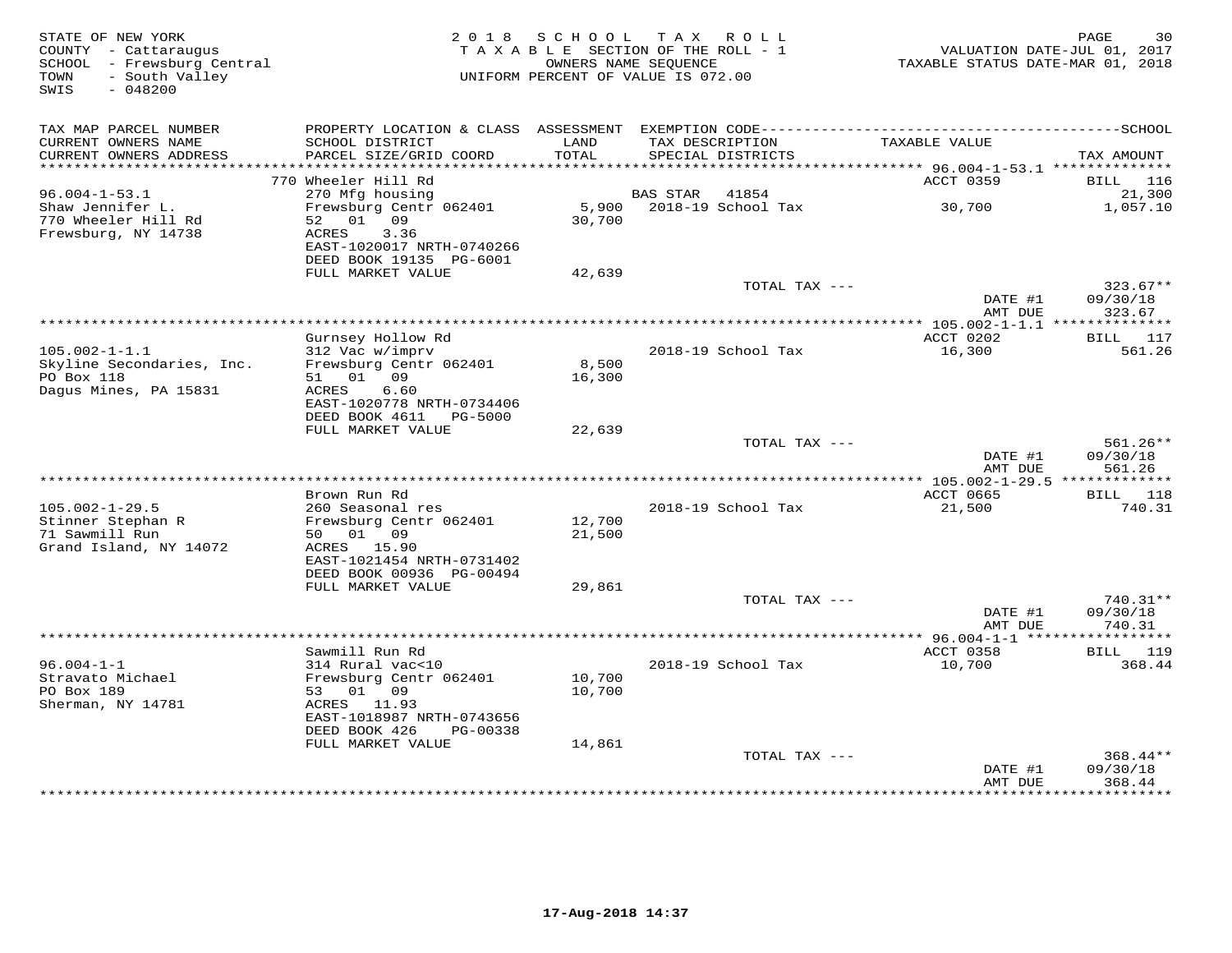| STATE OF NEW YORK<br>COUNTY - Cattaraugus<br>SCHOOL - Frewsburg Central<br>- South Valley<br>TOWN<br>SWIS<br>$-048200$ | 2 0 1 8                                        | SCHOOL<br>TAXABLE SECTION OF THE ROLL - 1<br>OWNERS NAME SEOUENCE<br>UNIFORM PERCENT OF VALUE IS 072.00 | T A X           | R O L L                              | TAXABLE STATUS DATE-MAR 01, 2018  | 31<br>PAGE<br>VALUATION DATE-JUL 01, 2017 |
|------------------------------------------------------------------------------------------------------------------------|------------------------------------------------|---------------------------------------------------------------------------------------------------------|-----------------|--------------------------------------|-----------------------------------|-------------------------------------------|
| TAX MAP PARCEL NUMBER                                                                                                  |                                                |                                                                                                         |                 |                                      |                                   |                                           |
| CURRENT OWNERS NAME<br>CURRENT OWNERS ADDRESS                                                                          | SCHOOL DISTRICT<br>PARCEL SIZE/GRID COORD      | LAND<br>TOTAL                                                                                           |                 | TAX DESCRIPTION<br>SPECIAL DISTRICTS | TAXABLE VALUE                     | TAX AMOUNT                                |
| ***********************                                                                                                |                                                |                                                                                                         |                 |                                      | ACCT 0747                         |                                           |
| $105.002 - 1 - 1.37$                                                                                                   | Gurnsey Hollow Rd<br>322 Rural vac>10          |                                                                                                         |                 | 2018-19 School Tax                   | 27,500                            | <b>BILL</b><br>120<br>946.91              |
| Swanson Mark A                                                                                                         | Frewsburg Centr 062401                         | 27,500                                                                                                  |                 |                                      |                                   |                                           |
| Swanson Betsy K                                                                                                        | 51 1 9                                         | 27,500                                                                                                  |                 |                                      |                                   |                                           |
| 7098 Felton Rd                                                                                                         | ACRES<br>45.45                                 |                                                                                                         |                 |                                      |                                   |                                           |
| Mayville, NY 14757                                                                                                     | EAST-1021034 NRTH-0735717                      |                                                                                                         |                 |                                      |                                   |                                           |
|                                                                                                                        | DEED BOOK 4611 PG-5002<br>FULL MARKET VALUE    | 38,194                                                                                                  |                 |                                      |                                   |                                           |
|                                                                                                                        |                                                |                                                                                                         |                 | TOTAL TAX ---                        |                                   | 946.91**                                  |
|                                                                                                                        |                                                |                                                                                                         |                 |                                      | DATE #1                           | 09/30/18                                  |
|                                                                                                                        |                                                |                                                                                                         |                 |                                      | AMT DUE                           | 946.91                                    |
|                                                                                                                        |                                                | *********************************                                                                       |                 |                                      | **** 96.004-1-51 **************** |                                           |
| $96.004 - 1 - 51$                                                                                                      | Bragg Rd<br>322 Rural vac>10                   |                                                                                                         |                 | 2018-19 School Tax                   | ACCT 0271<br>16,100               | BILL 121<br>554.38                        |
| Taylor Lawrence R                                                                                                      | Frewsburg Centr 062401                         | 16,100                                                                                                  |                 |                                      |                                   |                                           |
| Taylor Stephen                                                                                                         | 52 01 09                                       | 16,100                                                                                                  |                 |                                      |                                   |                                           |
| 318 Jefferson St                                                                                                       | ACRES 22.88                                    |                                                                                                         |                 |                                      |                                   |                                           |
| Jamestown, NY 14701                                                                                                    | EAST-1018931 NRTH-0739248                      |                                                                                                         |                 |                                      |                                   |                                           |
|                                                                                                                        | DEED BOOK 851<br>PG-01011<br>FULL MARKET VALUE | 22,361                                                                                                  |                 |                                      |                                   |                                           |
|                                                                                                                        |                                                |                                                                                                         |                 | TOTAL TAX ---                        |                                   | 554.38**                                  |
|                                                                                                                        |                                                |                                                                                                         |                 |                                      | DATE #1                           | 09/30/18                                  |
|                                                                                                                        |                                                |                                                                                                         |                 |                                      | AMT DUE                           | 554.38                                    |
|                                                                                                                        |                                                |                                                                                                         |                 |                                      |                                   |                                           |
| $96.004 - 1 - 56$                                                                                                      | Wheeler Hill Rd<br>312 Vac w/imprv             |                                                                                                         |                 | 2018-19 School Tax                   | ACCT 0388<br>16,400               | BILL 122<br>564.70                        |
| Terrell Gregory                                                                                                        | Frewsburg Centr 062401                         | 14,900                                                                                                  |                 |                                      |                                   |                                           |
| Terrell Valerie                                                                                                        | 53 01 09                                       | 16,400                                                                                                  |                 |                                      |                                   |                                           |
| 3524 Lake Ridge Dr                                                                                                     | ACRES<br>20.38                                 |                                                                                                         |                 |                                      |                                   |                                           |
| Medina, OH 44256                                                                                                       | EAST-1019210 NRTH-0741023                      |                                                                                                         |                 |                                      |                                   |                                           |
|                                                                                                                        | DEED BOOK 1020<br>PG-986<br>FULL MARKET VALUE  | 22,778                                                                                                  |                 |                                      |                                   |                                           |
|                                                                                                                        |                                                |                                                                                                         |                 | TOTAL TAX ---                        |                                   | $564.70**$                                |
|                                                                                                                        |                                                |                                                                                                         |                 |                                      | DATE #1                           | 09/30/18                                  |
|                                                                                                                        |                                                |                                                                                                         |                 |                                      | AMT DUE                           | 564.70                                    |
|                                                                                                                        |                                                |                                                                                                         |                 |                                      | ********** 96.004-1-45 *****      | ********                                  |
| $96.004 - 1 - 45$                                                                                                      | 12718 Bragg Rd<br>240 Rural res                |                                                                                                         | <b>BAS STAR</b> | 41854                                | ACCT 0112                         | BILL 123<br>21,300                        |
| Tompkins Christopher                                                                                                   | Frewsburg Centr 062401                         | 10,000                                                                                                  |                 | 2018-19 School Tax                   | 76,800                            | 2,644.47                                  |
| PO Box 943                                                                                                             | 52<br>01<br>09                                 | 76,800                                                                                                  |                 |                                      |                                   |                                           |
| Frewsburg, NY 14738                                                                                                    | ACRES<br>10.63                                 |                                                                                                         |                 |                                      |                                   |                                           |
|                                                                                                                        | EAST-1022229 NRTH-0740292                      |                                                                                                         |                 |                                      |                                   |                                           |
|                                                                                                                        | DEED BOOK 00980 PG-00214                       |                                                                                                         |                 |                                      |                                   |                                           |
|                                                                                                                        | FULL MARKET VALUE                              | 106,667                                                                                                 |                 | TOTAL TAX ---                        |                                   | 1,911.04**                                |
|                                                                                                                        |                                                |                                                                                                         |                 |                                      | DATE #1                           | 09/30/18                                  |
|                                                                                                                        |                                                |                                                                                                         |                 |                                      | AMT DUE                           | 1,911.04                                  |
|                                                                                                                        |                                                |                                                                                                         |                 |                                      | **********                        | * * * * * * * * * *                       |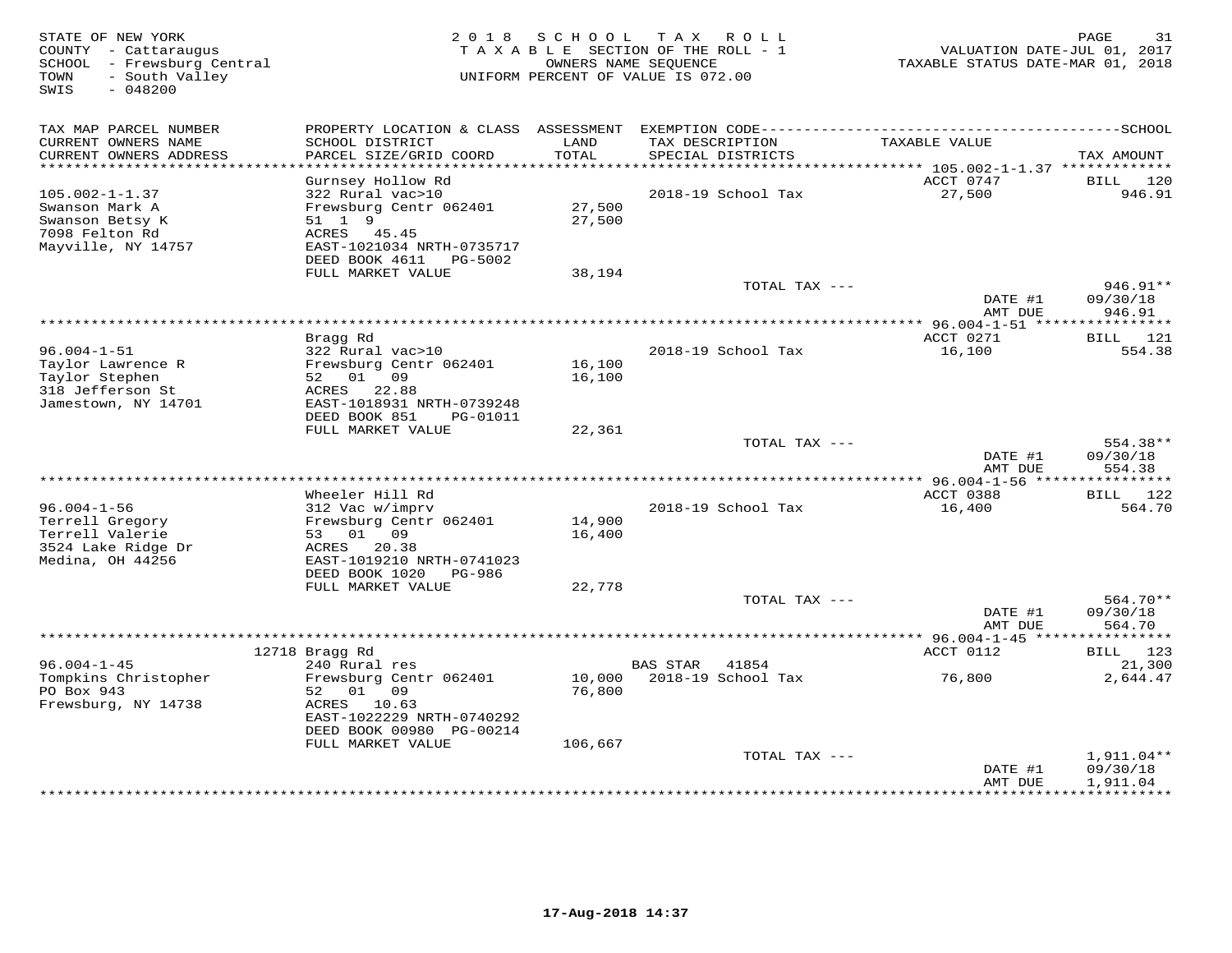| STATE OF NEW YORK<br>COUNTY - Cattaraugus<br>SCHOOL - Frewsburg Central<br>- South Valley<br>TOWN<br>$-048200$<br>SWIS | 2 0 1 8                                                                                                                                                               | S C H O O L      | T A X<br>R O L L<br>TAXABLE SECTION OF THE ROLL - 1<br>OWNERS NAME SEQUENCE<br>UNIFORM PERCENT OF VALUE IS 072.00 | VALUATION DATE-JUL 01, 2017<br>TAXABLE STATUS DATE-MAR 01, 2018 | PAGE<br>32                           |
|------------------------------------------------------------------------------------------------------------------------|-----------------------------------------------------------------------------------------------------------------------------------------------------------------------|------------------|-------------------------------------------------------------------------------------------------------------------|-----------------------------------------------------------------|--------------------------------------|
| TAX MAP PARCEL NUMBER<br>CURRENT OWNERS NAME                                                                           | PROPERTY LOCATION & CLASS ASSESSMENT<br>SCHOOL DISTRICT                                                                                                               | LAND             | TAX DESCRIPTION                                                                                                   | TAXABLE VALUE                                                   |                                      |
| CURRENT OWNERS ADDRESS                                                                                                 | PARCEL SIZE/GRID COORD                                                                                                                                                | TOTAL            | SPECIAL DISTRICTS                                                                                                 |                                                                 | TAX AMOUNT                           |
|                                                                                                                        | 2 Gurnsey Hollow Rd (Off)                                                                                                                                             | *******          |                                                                                                                   | ******* 105.002-1-1.20 *************<br>ACCT 0649               | BILL 124                             |
| $105.002 - 1 - 1.20$<br>VANHOUTEN Bennett<br>WOSHNER Victoria M.<br>7106 Card Lane<br>Pittsburgh, PA 15208             | 260 Seasonal res<br>Frewsburg Centr 062401<br>51 01 09<br>Sawmill Run Sd<br>Lot <sub>2</sub><br>ACRES<br>9.22<br>EAST-1018882 NRTH-0734258<br>DEED BOOK 23281 PG-4002 | 9,300<br>42,300  | 2018-19 School Tax                                                                                                | 42,300                                                          | 1,456.53                             |
|                                                                                                                        | FULL MARKET VALUE                                                                                                                                                     | 58,750           |                                                                                                                   |                                                                 |                                      |
|                                                                                                                        |                                                                                                                                                                       |                  | TOTAL TAX ---                                                                                                     | DATE #1<br>AMT DUE                                              | $1,456.53**$<br>09/30/18<br>1,456.53 |
|                                                                                                                        |                                                                                                                                                                       |                  |                                                                                                                   | ******** 105.002-1-1.33 *************                           |                                      |
|                                                                                                                        | Gurnsey Hollow Rd (Off)                                                                                                                                               |                  |                                                                                                                   | ACCT 0689                                                       | BILL 125                             |
| $105.002 - 1 - 1.33$<br>VANHOUTEN Bennett                                                                              | 314 Rural vac<10<br>Frewsburg Centr 062401                                                                                                                            | 5,800            | 2018-19 School Tax                                                                                                | 5,800                                                           | 199.71                               |
| WOSHNER Victoria M.                                                                                                    | 51 01 09                                                                                                                                                              | 5,800            |                                                                                                                   |                                                                 |                                      |
| 7106 Card Lane                                                                                                         | 6.28<br>ACRES                                                                                                                                                         |                  |                                                                                                                   |                                                                 |                                      |
| Pittsburgh, PA 15208                                                                                                   | EAST-1019026 NRTH-0733856<br>DEED BOOK 23281 PG-4002                                                                                                                  |                  |                                                                                                                   |                                                                 |                                      |
|                                                                                                                        | FULL MARKET VALUE                                                                                                                                                     | 8,056            |                                                                                                                   |                                                                 |                                      |
|                                                                                                                        |                                                                                                                                                                       |                  | TOTAL TAX ---                                                                                                     |                                                                 | 199.71**                             |
|                                                                                                                        |                                                                                                                                                                       |                  |                                                                                                                   | DATE #1<br>AMT DUE                                              | 09/30/18<br>199.71                   |
|                                                                                                                        |                                                                                                                                                                       |                  | ******************************                                                                                    | ********* 105.002-1-1.3 **                                      | * * * * * * * * * * *                |
|                                                                                                                        | 12990 Gurnsey Hollow Rd                                                                                                                                               |                  |                                                                                                                   | ACCT 0604                                                       | BILL 126                             |
| $105.002 - 1 - 1.3$                                                                                                    | 240 Rural res                                                                                                                                                         |                  | 2018-19 School Tax                                                                                                | 246,000                                                         | 8,470.57                             |
| Weaver Don S Jr<br>6 Nottingham Cir<br>Jamestown, NY 14701                                                             | Frewsburg Centr 062401<br>51<br>01<br>09<br>9.80<br>ACRES<br>EAST-1018728 NRTH-0736006<br>DEED BOOK 4694 PG-4001                                                      | 9,600<br>246,000 |                                                                                                                   |                                                                 |                                      |
|                                                                                                                        | FULL MARKET VALUE                                                                                                                                                     | 341,667          |                                                                                                                   |                                                                 |                                      |
|                                                                                                                        |                                                                                                                                                                       |                  | TOTAL TAX ---                                                                                                     | DATE #1<br>AMT DUE                                              | $8,470.57**$<br>09/30/18<br>8,470.57 |
|                                                                                                                        |                                                                                                                                                                       |                  |                                                                                                                   |                                                                 |                                      |
|                                                                                                                        | Bragg Rd                                                                                                                                                              |                  |                                                                                                                   | ACCT 0389                                                       | BILL 127                             |
| $96.004 - 1 - 52$<br>Weyls Erik W<br>Weyls Mark T<br>6680 Center Rd<br>PO Box 192                                      | 322 Rural vac>10<br>Frewsburg Centr 062401<br>52 01 09<br>ACRES 13.10<br>EAST-1019198 NRTH-0740357                                                                    | 11,300<br>11,300 | 2018-19 School Tax                                                                                                | 11,300                                                          | 389.10                               |
| Valley City, OH 44280                                                                                                  | DEED BOOK 9936<br>PG-9001<br>FULL MARKET VALUE                                                                                                                        | 15,694           |                                                                                                                   |                                                                 |                                      |
|                                                                                                                        |                                                                                                                                                                       |                  | TOTAL TAX ---                                                                                                     |                                                                 | 389.10**                             |
|                                                                                                                        |                                                                                                                                                                       |                  |                                                                                                                   | DATE #1<br>AMT DUE                                              | 09/30/18<br>389.10                   |
|                                                                                                                        |                                                                                                                                                                       |                  |                                                                                                                   |                                                                 | * * * * * * * *                      |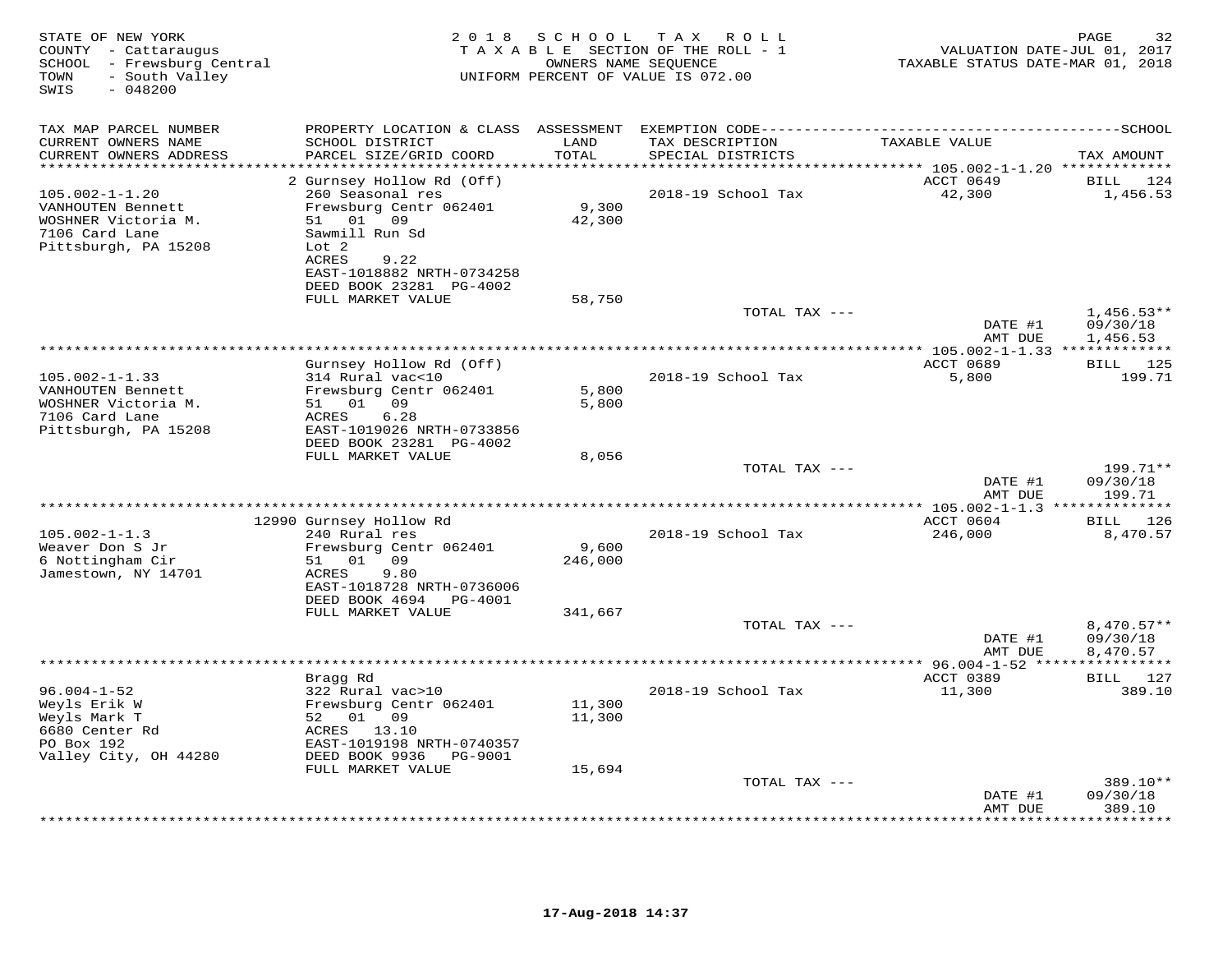| STATE OF NEW YORK<br>COUNTY - Cattaraugus<br>SCHOOL - Frewsburg Central<br>- South Valley<br>TOWN<br>SWIS<br>$-048200$ | 2 0 1 8                                                                                                                                  | S C H O O L      | TAX ROLL<br>TAXABLE SECTION OF THE ROLL - 1<br>OWNERS NAME SEQUENCE<br>UNIFORM PERCENT OF VALUE IS 072.00 | VALUATION DATE-JUL 01, 2017<br>TAXABLE STATUS DATE-MAR 01, 2018 | 33<br>PAGE                           |
|------------------------------------------------------------------------------------------------------------------------|------------------------------------------------------------------------------------------------------------------------------------------|------------------|-----------------------------------------------------------------------------------------------------------|-----------------------------------------------------------------|--------------------------------------|
| TAX MAP PARCEL NUMBER                                                                                                  | PROPERTY LOCATION & CLASS ASSESSMENT                                                                                                     |                  |                                                                                                           |                                                                 | $---SCHOOL$                          |
| CURRENT OWNERS NAME<br>CURRENT OWNERS ADDRESS                                                                          | SCHOOL DISTRICT<br>PARCEL SIZE/GRID COORD                                                                                                | LAND<br>TOTAL    | TAX DESCRIPTION<br>SPECIAL DISTRICTS                                                                      | TAXABLE VALUE                                                   | TAX AMOUNT                           |
| ***************                                                                                                        | 12809 Gurnsey Hollow Rd                                                                                                                  | ******           |                                                                                                           | ****** 105.002-1-1.14 **************<br>ACCT 0643               | <b>BILL</b><br>128                   |
| $105.002 - 1 - 1.14$<br>Whalen Jocelyn I.<br>Whalen James G.<br>31861 East Nine Drive<br>Laguna Niguel, CA 92677       | 210 1 Family Res<br>Frewsburg Centr 062401<br>51 01<br>09<br>Sawmill Run Sub Div<br>Phase Ii                                             | 7,600<br>61,200  | 2018-19 School Tax                                                                                        | 61,200                                                          | 2,107.31                             |
|                                                                                                                        | ACRES<br>5.89<br>EAST-1021823 NRTH-0734049<br>DEED BOOK 28666 PG-7002                                                                    |                  |                                                                                                           |                                                                 |                                      |
|                                                                                                                        | FULL MARKET VALUE                                                                                                                        | 85,000           | TOTAL TAX ---                                                                                             | DATE #1                                                         | $2,107.31**$<br>09/30/18             |
|                                                                                                                        |                                                                                                                                          |                  | **********************                                                                                    | AMT DUE                                                         | 2,107.31<br>* * * * * * * * * * *    |
|                                                                                                                        | Sawmill Run Rd                                                                                                                           |                  |                                                                                                           | * 96.004-1-5 ******<br>ACCT 0379                                | BILL 129                             |
| $96.004 - 1 - 5$<br>White Bernard<br>White Elizabeth<br>Chapel Ridge Apt 211<br>Bradford, PA 16701                     | 322 Rural vac>10<br>Frewsburg Centr 062401<br>0109<br>53<br>81.72<br>ACRES<br>EAST-1020799 NRTH-0742596                                  | 31,300<br>31,300 | 2018-19 School Tax                                                                                        | 31,300                                                          | 1,077.76                             |
|                                                                                                                        | DEED BOOK 17928 PG-5004                                                                                                                  |                  |                                                                                                           |                                                                 |                                      |
|                                                                                                                        | FULL MARKET VALUE                                                                                                                        | 43,472           |                                                                                                           |                                                                 |                                      |
|                                                                                                                        |                                                                                                                                          |                  | TOTAL TAX ---                                                                                             | DATE #1<br>AMT DUE                                              | 1,077.76**<br>09/30/18<br>1,077.76   |
|                                                                                                                        |                                                                                                                                          |                  |                                                                                                           | **** 96.002-1-37.1 ***                                          |                                      |
| $96.002 - 1 - 37.1$<br>White Jeffrey A                                                                                 | Bone Run Rd<br>910 Priv forest<br>Frewsburg Centr 062401                                                                                 | 39,800           | 2018-19 School Tax                                                                                        | ACCT 0004<br>39,800                                             | BILL 130<br>1,370.44                 |
| Loverme Karen M<br>207 Niagara Ave<br>Jamestown, NY 14701                                                              | 55<br>01<br>09<br>ACRES 65.80<br>EAST-1020590 NRTH-0749751<br>DEED BOOK 11208 PG-2001                                                    | 39,800           |                                                                                                           |                                                                 |                                      |
|                                                                                                                        | FULL MARKET VALUE                                                                                                                        | 55,278           |                                                                                                           |                                                                 |                                      |
|                                                                                                                        |                                                                                                                                          |                  | TOTAL TAX ---                                                                                             | DATE #1<br>AMT DUE                                              | $1,370.44**$<br>09/30/18<br>1,370.44 |
|                                                                                                                        |                                                                                                                                          |                  |                                                                                                           |                                                                 |                                      |
| $105.002 - 1 - 1.2$<br>Wiatrowski Lynn M<br>188 North St<br>Buffalo, NY 14201                                          | 12795 Gurnsey Hollow Rd (Off)<br>260 Seasonal res<br>Frewsburg Centr 062401<br>01 09<br>51<br>5.00<br>ACRES<br>EAST-1021977 NRTH-0733580 | 7,200<br>50,200  | 2018-19 School Tax                                                                                        | ACCT 0204<br>50,200                                             | BILL 131<br>1,728.55                 |
|                                                                                                                        | DEED BOOK 00951 PG-01100<br>FULL MARKET VALUE                                                                                            | 69,722           |                                                                                                           |                                                                 |                                      |
|                                                                                                                        |                                                                                                                                          |                  | TOTAL TAX ---                                                                                             | DATE #1<br>AMT DUE                                              | $1,728.55**$<br>09/30/18             |
|                                                                                                                        |                                                                                                                                          |                  |                                                                                                           |                                                                 | 1,728.55<br>.                        |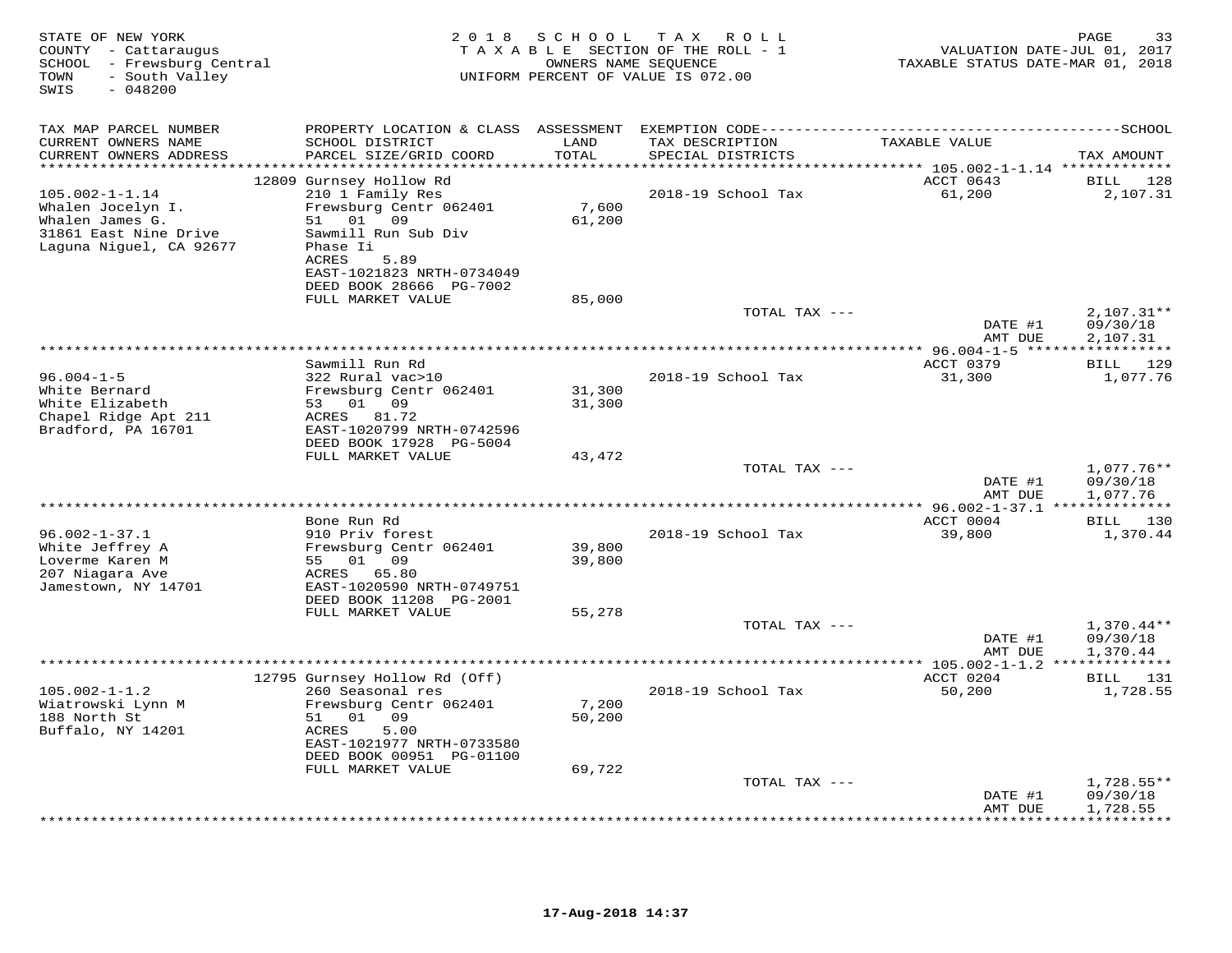| STATE OF NEW YORK<br>COUNTY<br>- Cattaraugus<br>SCHOOL<br>- Frewsburg Central<br>- South Valley<br>TOWN<br>$-048200$<br>SWIS | 2 0 1 8                                          | SCHOOL TAX ROLL<br>TAXABLE SECTION OF THE ROLL - 1<br>OWNERS NAME SEOUENCE<br>UNIFORM PERCENT OF VALUE IS 072.00 |                 |                    |                                                | PAGE<br>34<br>VALUATION DATE-JUL 01, 2017<br>TAXABLE STATUS DATE-MAR 01, 2018 |
|------------------------------------------------------------------------------------------------------------------------------|--------------------------------------------------|------------------------------------------------------------------------------------------------------------------|-----------------|--------------------|------------------------------------------------|-------------------------------------------------------------------------------|
| TAX MAP PARCEL NUMBER                                                                                                        | PROPERTY LOCATION & CLASS ASSESSMENT             |                                                                                                                  |                 |                    |                                                |                                                                               |
| CURRENT OWNERS NAME                                                                                                          | SCHOOL DISTRICT                                  | LAND                                                                                                             |                 | TAX DESCRIPTION    | TAXABLE VALUE                                  |                                                                               |
| CURRENT OWNERS ADDRESS                                                                                                       | PARCEL SIZE/GRID COORD                           | TOTAL                                                                                                            |                 | SPECIAL DISTRICTS  |                                                | TAX AMOUNT                                                                    |
|                                                                                                                              | ***************************                      |                                                                                                                  |                 |                    | ***************** 105.002-1-1.13 ************* |                                                                               |
|                                                                                                                              | Gurnsey Hollow Rd                                |                                                                                                                  |                 |                    | ACCT 0638                                      | <b>BILL</b> 132                                                               |
| $105.002 - 1 - 1.13$                                                                                                         | 314 Rural vac<10                                 |                                                                                                                  |                 | 2018-19 School Tax | 7,300                                          | 251.36                                                                        |
| Wiatrowski Lynn M                                                                                                            | Frewsburg Centr 062401                           | 7,300                                                                                                            |                 |                    |                                                |                                                                               |
| 188 North St<br>Buffalo, NY 14201                                                                                            | 51 01<br>09<br>Lot 16                            | 7,300                                                                                                            |                 |                    |                                                |                                                                               |
|                                                                                                                              | <b>ACRES</b><br>5.20                             |                                                                                                                  |                 |                    |                                                |                                                                               |
|                                                                                                                              | EAST-1022244 NRTH-0733784                        |                                                                                                                  |                 |                    |                                                |                                                                               |
|                                                                                                                              | DEED BOOK 00951 PG-01100                         |                                                                                                                  |                 |                    |                                                |                                                                               |
|                                                                                                                              | FULL MARKET VALUE                                | 10,139                                                                                                           |                 |                    |                                                |                                                                               |
|                                                                                                                              |                                                  |                                                                                                                  |                 | TOTAL TAX ---      |                                                | $251.36**$                                                                    |
|                                                                                                                              |                                                  |                                                                                                                  |                 |                    | DATE #1                                        | 09/30/18                                                                      |
|                                                                                                                              |                                                  |                                                                                                                  |                 |                    | AMT DUE                                        | 251.36                                                                        |
|                                                                                                                              |                                                  |                                                                                                                  |                 |                    |                                                | ** 105.002-1-1.36 **************                                              |
|                                                                                                                              | 12770 Gurnsey Hollow Rd                          |                                                                                                                  |                 |                    | ACCT 0746                                      | BILL 133                                                                      |
| $105.002 - 1 - 1.36$                                                                                                         | 240 Rural res                                    |                                                                                                                  | <b>BAS STAR</b> | 41854              |                                                | 21,300                                                                        |
| Witherington Ian G                                                                                                           | Frewsburg Centr 062401                           | 24,200<br>91,800                                                                                                 |                 | 2018-19 School Tax | 91,800                                         | 3,160.97                                                                      |
| Witherington Holly<br>55 Water St                                                                                            | 43/51 01 09<br>51.50 BANK<br><b>ACRES</b><br>019 |                                                                                                                  |                 |                    |                                                |                                                                               |
| Poland, OH 44514                                                                                                             | EAST-1022020 NRTH-0735712                        |                                                                                                                  |                 |                    |                                                |                                                                               |
|                                                                                                                              | DEED BOOK 4082<br>PG-2001                        |                                                                                                                  |                 |                    |                                                |                                                                               |
|                                                                                                                              | FULL MARKET VALUE                                | 127,500                                                                                                          |                 |                    |                                                |                                                                               |
|                                                                                                                              |                                                  |                                                                                                                  |                 | TOTAL TAX ---      |                                                | $2,427.54**$                                                                  |
|                                                                                                                              |                                                  |                                                                                                                  |                 |                    | DATE #1                                        | 09/30/18                                                                      |
|                                                                                                                              |                                                  |                                                                                                                  |                 |                    | AMT DUE                                        | 2,427.54                                                                      |
|                                                                                                                              |                                                  |                                                                                                                  |                 |                    |                                                |                                                                               |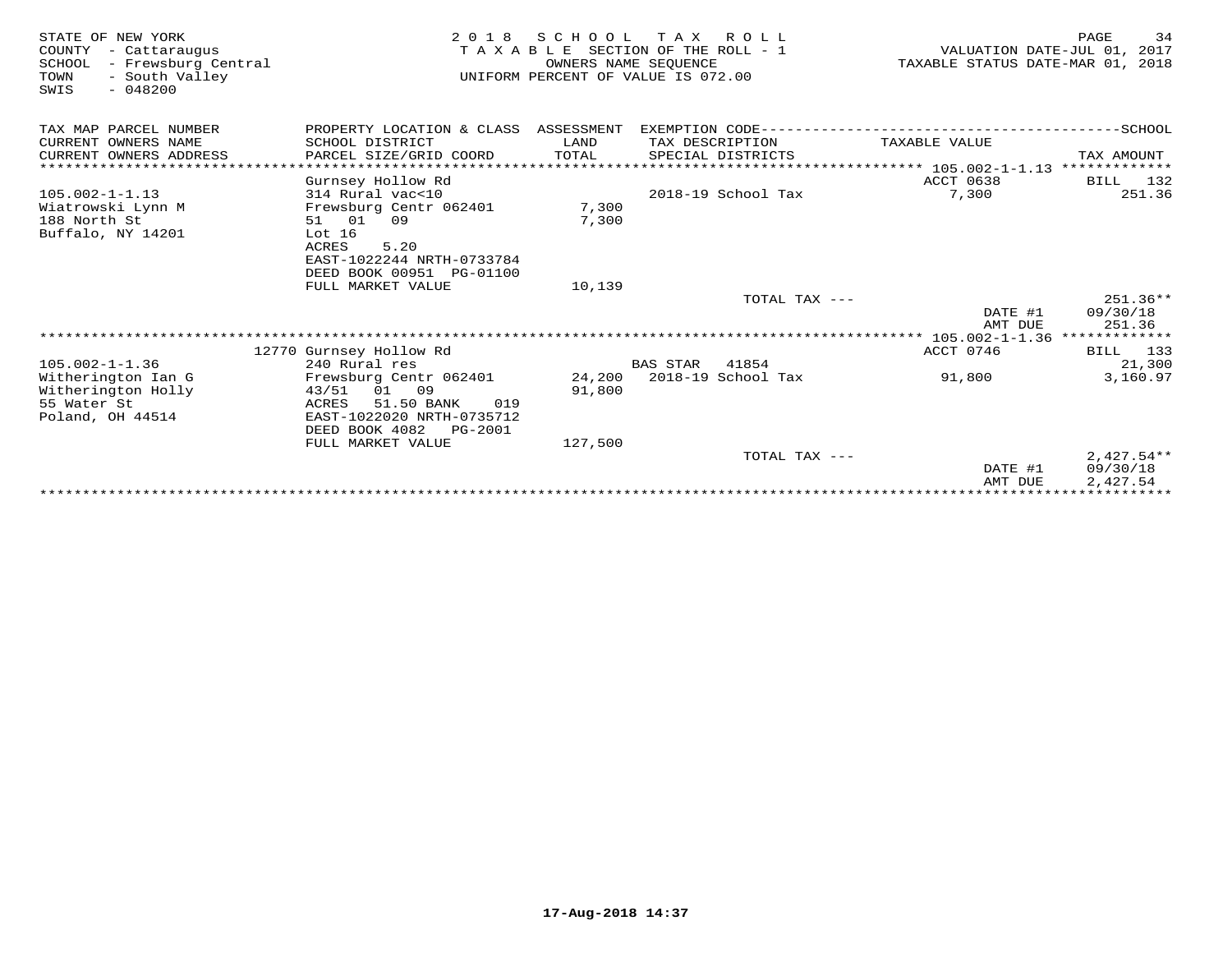|      | STATE OF NEW YORK<br>COUNTY - Cattaraugus    | 2018 SCHOOL TAX ROLL<br>T A X A B L E SECTION OF THE ROLL - 1 | PAGE<br>VALUATION DATE-JUL 01, 2017                 | 35 |
|------|----------------------------------------------|---------------------------------------------------------------|-----------------------------------------------------|----|
| TOWN | SCHOOL - Frewsburg Central<br>- South Valley | UNIFORM PERCENT OF VALUE IS 072.00                            | TAXABLE STATUS DATE-MAR 01, 2018<br>RPS155/V04/L015 |    |
| SWIS | - 048200                                     |                                                               | CURRENT DATE 8/17/2018                              |    |
|      |                                              | ROLL SUB SECTION- - TOTALS                                    |                                                     |    |

|      |                     | <b>ጥ</b> ଠጥ አ<br>- U I AL' | $\pi$<br>. U L' | N.S                 | )R EI<br>ΑL       | 13251050      |                                 | <b>TOTA</b> |
|------|---------------------|----------------------------|-----------------|---------------------|-------------------|---------------|---------------------------------|-------------|
| CODE | NIAMT<br>. סידים דר | PARO                       | TVDF            | <b>TTTT</b><br>ALUR | T T T<br>الالمسحب | <b>AMOUNT</b> | $+ + + + +$<br>$\Delta$<br>ALUP | TAY<br>∸∽∸  |

### NO SPECIAL DISTRICTS AT THIS LEVEL

\*\*\* S C H O O L D I S T R I C T S U M M A R Y \*\*\*

| CODE   | DISTRICT NAME                    | TOTAL<br>PARCELS | ASSESSED<br>LAND | ASSESSED<br>TOTAL | <b>EXEMPT</b><br>AMOUNT | TOTAL<br>TAXABLE |            |
|--------|----------------------------------|------------------|------------------|-------------------|-------------------------|------------------|------------|
|        |                                  |                  |                  |                   | STAR AMOUNT             | STAR TAXABLE     | TOTAL TAX  |
|        | Frewsburg Central                | 133              | 2150,095         | 5179,795          | 3,738                   | 5,176,057        |            |
| 062401 |                                  |                  |                  |                   | 577,450                 | 4,598,607        | 158,344.87 |
|        | SUB-TOTAL                        | 133              | 2150,095         | 5179,795          | 3,738                   | 5,176,057        |            |
|        | $S \cup B - T \cup T A L (CONT)$ |                  |                  |                   | 577,450                 | 4,598,607        | 158,344.87 |
|        | TOTAL                            | 133              | 2150,095         | 5179,795          | 3,738                   | 5,176,057        |            |
|        | T O T A L (CONT)                 |                  |                  |                   | 577,450                 | 4,598,607        | 158,344.87 |

# \*\*\* S Y S T E M C O D E S S U M M A R Y \*\*\*

# NO SYSTEM EXEMPTIONS AT THIS LEVEL

| CODE  | DESCRIPTION | TOTAL<br>PARCELS | SCHOOL  |
|-------|-------------|------------------|---------|
| 41720 | AG DIST     |                  | 3,738   |
| 41834 | ENH STAR    | 5                | 237,150 |
| 41854 | BAS STAR    | 16               | 340,300 |
|       | TOTAL       | 22               | 581,188 |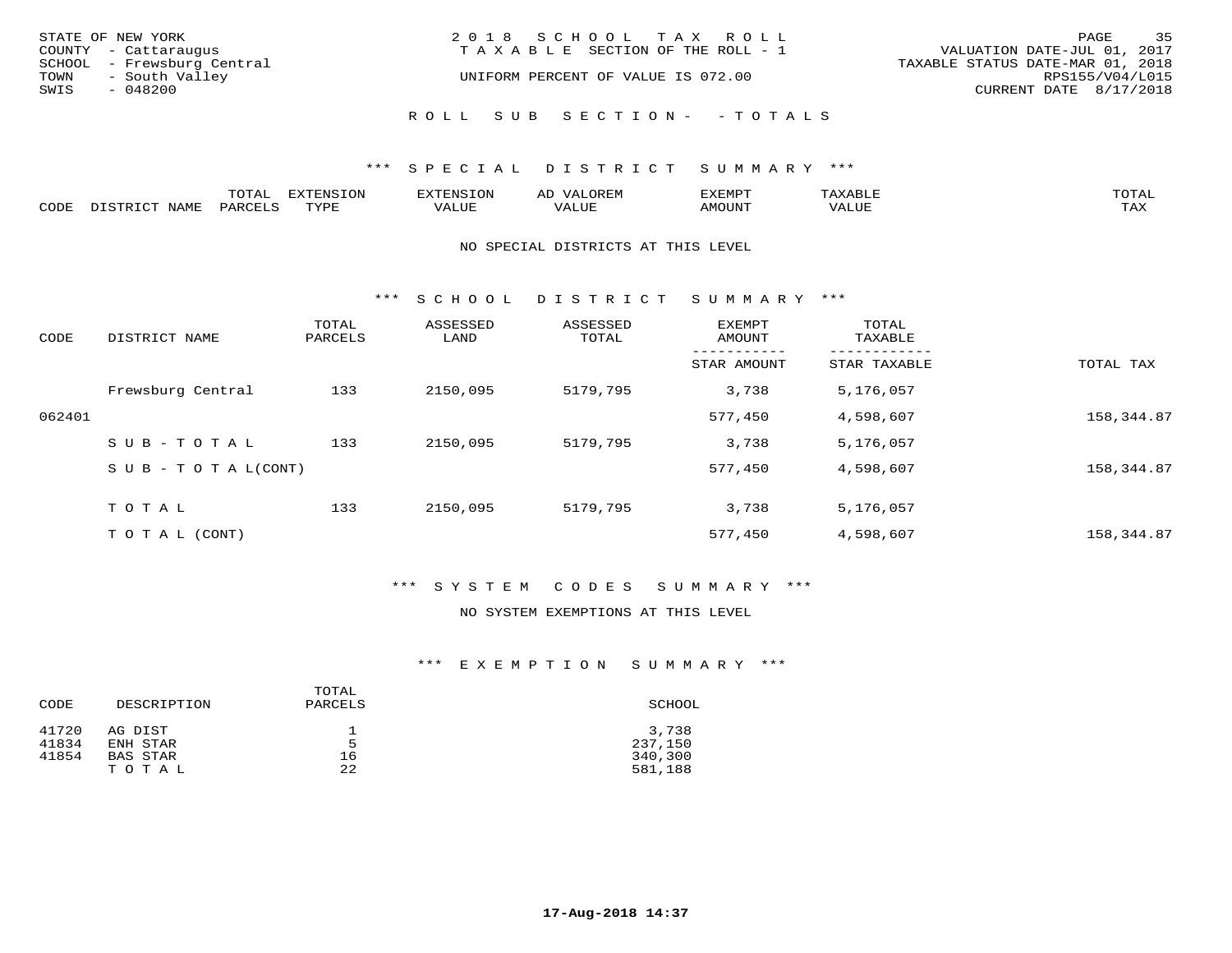|              | STATE OF NEW YORK<br>COUNTY - Cattaraugus | 2018 SCHOOL TAX ROLL<br>T A X A B L E SECTION OF THE ROLL - 1 | 36<br>PAGE<br>VALUATION DATE-JUL 01, 2017 |
|--------------|-------------------------------------------|---------------------------------------------------------------|-------------------------------------------|
|              | SCHOOL - Frewsburg Central                | UNIFORM PERCENT OF VALUE IS 072.00                            | TAXABLE STATUS DATE-MAR 01, 2018          |
| TOWN<br>SWIS | - South Valley<br>$-048200$               |                                                               | RPS155/V04/L015<br>CURRENT DATE 8/17/2018 |
|              |                                           | ROLL SUB SECTION- - TOTALS                                    |                                           |

| <b>ROLL</b><br>SEC | DESCRIPTION                | TOTAL<br>PARCELS | ASSESSED<br>LAND | ASSESSED<br>TOTAL | <b>EXEMPT</b><br><b>AMOUNT</b> | TOTAL<br>TAXABLE       | TOTAL<br>TAX |
|--------------------|----------------------------|------------------|------------------|-------------------|--------------------------------|------------------------|--------------|
|                    |                            |                  |                  |                   | STAR AMOUNT                    | STAR TAXABLE           |              |
|                    | 2018-19 School Tax         |                  | 2150,095         | 5179,795          | 3,738<br>577,450               | 5,176,057<br>4,598,607 | 158,344.87   |
|                    | SPEC DIST TAXES<br>TAXABLE | 133              |                  |                   |                                |                        | 158,344.87   |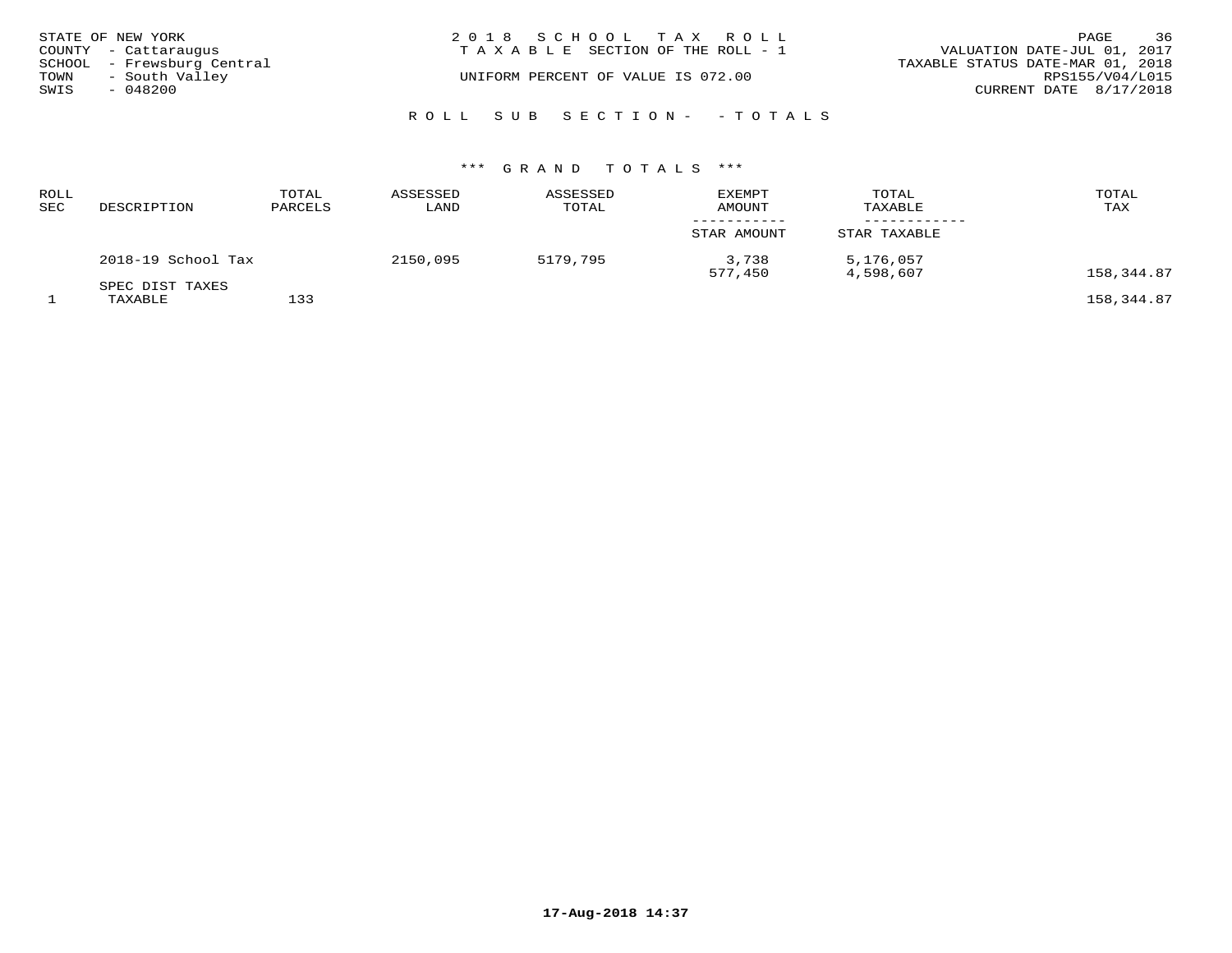| STATE OF NEW YORK<br>COUNTY<br>- Cattaraugus<br>- Frewsburg Central<br>SCHOOL<br>- South Valley<br>TOWN<br>$-048200$<br>SWIS | 2 0 1 8                                    | SCHOOL<br>OWNERS NAME SEOUENCE | T A X<br>R O L L<br>T A X A B L E SECTION OF THE ROLL - 1<br>UNIFORM PERCENT OF VALUE IS 072.00 | SUB-SECT - 1 VALUATION DATE-JUL 01, 2017<br>TAXABLE STATUS DATE-MAR 01, 2018 | 37<br>PAGE              |
|------------------------------------------------------------------------------------------------------------------------------|--------------------------------------------|--------------------------------|-------------------------------------------------------------------------------------------------|------------------------------------------------------------------------------|-------------------------|
| TAX MAP PARCEL NUMBER                                                                                                        | PROPERTY LOCATION & CLASS ASSESSMENT       |                                | EXEMPTION CODE-------------------------                                                         |                                                                              | --SCHOOL                |
| CURRENT OWNERS NAME                                                                                                          | SCHOOL DISTRICT                            | LAND                           | TAX DESCRIPTION                                                                                 | TAXABLE VALUE                                                                |                         |
| CURRENT OWNERS ADDRESS<br>************************                                                                           | PARCEL SIZE/GRID COORD                     | TOTAL                          | SPECIAL DISTRICTS                                                                               |                                                                              | TAX AMOUNT              |
|                                                                                                                              | off Bone Run Rd                            |                                |                                                                                                 | ACCT 0768                                                                    | 134<br>BILL             |
| $96.002 - 1 - 37.4/1$                                                                                                        | 733 Gas well                               |                                | 2018-19 School Tax                                                                              | 417                                                                          | 14.36                   |
| EnerVest Operating LLC                                                                                                       | Frewsburg Centr 062401                     | $\circ$                        |                                                                                                 |                                                                              |                         |
| 300 Capitol St Ste 200                                                                                                       | Annis R1                                   | 417                            |                                                                                                 |                                                                              |                         |
| Charleston, WV 25301                                                                                                         | Well# 31009177230000                       |                                |                                                                                                 |                                                                              |                         |
|                                                                                                                              | 0.01<br>ACRES<br>EAST-1019422 NRTH-0748760 |                                |                                                                                                 |                                                                              |                         |
|                                                                                                                              | FULL MARKET VALUE                          | 579                            |                                                                                                 |                                                                              |                         |
|                                                                                                                              |                                            |                                | TOTAL TAX ---                                                                                   |                                                                              | $14.36**$               |
|                                                                                                                              |                                            |                                |                                                                                                 | DATE #1                                                                      | 09/30/18                |
|                                                                                                                              |                                            |                                |                                                                                                 | AMT DUE                                                                      | 14.36                   |
|                                                                                                                              |                                            |                                |                                                                                                 | ***************** 96.002-1-37./1 *************                               |                         |
| $96.002 - 1 - 37.1$                                                                                                          | $17723$ Annis, $r$ #1<br>733 Gas well      |                                | 2018-19 School Tax                                                                              | ACCT 0543<br>0.00                                                            | <b>BILL</b> 135<br>0.00 |
| EnerVest Operating, LLC                                                                                                      | Frewsburg Centr 062401                     | $\mathbf 0$                    |                                                                                                 |                                                                              |                         |
| 300 Capitol St Ste 200                                                                                                       | 650<br>Mcf                                 | $\Omega$                       |                                                                                                 |                                                                              |                         |
| Charleston, WV 25301                                                                                                         | 17723<br>API                               |                                |                                                                                                 |                                                                              |                         |
|                                                                                                                              | Gas Well Off Bone Run Rd                   |                                |                                                                                                 |                                                                              |                         |
|                                                                                                                              | 0.01<br>ACRES                              |                                |                                                                                                 |                                                                              |                         |
|                                                                                                                              | NRTH-0749560<br>FULL MARKET VALUE          | $\mathbf 0$                    |                                                                                                 |                                                                              |                         |
|                                                                                                                              |                                            |                                | TOTAL TAX $---$                                                                                 |                                                                              | $0.00**$                |
|                                                                                                                              |                                            |                                |                                                                                                 |                                                                              |                         |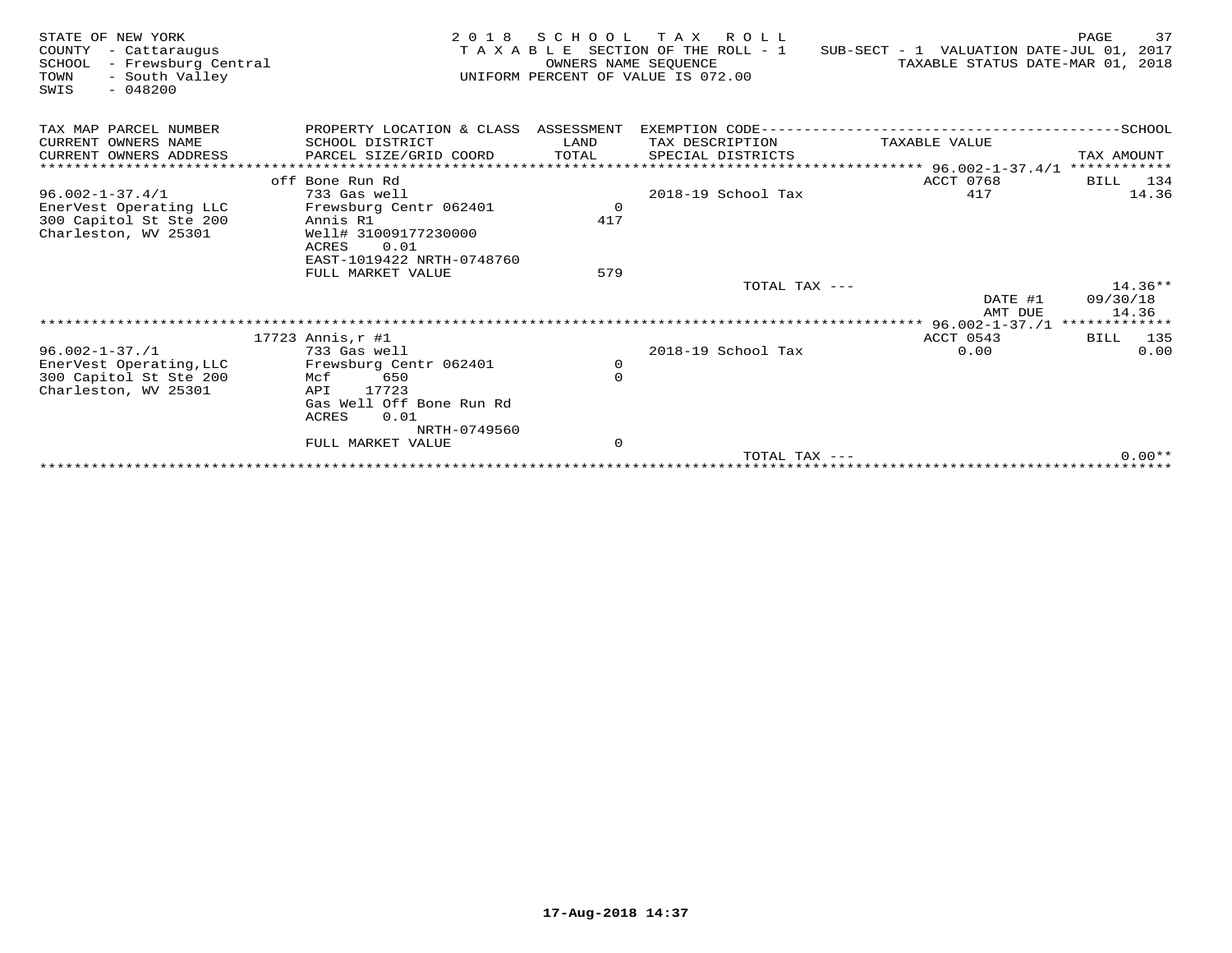| STATE OF NEW YORK<br>COUNTY - Cattaraugus<br>SCHOOL - Frewsburg Central<br>- South Valley<br>TOWN<br>SWIS<br>- 048200 | 2018 SCHOOL TAX ROLL<br>TAXABLE SECTION OF THE ROLL - 1<br>UNIFORM PERCENT OF VALUE IS 072.00 | 38<br>PAGE<br>SUB-SECT - 1 VALUATION DATE-JUL 01, 2017<br>TAXABLE STATUS DATE-MAR 01, 2018<br>RPS155/V04/L015<br>CURRENT DATE 8/17/2018 |
|-----------------------------------------------------------------------------------------------------------------------|-----------------------------------------------------------------------------------------------|-----------------------------------------------------------------------------------------------------------------------------------------|
|                                                                                                                       | ROLL SUB SECTION-1-TOTALS                                                                     |                                                                                                                                         |

|      |              | ™∩ͲϪ<br>بمحمد ب | -OP,             | <b>FNC</b> | ΑL    | ֿישוע         |       |                    |
|------|--------------|-----------------|------------------|------------|-------|---------------|-------|--------------------|
| CODE | NAME<br>– a- | PART            | mynne<br>- - - - | ALUF       | 'ALUE | <b>IMOUNT</b> | VALUE | <b>TRAV</b><br>∸∽∸ |

### NO SPECIAL DISTRICTS AT THIS LEVEL

\*\*\* S C H O O L D I S T R I C T S U M M A R Y \*\*\*

| CODE   | DISTRICT NAME                    | TOTAL<br>PARCELS | ASSESSED<br>LAND | ASSESSED<br>TOTAL | EXEMPT<br>AMOUNT | TOTAL<br>TAXABLE |           |
|--------|----------------------------------|------------------|------------------|-------------------|------------------|------------------|-----------|
|        |                                  |                  |                  |                   | STAR AMOUNT      | STAR TAXABLE     | TOTAL TAX |
|        | Frewsburg Central                | 2                |                  | 417               |                  | 417              |           |
| 062401 |                                  |                  |                  |                   |                  | 417              | 14.36     |
|        | SUB-TOTAL                        | $\overline{2}$   |                  | 417               |                  | 417              |           |
|        | $S \cup B - T \cup T A L (CONT)$ |                  |                  |                   |                  | 417              | 14.36     |
|        | TOTAL                            | 2                |                  | 417               |                  | 417              |           |
|        | T O T A L (CONT)                 |                  |                  |                   |                  | 417              | 14.36     |

\*\*\* S Y S T E M C O D E S S U M M A R Y \*\*\*

NO SYSTEM EXEMPTIONS AT THIS LEVEL

\*\*\* E X E M P T I O N S U M M A R Y \*\*\*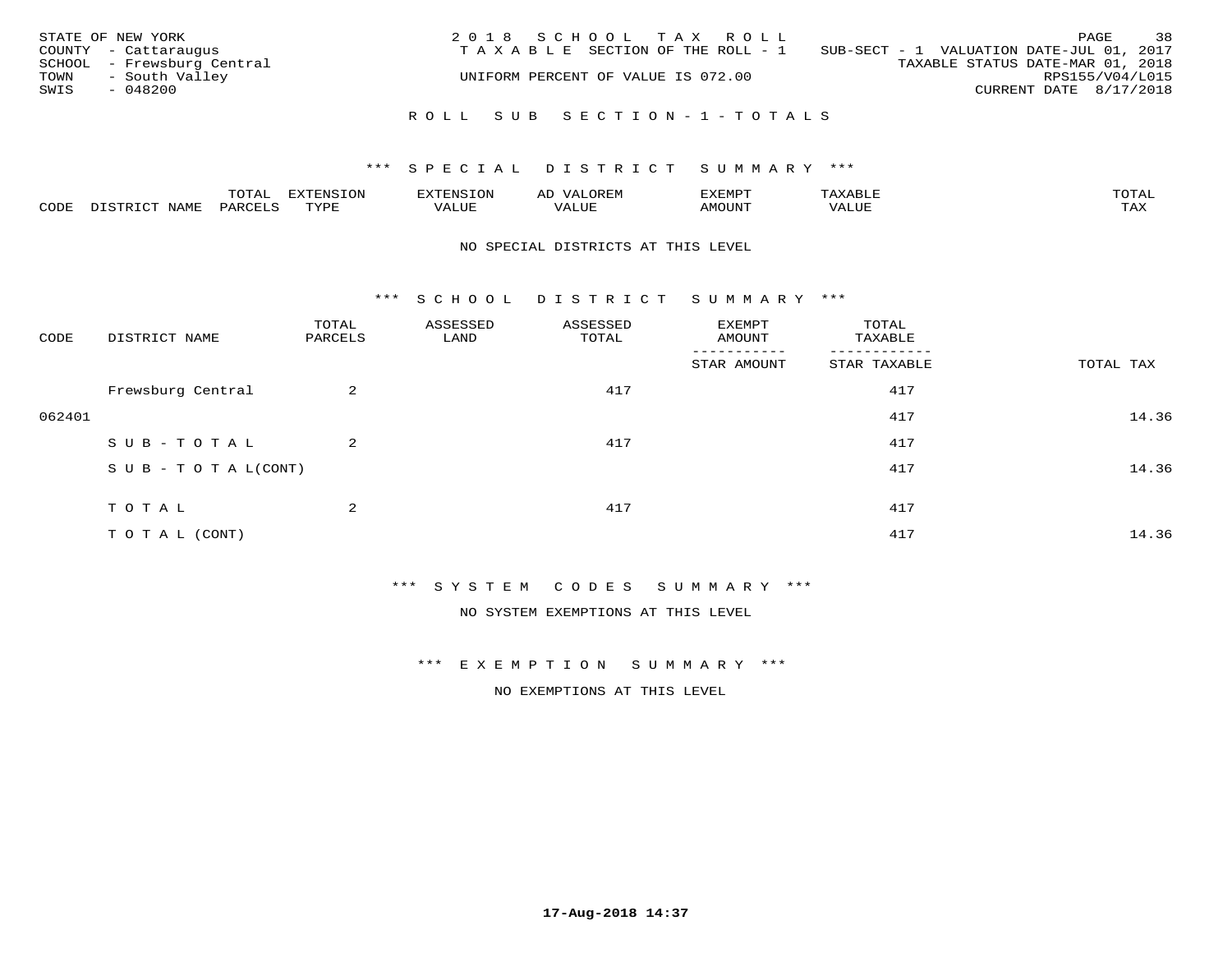|      | STATE OF NEW YORK          | 2018 SCHOOL TAX ROLL                  |                                          | PAGE                     | 39              |
|------|----------------------------|---------------------------------------|------------------------------------------|--------------------------|-----------------|
|      | COUNTY - Cattaraugus       | T A X A B L E SECTION OF THE ROLL - 1 | SUB-SECT - 1 VALUATION DATE-JUL 01, 2017 |                          |                 |
|      | SCHOOL - Frewsburg Central |                                       | TAXABLE STATUS DATE-MAR 01, 2018         |                          |                 |
| TOWN | - South Valley             | UNIFORM PERCENT OF VALUE IS 072.00    |                                          |                          | RPS155/V04/L015 |
| SWIS | - 048200                   |                                       |                                          | CURRENT DATE $8/17/2018$ |                 |
|      |                            |                                       |                                          |                          |                 |
|      |                            | ROLL SUB SECTION-1-TOTALS             |                                          |                          |                 |

| <b>ROLL</b><br>SEC | DESCRIPTION        | TOTAL<br>PARCELS | ASSESSED<br>LAND | ASSESSED<br>TOTAL | <b>EXEMPT</b><br><b>AMOUNT</b> | TOTAL<br>TAXABLE | TOTAL<br>TAX |
|--------------------|--------------------|------------------|------------------|-------------------|--------------------------------|------------------|--------------|
|                    |                    |                  |                  |                   | STAR AMOUNT                    | STAR TAXABLE     |              |
|                    | 2018-19 School Tax |                  |                  | 417               |                                | 417              |              |
|                    | SPEC DIST TAXES    |                  |                  |                   |                                | 417              | 14.36        |
|                    | TAXABLE            |                  |                  |                   |                                |                  | 14.36        |

 $\overline{a}$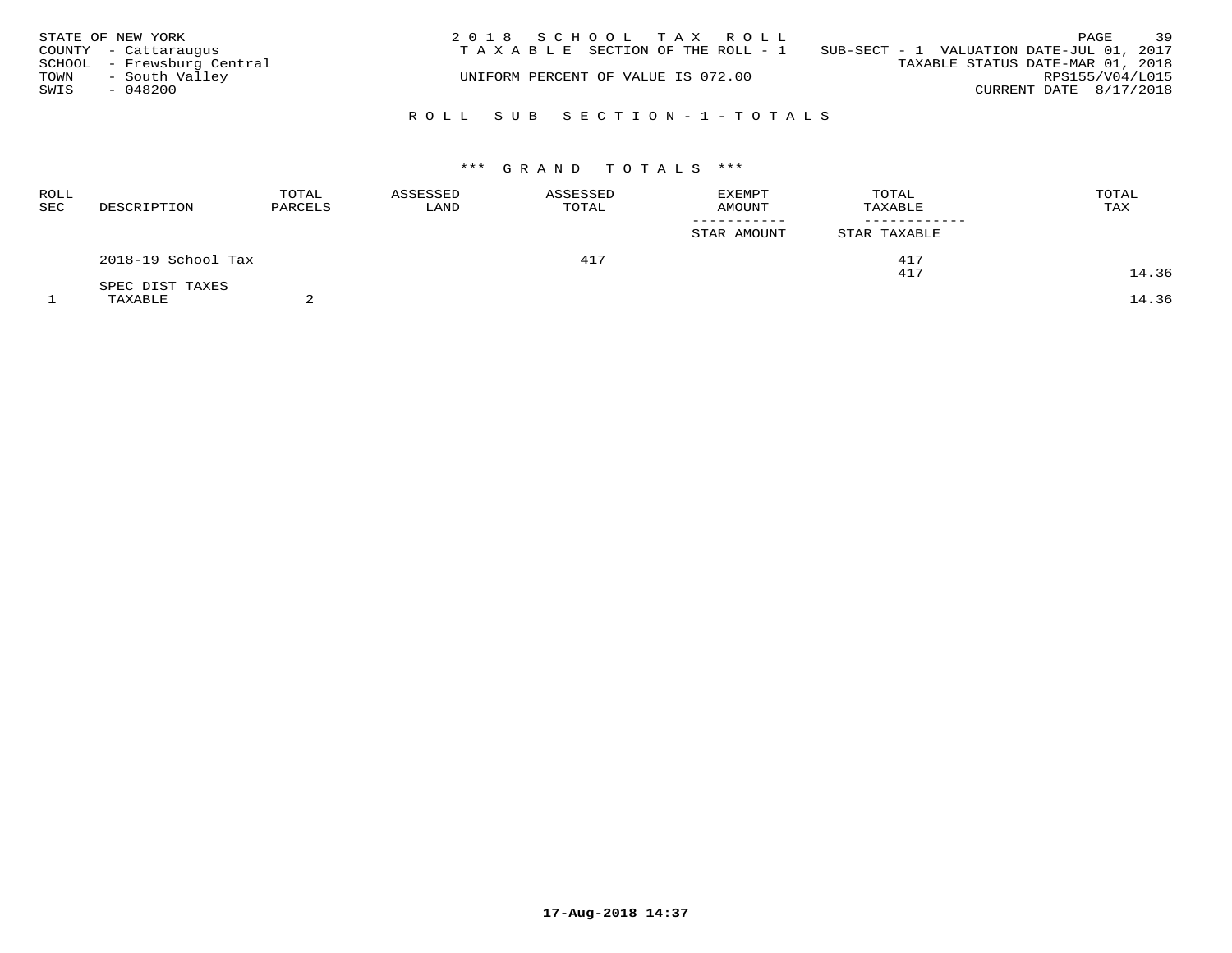| STATE OF NEW YORK<br>COUNTY - Cattaraugus<br>SCHOOL - Frewsburg Central | 2018 SCHOOL TAX ROLL<br>TAXABLE SECTION OF THE ROLL - 1   | 40<br>PAGE<br>VALUATION DATE-JUL 01, 2017<br>TAXABLE STATUS DATE-MAR 01, 2018 |
|-------------------------------------------------------------------------|-----------------------------------------------------------|-------------------------------------------------------------------------------|
| - South Valley<br>TOWN<br>SWIS<br>$-048200$                             | UNIFORM PERCENT OF VALUE IS 072.00<br>ROLL SECTION TOTALS | RPS155/V04/L015<br>CURRENT DATE 8/17/2018                                     |

|      |                 | ----<br>.UIAI     | $T \cap N$<br>FYTFNC |      | ⊬ட | פאים <i>צ</i> י<br>المستنقصات | .     | $m \wedge m \wedge r$<br>$\cdot$ $\sim$ $\cdot$ |
|------|-----------------|-------------------|----------------------|------|----|-------------------------------|-------|-------------------------------------------------|
| CODE | NAME<br>ּפִיחִי | PARC <sub>F</sub> | <b>TVDI</b>          | ALUE |    | <b>MOUNT</b>                  | VALUE | TA Y<br>⊥ ∠~∡∡                                  |

### NO SPECIAL DISTRICTS AT THIS LEVEL

\*\*\* S C H O O L D I S T R I C T S U M M A R Y \*\*\*

| CODE   | DISTRICT NAME                    | TOTAL<br>PARCELS | ASSESSED<br>LAND | ASSESSED<br>TOTAL | <b>EXEMPT</b><br>AMOUNT | TOTAL<br>TAXABLE |            |
|--------|----------------------------------|------------------|------------------|-------------------|-------------------------|------------------|------------|
|        |                                  |                  |                  |                   | STAR AMOUNT             | STAR TAXABLE     | TOTAL TAX  |
|        | Frewsburg Central                | 135              | 2150,095         | 5180,212          | 3,738                   | 5,176,474        |            |
| 062401 |                                  |                  |                  |                   | 577,450                 | 4,599,024        | 158,359.23 |
|        | SUB-TOTAL                        | 135              | 2150,095         | 5180,212          | 3,738                   | 5,176,474        |            |
|        | $S \cup B - T \cup T A L (CONT)$ |                  |                  |                   | 577,450                 | 4,599,024        | 158,359.23 |
|        | TOTAL                            | 135              | 2150,095         | 5180,212          | 3,738                   | 5,176,474        |            |
|        | T O T A L (CONT)                 |                  |                  |                   | 577,450                 | 4,599,024        | 158,359.23 |

# \*\*\* S Y S T E M C O D E S S U M M A R Y \*\*\*

### NO SYSTEM EXEMPTIONS AT THIS LEVEL

| DESCRIPTION<br>CODE |          | TOTAL<br>PARCELS | SCHOOL  |  |  |
|---------------------|----------|------------------|---------|--|--|
| 41720               | AG DIST  |                  | 3,738   |  |  |
| 41834               | ENH STAR | 5                | 237,150 |  |  |
| 41854               | BAS STAR | 16               | 340,300 |  |  |
|                     | TOTAL    | 22               | 581,188 |  |  |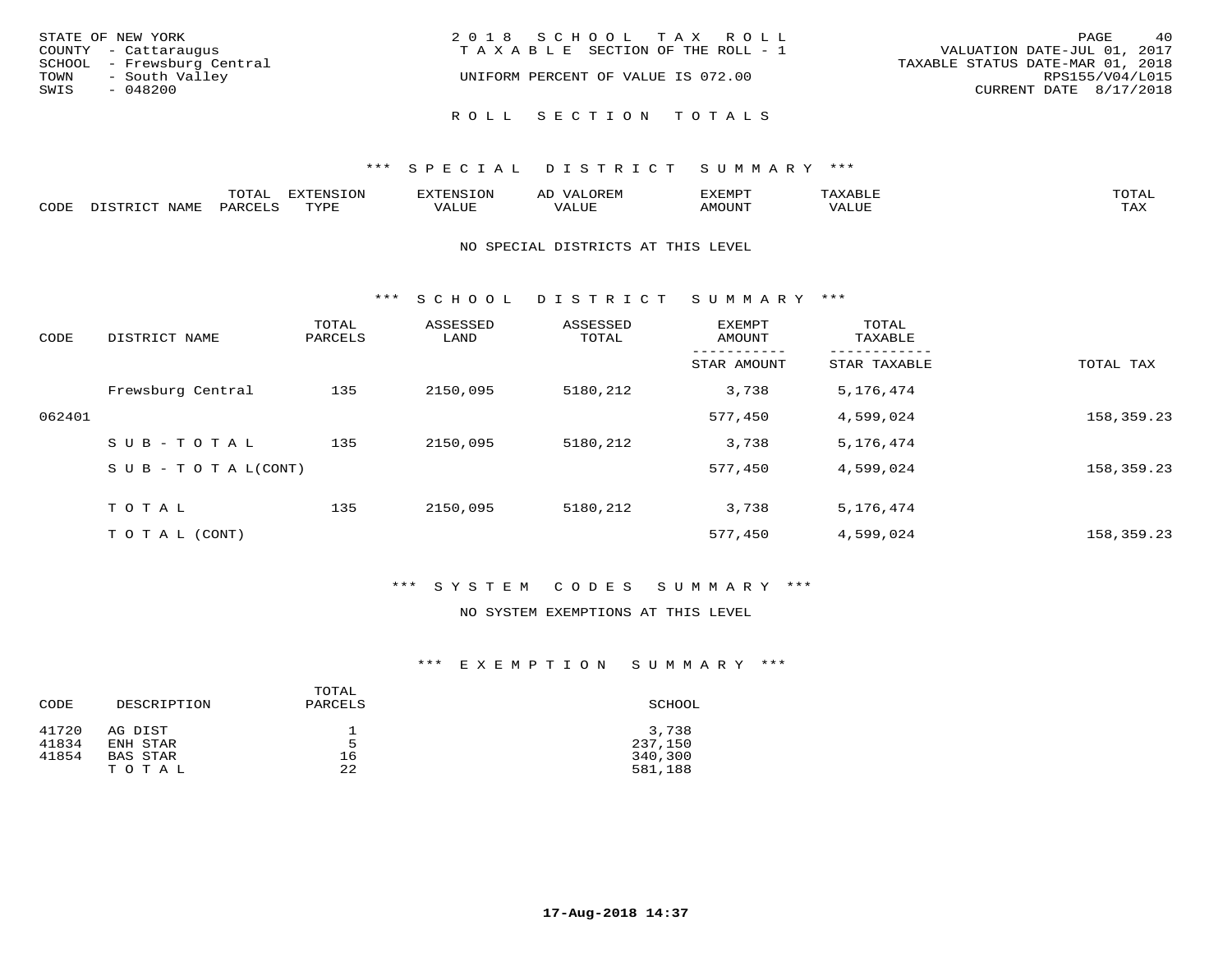| STATE OF NEW YORK | COUNTY - Cattaraugus                         | 2018 SCHOOL TAX ROLL<br>VALUATION DATE-JUL 01, 2017<br>T A X A B L E SECTION OF THE ROLL - 1 | PAGE            | 41 |
|-------------------|----------------------------------------------|----------------------------------------------------------------------------------------------|-----------------|----|
| TOWN              | SCHOOL - Frewsburg Central<br>- South Valley | TAXABLE STATUS DATE-MAR 01, 2018<br>UNIFORM PERCENT OF VALUE IS 072.00                       | RPS155/V04/L015 |    |
| SWIS              | - 048200                                     | CURRENT DATE 8/17/2018                                                                       |                 |    |
|                   |                                              | ROLL SECTION TOTALS                                                                          |                 |    |

| ROLL<br>SEC | DESCRIPTION                | TOTAL<br>PARCELS | ASSESSED<br>LAND | ASSESSED<br>TOTAL | <b>EXEMPT</b><br>AMOUNT | TOTAL<br>TAXABLE       | TOTAL<br>TAX |
|-------------|----------------------------|------------------|------------------|-------------------|-------------------------|------------------------|--------------|
|             |                            |                  |                  |                   | STAR AMOUNT             | STAR TAXABLE           |              |
|             | 2018-19 School Tax         |                  | 2150,095         | 5180,212          | 3,738<br>577,450        | 5,176,474<br>4,599,024 | 158,359.23   |
|             | SPEC DIST TAXES<br>TAXABLE | 135              |                  |                   |                         |                        | 158,359.23   |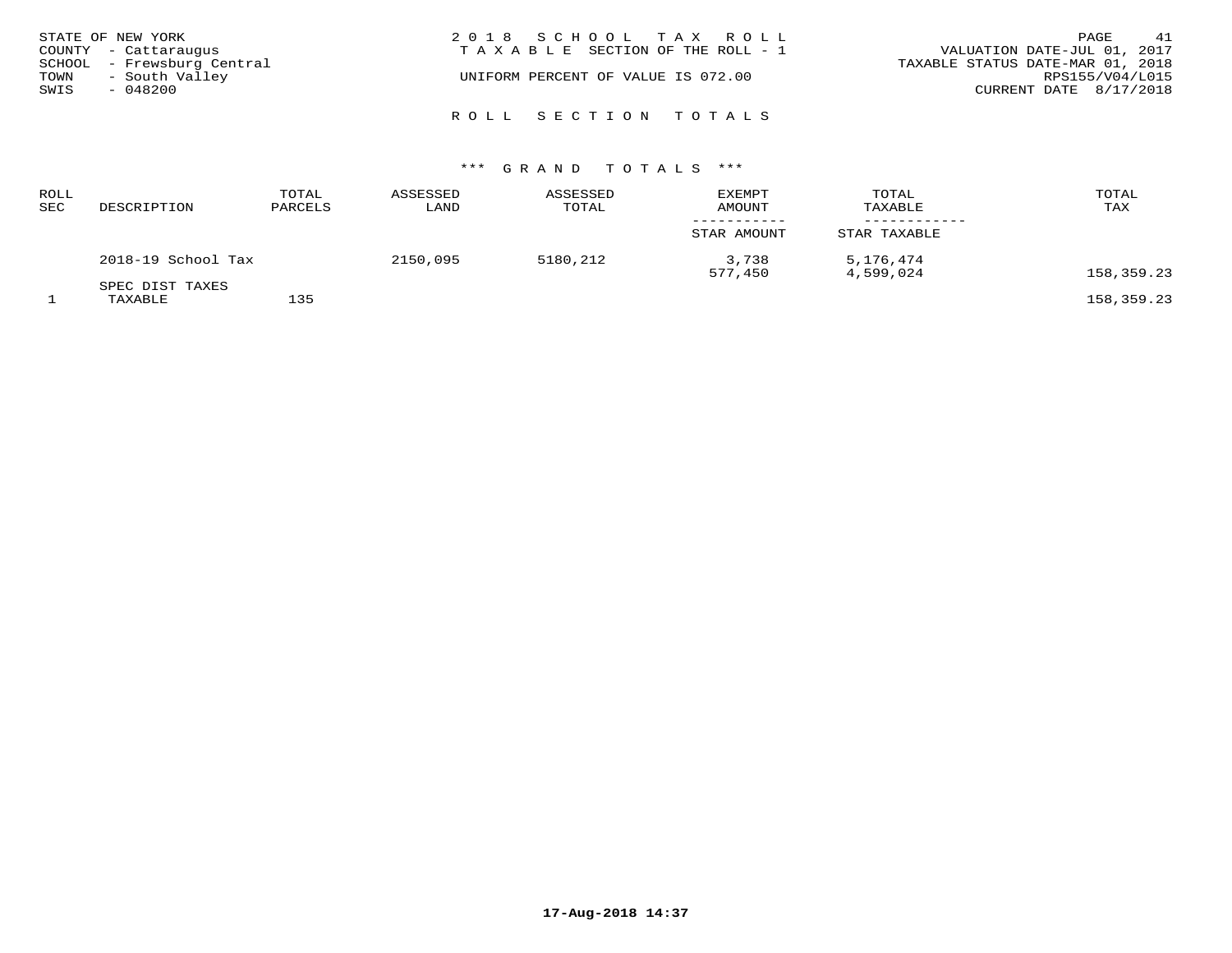| STATE OF NEW YORK<br>COUNTY - Cattaraugus<br>- Frewsburg Central<br>SCHOOL<br>TOWN<br>- South Valley<br>$-048200$<br>SWIS | 2 0 1 8                                                     | OWNERS NAME SEQUENCE | SCHOOL TAX ROLL<br>SPECIAL FRANCHISE SECTION OF THE ROLL - 5<br>UNIFORM PERCENT OF VALUE IS 072.00 | VALUATION DATE-JUL 01, 2017<br>TAXABLE STATUS DATE-MAR 01, 2018 | PAGE<br>42                           |
|---------------------------------------------------------------------------------------------------------------------------|-------------------------------------------------------------|----------------------|----------------------------------------------------------------------------------------------------|-----------------------------------------------------------------|--------------------------------------|
| TAX MAP PARCEL NUMBER                                                                                                     | PROPERTY LOCATION & CLASS ASSESSMENT                        |                      |                                                                                                    |                                                                 |                                      |
| CURRENT OWNERS NAME<br>CURRENT OWNERS ADDRESS<br>******************************                                           | SCHOOL DISTRICT<br>PARCEL SIZE/GRID COORD                   | LAND<br>TOTAL        | TAX DESCRIPTION<br>SPECIAL DISTRICTS                                                               | TAXABLE VALUE                                                   | TAX AMOUNT                           |
| 582.000-9915-825.150/288                                                                                                  | Special Franchise<br>868 Pipeline                           |                      | 2018-19 School Tax                                                                                 | ACCT 0527<br>92,524                                             | BILL<br>136<br>3,185.90              |
| Kiantone Pipeline Corp<br>Attn: United Refining Co Of Pa Town Of South Valley<br>Attn Real Estate Dept<br>PO Box 599      | Frewsburg Centr 062401<br>0.2000 Frewsburg<br>0.01<br>ACRES | $\Omega$<br>92,524   |                                                                                                    |                                                                 |                                      |
| Warren, PA 16365                                                                                                          | FULL MARKET VALUE                                           | 128,506              | TOTAL TAX $---$                                                                                    |                                                                 | $3,185.90**$                         |
|                                                                                                                           |                                                             |                      |                                                                                                    | DATE #1<br>AMT DUE                                              | 09/30/18<br>3,185.90                 |
|                                                                                                                           | Special Franchise                                           |                      |                                                                                                    | ACCT 0529                                                       | 137<br>BILL                          |
| 582.000-9915-132.350/188<br>National Grid                                                                                 | 861 Elec & gas<br>Frewsburg Centr 062401                    | $\Omega$             | 2018-19 School Tax                                                                                 | 44,910                                                          | 1,546.40                             |
| 300 Erie Blvd West<br>Syracuse, NY 13202                                                                                  | Town Of South Valley<br>0.1400 Frewsburg<br>0.01<br>ACRES   | 44,910               |                                                                                                    |                                                                 |                                      |
|                                                                                                                           | FULL MARKET VALUE                                           | 62,375               | TOTAL TAX ---                                                                                      |                                                                 | $1,546.40**$                         |
|                                                                                                                           |                                                             |                      |                                                                                                    | DATE #1<br>AMT DUE                                              | 09/30/18<br>1,546.40                 |
| *************************                                                                                                 | Special Franchise                                           |                      |                                                                                                    | ACCT 0528                                                       | BILL 138                             |
| 582.000-9915-629./188<br>Windstream New York Inc.                                                                         | 866 Telephone<br>Frewsburg Centr 062401                     | $\Omega$             | 2018-19 School Tax                                                                                 | 74,162                                                          | 2,553.64                             |
| c/o Duff & Phelps<br>PO Box 2629                                                                                          | Town Of South Valley<br>0.1400 Frewsburg                    | 74,162               |                                                                                                    |                                                                 |                                      |
| Addison, TX 75001                                                                                                         | 0.01<br>ACRES<br>FULL MARKET VALUE                          | 103,003              |                                                                                                    |                                                                 |                                      |
|                                                                                                                           |                                                             |                      | TOTAL TAX ---                                                                                      | DATE #1<br>AMT DUE                                              | $2,553.64**$<br>09/30/18<br>2,553.64 |
|                                                                                                                           |                                                             |                      |                                                                                                    |                                                                 |                                      |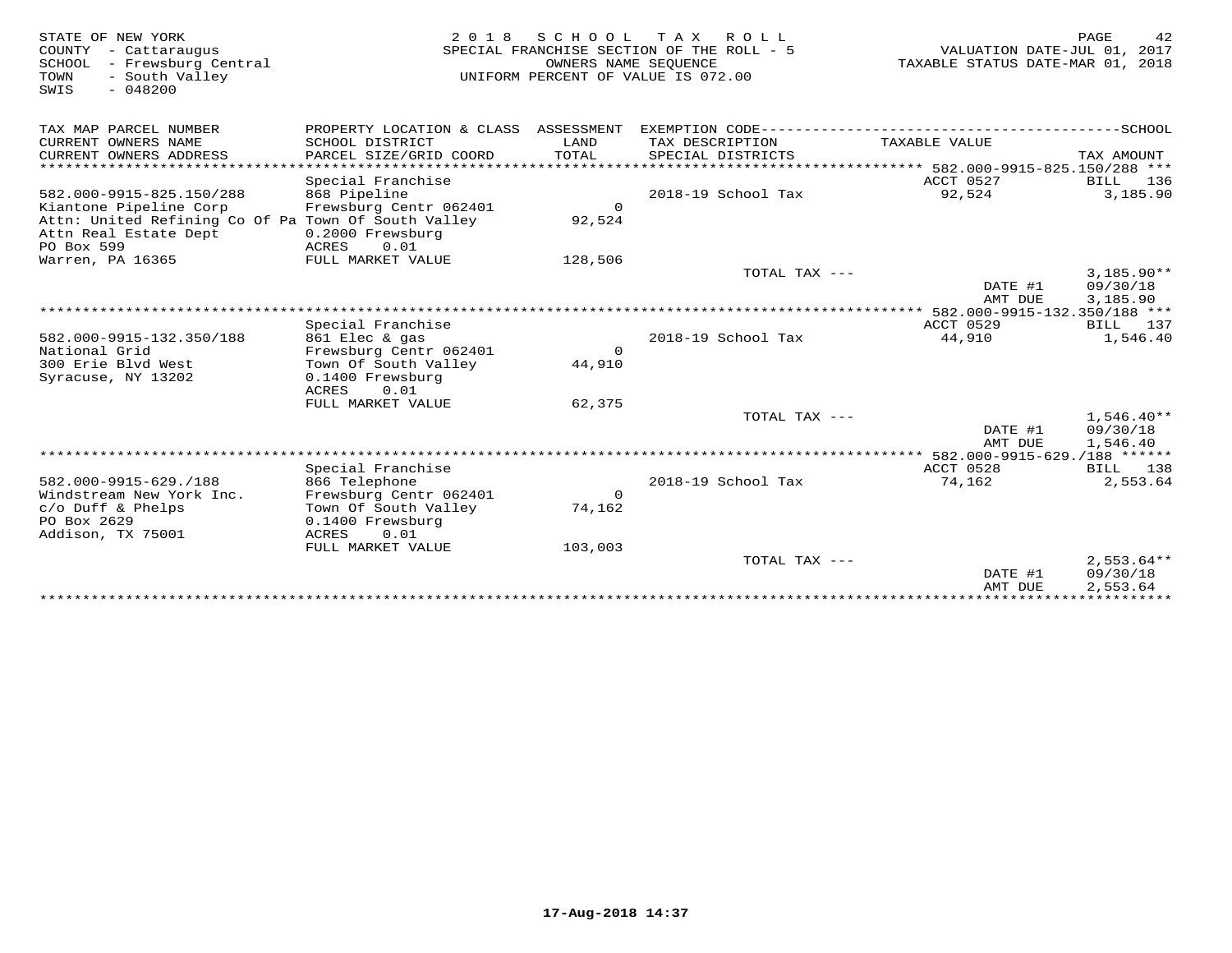| STATE OF NEW YORK<br>COUNTY - Cattaraugus<br>SCHOOL - Frewsburg Central<br>TOWN - South Valley<br>SWIS<br>- 048200 | 2018 SCHOOL TAX ROLL<br>SPECIAL FRANCHISE SECTION OF THE ROLL - 5 | 43<br>PAGE<br>VALUATION DATE-JUL 01, 2017<br>TAXABLE STATUS DATE-MAR 01, 2018<br>RPS155/V04/L015<br>CURRENT DATE 8/17/2018 |
|--------------------------------------------------------------------------------------------------------------------|-------------------------------------------------------------------|----------------------------------------------------------------------------------------------------------------------------|
|                                                                                                                    | ROLL SUB SECTION- - TOTALS                                        |                                                                                                                            |

|      |                            | ----<br>$\overline{\phantom{a}}$ | EXTENSION | <b>ENS</b>         | AL<br>$\cdots$ | דסאים אי     |                       | momn. |
|------|----------------------------|----------------------------------|-----------|--------------------|----------------|--------------|-----------------------|-------|
| CODE | $ \sim$ $-$<br><b>NAMP</b> | $\Omega$<br>'ARI                 | TVDF      | <b><i>ALUE</i></b> | 'ALUE          | <b>MOUNT</b> | . <del>.</del><br>JUI | TAX   |

### NO SPECIAL DISTRICTS AT THIS LEVEL

\*\*\* S C H O O L D I S T R I C T S U M M A R Y \*\*\*

| TOTAL TAX |
|-----------|
|           |
| 7,285.94  |
|           |
| 7,285.94  |
|           |
| 7,285.94  |
|           |

### \*\*\* S Y S T E M C O D E S S U M M A R Y \*\*\*

NO SYSTEM EXEMPTIONS AT THIS LEVEL

\*\*\* E X E M P T I O N S U M M A R Y \*\*\*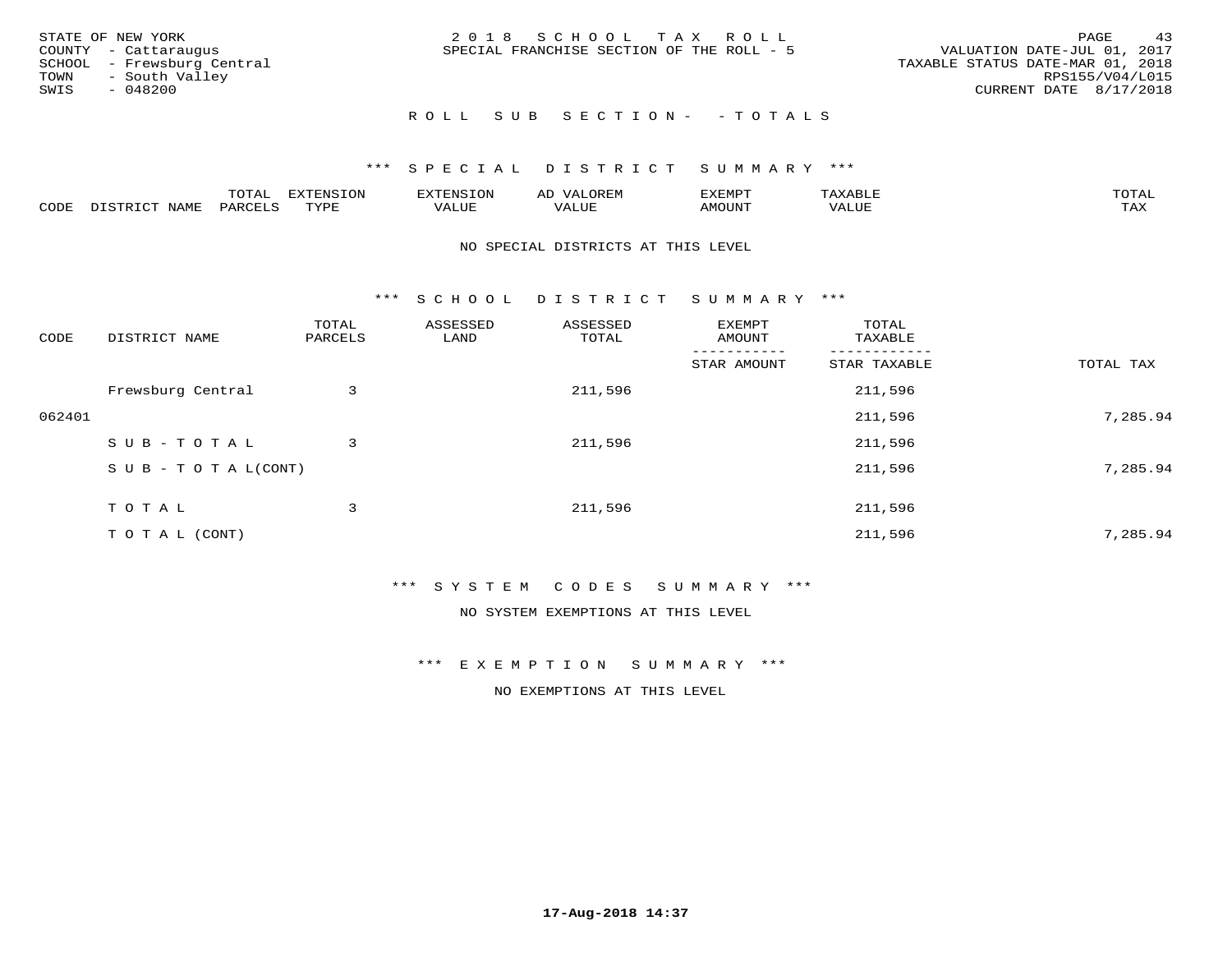|      | STATE OF NEW YORK          | 2018 SCHOOL TAX ROLL                                                     | PAGE            | 44 |
|------|----------------------------|--------------------------------------------------------------------------|-----------------|----|
|      | COUNTY - Cattaraugus       | VALUATION DATE-JUL 01, 2017<br>SPECIAL FRANCHISE SECTION OF THE ROLL - 5 |                 |    |
|      | SCHOOL - Frewsburg Central | TAXABLE STATUS DATE-MAR 01, 2018                                         |                 |    |
| TOWN | - South Valley             |                                                                          | RPS155/V04/L015 |    |
| SWIS | $-048200$                  | CURRENT DATE 8/17/2018                                                   |                 |    |
|      |                            |                                                                          |                 |    |

# R O L L S U B S E C T I O N - - T O T A L S

# \*\*\* G R A N D T O T A L S \*\*\*

| ROLL<br>SEC | DESCRIPTION        | TOTAL<br>PARCELS | ASSESSED<br>LAND | ASSESSED<br>TOTAL | EXEMPT<br>AMOUNT | TOTAL<br>TAXABLE | TOTAL<br>TAX                                                                                                                |
|-------------|--------------------|------------------|------------------|-------------------|------------------|------------------|-----------------------------------------------------------------------------------------------------------------------------|
|             |                    |                  |                  |                   | STAR AMOUNT      | STAR TAXABLE     |                                                                                                                             |
|             | 2018-19 School Tax |                  |                  | 211,596           |                  | 211,596          |                                                                                                                             |
|             | SPEC DIST TAXES    |                  |                  |                   |                  | 211,596          | 7,285.94<br>the contract of the contract of the contract of the contract of the contract of the contract of the contract of |

5 SPECIAL FRANCHISE 3 7,285.94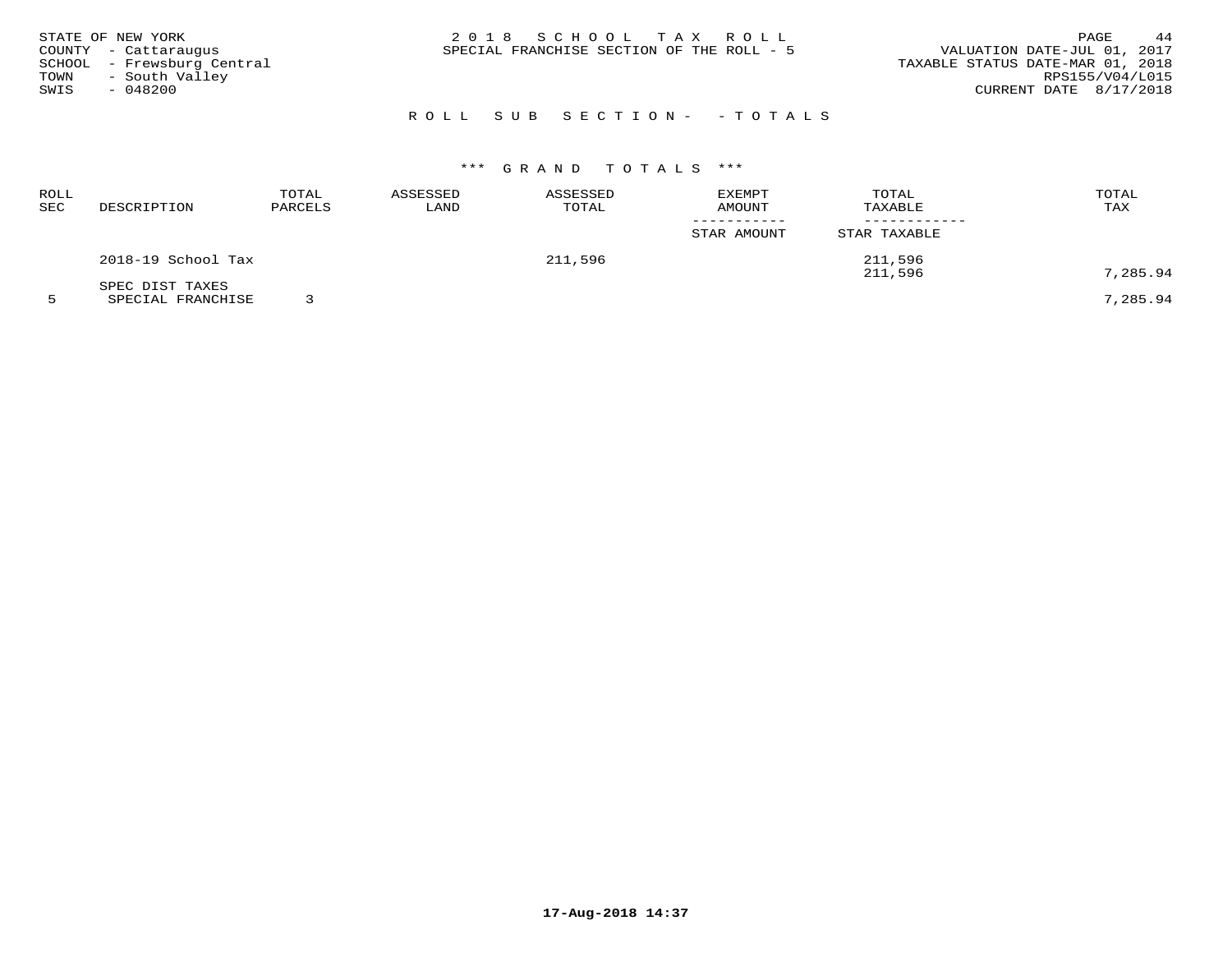| 2018 SCHOOL TAX ROLL<br>STATE OF NEW YORK                         | 4.5<br>PAGE                      |
|-------------------------------------------------------------------|----------------------------------|
| SPECIAL FRANCHISE SECTION OF THE ROLL - 5<br>COUNTY - Cattaraugus | VALUATION DATE-JUL 01, 2017      |
| SCHOOL - Frewsburg Central                                        | TAXABLE STATUS DATE-MAR 01, 2018 |
| TOWN<br>- South Valley                                            | RPS155/V04/L015                  |
| SWIS<br>$-048200$                                                 | CURRENT DATE 8/17/2018           |
|                                                                   |                                  |

# ROLL SECTION TOTALS

## \*\*\* S P E C I A L D I S T R I C T S U M M A R Y \*\*\*

|      |                                              | mom n<br>L∪IAL   | <b>DIZPOIATO TOMT</b><br>LUN | -----------<br>י ו יו   | AD<br>URLIV  | $\ldots$<br>″ –<br>. ۱٬۱۳۰٬۰۰۰ | max                  | $m \wedge m \wedge n$ |
|------|----------------------------------------------|------------------|------------------------------|-------------------------|--------------|--------------------------------|----------------------|-----------------------|
| CODE | $ -$<br><b>NAM<sup>T</sup></b><br>- 12 - 14⊔ | PAR <sub>U</sub> | TVDF                         | $- - - -$<br>$A \cup P$ | ----<br>ALUF | IMOUNT                         | $   -$<br>$\sqrt{A}$ | $m \times r$<br>- −-  |

### NO SPECIAL DISTRICTS AT THIS LEVEL

\*\*\* S C H O O L D I S T R I C T S U M M A R Y \*\*\*

| CODE   | DISTRICT NAME                    | TOTAL<br>PARCELS | ASSESSED<br>LAND | ASSESSED<br>TOTAL | EXEMPT<br>AMOUNT | TOTAL<br>TAXABLE |           |
|--------|----------------------------------|------------------|------------------|-------------------|------------------|------------------|-----------|
|        |                                  |                  |                  |                   | STAR AMOUNT      | STAR TAXABLE     | TOTAL TAX |
|        | Frewsburg Central                | 3                |                  | 211,596           |                  | 211,596          |           |
| 062401 |                                  |                  |                  |                   |                  | 211,596          | 7,285.94  |
|        | SUB-TOTAL                        | 3                |                  | 211,596           |                  | 211,596          |           |
|        | $S \cup B - T \cup T A L (CONT)$ |                  |                  |                   |                  | 211,596          | 7,285.94  |
|        | TOTAL                            | 3                |                  | 211,596           |                  | 211,596          |           |
|        | T O T A L (CONT)                 |                  |                  |                   |                  | 211,596          | 7,285.94  |

# \*\*\* S Y S T E M C O D E S S U M M A R Y \*\*\*

NO SYSTEM EXEMPTIONS AT THIS LEVEL

\*\*\* E X E M P T I O N S U M M A R Y \*\*\*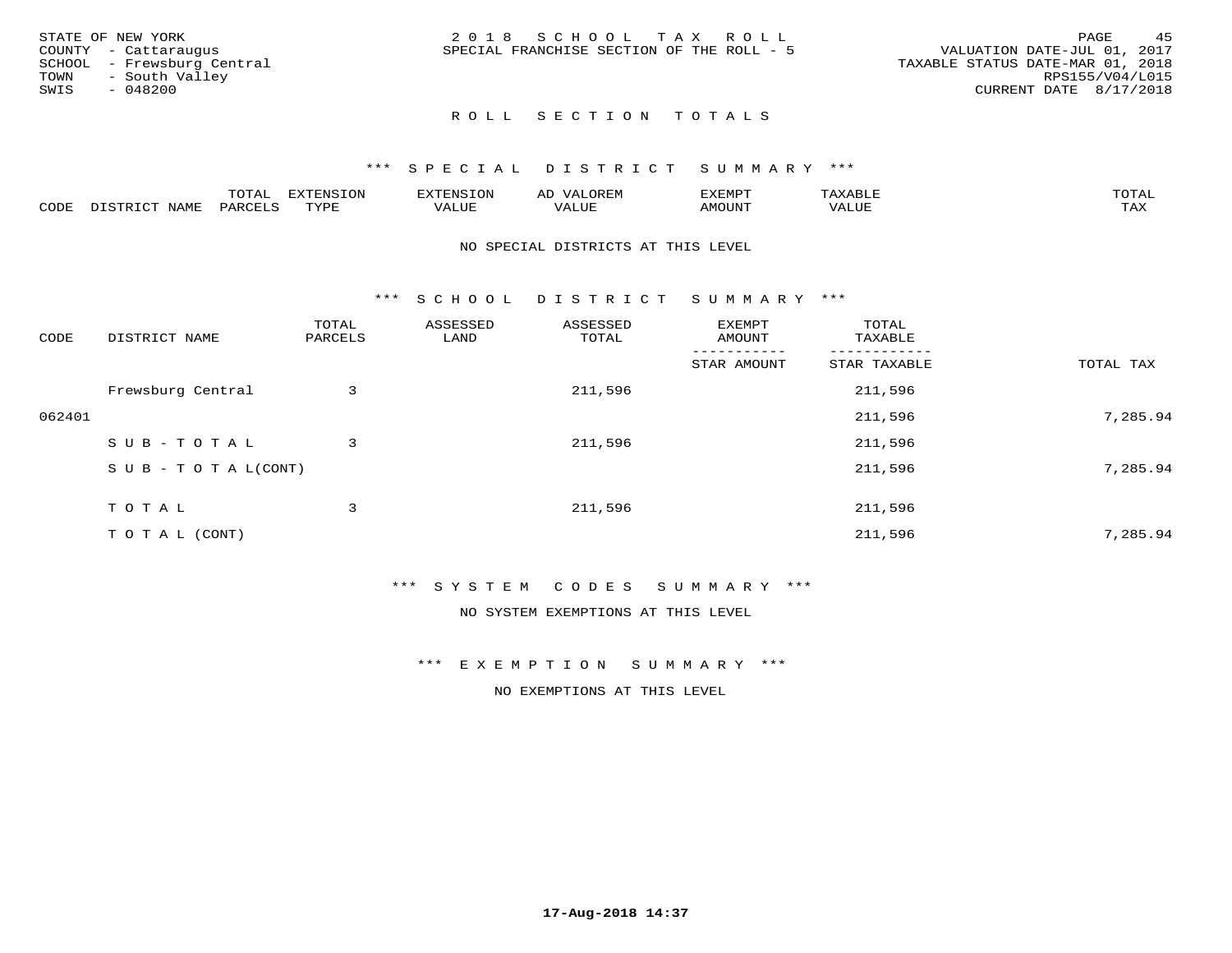|      | STATE OF NEW YORK          | 2018 SCHOOL TAX ROLL                                                     | PAGE            | 46 |
|------|----------------------------|--------------------------------------------------------------------------|-----------------|----|
|      | COUNTY - Cattaraugus       | VALUATION DATE-JUL 01, 2017<br>SPECIAL FRANCHISE SECTION OF THE ROLL - 5 |                 |    |
|      | SCHOOL - Frewsburg Central | TAXABLE STATUS DATE-MAR 01, 2018                                         |                 |    |
| TOWN | - South Valley             |                                                                          | RPS155/V04/L015 |    |
| SWIS | - 048200                   | CURRENT DATE 8/17/2018                                                   |                 |    |
|      |                            |                                                                          |                 |    |

# ROLL SECTION TOTALS

# \*\*\* G R A N D T O T A L S \*\*\*

| ROLL<br>SEC | DESCRIPTION        | TOTAL<br>PARCELS | ASSESSED<br>LAND | ASSESSED<br>TOTAL | EXEMPT<br>AMOUNT | TOTAL<br>TAXABLE | TOTAL<br>TAX |
|-------------|--------------------|------------------|------------------|-------------------|------------------|------------------|--------------|
|             |                    |                  |                  |                   | STAR AMOUNT      | STAR TAXABLE     |              |
|             | 2018-19 School Tax |                  |                  | 211,596           |                  | 211,596          |              |
|             | SPEC DIST TAXES    |                  |                  |                   |                  | 211,596          | 7,285.94     |

5 SPECIAL FRANCHISE 3 7,285.94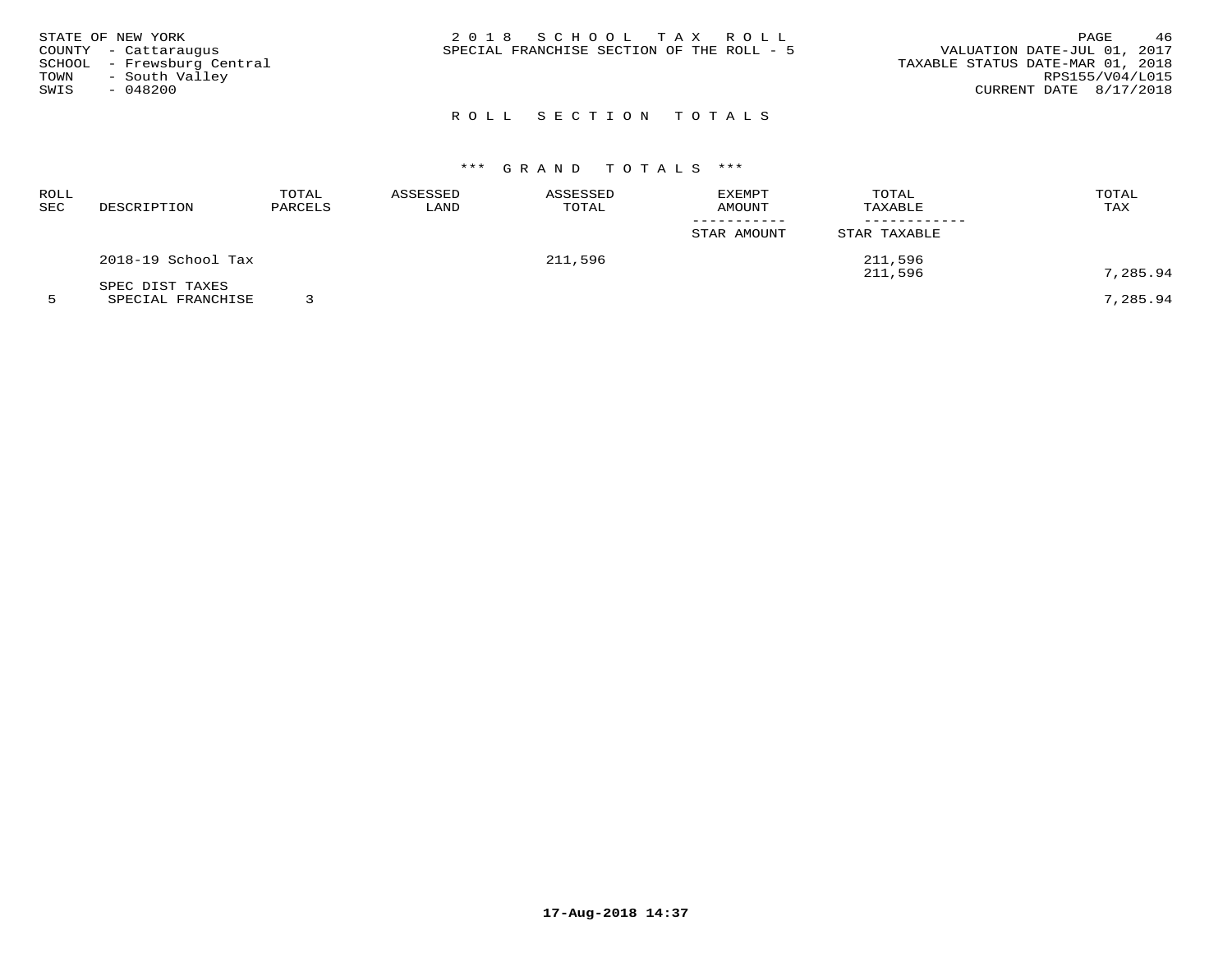| STATE OF NEW YORK<br>COUNTY - Cattaraugus<br>SCHOOL - Frewsburg Central<br>- South Valley<br>TOWN<br>SWIS<br>$-048200$          | 2018                                                                                    | S C H O O L              | TAX ROLL<br>UTILITY & R.R. SECTION OF THE ROLL - 6<br>OWNERS NAME SEQUENCE<br>UNIFORM PERCENT OF VALUE IS 072.00 | VALUATION DATE-JUL 01, 2017<br>TAXABLE STATUS DATE-MAR 01, 2018 | PAGE<br>47                           |
|---------------------------------------------------------------------------------------------------------------------------------|-----------------------------------------------------------------------------------------|--------------------------|------------------------------------------------------------------------------------------------------------------|-----------------------------------------------------------------|--------------------------------------|
| TAX MAP PARCEL NUMBER<br>CURRENT OWNERS NAME                                                                                    | SCHOOL DISTRICT                                                                         | LAND                     | TAX DESCRIPTION                                                                                                  | TAXABLE VALUE                                                   |                                      |
| CURRENT OWNERS ADDRESS                                                                                                          | PARCEL SIZE/GRID COORD                                                                  | TOTAL                    | SPECIAL DISTRICTS                                                                                                |                                                                 | TAX AMOUNT                           |
| ***********************                                                                                                         | Outside Plant                                                                           |                          |                                                                                                                  | ACCT 0530                                                       | BILL<br>139                          |
| 682.000-9915-825.150/288                                                                                                        | 883 Gas Trans Impr                                                                      |                          | 2018-19 School Tax                                                                                               | 62,667                                                          | 2,157.83                             |
| Kiantone Pipeline Corp<br>Attn: United Refining Co Of Pa Loc #888888<br>Attn Real Estate Dept<br>PO Box 599<br>Warren, PA 16365 | Frewsburg Centr 062401<br>0.2000 Frewsburg<br>Gas Trans<br>ACRES<br>0.01                | $\circ$<br>62,667        |                                                                                                                  |                                                                 |                                      |
|                                                                                                                                 | FULL MARKET VALUE                                                                       | 87,038                   |                                                                                                                  |                                                                 |                                      |
|                                                                                                                                 |                                                                                         |                          | TOTAL TAX ---                                                                                                    | DATE #1<br>AMT DUE                                              | $2,157.83**$<br>09/30/18<br>2,157.83 |
|                                                                                                                                 |                                                                                         |                          |                                                                                                                  | ************ 682.000-9915-132.350/188 ***                       |                                      |
| 682.000-9915-132.350/188                                                                                                        | Outside Plant<br>884 Elec Dist Out                                                      |                          | 2018-19 School Tax                                                                                               | ACCT 0534<br>65,617                                             | BILL 140<br>2,259.41                 |
| National Grid Power Corp.<br>300 Erie Blvd West<br>Syracuse, NY 13202                                                           | Frewsburg Centr 062401<br>Loc #888888<br>0.0674 Frewsburg<br>Elec Dist<br>ACRES<br>0.01 | $\overline{0}$<br>65,617 |                                                                                                                  |                                                                 |                                      |
|                                                                                                                                 | FULL MARKET VALUE                                                                       | 91,135                   |                                                                                                                  |                                                                 |                                      |
|                                                                                                                                 |                                                                                         |                          | TOTAL TAX ---                                                                                                    | DATE #1<br>AMT DUE                                              | $2,259.41**$<br>09/30/18<br>2,259.41 |
|                                                                                                                                 |                                                                                         |                          |                                                                                                                  | *********** 682.000-9913-131.600/188 ***<br>ACCT 0449           |                                      |
| 682.000-9913-131.600/188<br>Nys Electric & Gas Corp                                                                             | Outside Plant<br>884 Elec Dist Out<br>Frewsburg Centr 062401                            | $\Omega$                 | 2018-19 School Tax                                                                                               | 1,200                                                           | BILL 141<br>41.32                    |
| Avangrid Mang. Co. Local Tax<br>One City Centr 5th Floor<br>Portland, ME 04101                                                  | Loc #888888<br>1.0000 Randolph<br>Elec Dist<br>ACRES<br>0.01                            | 1,200                    |                                                                                                                  |                                                                 |                                      |
|                                                                                                                                 | FULL MARKET VALUE                                                                       | 1,667                    |                                                                                                                  |                                                                 |                                      |
|                                                                                                                                 |                                                                                         |                          | TOTAL TAX ---                                                                                                    | DATE #1<br>AMT DUE                                              | $41.32**$<br>09/30/18<br>41.32       |
|                                                                                                                                 |                                                                                         |                          |                                                                                                                  |                                                                 |                                      |
| 682.000-9915-629./188                                                                                                           | Outside Plant<br>836 Telecom. eq.                                                       |                          | 2018-19 School Tax                                                                                               | ACCT 0532<br>10,995                                             | BILL 142<br>378.59                   |
| Windstream New York Inc.<br>c/o Duff & Phelps                                                                                   | Frewsburg Centr 062401<br>Loc #888888                                                   | $\Omega$<br>10,995       |                                                                                                                  |                                                                 |                                      |
| PO Box 2629<br>Addison, TX 75001                                                                                                | 0.0802 Frewsburg<br>Poles, Wire, Cable, Etc<br><b>ACRES</b><br>0.01                     |                          |                                                                                                                  |                                                                 |                                      |
|                                                                                                                                 | FULL MARKET VALUE                                                                       | 15,271                   |                                                                                                                  |                                                                 |                                      |
|                                                                                                                                 |                                                                                         |                          | TOTAL TAX ---                                                                                                    | DATE #1<br>AMT DUE                                              | $378.59**$<br>09/30/18<br>378.59     |
|                                                                                                                                 |                                                                                         |                          |                                                                                                                  |                                                                 | * * * * * * * *                      |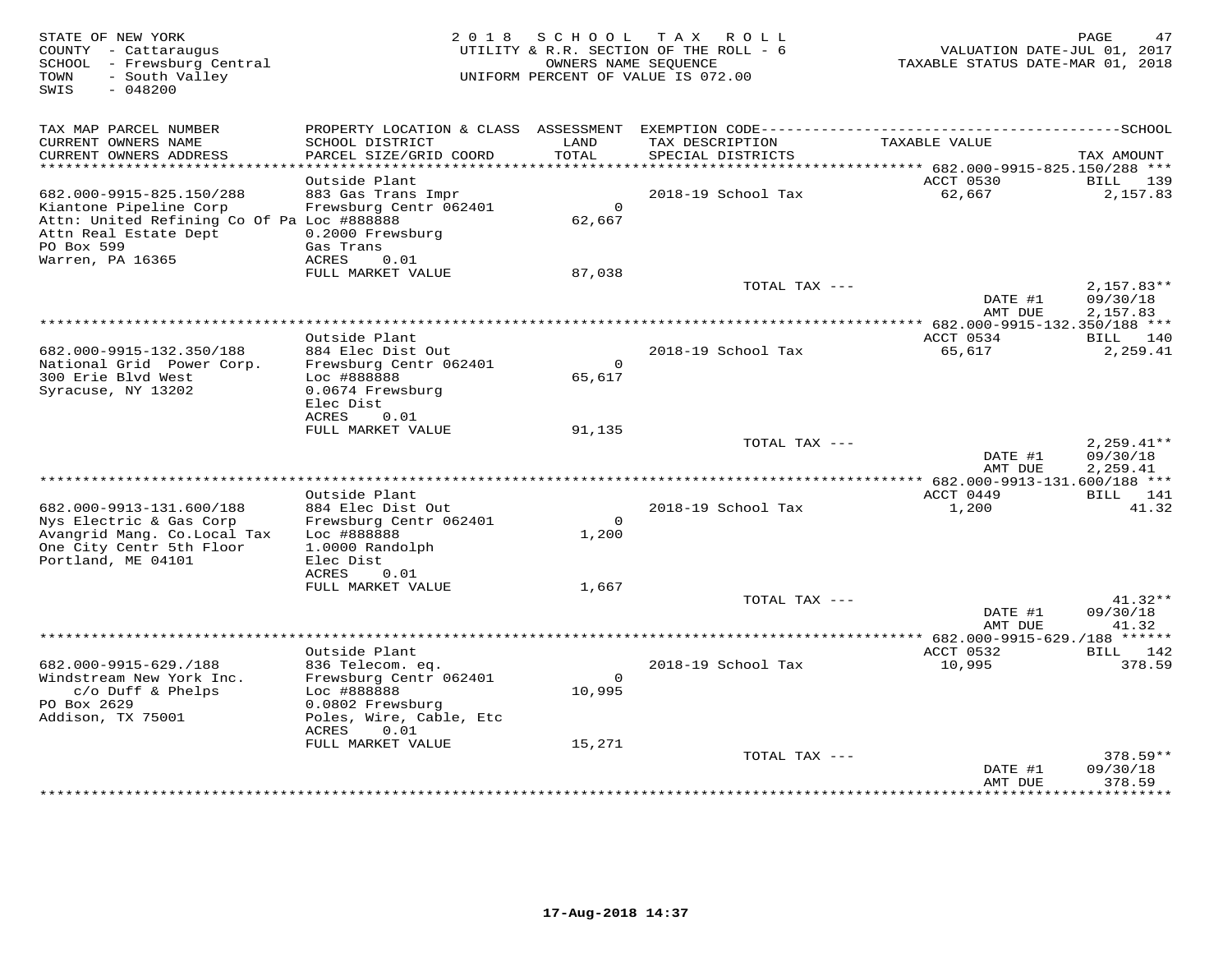| STATE OF NEW YORK<br>COUNTY - Cattaraugus<br>SCHOOL - Frewsburg Central<br>TOWN - South Valley<br>SWIS<br>- 048200 | 2018 SCHOOL TAX ROLL<br>UTILITY & R.R. SECTION OF THE ROLL - 6 | 48<br>PAGE<br>VALUATION DATE-JUL 01, 2017<br>TAXABLE STATUS DATE-MAR 01, 2018<br>RPS155/V04/L015<br>CURRENT DATE 8/17/2018 |
|--------------------------------------------------------------------------------------------------------------------|----------------------------------------------------------------|----------------------------------------------------------------------------------------------------------------------------|
|                                                                                                                    | ROLL SUB SECTION- - TOTALS                                     |                                                                                                                            |

|                  |              | $m \wedge m$ |      | FNT C                                   | AL                         | <u>'</u> XEMPT |       | $m \wedge m \wedge n$ |
|------------------|--------------|--------------|------|-----------------------------------------|----------------------------|----------------|-------|-----------------------|
| C <sub>CDI</sub> | $ -$<br>NAME | PARO         | TVDF | ,, , ,, <del>,</del><br>▵<br>۳۰ تابلد ک | , <del>,</del> , , , , , , | $\cdots$       | VALUE | $m \times r$<br>- −-  |

### NO SPECIAL DISTRICTS AT THIS LEVEL

\*\*\* S C H O O L D I S T R I C T S U M M A R Y \*\*\*

| CODE   | DISTRICT NAME                    | TOTAL<br>PARCELS | ASSESSED<br>LAND | ASSESSED<br>TOTAL | EXEMPT<br>AMOUNT | TOTAL<br>TAXABLE |           |
|--------|----------------------------------|------------------|------------------|-------------------|------------------|------------------|-----------|
|        |                                  |                  |                  |                   | STAR AMOUNT      | STAR TAXABLE     | TOTAL TAX |
|        | Frewsburg Central                | 4                |                  | 140,479           |                  | 140,479          |           |
| 062401 |                                  |                  |                  |                   |                  | 140,479          | 4,837.15  |
|        | SUB-TOTAL                        | 4                |                  | 140,479           |                  | 140,479          |           |
|        | $S \cup B - T \cup T A L (CONT)$ |                  |                  |                   |                  | 140,479          | 4,837.15  |
|        | TOTAL                            | 4                |                  | 140,479           |                  | 140,479          |           |
|        | T O T A L (CONT)                 |                  |                  |                   |                  | 140,479          | 4,837.15  |

# \*\*\* S Y S T E M C O D E S S U M M A R Y \*\*\*

NO SYSTEM EXEMPTIONS AT THIS LEVEL

\*\*\* E X E M P T I O N S U M M A R Y \*\*\*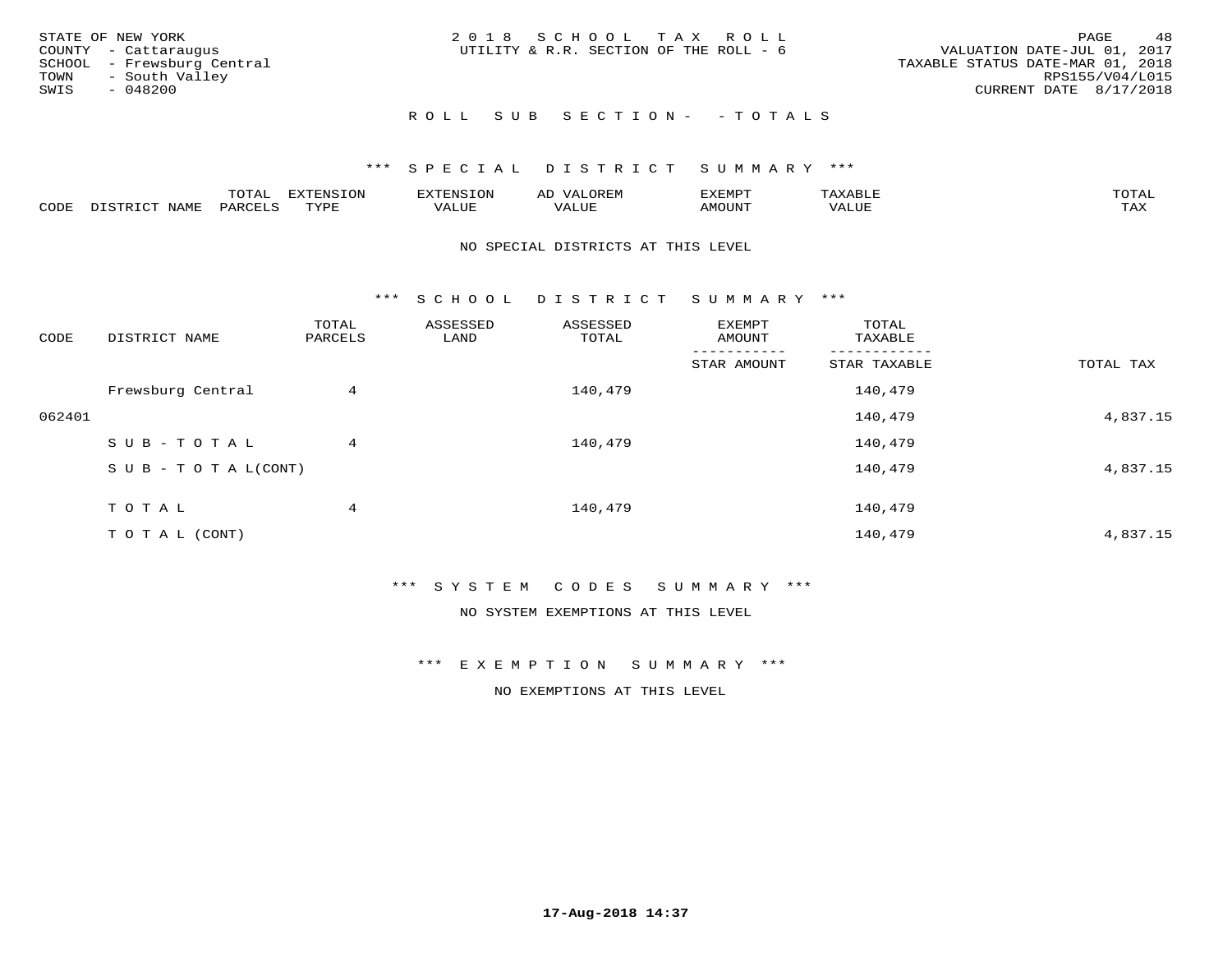| STATE OF NEW YORK<br>COUNTY - Cattaraugus<br>SCHOOL - Frewsburg Central<br>- South Valley<br>TOWN<br>SWIS<br>$-048200$ | 2018 SCHOOL TAX ROLL<br>UTILITY & R.R. SECTION OF THE ROLL - 6 | 49<br>PAGE<br>VALUATION DATE-JUL 01, 2017<br>TAXABLE STATUS DATE-MAR 01, 2018<br>RPS155/V04/L015<br>CURRENT DATE 8/17/2018 |
|------------------------------------------------------------------------------------------------------------------------|----------------------------------------------------------------|----------------------------------------------------------------------------------------------------------------------------|
|                                                                                                                        | ROLL SUB SECTION- - TOTALS                                     |                                                                                                                            |

| <b>ROLL</b><br><b>SEC</b> | DESCRIPTION                         | TOTAL<br>PARCELS | ASSESSED<br>LAND | ASSESSED<br>TOTAL | EXEMPT<br>AMOUNT | TOTAL<br>TAXABLE   | TOTAL<br>TAX |
|---------------------------|-------------------------------------|------------------|------------------|-------------------|------------------|--------------------|--------------|
|                           |                                     |                  |                  |                   | STAR AMOUNT      | STAR TAXABLE       |              |
|                           | 2018-19 School Tax                  |                  |                  | 140,479           |                  | 140,479<br>140,479 | 4,837.15     |
|                           | SPEC DIST TAXES<br>UTILITIES & N.C. |                  |                  |                   |                  |                    | 4,837.15     |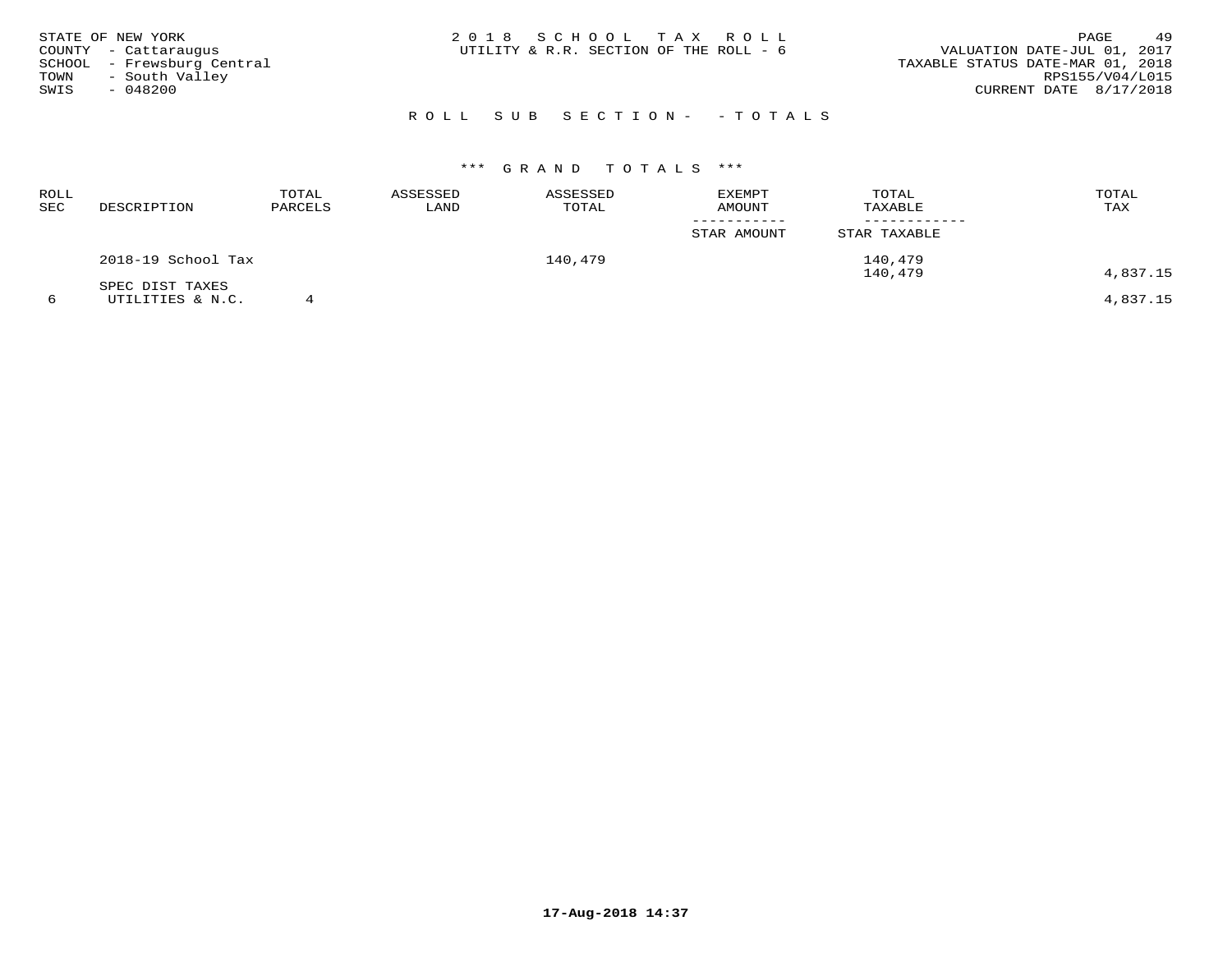| STATE OF NEW YORK<br>COUNTY - Cattaraugus<br>SCHOOL - Frewsburg Central<br>TOWN - South Valley<br>SWIS<br>- 048200 | 2018 SCHOOL TAX ROLL<br>UTILITY & R.R. SECTION OF THE ROLL - 6 | 50<br>PAGE<br>VALUATION DATE-JUL 01, 2017<br>TAXABLE STATUS DATE-MAR 01, 2018<br>RPS155/V04/L015<br>CURRENT DATE 8/17/2018 |
|--------------------------------------------------------------------------------------------------------------------|----------------------------------------------------------------|----------------------------------------------------------------------------------------------------------------------------|
|                                                                                                                    | ROLL SECTION TOTALS                                            |                                                                                                                            |

|      |             | ----           | : IN S | F.N.S         | ₩     | רסMד¥י |                       | momn |
|------|-------------|----------------|--------|---------------|-------|--------|-----------------------|------|
| CODE | <b>NAMP</b> | דהה מ<br>$H$ K | TVDF   | - ---<br>ALUE | 7ALUE | \MOUNT | TITT.<br>7 A.L<br>⊐∪r | TAX  |

### NO SPECIAL DISTRICTS AT THIS LEVEL

\*\*\* S C H O O L D I S T R I C T S U M M A R Y \*\*\*

| CODE   | DISTRICT NAME                    | TOTAL<br>PARCELS | ASSESSED<br>LAND | ASSESSED<br>TOTAL | EXEMPT<br>AMOUNT | TOTAL<br>TAXABLE |           |
|--------|----------------------------------|------------------|------------------|-------------------|------------------|------------------|-----------|
|        |                                  |                  |                  |                   | STAR AMOUNT      | STAR TAXABLE     | TOTAL TAX |
|        | Frewsburg Central                | 4                |                  | 140,479           |                  | 140,479          |           |
| 062401 |                                  |                  |                  |                   |                  | 140,479          | 4,837.15  |
|        | SUB-TOTAL                        | 4                |                  | 140,479           |                  | 140,479          |           |
|        | $S \cup B - T \cup T A L (CONT)$ |                  |                  |                   |                  | 140,479          | 4,837.15  |
|        | T O T A L                        | 4                |                  | 140,479           |                  | 140,479          |           |
|        |                                  |                  |                  |                   |                  |                  |           |
|        | T O T A L (CONT)                 |                  |                  |                   |                  | 140,479          | 4,837.15  |

# \*\*\* S Y S T E M C O D E S S U M M A R Y \*\*\*

NO SYSTEM EXEMPTIONS AT THIS LEVEL

\*\*\* E X E M P T I O N S U M M A R Y \*\*\*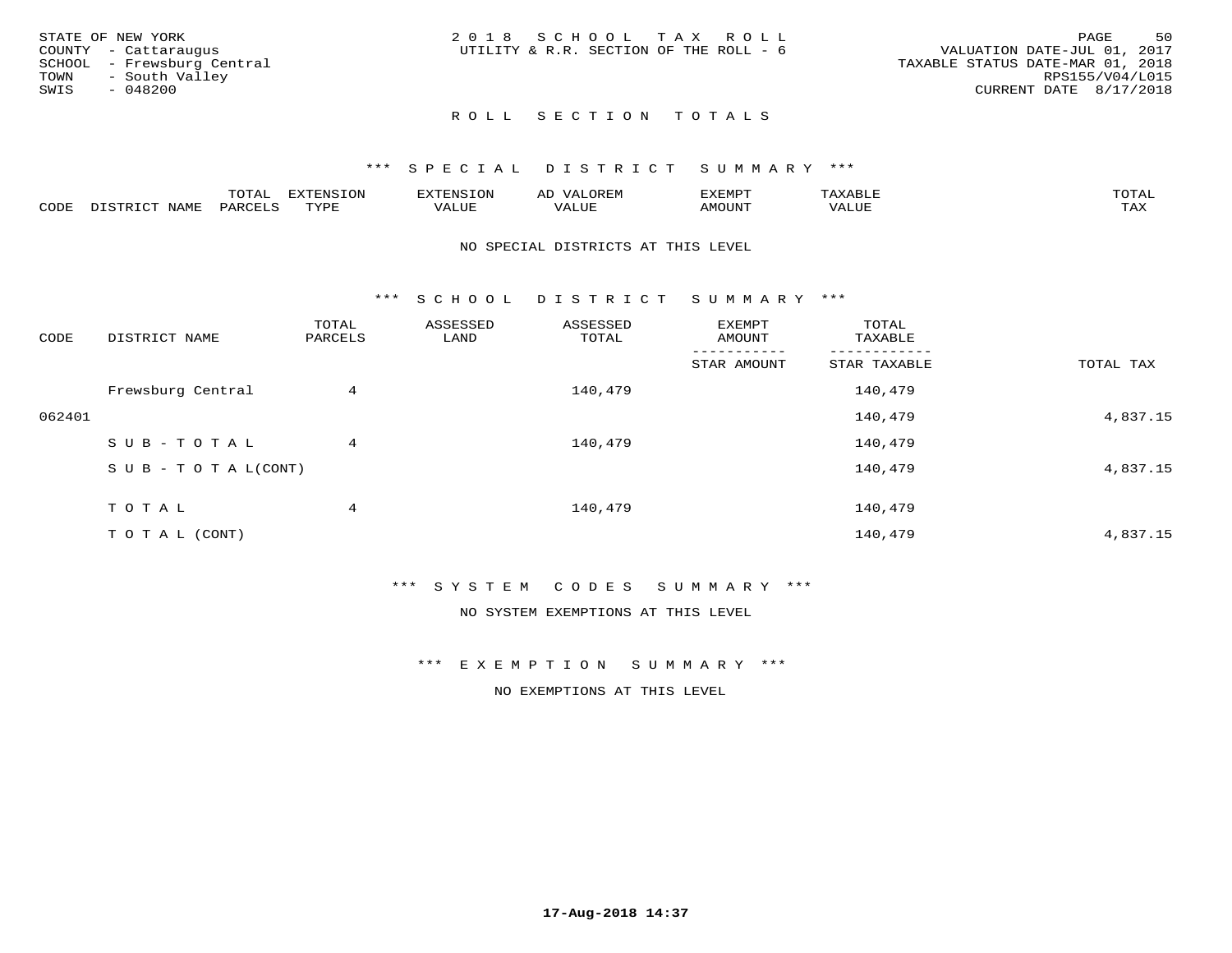| STATE OF NEW YORK<br>COUNTY - Cattaraugus<br>SCHOOL - Frewsburg Central<br>- South Valley<br>TOWN<br>SWIS<br>$-048200$ |  | 2018 SCHOOL TAX ROLL<br>UTILITY & R.R. SECTION OF THE ROLL - 6 |  | VALUATION DATE-JUL 01, 2017<br>TAXABLE STATUS DATE-MAR 01, 2018 | PAGE<br>RPS155/V04/L015<br>CURRENT DATE 8/17/2018 | 51 |
|------------------------------------------------------------------------------------------------------------------------|--|----------------------------------------------------------------|--|-----------------------------------------------------------------|---------------------------------------------------|----|
|                                                                                                                        |  | ROLL SECTION TOTALS                                            |  |                                                                 |                                                   |    |

| ROLL<br>SEC | DESCRIPTION        | TOTAL<br>PARCELS | ASSESSED<br>LAND | ASSESSED<br>TOTAL | EXEMPT<br><b>AMOUNT</b> | TOTAL<br>TAXABLE   | TOTAL<br>TAX |
|-------------|--------------------|------------------|------------------|-------------------|-------------------------|--------------------|--------------|
|             |                    |                  |                  |                   | STAR AMOUNT             | STAR TAXABLE       |              |
|             | 2018-19 School Tax |                  |                  | 140,479           |                         | 140,479<br>140,479 | 4,837.15     |
|             | SPEC DIST TAXES    |                  |                  |                   |                         |                    |              |
|             | UTILITIES & N.C.   |                  |                  |                   |                         |                    | 4,837.15     |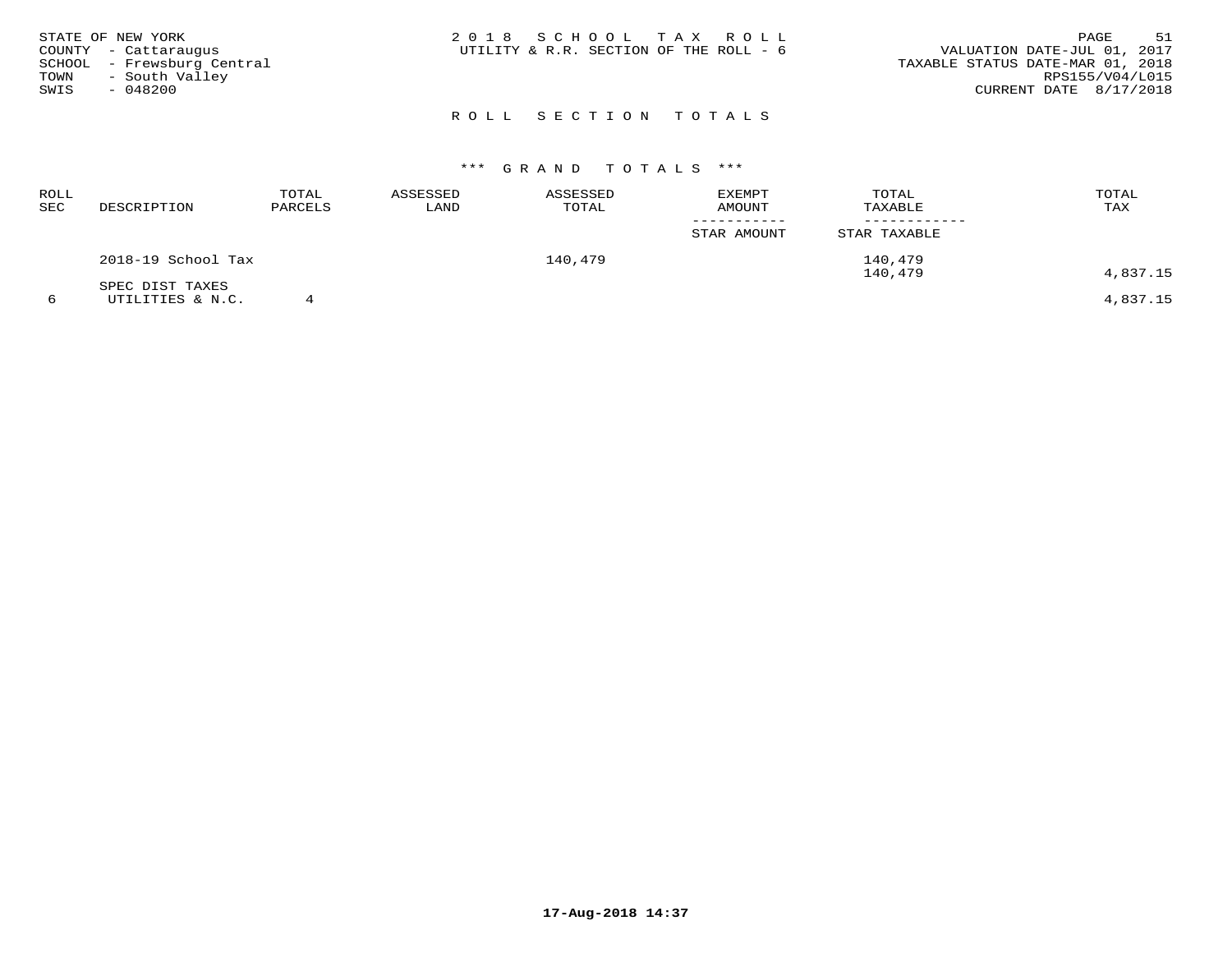| STATE OF NEW YORK<br>COUNTY<br>- Cattaraugus<br>- Frewsburg Central<br>SCHOOL<br>- South Valley<br>TOWN<br>SWIS<br>$-048200$ | 2018                      | S C H O O L<br>OWNERS NAME SEOUENCE | T A X<br>R O L L<br>WHOLLY EXEMPT SECTION OF THE ROLL - 8<br>UNIFORM PERCENT OF VALUE IS 072.00 | TAXABLE STATUS DATE-MAR 01, | 52<br>PAGE<br>VALUATION DATE-JUL 01,<br>2017<br>2018 |
|------------------------------------------------------------------------------------------------------------------------------|---------------------------|-------------------------------------|-------------------------------------------------------------------------------------------------|-----------------------------|------------------------------------------------------|
| TAX MAP PARCEL NUMBER                                                                                                        | PROPERTY LOCATION & CLASS | ASSESSMENT                          |                                                                                                 |                             |                                                      |
| CURRENT OWNERS NAME                                                                                                          | SCHOOL DISTRICT           | LAND                                | TAX DESCRIPTION                                                                                 | TAXABLE VALUE               |                                                      |
| CURRENT OWNERS ADDRESS                                                                                                       | PARCEL SIZE/GRID COORD    | TOTAL                               | SPECIAL DISTRICTS                                                                               |                             | TAX AMOUNT                                           |
|                                                                                                                              |                           |                                     |                                                                                                 |                             | ***********                                          |
|                                                                                                                              | Robin Hill Rd             |                                     |                                                                                                 | ACCT 0736                   |                                                      |
| 105.002-1-36.1/1                                                                                                             | 833 Radio                 |                                     | NON-PROFIT 25300                                                                                |                             | 123,400                                              |
| Family Life Ministries                                                                                                       | Frewsburg Centr 062401    | $\Omega$                            | 2018-19 School Tax                                                                              | 0.00                        | 0.00                                                 |
| Attn: Family Life Network                                                                                                    | Leased Land               | 123,400                             |                                                                                                 |                             |                                                      |
| PO Box 506                                                                                                                   | 0.01<br>ACRES             |                                     |                                                                                                 |                             |                                                      |
| Bath, NY 14810                                                                                                               | FULL MARKET VALUE         | 171,389                             |                                                                                                 |                             |                                                      |
|                                                                                                                              |                           |                                     |                                                                                                 | $TOTAL$ $TAX$ $---$         | $0.00**$                                             |
|                                                                                                                              |                           |                                     |                                                                                                 |                             |                                                      |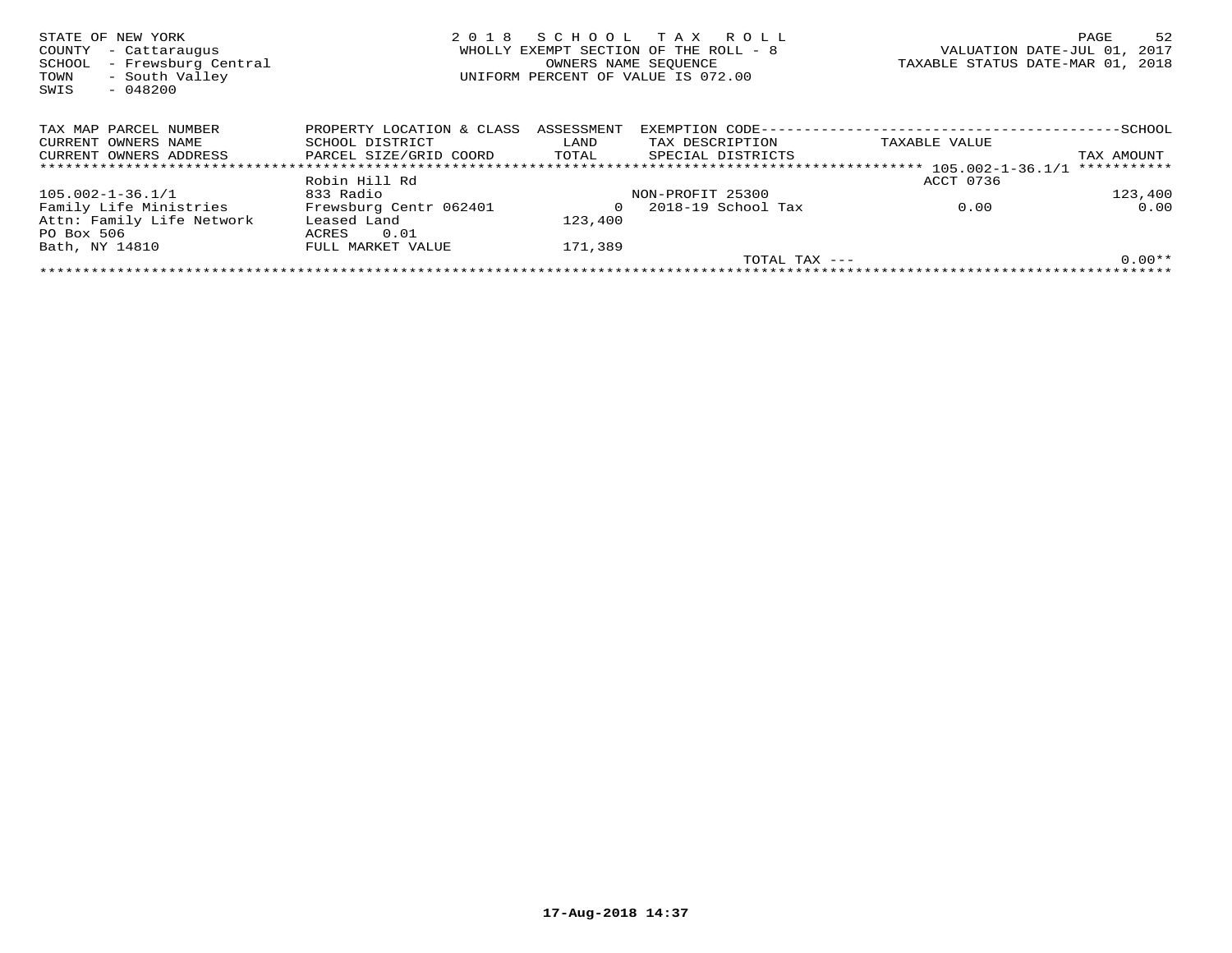| STATE OF NEW YORK          | 2018 SCHOOL TAX ROLL                  | 53<br>PAGE                       |
|----------------------------|---------------------------------------|----------------------------------|
| COUNTY - Cattaraugus       | WHOLLY EXEMPT SECTION OF THE ROLL - 8 | VALUATION DATE-JUL 01, 2017      |
| SCHOOL - Frewsburg Central |                                       | TAXABLE STATUS DATE-MAR 01, 2018 |
| TOWN<br>- South Valley     | UNIFORM PERCENT OF VALUE IS 072.00    | RPS155/V04/L015                  |
| SWIS<br>- 048200           |                                       | CURRENT DATE 8/17/2018           |
|                            | ROLL SUB SECTION- - TOTALS            |                                  |

|      |                  | TOTAL   | <b>DYMONIC TONT</b><br>7.NR TOIZ | 'ENS. | OREM<br>AL'             | דים איה צי | $x \sim$ $\sim$ | TOTAI |
|------|------------------|---------|----------------------------------|-------|-------------------------|------------|-----------------|-------|
| CODE | DISTRICT<br>NAME | PARCELS | TVDF<br>ت ہے۔                    | VALUE | . <del>.</del><br>VALUE | AMOUNT     | VALUE           | TAX   |

### NO SPECIAL DISTRICTS AT THIS LEVEL

\*\*\* S C H O O L D I S T R I C T S U M M A R Y \*\*\*

| CODE   | DISTRICT NAME                                                                                                   | TOTAL<br>PARCELS | ASSESSED<br>LAND | ASSESSED<br>TOTAL | <b>EXEMPT</b><br>AMOUNT | TOTAL<br>TAXABLE<br>-------- |           |
|--------|-----------------------------------------------------------------------------------------------------------------|------------------|------------------|-------------------|-------------------------|------------------------------|-----------|
|        |                                                                                                                 |                  |                  |                   | STAR AMOUNT             | STAR TAXABLE                 | TOTAL TAX |
|        | Frewsburg Central                                                                                               |                  |                  | 123,400           | 123,400                 |                              |           |
| 062401 |                                                                                                                 |                  |                  |                   |                         |                              |           |
|        | SUB-TOTAL                                                                                                       |                  |                  | 123,400           | 123,400                 |                              |           |
|        | $S \cup B - T \cup T A L (CONT)$                                                                                |                  |                  |                   |                         |                              |           |
|        |                                                                                                                 |                  |                  |                   |                         |                              |           |
|        | TOTAL                                                                                                           |                  |                  | 123,400           | 123,400                 |                              |           |
|        | the contract of the contract of the contract of the contract of the contract of the contract of the contract of |                  |                  |                   |                         |                              |           |

T O T A L (CONT)

# \*\*\* S Y S T E M C O D E S S U M M A R Y \*\*\*

### NO SYSTEM EXEMPTIONS AT THIS LEVEL

| CODE  | DESCRIPTION         | TOTAL<br>PARCELS | SCHOOL             |
|-------|---------------------|------------------|--------------------|
| 25300 | NON-PROFIT<br>TOTAL |                  | 123,400<br>123,400 |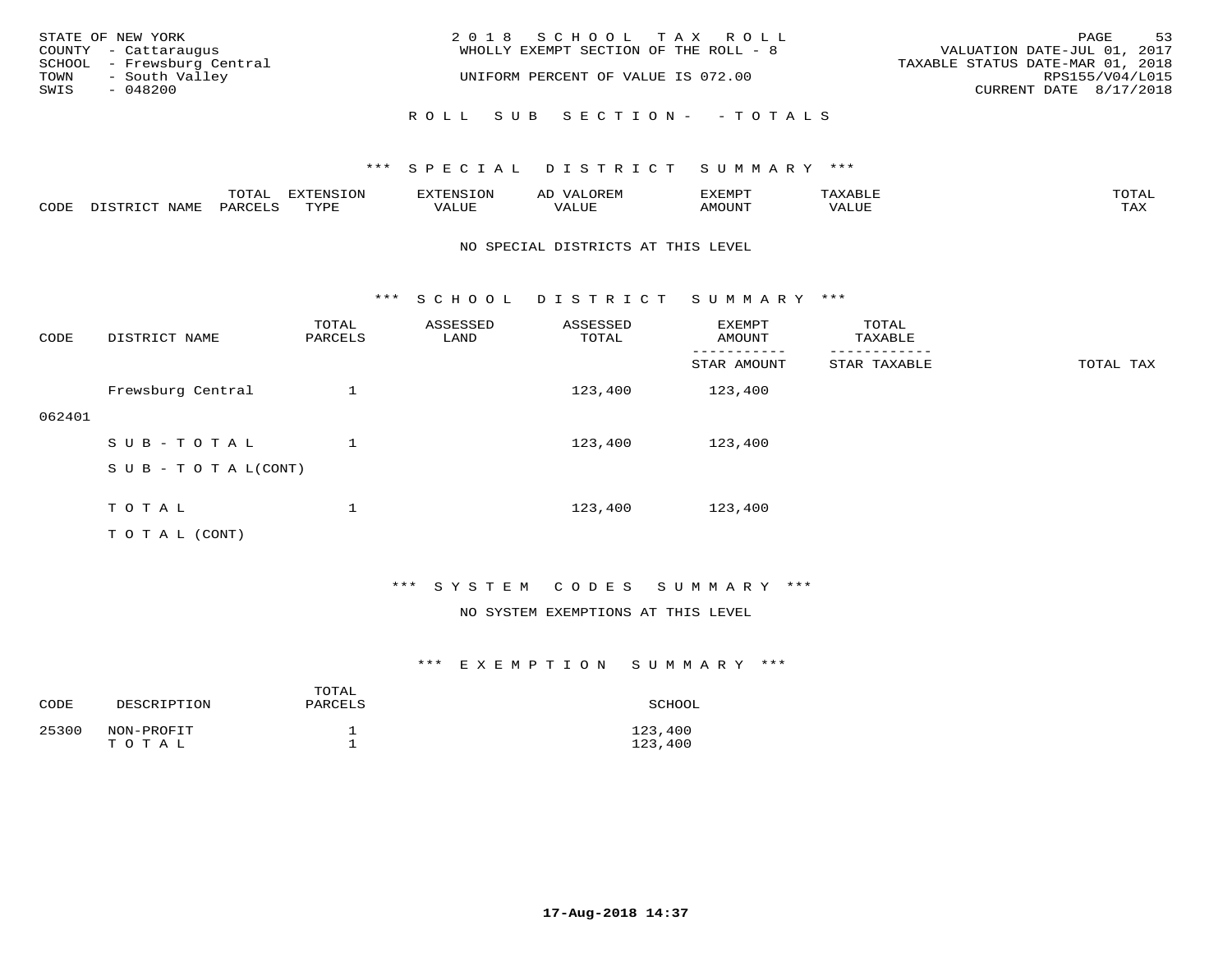| STATE OF NEW YORK          | 2018 SCHOOL TAX ROLL                  | - 54<br>PAGE                     |
|----------------------------|---------------------------------------|----------------------------------|
| COUNTY - Cattaraugus       | WHOLLY EXEMPT SECTION OF THE ROLL - 8 | VALUATION DATE-JUL 01, 2017      |
| SCHOOL - Frewsburg Central |                                       | TAXABLE STATUS DATE-MAR 01, 2018 |
| - South Valley<br>TOWN     | UNIFORM PERCENT OF VALUE IS 072.00    | RPS155/V04/L015                  |
| SWIS<br>- 048200           |                                       | CURRENT DATE 8/17/2018           |
|                            |                                       |                                  |
|                            | ROLL SUB SECTION- - TOTALS            |                                  |

| ROLL<br><b>SEC</b> | DESCRIPTION                                    | TOTAL<br>PARCELS | ASSESSED<br>LAND | ASSESSED<br>TOTAL | EXEMPT<br>AMOUNT | TOTAL<br>TAXABLE | TOTAL<br>TAX |
|--------------------|------------------------------------------------|------------------|------------------|-------------------|------------------|------------------|--------------|
|                    |                                                |                  |                  |                   | STAR AMOUNT      | STAR TAXABLE     |              |
|                    | RS 8 TOTAL<br>SPEC DIST TAXES<br>WHOLLY EXEMPT |                  |                  | 123,400           | 123,400          |                  |              |

**17-Aug-2018 14:37**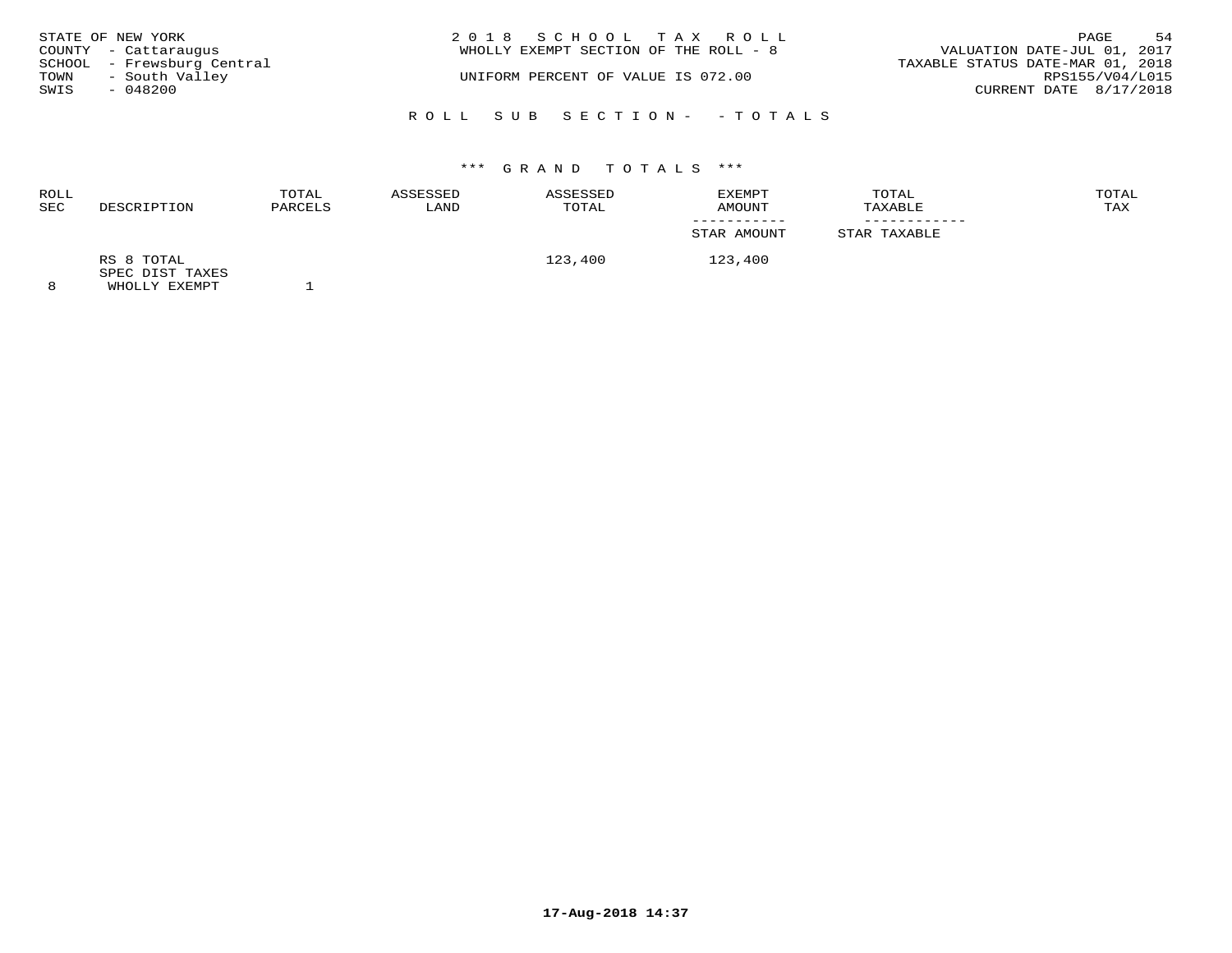| STATE OF NEW YORK<br>COUNTY - Cattaraugus<br>SCHOOL - Frewsburg Central<br>TOWN<br>- South Valley | 2018 SCHOOL TAX ROLL<br>WHOLLY EXEMPT SECTION OF THE ROLL - 8<br>UNIFORM PERCENT OF VALUE IS 072.00 | 55<br>PAGE<br>VALUATION DATE-JUL 01, 2017<br>TAXABLE STATUS DATE-MAR 01, 2018<br>RPS155/V04/L015 |
|---------------------------------------------------------------------------------------------------|-----------------------------------------------------------------------------------------------------|--------------------------------------------------------------------------------------------------|
| SWIS<br>- 048200                                                                                  | ROLL SECTION TOTALS                                                                                 | CURRENT DATE 8/17/2018                                                                           |

|      |                                       | mom n<br>⊥∪⊥AL | $maxC = 21$<br>mazma<br>⊥∪⊥ | 'H'IN - | ΑIJ<br>urei | <i>S</i> XEMPT | `XABL∟<br>$\rightarrow$ | TOTA <sup>.</sup>   |
|------|---------------------------------------|----------------|-----------------------------|---------|-------------|----------------|-------------------------|---------------------|
| CODE | NAME<br>. ו פידי פידר<br>$T^{\prime}$ | PARO           | TVDL<br><u>ی ہے</u> ۔       | VALUE   | , Alut      | MOUNT          | VALUE                   | $m \times r$<br>LΑΔ |

### NO SPECIAL DISTRICTS AT THIS LEVEL

\*\*\* S C H O O L D I S T R I C T S U M M A R Y \*\*\*

| CODE   | DISTRICT NAME                                                                                                   | TOTAL<br>PARCELS | ASSESSED<br>LAND | ASSESSED<br>TOTAL | EXEMPT<br>AMOUNT | TOTAL<br>TAXABLE |           |
|--------|-----------------------------------------------------------------------------------------------------------------|------------------|------------------|-------------------|------------------|------------------|-----------|
|        |                                                                                                                 |                  |                  |                   | STAR AMOUNT      | STAR TAXABLE     | TOTAL TAX |
|        | Frewsburg Central                                                                                               |                  |                  | 123,400           | 123,400          |                  |           |
| 062401 |                                                                                                                 |                  |                  |                   |                  |                  |           |
|        | SUB-TOTAL                                                                                                       |                  |                  | 123,400           | 123,400          |                  |           |
|        | S U B - T O T A $L(CONT)$                                                                                       |                  |                  |                   |                  |                  |           |
|        |                                                                                                                 |                  |                  |                   |                  |                  |           |
|        | TOTAL                                                                                                           | $\mathbf{1}$     |                  | 123,400           | 123,400          |                  |           |
|        | the contract of the contract of the contract of the contract of the contract of the contract of the contract of |                  |                  |                   |                  |                  |           |

T O T A L (CONT)

# \*\*\* S Y S T E M C O D E S S U M M A R Y \*\*\*

### NO SYSTEM EXEMPTIONS AT THIS LEVEL

| CODE  | DESCRIPTION         | TOTAL<br>PARCELS | SCHOOL             |
|-------|---------------------|------------------|--------------------|
| 25300 | NON-PROFIT<br>TOTAL |                  | 123,400<br>123,400 |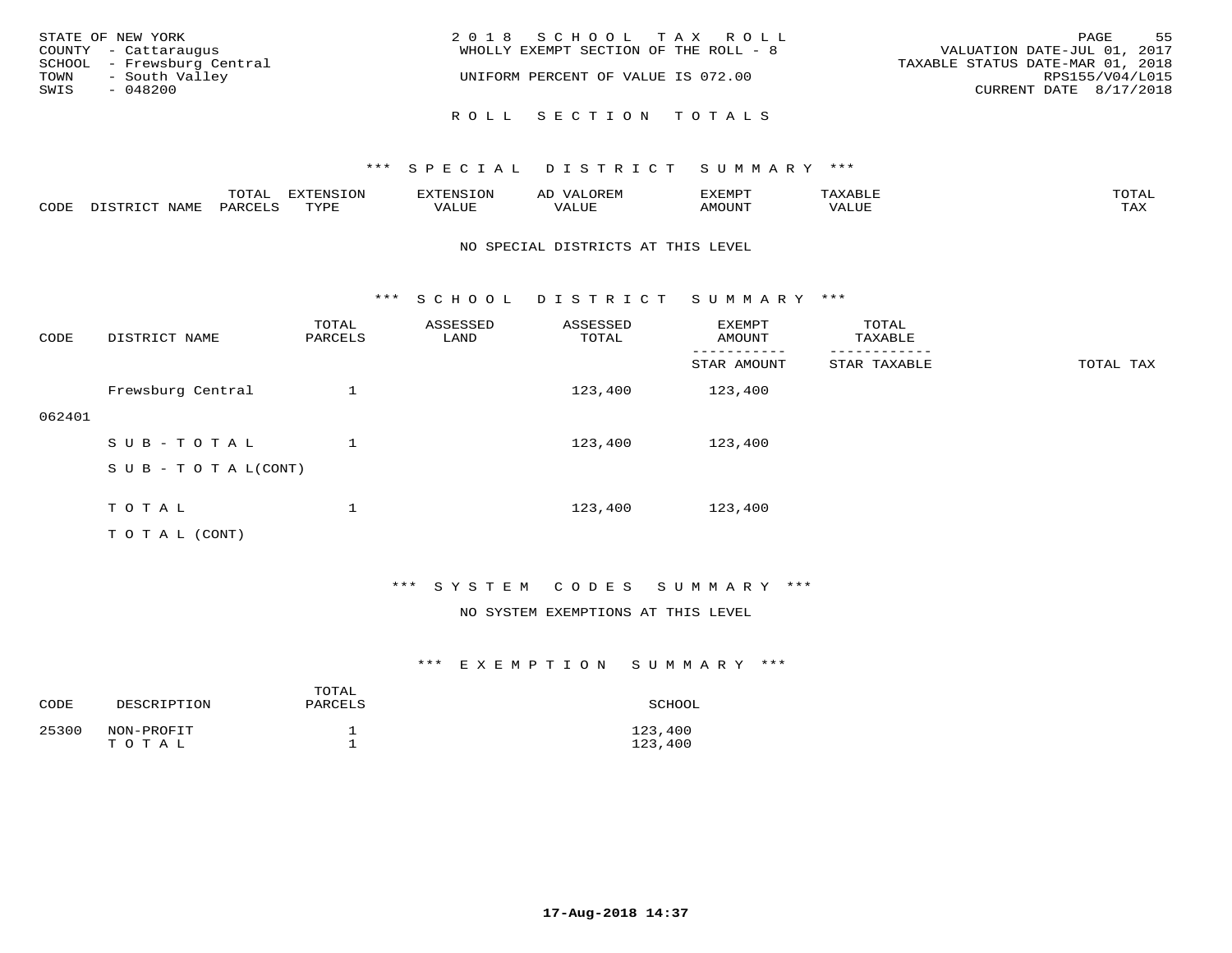| STATE OF NEW YORK<br>COUNTY - Cattaraugus<br>TOWN<br>SWIS<br>- 048200 | SCHOOL - Frewsburg Central<br>- South Valley | 2018 SCHOOL TAX ROLL<br>WHOLLY EXEMPT SECTION OF THE ROLL - 8<br>UNIFORM PERCENT OF VALUE IS 072.00 |  | VALUATION DATE-JUL 01, 2017<br>TAXABLE STATUS DATE-MAR 01, 2018<br>CURRENT DATE 8/17/2018 | PAGE<br>RPS155/V04/L015 | 56 |
|-----------------------------------------------------------------------|----------------------------------------------|-----------------------------------------------------------------------------------------------------|--|-------------------------------------------------------------------------------------------|-------------------------|----|
|                                                                       |                                              | ROLL SECTION TOTALS                                                                                 |  |                                                                                           |                         |    |

| ROLL<br><b>SEC</b> | DESCRIPTION                   | TOTAL<br>PARCELS | ASSESSED<br>LAND | ASSESSED<br>TOTAL | EXEMPT<br>AMOUNT | TOTAL<br>TAXABLE | TOTAL<br>TAX |
|--------------------|-------------------------------|------------------|------------------|-------------------|------------------|------------------|--------------|
|                    |                               |                  |                  |                   | STAR AMOUNT      | STAR TAXABLE     |              |
|                    | RS 8 TOTAL<br>SPEC DIST TAXES |                  |                  | 123,400           | 123,400          |                  |              |
| $\circ$            | <b>WUOTIV EVEMBT</b>          |                  |                  |                   |                  |                  |              |

8 WHOLLY EXEMPT 1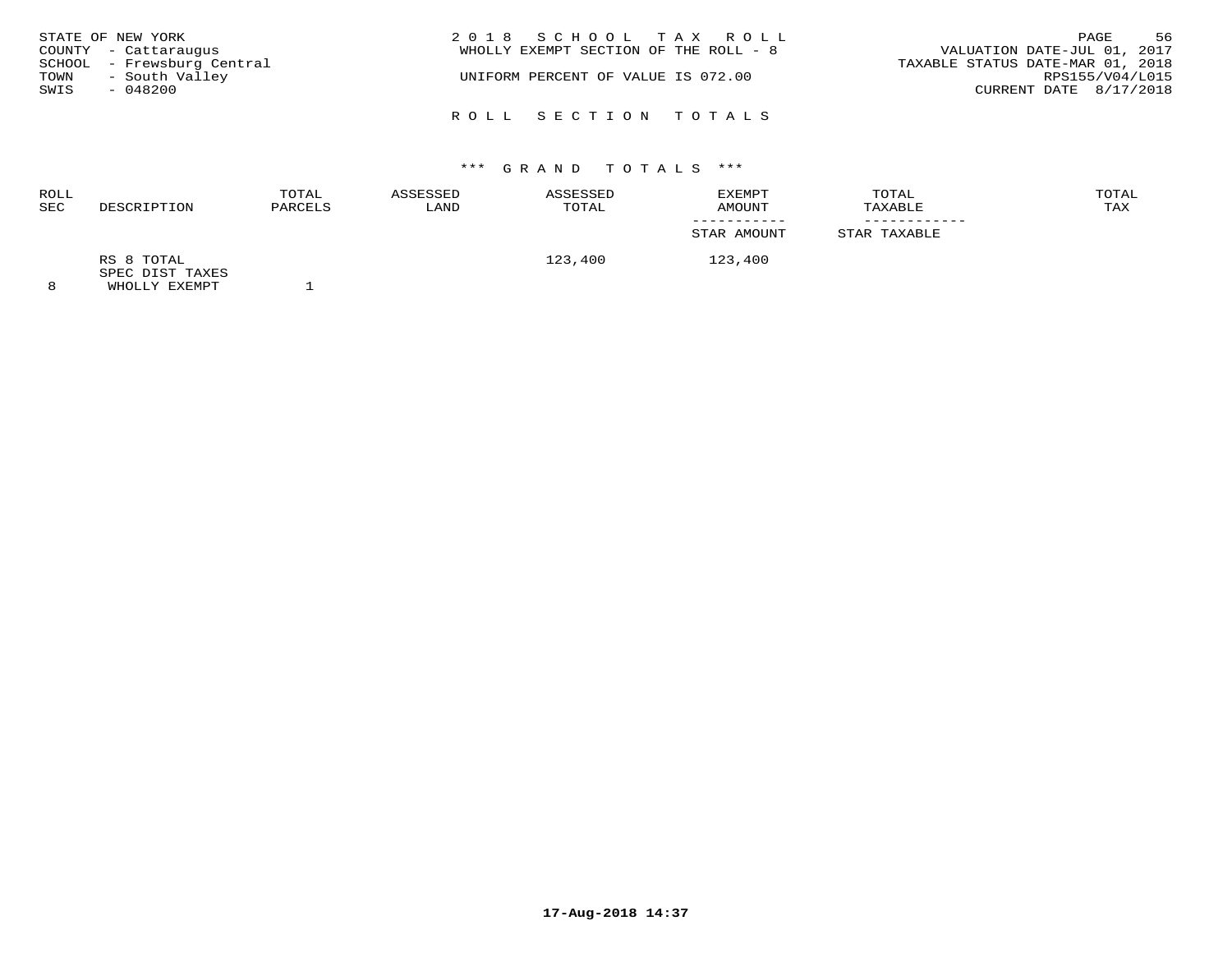| STATE OF NEW YORK          | 2018 SCHOOL TAX ROLL | 57<br>PAGE                       |
|----------------------------|----------------------|----------------------------------|
| COUNTY - Cattaraugus       |                      | VALUATION DATE-JUL 01, 2017      |
| SCHOOL - Frewsburg Central | SWIS TOTALS          | TAXABLE STATUS DATE-MAR 01, 2018 |
| TOWN<br>- South Valley     |                      | RPS155/V04/L015                  |
| $-048200$<br>SWIS          |                      | CURRENT DATE 8/17/2018           |

|      |                       | UIAL     | <b>EXTENSION</b> |               | A <sub>1</sub> | 'XEMP'        |                          | ⊥AA   | TOTAL |
|------|-----------------------|----------|------------------|---------------|----------------|---------------|--------------------------|-------|-------|
| CODE | <b>NLAME</b><br>comp: | DAPCFT.C | TVDF             | <i>J</i> ALUE |                | <b>AMOUNT</b> | , 7 7 T T T T T<br>VALUE | יחת ה | TAX   |

NO SPECIAL DISTRICTS AT THIS LEVEL

\*\*\* S C H O O L D I S T R I C T S U M M A R Y \*\*\*

| CODE   | DISTRICT NAME              | TOTAL<br>PARCELS | ASSESSED<br>LAND | ASSESSED<br>TOTAL | EXEMPT<br>AMOUNT | TOTAL<br>TAXABLE |           |            |
|--------|----------------------------|------------------|------------------|-------------------|------------------|------------------|-----------|------------|
|        |                            |                  |                  |                   | STAR AMOUNT      | STAR TAXABLE     | TAX RATE  | TOTAL TAX  |
|        | Frewsburg Central          | 143              | 2150,095         | 5655,687          | 127,138          | 5,528,549        |           |            |
| 062401 |                            |                  |                  |                   | 577,450          | 4,951,099        | 34.433230 | 170,482.32 |
|        | SUB-TOTAL                  | 143              | 2150,095         | 5655,687          | 127,138          | 5,528,549        |           |            |
|        | S U B - T O T A $L$ (CONT) |                  |                  |                   | 577,450          | 4,951,099        |           | 170,482.32 |
|        |                            |                  |                  |                   |                  |                  |           |            |
|        | TOTAL                      | 143              | 2150,095         | 5655,687          | 127,138          | 5,528,549        |           |            |
|        | T O T A L (CONT)           |                  |                  |                   | 577,450          | 4,951,099        |           | 170,482.32 |

\*\*\* S Y S T E M C O D E S S U M M A R Y \*\*\*

NO SYSTEM EXEMPTIONS AT THIS LEVEL

| SCHOOL                                            |
|---------------------------------------------------|
|                                                   |
|                                                   |
|                                                   |
|                                                   |
|                                                   |
| 123,400<br>3,738<br>237,150<br>340,300<br>704,588 |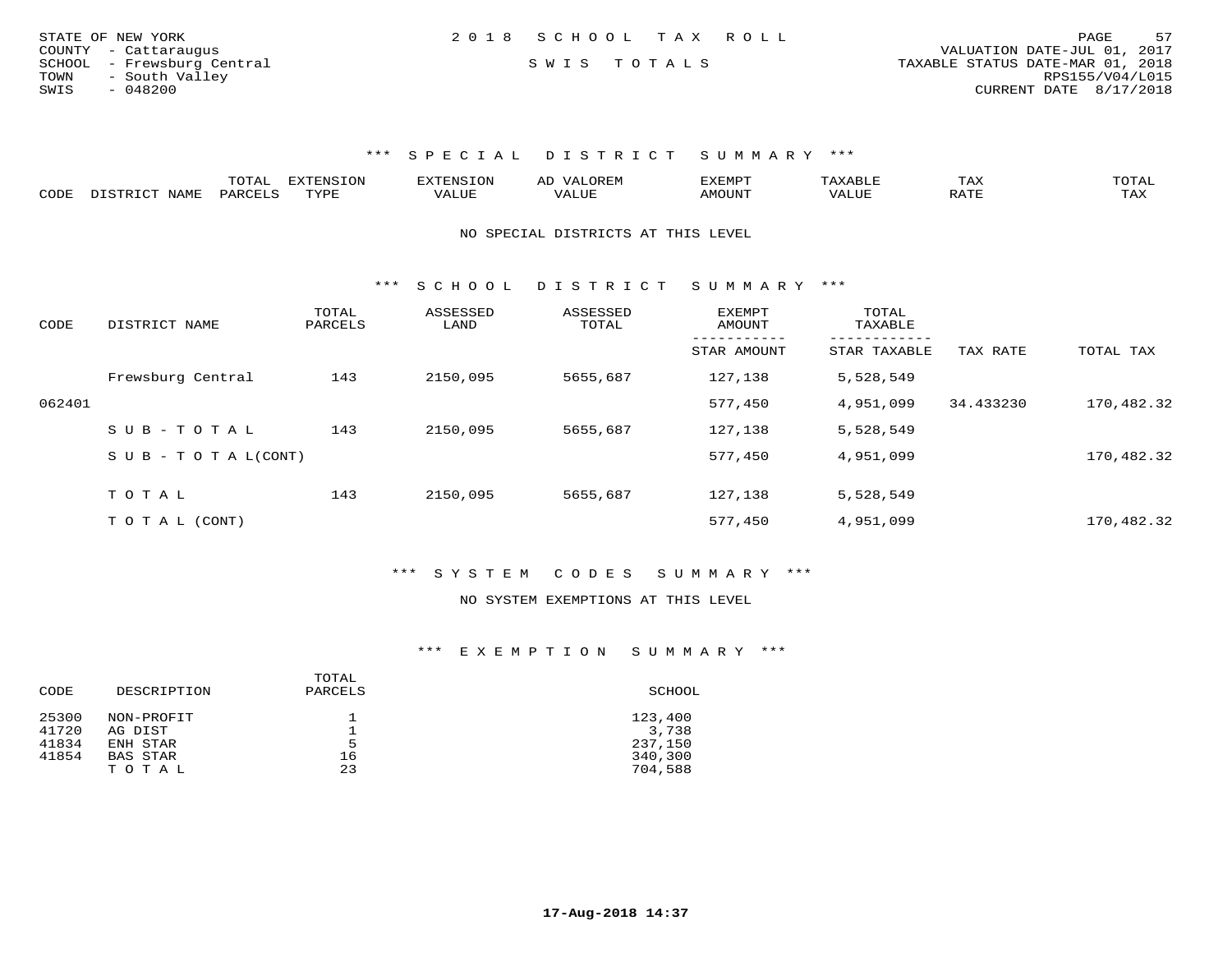| STATE OF NEW YORK    |  |           |                |                     |  |
|----------------------|--|-----------|----------------|---------------------|--|
| COUNTY - Cattaraugus |  |           |                |                     |  |
| SCHOOL               |  |           |                | - Frewsburg Central |  |
| TOWN                 |  |           | - South Valley |                     |  |
| SWIS                 |  | $-048200$ |                |                     |  |
|                      |  |           |                |                     |  |

# STATE OF NEW YORK 2 0 1 8 S C H O O L T A X R O L L PAGE 58

 COUNTY - Cattaraugus VALUATION DATE-JUL 01, 2017 SCHOOL - Frewsburg Central S W I S T O T A L S TAXABLE STATUS DATE-MAR 01, 2018 TOWN - South Valley RPS155/V04/L015SWIS - 048200 CURRENT DATE 8/17/2018

| <b>ROLL</b><br><b>SEC</b> | DESCRIPTION                          | TOTAL<br>PARCELS | ASSESSED<br>LAND | ASSESSED<br>TOTAL | <b>EXEMPT</b><br>AMOUNT | TOTAL<br>TAXABLE       |                    |            |
|---------------------------|--------------------------------------|------------------|------------------|-------------------|-------------------------|------------------------|--------------------|------------|
|                           |                                      |                  |                  |                   | STAR AMOUNT             | STAR TAXABLE           | TAX<br><b>RATE</b> |            |
|                           | 2018-19 School Tax                   |                  | 2150,095         | 5180,212          | 3,738<br>577,450        | 5,176,474<br>4,599,024 | 34.433230          | 158,359.23 |
| 1                         | SPEC DIST TAXES<br>TAXABLE           | 135              |                  |                   |                         |                        |                    | 158,359.23 |
|                           | 2018-19 School Tax                   |                  |                  | 211,596           |                         | 211,596<br>211,596     | 34.433230          | 7,285.94   |
| 5                         | SPEC DIST TAXES<br>SPECIAL FRANCHISE | 3                |                  |                   |                         |                        |                    | 7,285.94   |
|                           | 2018-19 School Tax                   |                  |                  | 140,479           |                         | 140,479<br>140,479     | 34.433230          | 4,837.15   |
| 6                         | SPEC DIST TAXES<br>UTILITIES & N.C.  | 4                |                  |                   |                         |                        |                    | 4,837.15   |
|                           |                                      |                  |                  |                   | 123,400                 |                        |                    |            |
| 8                         | SPEC DIST TAXES<br>WHOLLY EXEMPT     | $\mathbf{1}$     |                  |                   |                         |                        |                    |            |
|                           | 2018-19 School Tax                   |                  | 2150,095         | 5655,687          | 127,138<br>577,450      | 5,528,549<br>4,951,099 | 34.433230          | 170,482.32 |
|                           | SPEC DIST TAXES                      |                  |                  |                   |                         |                        |                    |            |
| $\star$                   | SUB TOTAL                            | 143              |                  |                   |                         |                        |                    | 170,482.32 |
|                           | 2018-19 School Tax                   |                  | 2150,095         | 5655,687          | 127,138<br>577,450      | 5,528,549<br>4,951,099 | 34.433230          | 170,482.32 |
|                           | SPEC DIST TAXES                      |                  |                  |                   |                         |                        |                    |            |
| $***$                     | GRAND TOTAL                          | 143              |                  |                   |                         |                        |                    | 170,482.32 |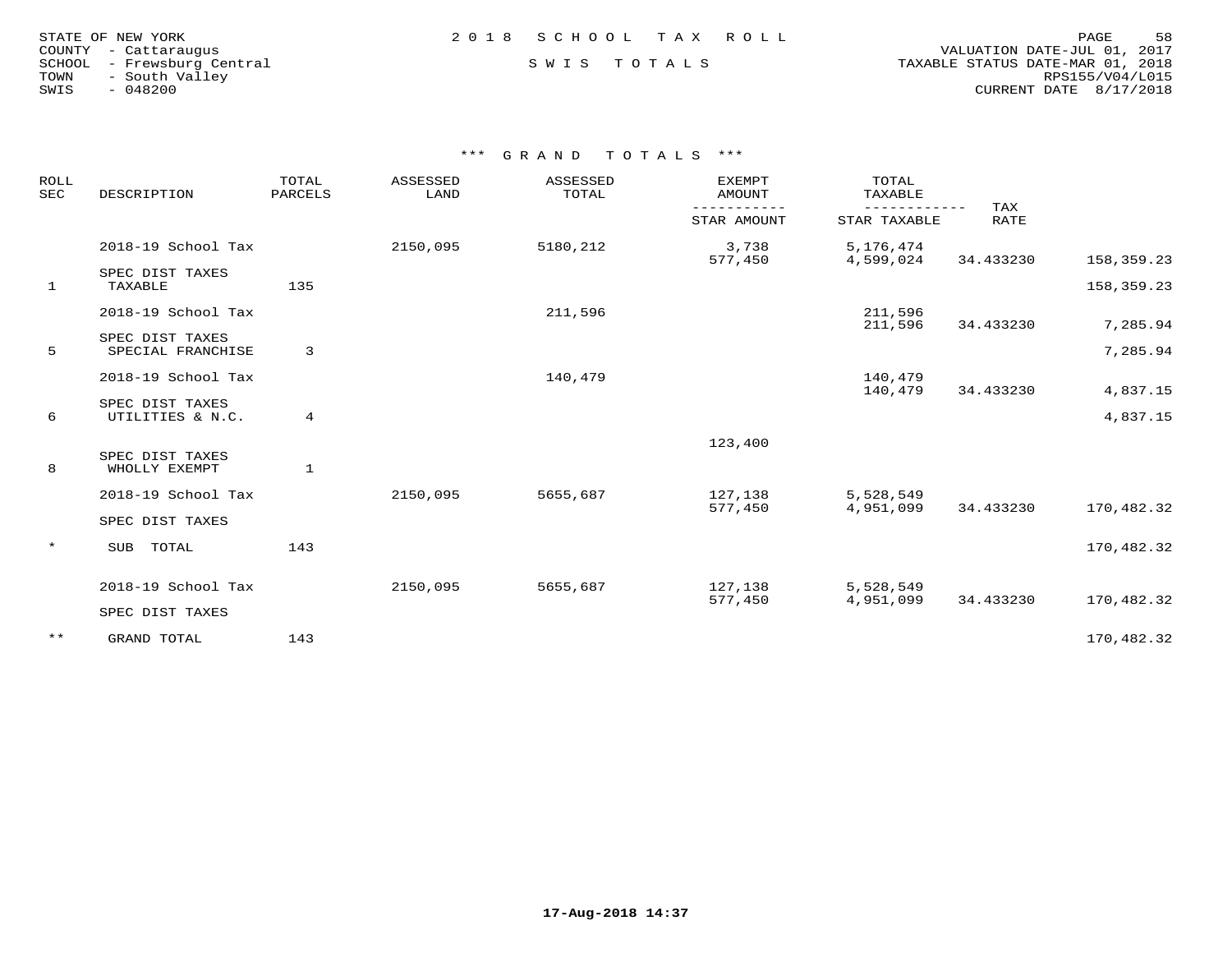|      |         | -----<br>- 777 | $mm$ $\lambda$ $\tau$ $\alpha$ $\tau$ $\alpha$ $\tau$<br>.<br>v | $117$ mm $1707070$ | $\rightarrow$ | . YEML       |      | ጦ∩ጥ⊼<br>---- |
|------|---------|----------------|-----------------------------------------------------------------|--------------------|---------------|--------------|------|--------------|
| CODI | … △ M F | ◡▵◡            | $\frac{1}{2}$                                                   |                    | بابا          | n <i>п с</i> | 77 A |              |

## NO SPECIAL DISTRICTS AT THIS LEVEL

\*\*\* S C H O O L D I S T R I C T S U M M A R Y \*\*\*

| CODE   | DISTRICT NAME                    | TOTAL<br>PARCELS | ASSESSED<br>LAND | ASSESSED<br>TOTAL | <b>EXEMPT</b><br>AMOUNT | TOTAL<br>TAXABLE |          |            |
|--------|----------------------------------|------------------|------------------|-------------------|-------------------------|------------------|----------|------------|
|        |                                  |                  |                  |                   | STAR AMOUNT             | STAR TAXABLE     | TAX RATE | TOTAL TAX  |
|        | Frewsburg Central                | 143              | 2150,095         | 5655,687          | 127,138                 | 5,528,549        |          |            |
| 062401 |                                  |                  |                  |                   | 577,450                 | 4,951,099        |          | 170,482.32 |
|        | SUB-TOTAL                        | 143              | 2150,095         | 5655,687          | 127,138                 | 5,528,549        |          |            |
|        | $S \cup B - T \cup T A L (CONT)$ |                  |                  |                   | 577,450                 | 4,951,099        |          | 170,482.32 |
|        |                                  |                  |                  |                   |                         |                  |          |            |
|        | TOTAL                            | 143              | 2150,095         | 5655,687          | 127,138                 | 5,528,549        |          |            |
|        | T O T A L (CONT)                 |                  |                  |                   | 577,450                 | 4,951,099        |          | 170,482.32 |

## \*\*\* S Y S T E M C O D E S S U M M A R Y \*\*\*

### NO SYSTEM EXEMPTIONS AT THIS LEVEL

| CODE  | DESCRIPTION | TOTAL<br>PARCELS | SCHOOL  |
|-------|-------------|------------------|---------|
| 25300 | NON-PROFIT  |                  | 123,400 |
| 41720 | AG DIST     |                  | 3,738   |
| 41834 | ENH STAR    | 5                | 237,150 |
| 41854 | BAS STAR    | 16               | 340,300 |
|       | TOTAL       | 23               | 704,588 |